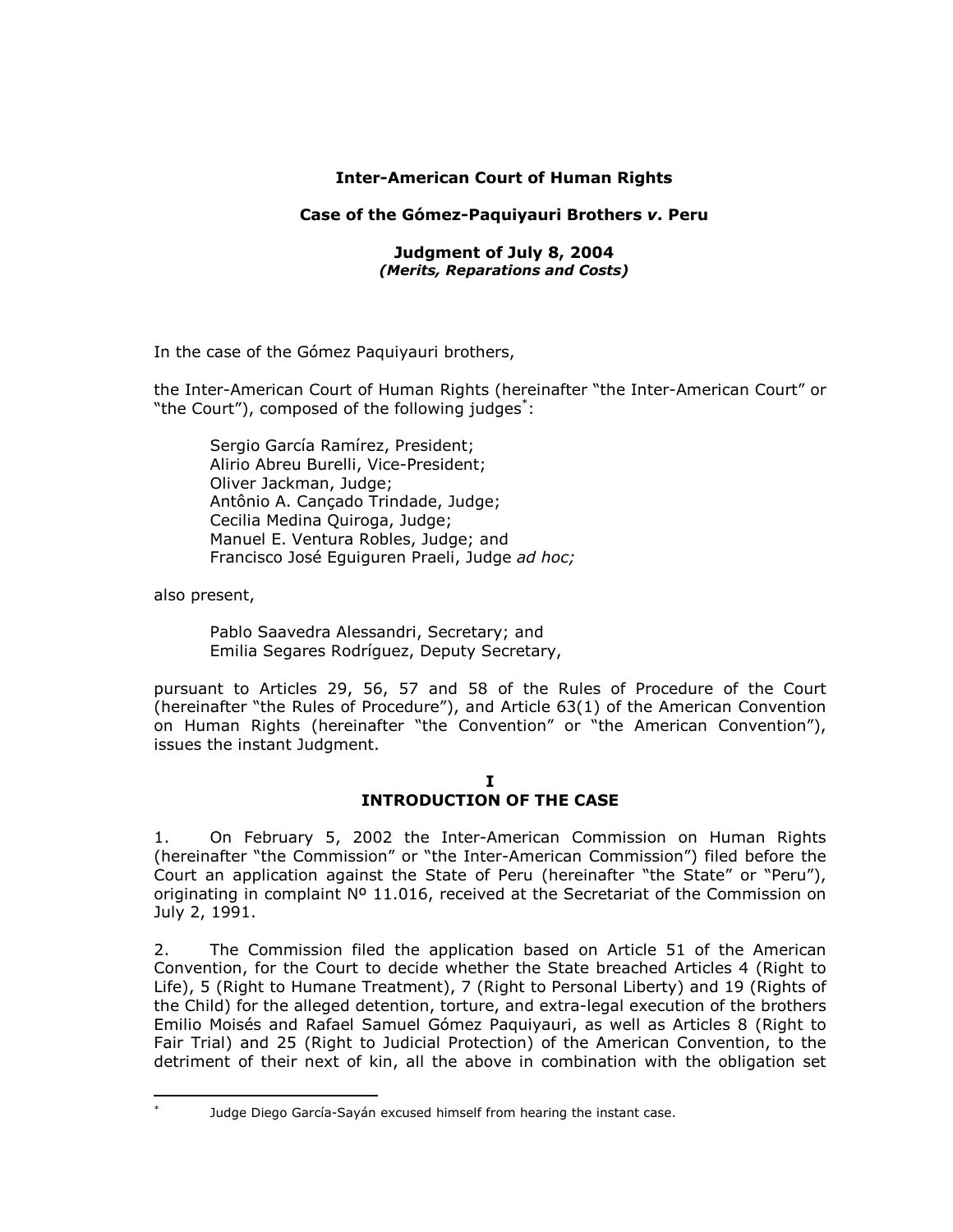forth in Article 1(1) (Obligation to Respect Rights) of that same Convention. Likewise, the Commission asked the Court to find that the State breached Articles 1,6 and 8 of the Inter-American Convention to Prevent and Punish Torture (hereinafter "the Inter-American Convention against Torture") to the detriment of the Gómez Paquiyauri brothers. Finally, the Commission asked the Court to order the State to make a number of pecuniary and non-pecuniary reparations, as well as to pay the costs generated by processing of the case under domestic venue and before the Inter-American System.

3. According to the Commission, on the morning of June 21, 1991, in the midst of two police operations, the brothers Emilio Moisés and Rafael Samuel Gómez Paquiyauri, respectively 14 and 17 years old, were detained by agents of the National Police and placed in the trunk of a police patrol car. They were allegedly executed on the route followed by the policemen after their detention. The Commission stated that both their bodies entered the morgue approximately one hour after they were captured. The Commission pointed out that the Peruvian courts investigated the facts and established the individual liability of the direct perpetrators. The Inter-American Commission stated that the alleged mastermind was identified, but was at large and had not been tried or punished. Likewise, the Commission pointed out that the Peruvian courts ordered civil reparations to be paid by the direct perpetrators, but at the time the application was filed said reparations had not been paid to the next of kin of the alleged victims.

## II **COMPETENCE**

4. The Court is competent to hear the instant case, pursuant to Articles 62 and 63(1) of the American Convention, as Peru has been a State Party to the convention since July 28, 1978, and it accepted the adjudicatory jurisdiction of the Court on January 21, 1981. The State also ratified the Inter-American Convention against Torture on March 28, 1991.

## III PROCEEDING BEFORE THE COMMISSION

5. Case No. 11.016 was opened by the Inter-American Commission on June 12, 1992, in response to a complaint filed by the Centro de Estudios y Acción para la Paz (hereinafter "CEAPAZ" or "the petitioners") on July 2, 1991.

6. On May 1, 2000 the Commission sent a letter to the parties, offering its services to help attain a friendly settlement, pursuant to "Article 48(1)(f) of the Convention and Article 45(1) and 45(2) of its Rules of Procedure".

7. On May 5, 2001, during its 110th Regular Session, the Commission adopted Report No. 44/01 on admissibility of the case.

8. On March 21, 2001 the Commission reiterated to the parties its willingness to contribute to a friendly settlement. On April 23, 2001 the State answered that "it d[id] not wish to submit[,] at the moment, to the friendly settlement procedure." On April 9, 2001 the petitioners stated that "they were willing to begin a friendly settlement process."

9. On October 11, 2001, during its 113th Regular Session, the Commission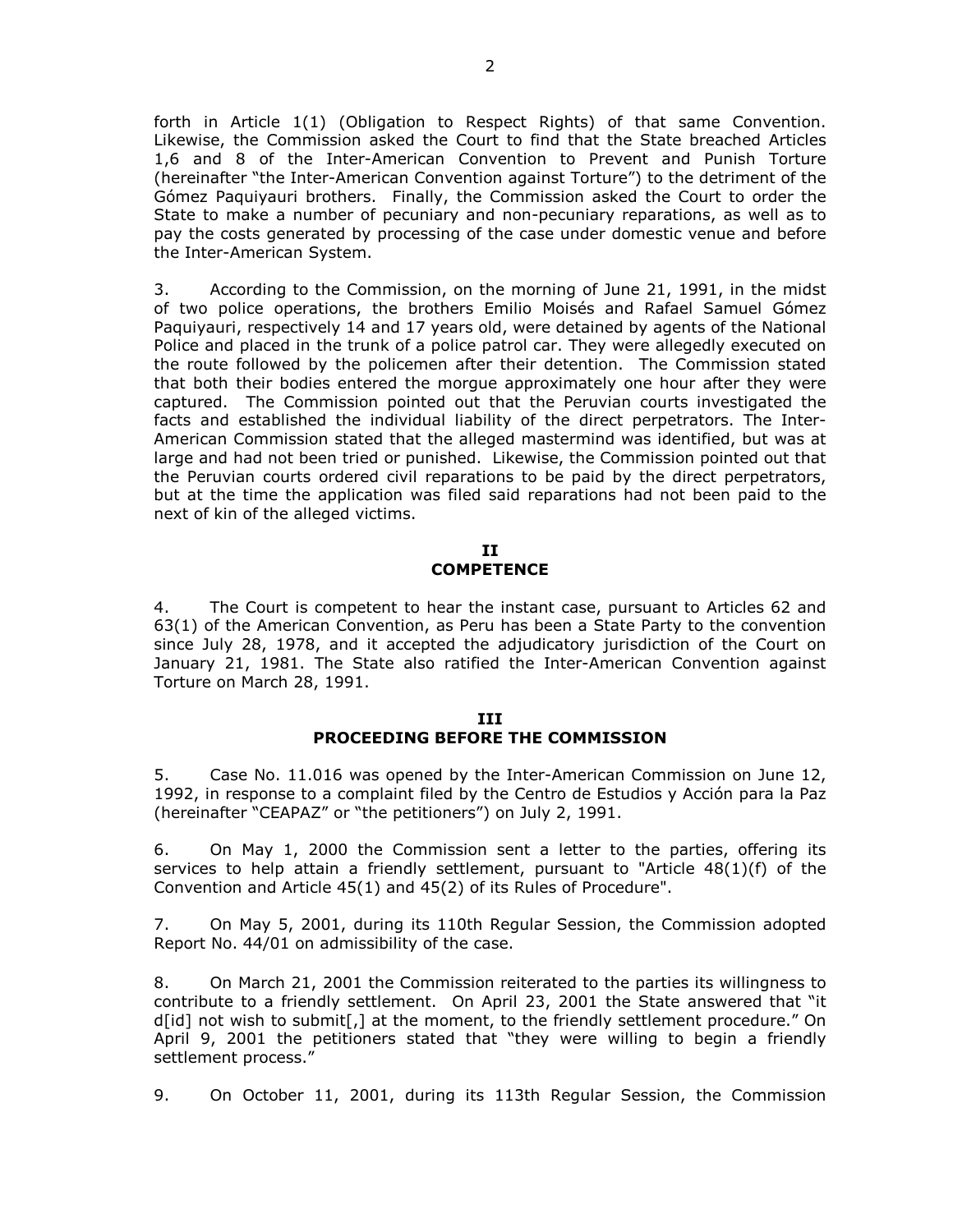adopted Report No. 99/01 on the merits of the case and recommended that the State:

1. [p]rovide adequate reparations to the next of kin of the Gómez Paquiyauri brothers, including both the moral and the material aspects, for the human rights violations established in the [...] report, and specifically,

2. [c]onduct a complete, impartial, and effective investigation of the facts with the aim of establishing who ordered the crime and punishing whoever was responsible for the order in connection with the facts pertaining to the kidnapping, torture, and murder of the Gómez Paquiyauri brothers.

3. [p]ay the next of kin of the Gómez Paquiyauri brothers a compensation estimated in accordance with international parameters, sufficient to redress both the pecuniary and the moral damages suffered by the next of kin of the Gómez Paquiyauri brothers due to their murder.

10. On November 5, 2001 the Commission forwarded Report No. 99/01 to the parties, asked the State to submit a report on the steps taken to comply with the recommendations of the Commission within two months time, and asked the petitioners, pursuant to Article 43(3) of the Rules of Procedure of the Commission, to submit information in connection with filing of the case before the Inter-American Court.

11. On January 3, 2002 the State informed the Commission that "it [wa]s taking the necessary steps [...] to comply with the recommendations" made in Report No. 99/01.

12. On January 8, 2002 the Commission, "in view of the non-compliance of the Peruvian State with the recommendations of the report on the merits," decided to file the case before the Court.

## IV PROCEEDING BEFORE THE COURT

13. The Commission filed the application and its appendixes before the Inter-American Court on February 5, 2002.

14. The Commission appointed Marta Altolaguirre and Santiago Canton as its delegates before the Court, and Ignacio Álvarez, Elizabeth Abi-Mershed and Ariel Dulitzky as its legal advisors.

15. On February 19, 2002, after a preliminary examination of the application by the President, the Secretariat forwarded it, together with its appendixes, to the State and to the representatives of the alleged victims and their next of  $\text{kin}^1$  and it informed both of the deadlines to reply to the application and to appoint their representatives in the proceeding, as well as to submit the written brief containing pleadings, motions, and evidence, respectively. The Secretariat also informed the State that it had the right to appoint an *ad hoc* judge to participate in the hearing of the case.

<sup>1</sup> In their March 5, 2002 letter, the next of kin of the alleged victims informed the Court of the appointment of Mónica Feria Tinta as their representative for the proceeding before the Inter-American Court. The application, its appendixes and the other documents were forwarded to Mónica Feria Tinta on March 7, 2002. Said representative requested an extension to submit her written brief containing pleadings, motions, and evidence, and the extension was granted until April 10, 2002, given the specific circumstances of the instant case.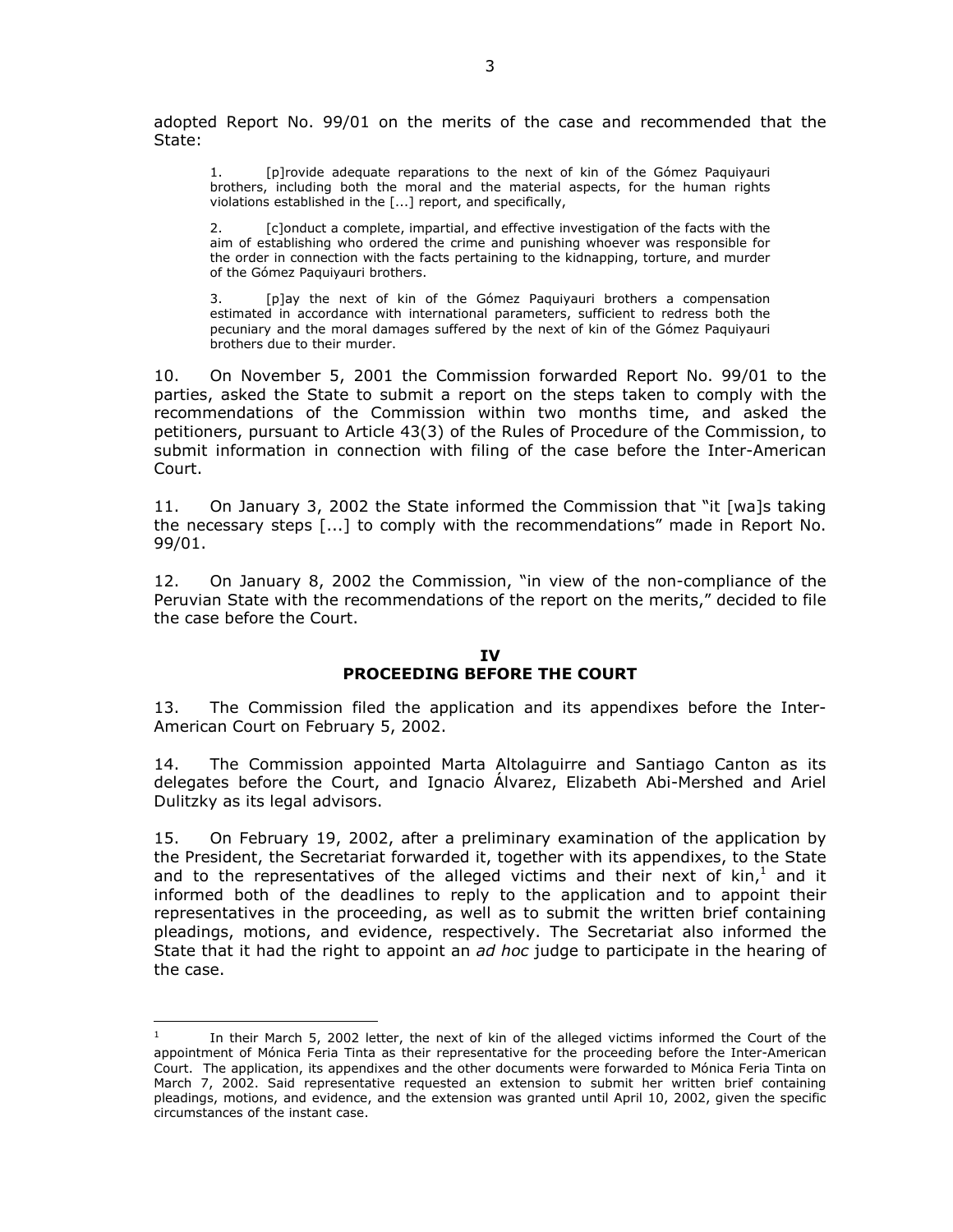16. On March 5, 2002 the parents of the alleged victims and Mónica Feria Tinta (hereinafter "the representative of the alleged victims and their next of kin") sent a copy of the power of attorney granted by the former for the latter to represent them in the proceeding before the Inter-American Court. On March 22, 2002 the representative of the alleged victims and their next of kin also sent a copy of the power of attorney granted to her by the siblings of the alleged victims to process the case before the Court.

17. In its March 21, 2002 note, the State informed the Court that it appointed Francisco José Eguiguren Praeli as Judge ad hoc. It also informed the Court of the appointment of Julio Quintanilla Loaiza as its agent.

18. On April 15, 2002, the representative of the alleged victims and their next of kin, after two extensions granted, submitted her written brief containing pleadings, motions, and evidence, together with its appendixes.

19. On April 22, 2002 the State sent its brief replying to the application.

20. On May 10, 2002 the Secretariat forwarded the written brief containing pleadings, motions, and evidence, together with its appendixes, to the State and to the Inter-American Commission and it informed them that they had 30 days time to submit whatever observations they deemed pertinent regarding the requests made by the representative of the alleged victims and their next of kin.

21. On October 21, 2002 the representative of the alleged victims and their next of kin sent a letter reporting that "the [Gómez Paquiyauri] family [wa]s being harassed by the Agent of the Peruvian State".

22. On November 18, 2002 the Court issued an Order in which it "[d]eclare[d] that Francisco José Equiguren has no impediment to act as judge ad hoc in the instant case", in connection with the questions raised by the representative of the alleged victims and their next of kin regarding the role of the judge ad hoc.

23. On May 14, 2003 an *amicus curiae* brief was filed in the instant case.<sup>2</sup>

24. On March 1, 2004 the President of the Court issued an Order for Bent Sorensen and Ole Vedel Rasmussen to submit their expert opinions by means of statements rendered before a notary public (affidavit), which should be sent to the Court no later than March 22, 2004 and would be forwarded to the Inter-American Commission and to the State for them to submit whatever observations they deem pertinent. The President also summoned the Commission, the State, and the representative of the alleged victims and their next of kin to a public hearing that would be held at the seat of the Inter-American Court, beginning on May 5, 2004, to hear their final oral pleadings on the merits, reparations, and costs, as well as the testimony and expert opinions of the individuals listed below (infra para. 28). In this Order, the President also informed the parties that they had until June 7, 2004 to submit their final written pleadings on the merits, reparations, and costs.

25. On March 22, 2004 the representative of the alleged victims and their next of kin forwarded the statement made in English by Bent Sorensen before a notary

The amicus curiae brief was filed by James Crawford and Simon Olleson.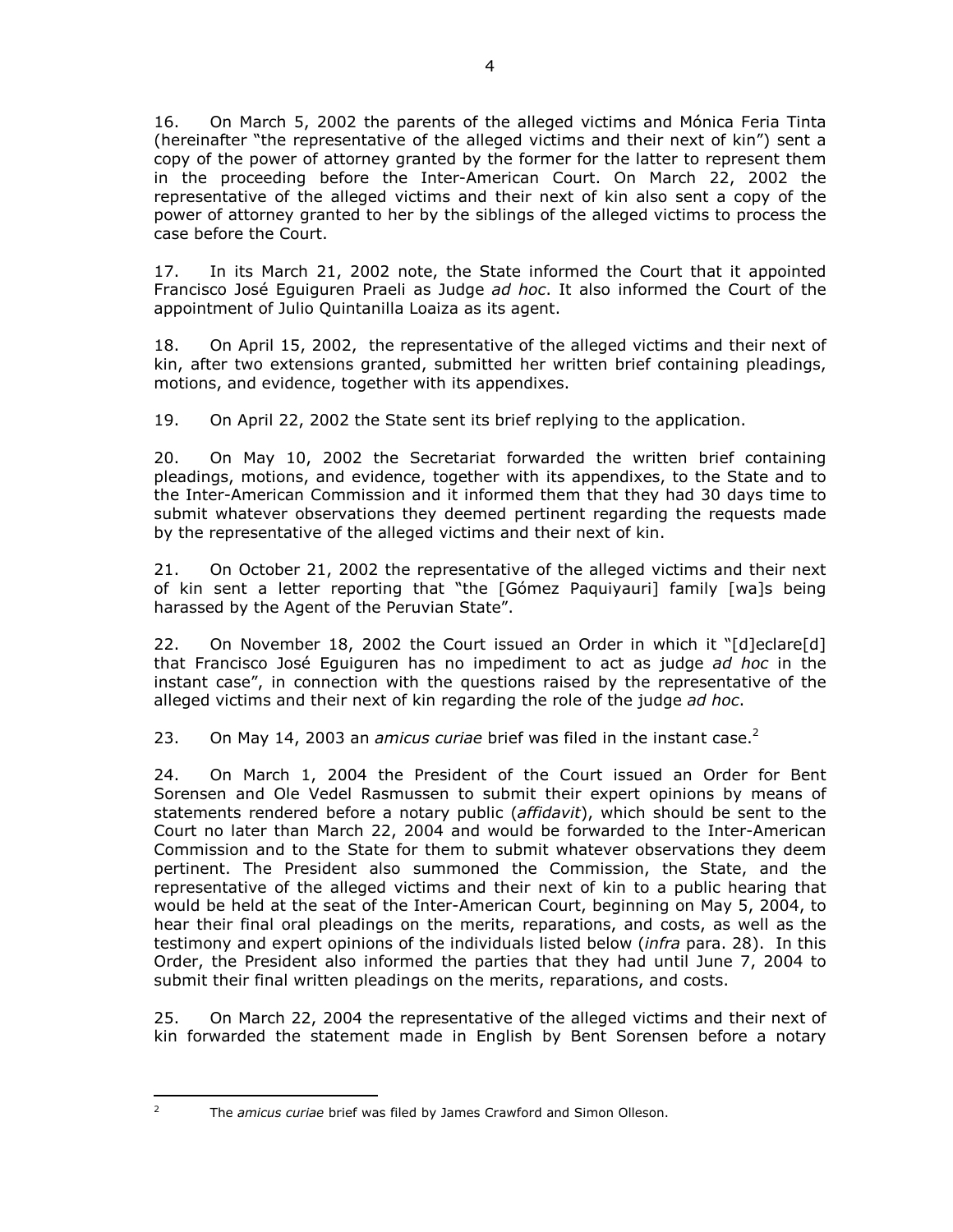public (affidavit).<sup>3</sup>

26. On April 19, 2004 the Inter-American Commission reported that it had no observations to make on the statement rendered by Bent Sorensen before a notary public. On April 28, 2004 the State sent its observations to said statement.

27. On May 1, 2004 the representative of the alleged victims and their next of kin sent a video pertaining to the facts of the case.

28. On May 5, 6 and 7, 2004, at a public hearing on the merits, reparations, and costs, the Court heard the statements of the witnesses and the expert opinions of the expert witnesses proposed by the Inter-American Commission and by the representative of the alleged victims and their next of kin. The Court also heard the final oral pleadings of the Commission, of the representative of the alleged victims and their next of kin, and of the State.

There appeared before the Court:

on behalf of the Inter-American Commission on Human Rights:

Freddy Gutiérrez, delegate; Santiago Canton, delegate; Ignacio J. Álvarez, advisor; Lilly Ching, advisor; and Marisol Blanchard, advisor.

on behalf of the alleged victims and their next of kin:

Mónica Feria Tinta, representative; and Zoe Harper, legal assistant.

on behalf of the State of Peru:

l,

Julio Quintanilla Loaiza, agent.

Witnesses offered by the Inter-American Commission on Human Rights:

Marcelina Paquiyauri Illanes de Gómez; Ricardo Samuel Gómez Quispe; Lucy Rosa Gómez Paquiyauri; and Ángel del Rosario Vásquez Chumo.

Witnesses offered by the representative of the alleged victims and their next of kin:

Miguel Ángel Gómez Paquiyauri; Víctor Chuquitaype Eguiluz; and Jacinta Peralta Allccarima.

Expert witnesses offered by the representative of the alleged victims and their next of kin:

<sup>3</sup> On April 1, 2004 the representative of the alleged victims and their next of kin sent a letter wr4itten by Ole Vedel Rasmussen, who due to his appointment as Rapporteur to examine Peru under Article 20 of the Convention against Torture and Other Cruel, Inhumane or Degrading Treatment, removed himself from acting as an expert witness in the instant case.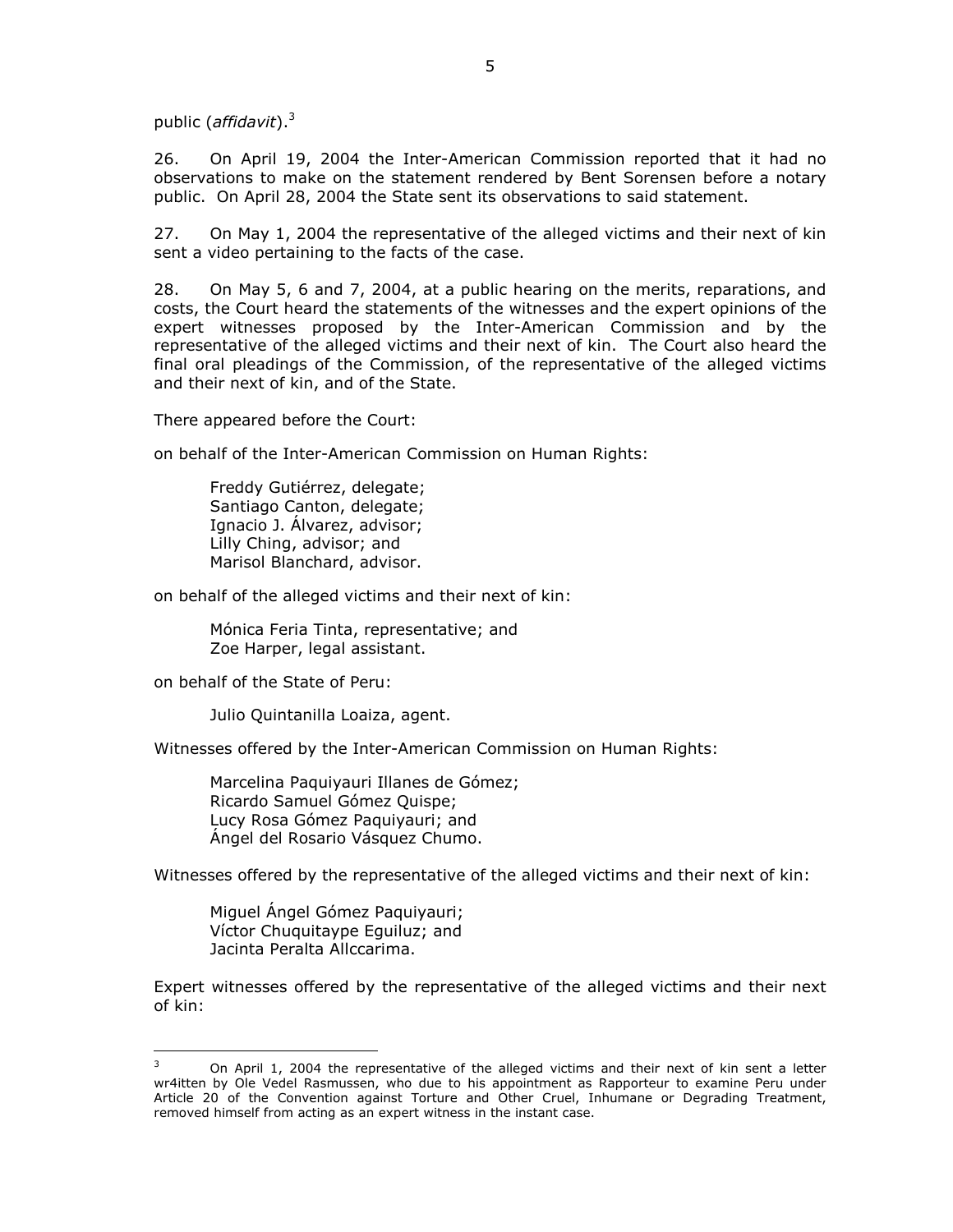Inge Genefke; and Hans Petter Houguen.

Even though he was summoned by the President, one witness did not appear before the Court to render his testimony.<sup>4</sup>

29. During the public hearing both the State and the representative of the alleged victims filed various documents (infra para. 46).

30. On June 7, 2004 the Commission and the State submitted their final written pleadings. The representative did so on June 11, 2004.

31. On June 14, 2004 the Secretariat, under instructions by the President, asked the State and the representative of the alleged victims and their next of kin to submit, no later than June 21, 2004, certain documents as evidence to facilitate adjudication of the case regarding the merits and reparations and costs.

32. On June 21, 2004 the representative of the alleged victims and their next of kin submitted the documentary evidence that had been requested as evidence to facilitate adjudication of the case, under instructions by the President.

33. At the time the instant judgment was rendered, the State had not submitted the evidence requested (supra para. 31).

V PROVISIONAL MEASURES

34. During the public hearing (supra para. 28), witness Angel del Rosario Vásquez Chumo stated that:

[I] was intimidated, subjected to pressure, [...] I was threatened so that I would not tell the truth about the facts, but [...] I wanted the hearing of the oral trial to begin once and for all to say how the events happened. When the oral trial took place after two years, I said everything about how the events happened, when I left the penitentiary to reenter society, the doors were closed, as they simply identified me as "vaca'e chumbo" and closed the doors on me […].

[I] ask you [to] help [me] to avoid reprisals against my family and against myself, because there was intimidation long before and now, well to hide the things that have happened, afterwards they may take reprisals against me and my family.

35. During the public hearing (supra para. 28), witnesses Lucy Rosa Gómez Paquiyauri, Marcelina Paquiyauri Illanes de Gómez, Ricardo Samuel Gómez Quispe, Miguel Ángel Gómez Paquiyauri, and Jacinta Peralta Allccarima, all next of kin of the alleged victims in the instant case, also stated that they have suffered persecution and harassment after the facts of the case.

36. On May 7, 2004, the representative of the alleged victims and their next of kin asked the Court to "take whatever measures it deem[ed] appropriate for [...] the members of the Gómez Paquiyauri family […] not to suffer reprisal due to their position as [alleged] victims in this case, or harassment with pressures and threats at their domicile" to urge them to "accept" friendly settlements, by the Agent of the Peruvian State or other agents of the State in this proceeding.

Juan Valdelomar Quiroz Chávez.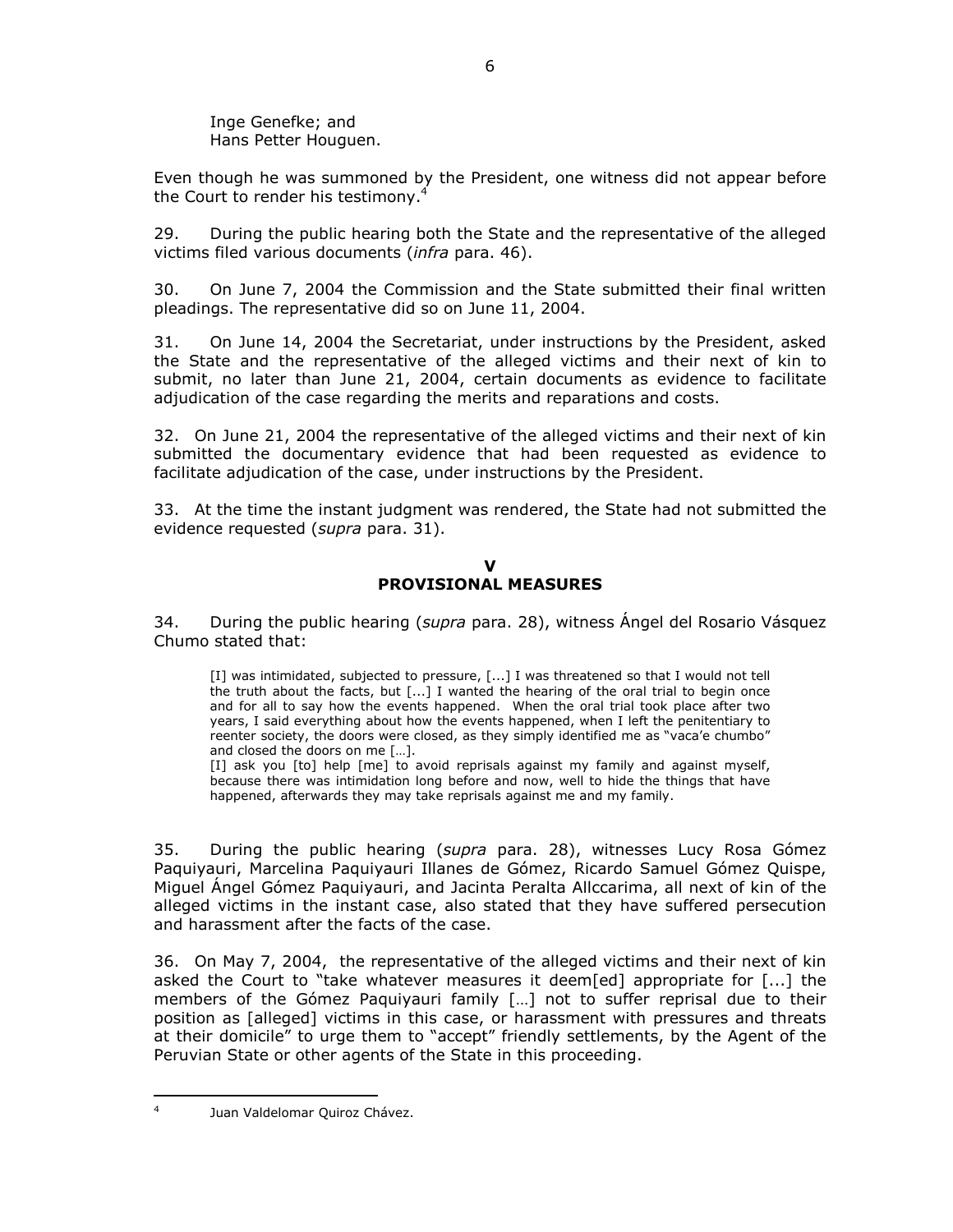37. On that same day, under instructions by the Court, the Secretariat asked the State to cooperate by not having its agents contact the Gómez Paquiyauri family or their representative, not even to seek a friendly settlement in this case, as said approaches were being interpreted by said family as "harassment with pressure and threats at their domicile".

38. On May 7, 2004 the Court also issued an Order in which it decided:

1. To order the State to adopt, forthwith, such measures as may be necessary to protect the life and the right to humane treatment of the members of the Gómez Paquiyauri family who testified before the Court, Ricardo Samuel Gómez Quispe, Marcelina Paquiyauri Illanes de Gómez, Lucy Rosa Gómez Paquiyauri, Miguel Ángel Gómez Paquiyauri, and Jacinta Peralta Allccarima, and those who are in Peru: Ricardo Emilio, Carlos Pedro, and Marcelina Haydeé, all of them Gómez Paquiyauri, and minor Nora Emely Gómez Peralta.

2. To order the State to adopt, forthwith, such measures as may be necessary to protect the life and the right to humane treatment of Ángel del Rosario Vásquez Chumo and the members of his family. […]

In that same Order, the Court ordered the State to allow the beneficiaries of the provisional measures to participate in planning and implementation of said measures, and it set deadlines for the State to submit reports on the provisional measures, and for the Inter-American Commission and the representative of the beneficiaries of the provisional measures who were members of the Gómez Paquiyauri family to submit their observations on said reports.

# VI THE EVIDENCE

39. Before examining the evidence tendered, in light of the provisions set forth in Articles 44 and 45 of the Rules of Procedure the Court will refer to certain matters that apply to the specific case, most of which have been developed in the jurisprudence of the Court itself.

40. The principle of the presence of both parties applies to evidentiary matters. This principle respects the right of the parties to their defense, and it is one of the grounds for Article 44 of the Rules of Procedure, regarding the time when evidence may be offered for there to be equality among the parties.<sup>5</sup>

41. The Court has pointed out previously, regarding to receiving and assessing evidence, that the procedures before it are not subject to the same formalities as domestic legal acts, and that inclusion of certain items in the body of evidence may take place paying special attention to the circumstances of the concrete cases and bearing in mind the limits set by respect for legal certainty and procedural balance among the parties.<sup>6</sup> The Court has also taken into account that international case

<sup>5</sup> See Case of Maritza Urrutia. Judgment of November 27, 2003. Series C No. 103, para. 46; Case of Myrna Mack Chang. Judgment of November 25, 2003. Series C No. 101, para. 118; and Case of Baena Ricardo et al.. Competence. Judgment of November 28, 2003. Series C No. 104, para. 106.

<sup>6</sup> See Case of Maritza Urrutia, supra note 5, para. 48; Case of Juan Humberto Sánchez. Interpretation of Judgment on Preliminary Objections, Merits, and Reparations (Art. 67 of the American Convention Human Rights). Judgment of November 26, 2003. Series C No. 102, para. 28; Case of Myrna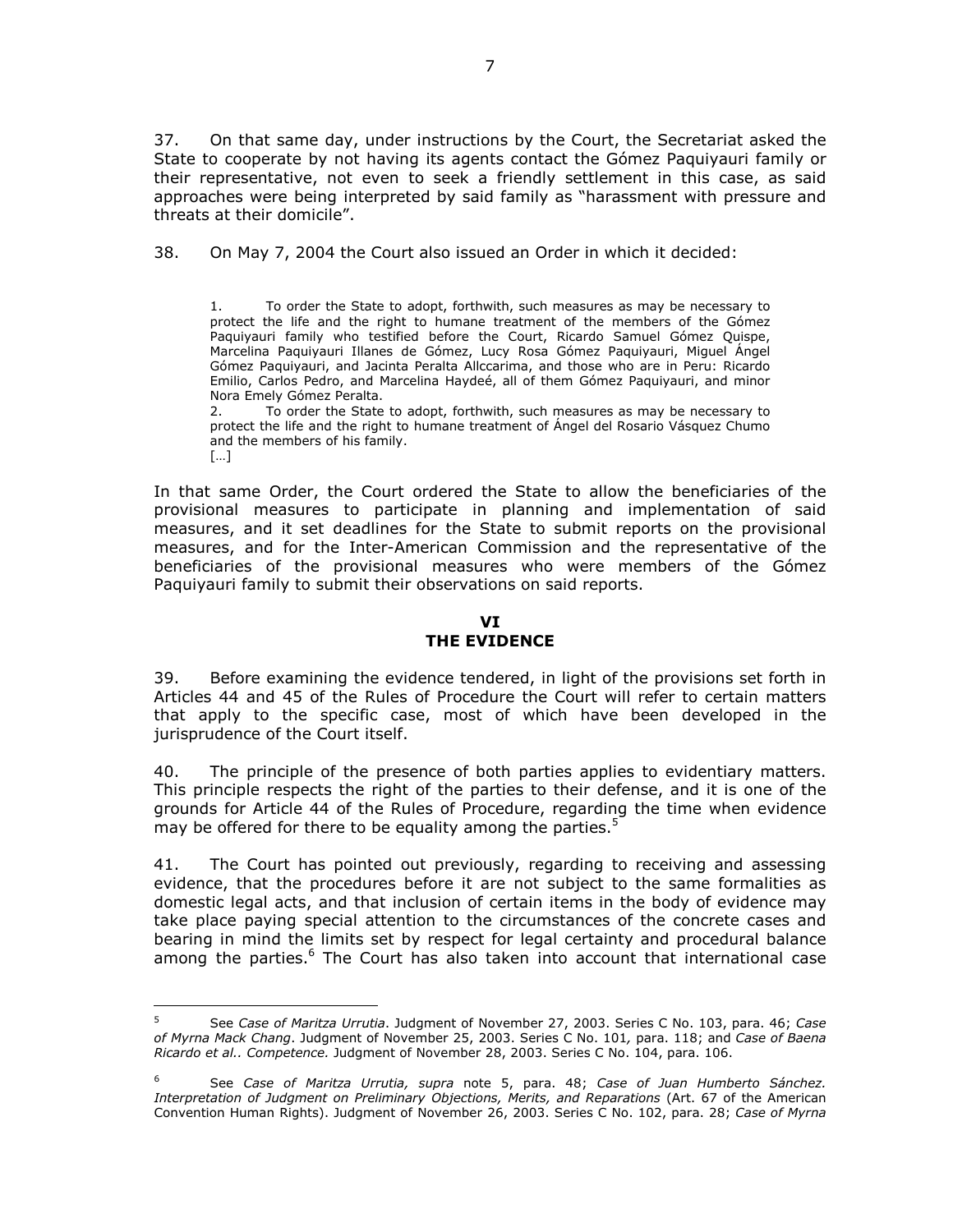law, deeming that international courts have the authority to assess evidence according to the rules of competent analysis, has always avoided rigidly establishing the quantum of evidence necessary as the basis for a judgment.<sup>7</sup> This criterion is especially valid regarding to international human rights courts, which enjoy broad flexibility in assessing the evidence tendered before them regarding the pertinent facts according to the rules of logic and based on experience, to establish the international responsibility of a State for violating the rights of the person. $8$ 

42. Based on the above, the Court will now examine and assess the set of components of the body of evidence of the case, following the rule of competent analysis, within the legal framework under consideration.

#### A) DOCUMENTARY EVIDENCE

43. The Inter-American Commission, the representative of the alleged victims and their next of kin and the State submitted documentary evidence when they filed the briefs containing pleadings, motions, and evidence, and the reply to the application (supra paras. 13, 18 and 19). $9$ 

44. On March 22, 2004 the representative of the alleged victims and their next of kin forwarded the statement rendered before a notary public (affidavit) by Bent Sorensen (supra para. 25),<sup>10</sup> pursuant to the order issued by the President in his March 1, 2004 Order (supra para. 24). The Court will now summarize the significant parts of said statement.

### Expert opinion of Bent Sorensen, a surgeon and an expert in treatment and prevention of torture

The expert headed the delegation of the United Nations Committee Against Torture (CAT) that visited Peru between August and September 1998 and he was responsible for drafting the report that was unanimously adopted by the members of the CAT. Said report found that torture, as defined in Article 1 of the United Nations Convention against Torture and other Cruel, Inhuman or Degrading Treatment or Punishment (hereinafter "the UN Convention against Torture"), was practiced systematically in the country, both by the Dirección Nacional Contra el Terrorismo, (hereinafter "DINCOTE"), and by the División de Investigación Criminal, DIVINCRI.

Mack Chang, supra note 5, para. 120; and Case of Bulacio. Judgment of September 18, 2003. Series C No. 100, para. 42.

<sup>7</sup> See Case of Maritza Urrutia, supra note 5, para. 48; Case of Myrna Mack Chang, supra note 5, para. 120; and Case of Bulacio, supra note 6, para. 42.

<sup>8</sup> See Case of Maritza Urrutia, supra note 5, para. 48; Case of Juan Humberto Sánchez. Interpretation of Judgment, supra note 6, para. 42; Case of Myrna Mack Chang, supra note 5, para. 120; and Case of Bulacio, supra note 6, para. 42.

<sup>9</sup> See file with the appendixes to the application submitted by the Inter-American Commission, volume I, appendixes 1 to 25, leaves 1 to 357 and file with appendix 26 of the application; file with the appendixes to the April 15, 2002 brief containing pleadings, motions, and evidence of the representative of the alleged victims, volumes II and III, appendixes 1 to 70, leaves 358 to 802; appendixes 1 to 9 of the April 22, 2002 brief with the reply to the application, filed by the State (file on the merits, reparations, and costs, volume II, leaves 278 to 385).

See evidence file with the affidavit and appendixes submitted by the representative of the alleged victims and their next of kin, documentary evidence, volume V, leaves 944 to 1070.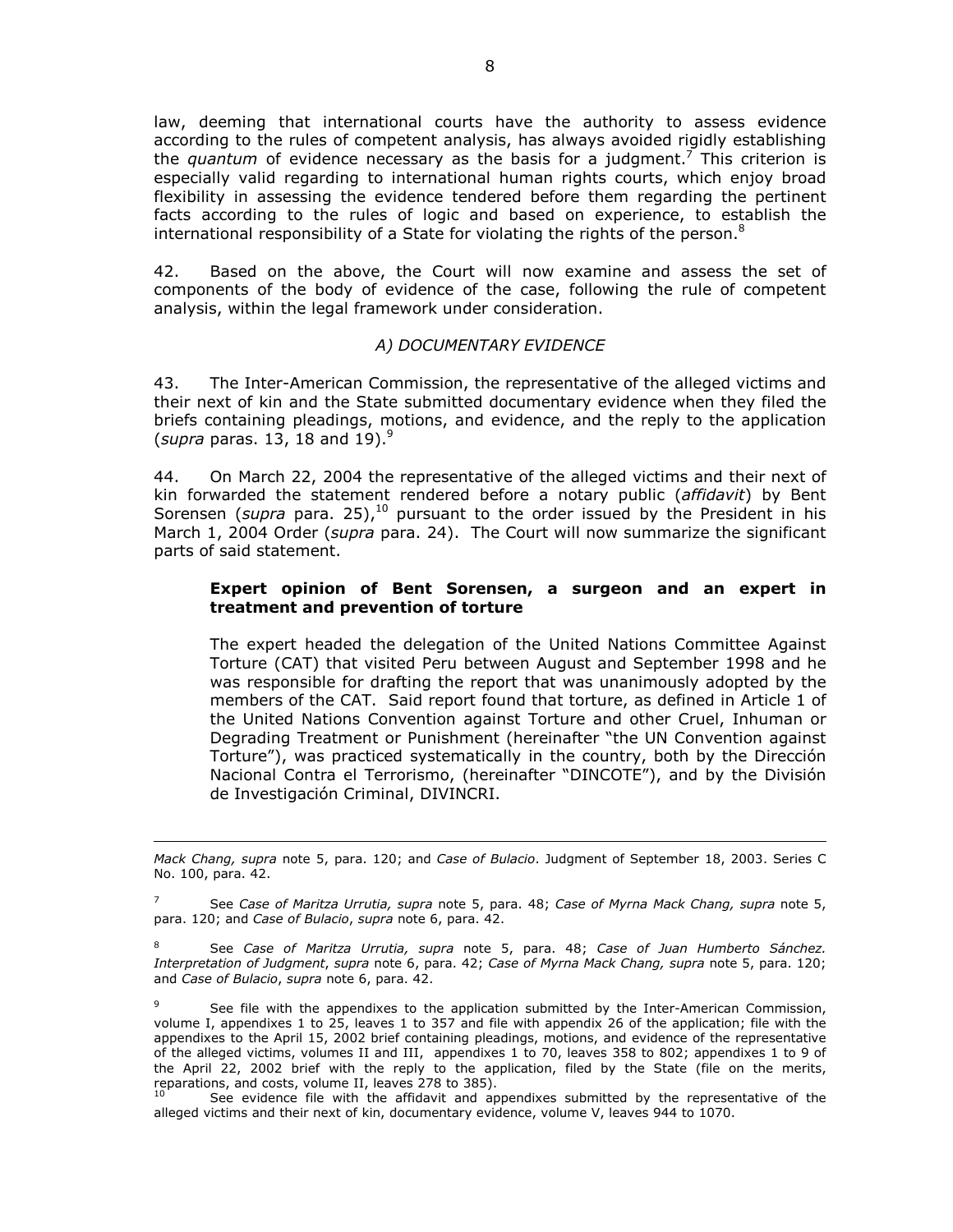Regarding to the instant case, the expert witness reported, first of all, that he had not personally interviewed any of the next of kin of the alleged victims.

Regarding to Rafael Samuel and Emilio Moisés Gómez Paquiyauri, he pointed out that the blows they received, as described in the significant photographs and documents, caused grave suffering and pain; the act was intentional, as the beating began when they were arrested; the purpose of the acts seemed to be that of investigating, but it may also have been to intimidate or coerce. The act was carried out by identified police officers. The expert witness stated his conclusion that "[t]here is no doubt that the two boys were tortured before they were murdered."

Regarding to Lucy Rosa Gómez Paquiyauri, sister of the alleged victims, the expert witness stated that the mental suffering of a 15 year old girl, when she learned that her two brothers were tortured to death, is "obvious". The mental and physical torture caused during the interrogation and deprivations of liberty of Lucy Rosa, was inflicted intentionally by police and prison officers, with the aim of intimidating and "coercing" her. As a conclusion, the expert witness stated that Lucy suffered physical and mental torture.

Regarding to the rest of the surviving family, the expert witness stated that the significant documents describe in detail that the DINCOTE visited the home of the Gómez Paquiyauri family and interrogated the family many times over several years, and this caused them mental suffering. Said actions were intentionally carried out by the DINCOTE with the aim of intimidating or coercing. The above led the expert witness to conclude that the whole family was mentally tortured.

On the other hand, the expert witness stated that the State is responsible for making the prohibition of torture effective, and that carrying out the orders of a superior is not an excuse. Both the person who obeys the order and tortures, and the person who gives the order, are responsible. There is, in turn, the duty to criminally try and, when appropriate, to punish the torturers.

45. On May 1, 2004 the representative of the alleged victims and their next of kin forwarded a video as documentary evidence.

46. During the public hearing, both the representative of the alleged victims and their next of kin and the State filed several documents as evidence (supra para.  $29$ ).<sup>11</sup>

47. The representative of the alleged victims and their next of kin, as well as the State, when they submitted their respective final written pleadings (supra para. 30), attached various documents as evidence. $12$ 

48. On June 21, 2004 the representative of the alleged victims sent the

<sup>&</sup>lt;sup>11</sup> See file on the merits, reparations, and costs, volume IV, leaves 967 to 1046.

<sup>&</sup>lt;sup>12</sup> See file with appendixes to the brief with final pleadings submitted by the State, volume VI, leaves 1071 to 1172; and file with appendixes to the brief with final pleadings submitted by the representative of the alleged victims, volume VII, leaves 1173 to 1514.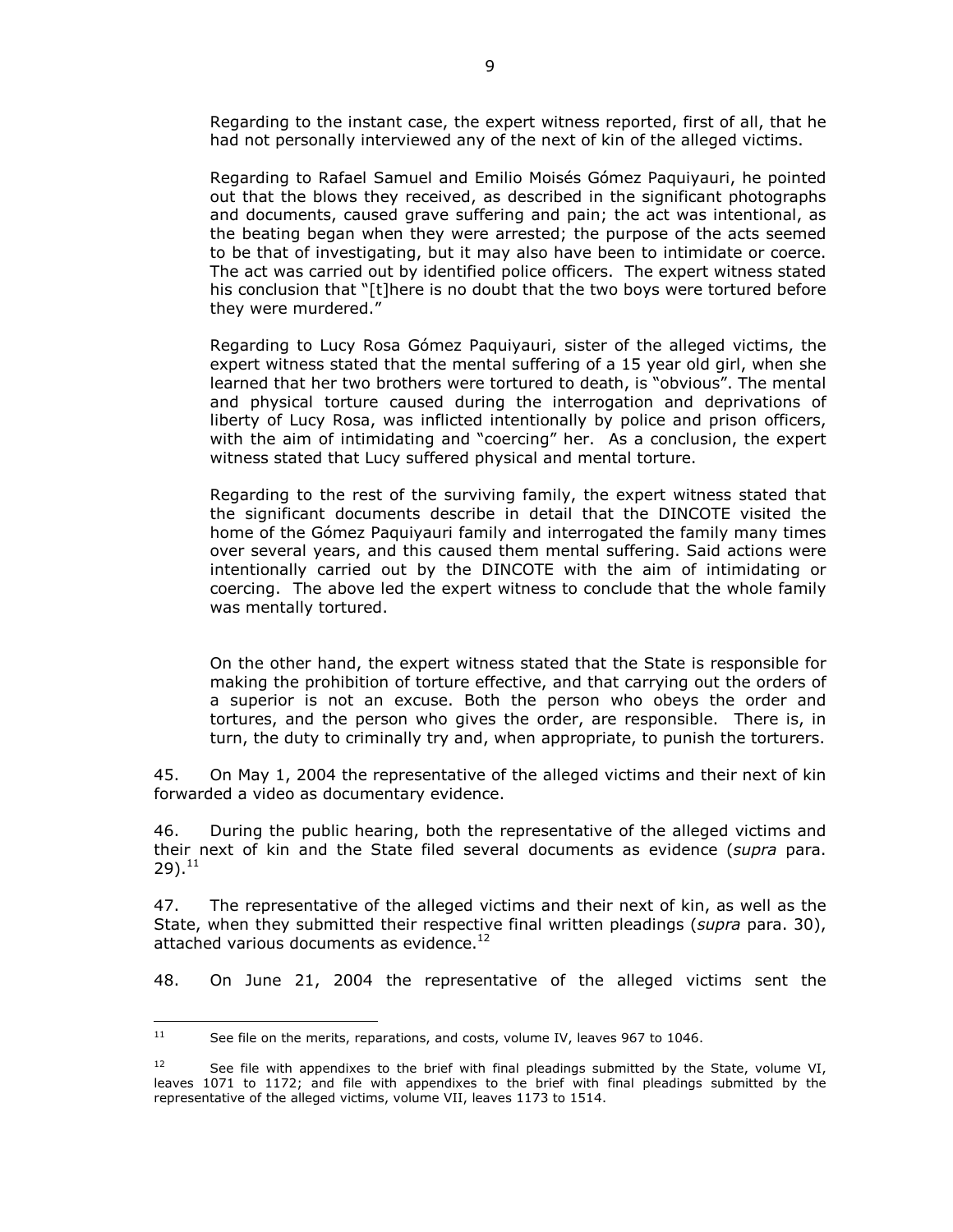documentary evidence requested as evidence to facilitate adjudication of the case, under instructions by the President. $^{13}$ 

# B) TESTIMONY AND EXPERT OPINIONS

49. On May 5, 6 and 7, 2004 the Court heard the testimony of the witnesses and the expert opinions of the expert witnesses offered by the Inter-American Commission and by the representative of the alleged victims and their next of kin. The Court will now summarize the significant parts of said statements.

# a. Testimony of Ángel del Rosario Vásquez Chumo, member of the Peruvian National Police at the time of the facts

He was the driver of the police patrol car in which the brothers Rafael Samuel and Emilio Moisés Gómez Paquiyauri were put on June 21, 1991. That day the Sergeant Francisco Antezano Santillán, who together with other officers of the "POE" police unit put the victims in the trunk, was with the witness.

When he arrived at the place of the facts, the alleged victims had been detained by Corporal Ari Jaime, who had a gun aimed upward and the detainees were on the ground, facing down and with their hands free. Sergeant Antezano Santillán got out of the vehicle to talk to Corporal Ari Jaime. Afterwards, Captain César Augusto Santoyo Castro and other officers arrived, including members of the "POE" Unit, whose direct superior was major Juan Valdelomar Quirós Chávez.

Sergeant Antezano Santillán received orders from Captain Santoyo Castro, and he told the witness that they should go toward "Ventanilla" in the district of El Callao, while Captain Santoyo Castro went behind them with another patrolman and behind the latter came another patrol car with first Sergeant Canales. After a stoplight, the three patrol cars separated. When they arrived at the place known as "la Pampa de los Perros," Sergeant Antezano Santillán ordered the witness to drive the vehicle into that place, and 150 to 200 meters further he ordered him to turn the car toward Fose Avenue to see if the other two patrol cars arrived.

Sergeant Antezano Santillán asked the witness for the key to the patrol car, took out his gun, went to the back of the car, and opened the trunk. Mr. Vásquez Chumo says he felt when the detainees got out. Since the trunk was open, he could not see what happened at the back of the car, and he continued watching the Avenue to see whether he could locate the other two patrol cars.

Then he heard shots. He got out of the car and saw Sergeant Antezano Santillán with the gun pointed downward; the detainees were lying face down, and he saw one of the detainees still trembling. Sergeant Antezano Santillán asked him to help take the alleged victims to the hospital. He quickly helped put the wounded into the trunk and they went to the San Juan Hospital.

The witness heard Captain Santoyo Castro ask Sergeant Antezano Santillán

<sup>&</sup>lt;sup>13</sup> See file on the merits, reparations, and costs, volume V, leaves 1145 to 1148.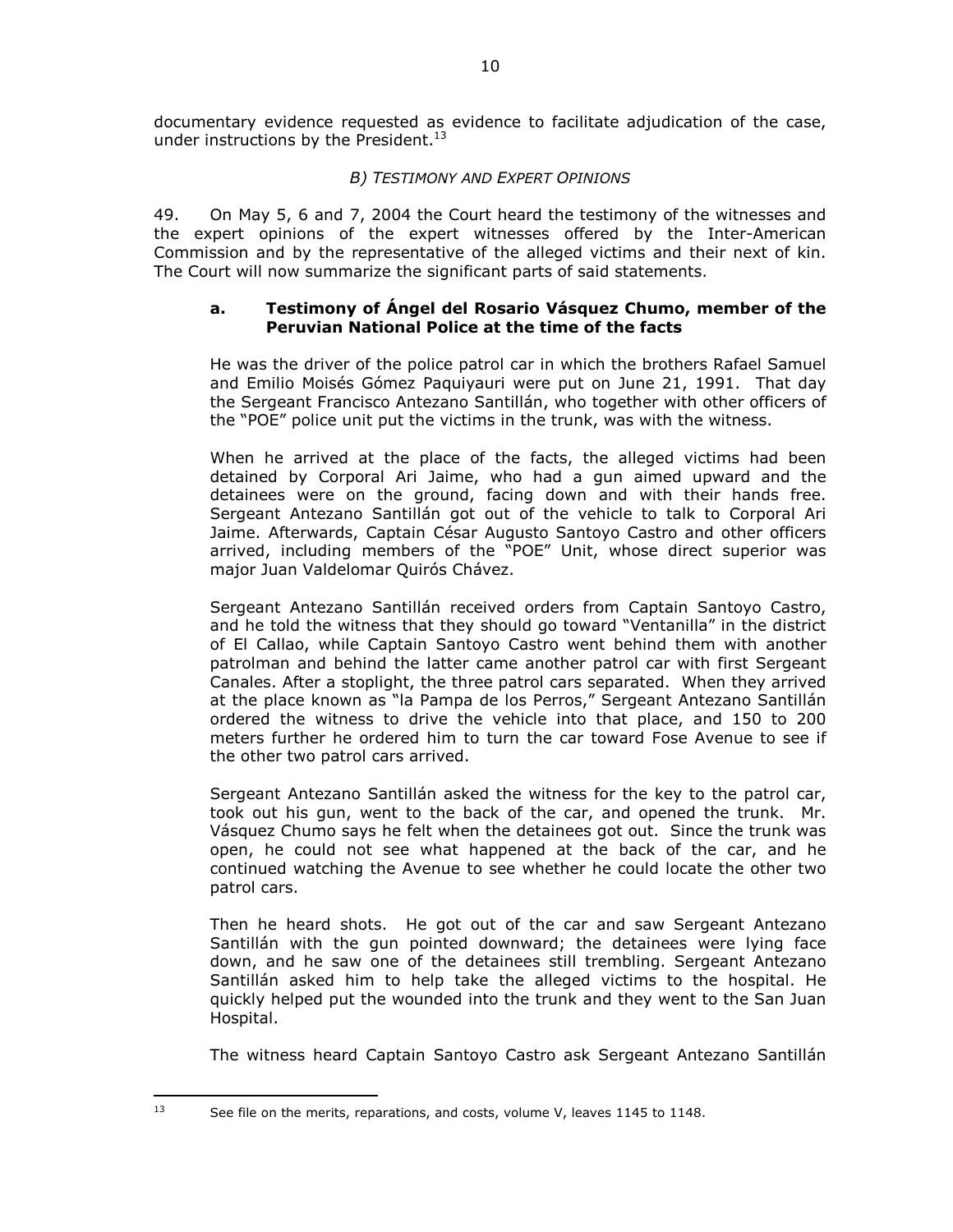something on the radio, to which the sergeant answered: "afirmativo con la orden" [affirmative to the order]. The drivers, such as he was, were not allowed to operate the radio, and therefore they did not know the codes. The witness could only recognize the simple codes that were used daily. Captain Santoyo Castro proposed to Sergeant Antezano Santillán that they meet at Gambeta, and Sergeant Canales also arrived there. Then, Captain Santoyo Castro approached the witness and told him to calm down, that the dead were "terrucos" or terrorists and that they would talk later. After that, they went to the hospital following Captain Santoyo Castro's patrol car for him to "clean" the zone to avoid journalists or television cameras. When they arrived at the hospital, they took the corpses in and then the Captain ordered them to go to the patrol car station.

At the patrol car station there was a meeting between Captain Santoyo Castro, major Quirós Chávez, Sergeant Antezano Santillán and Mr. Cornejo Zapata, to prepare the police report. Afterwards, Sergeant Antezano Santillán instructed the witness, under orders by Captain Santoyo Castro, to say that what happened was a confrontation, and that, as a result of an attack, the detainees had died at that place. Captain Santoyo Castro and major Quirós Chávez told the witness that if he gave this account, nothing would happen, since he had been the driver of the patrol car and that after 15 days everything would continue as before, because the case would be heard under military jurisdiction.

The witness is currently a taxi driver and he earns on average US\$5 (five United States dollars) daily. Due to this, it is difficult for him to support his family, and it would therefore be impossible for him to pay the civil reparations ordered in favor of the Gómez Paquiyauri family by the domestic courts, and he has paid none of it as yet.

The witness added that he was intimidated and pressured by persons sent by Santoyo Castro to uphold the false accounts of the facts. At the penitentiary where he was detained he suffered constant threats against his life and his physical safety. Once, a sergeant told him that he was collecting money to pay the attorneys' fees, as a voluntary act. After having told the true account of the facts, the doors were closed for him to continue working. In his work as a taxi driver he has also suffered various incidents in connection with his participation in the facts, and for having said what happened they called him a "soplón".

The witness pointed out that at the time of the facts Peru, and specifically the province of El Callao, was in a state of emergency.

## b. Testimony of Lucy Rosa Gómez Paquiyauri, sister of the alleged victims

The witness is the sister of Rafael Samuel and Emilio Moisés Gómez Paquiyauri, and she was 15 years old at the time of the facts. On June 21, 1991 she was getting ready for breakfast with her brothers when they heard shots on the street.

As they usually did, Rafael and Emilio went to the diner where their mother worked "to pick up the food from [their] mother´s work to cover the lunch for the days when they d[id] not have it." Just five minutes had passed since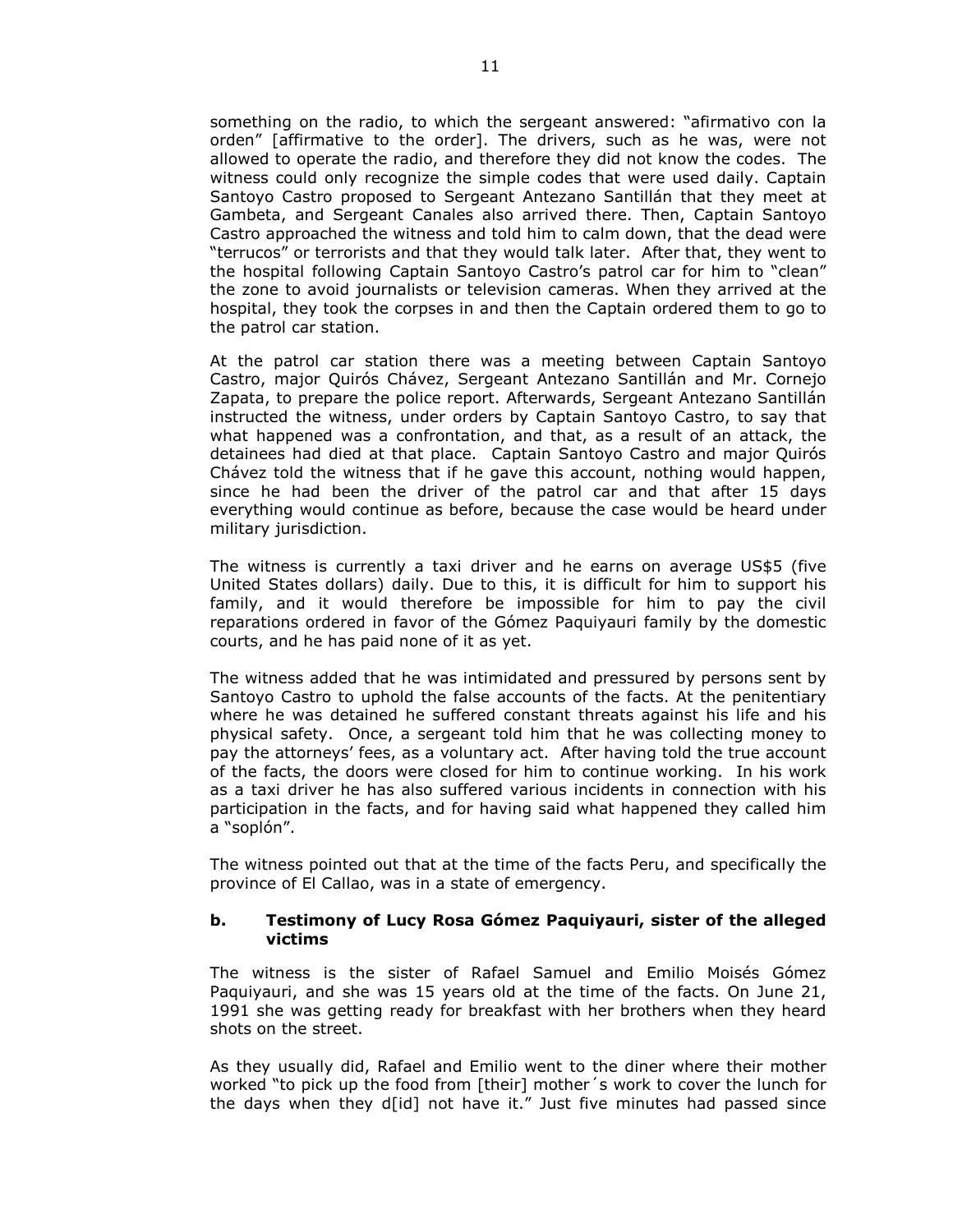Rafael and Emilio left when a neighbor came in running to tell her that "a patrol car ha[d] taken [her] brothers, [that] the police ha[d] thrown them on the ground and ha[d] put them in the trunk and ha[d] taken them away."

Another brother of hers, Miguel Ángel, went to look for their mother to let her know what had happened, and she tried to contact their father; however, this was not possible "because since he worked on ships, when they had to test the valves that they repaired they went out to sea [...] and this was one of those days."

When their mother came home and found out what had happened, she looked for the documents of her brothers, Rafael and Emilio, who were 17 and 14 years old, respectively. A man also came to the house asking for Emilio.

At that time, her sister Haydeé, who was nine months pregnant, called her and said that she was feeling ill and that she was bleeding. Given this situation, her mother, her siblings Miguel Ángel and Haydeé and the witness went to the San Juan Hospital –now called Daniel Alcides Carrión- Emergency service.

The man who had come to their house to ask for her brother Emilio followed them to the hospital together with another man. At the hospital, Haydeé was told that she should rest, for which reason they went home together with Miguel Ángel, while the witness and her mother went to look for her detained brothers.

They went to the Police station, not far away, but they were unable to give them any information on her detained brothers, and did they did not help search for them.

The witness and her mother went back the same way they had gone to the Police station and once again they met the men who had followed them from their house. They asked her mother, as they had when they left the house, if they did not have a male relative "whom [she] could let know," and they answered that they did not. The man kept on asking this and the witness and her mother demanded that he tell them what he knew about Rafael and Emilio.

At that moment, Lucy realized that they were in front of a funeral parlor, and the man told them that Rafael and Emilio were wounded, that they were at the hospital and that he could take them there.

The man took them to the hospital, where he told them that Rafael and Emilio were dead. They went to the room where the bodies were and saw that they were wet, full of dirt, soiled. Her brother Rafael "smelled of urine" and "had an expression of horrible pain." Their eyes were empty, there was encephalic mass on their hair, she could see that her brother Rafael's chest was full of holes, and that they were both filthy and full of dirt. At that time, she "fellt] that [her] life was falling apart."

Both bodies had a sign that said "NN [Unidentified], light build, olive-skinned, approximate age" 24 years on Emilio's card and 27 years on Rafael's, "arrived as a corpse."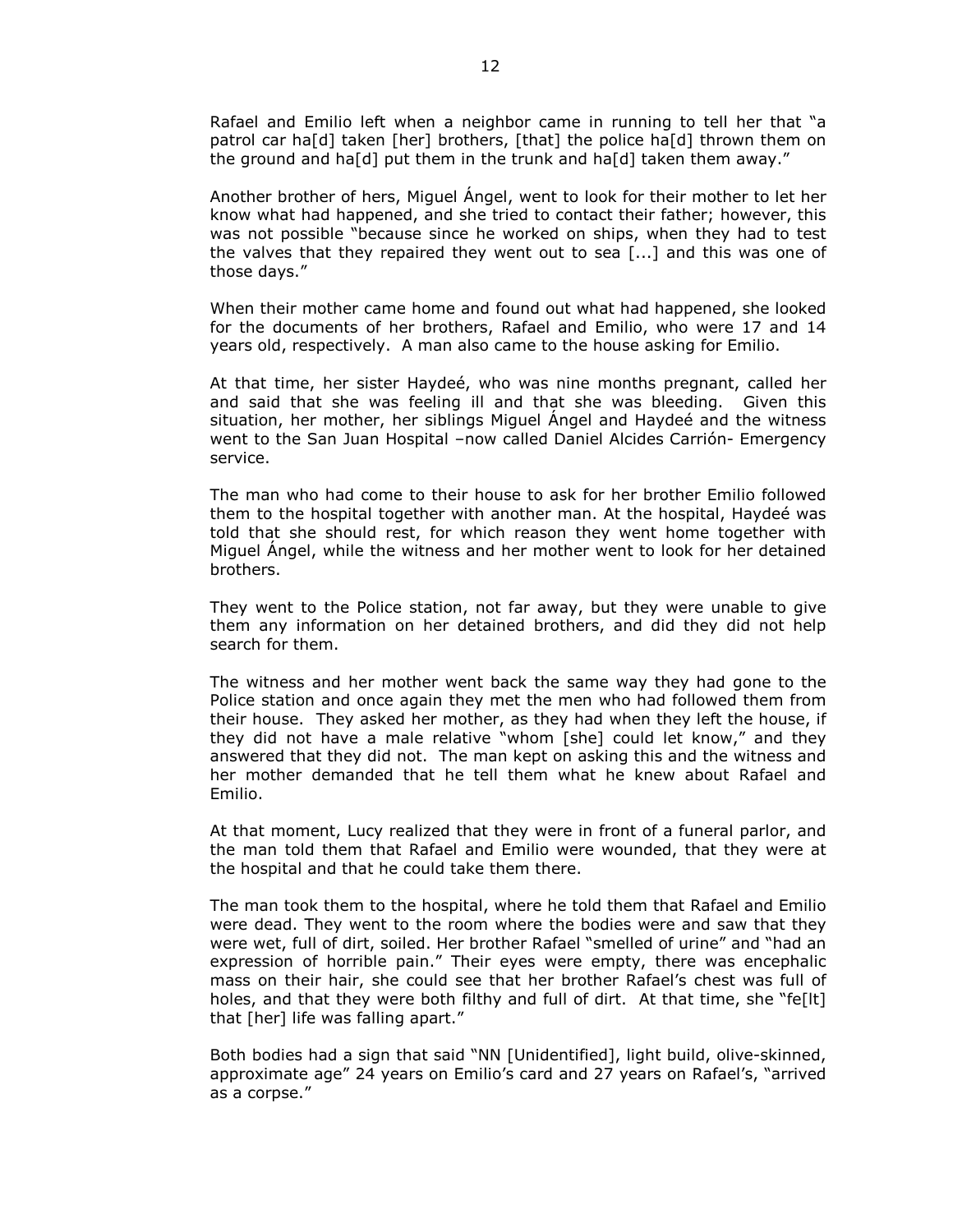The witness returned home while her mother was taking steps for them to return Rafael and Emilio's bodies. When she got home she told her siblings Haydeé and Miguel Ángel what had happened, and they were deeply upset by the news, especially Miguel Ángel, who at the time was 8 years old.

That night they saw a TV report on the facts, which were presented as a confrontation in which three "subversives" had died: her two brothers and a college student who had also been in the area.

After the facts, the DINCOTE summoned her mother to make a statement and they also went to their house a couple of times, where they searched her brothers' rooms, opened their mattresses and destroyed the family's furniture. Furthermore, the police passed by their house almost daily.

The witness was detained in October 1992 and taken to a prison for adults, even though she was 16, and she was held there four years. At the time of her detention and during the time she was detained they referred to her brothers Rafael and Emilio as terrorists.

She and her brothers were very close; they shared everything. Rafael was very intelligent and got very good grades; he had even won a scholarship to study at an academy that would prepare him for the University; he was also very skilful and earned some money doing various jobs to help the household. Rafael wanted to be a mechanic. Emilio, in turn, was calm and studious, and he wanted to be an aviation technician when he grew up.

She wants to find justice and wants the State to "vindicate" what they did to her brothers, for having dishonored their names; she wants the truth about what happened to be known.

## c. Testimony of Marcelina Paquiyauri Illanes de Gómez, mother of the alleged victims

On June 21, 1991 she went to her work, together with her husband, leaving her children at home for them to breakfast. That same day in the morning they agreed, as usual, for her children Rafael, Emilio and Miguel to go look for her at work, but only Miguel went, and told her that his brothers had been taken away in a patrol car.

Knowing that her sons had been detained made her worry and she asked for permission to leave work and go search for them. On the way, she heard on the radio that there had been a confrontation in the development where she lived and that three subversives had been killed. When she got home her neighbor told her that the police had "trampled" her sons and taken them away. At her house she looked for the minors' documents, to be able to identify them with the authorities.

At that time her daughter Marcelina Haydeé was nine months pregnant and when her health worsened they had to take her to the hospital. When she was about to leave the house together with her children Lucy, Miguel and Marcelina Haydeé, an unidentified person came to her house asking for her son Emilio and said he was his friend. When he saw that the family was in a hurry he went with them to the hospital.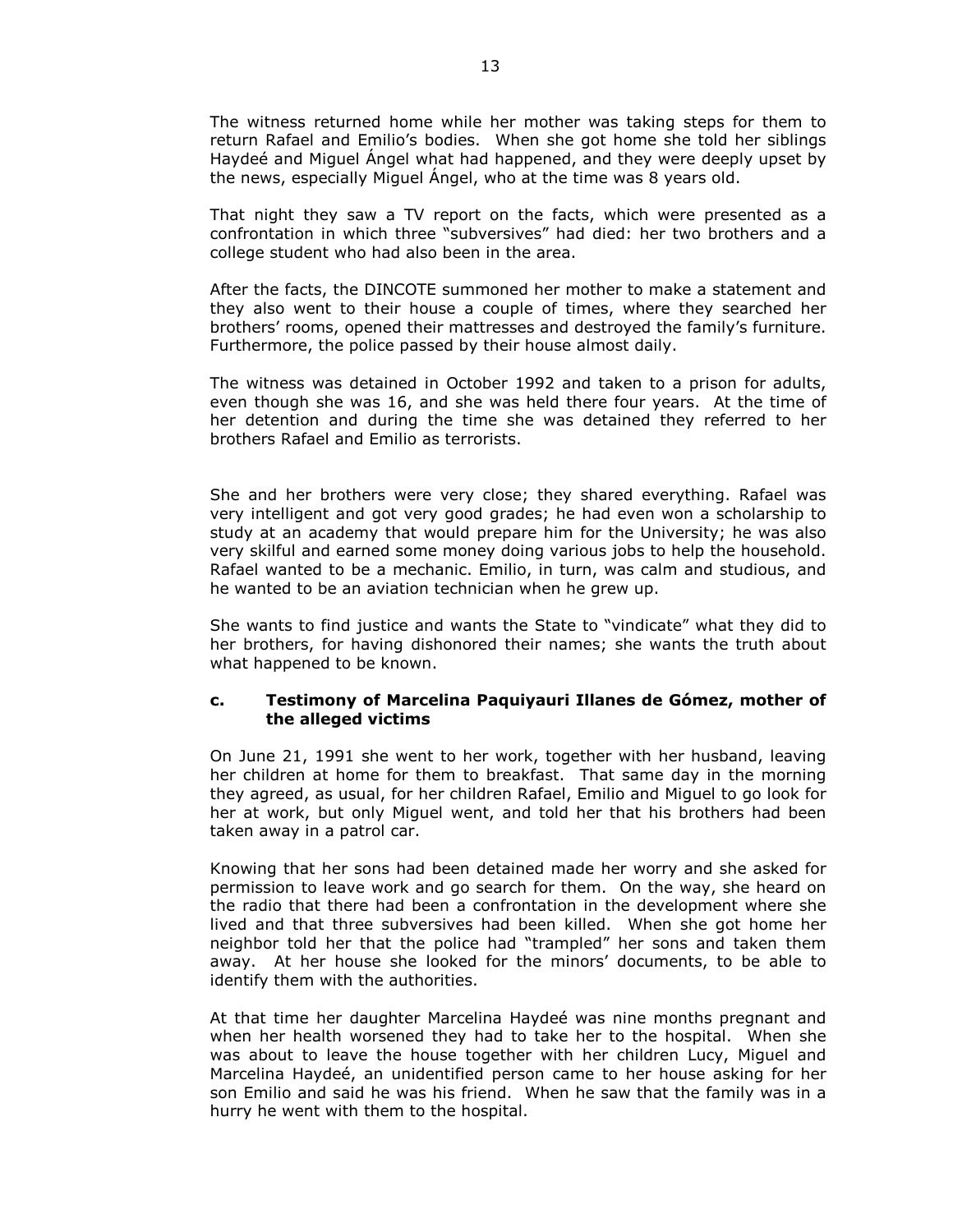At the hospital that day there was a physician's strike and they had to wait until they were helped. The doctor who examined her daughter told them it was not yet time for her to give birth and that she should go home. Miguel went home with his sister Haydeé.

She then went with her daughter Lucy to the Police station at La Perla, where they did not allow them to enter, stating that none of the persons they sought were there. On their way home she looked for the man who had identified himself that morning as a friend of Emilio's and who had gone looking for him at their home. The man asked for her husband, to which she replied that he was working on a ship and that there was no one else in the family. The man took her and her daughter Lucy back to the hospital where they had been that morning with her daughter Haydeé, but this time they did not enter the emergency room but rather a room where her sons' bodies were.

Rafael and Emilio were dead, with their faces disfigured. Emilio's mouth was half open, his teeth full of dirt, his clothes full of dirt, wet, full of urine. She said that Rafael was the same, "his eyes empty," his thumb shot off, as if it had been cut but with a bullet wound and some skin still holding a piece of the "phalanx" and the palms of the hands also had holes, as if they had been burned.

Rafael's body was identified as: "approximately 27, NN [unidentified], arrived as a corpse," and Emilio's as: "approximately 24 years old, unidentified, arrived as a corpse." Due to her desperation she began to scream and to ask why they gave them that age if they were children.

When she identified her boys two people came who took the certificates from her forcefully and began to take notes and to ask them both questions. They wrote down everything they said, and since they did not know what to do, they left that place.

Finally, the witness stated that the family never received psychological counseling, instead they "have always suffered blows."

#### d. Testimony of Ricardo Samuel Gómez Quispe, father of the alleged victims

He is a ship mechanic by profession, and at the time, because he had been dismissed from the navy's industrial service, he had a temporary job where his son Rafael was helping him. The week of the events, his son's work had ended, for which reason he was at home with his younger brothers.

On June 21, 1991 he was at sea conducting a test, and he only returned home at five that afternoon. When he arrived, his wife was very anguished because their sons had been detained, beaten, trampled by the police, and put in the trunk of a car.

The firm where he worked sent a van in which he went, together with a neighbor, to the hospital where his sons' bodies were.

His sons, aged 14 and 17, were cruelly tortured and murdered. Rafael's body had a mark that said "NN [unidentified], 27 years old", and it was full of dirt,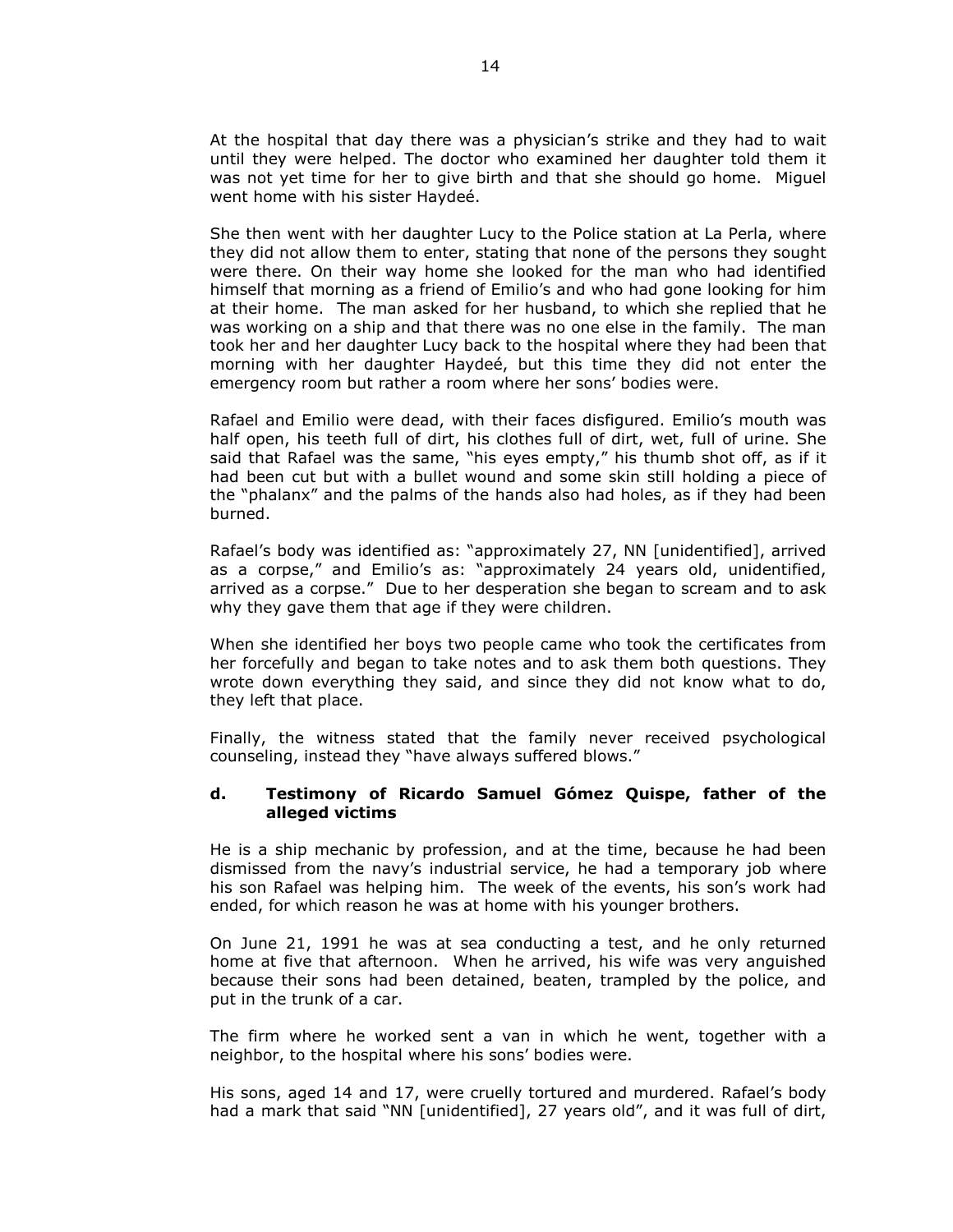blood on his clothes, a broken finger on one of his hands, a piece of flesh dangling, and holes in both hands. Emilio's body said "24 years old." There were other corpses at that place in like conditions.

He went to file the complaint at the prefect's office, where they only wrote down the information on what happened and sent him to the Palacio de Justicia, where he did not go because he thought that at that time it would be closed. Afterwards he entered the morgue to take charge of his sons' bodies and prepare the wake, which was held the following day. Emilio's body was given to them first on Saturday, and the wife of the witness had to take steps for Rafael's body to be given to them that same day, as the autopsy was only going to be done on Monday.

The following day, he heard the names of his sons on a television report about a confrontation with the police, in which "three terrorists" died.

The family received support from the International Red Cross and from human rights organizations to cover the expenses and the debts that they had to pay.

The family has been harassed at their home by the intelligence service, by the police, by television and by journalists.

He came to testify before the Inter-American Court for justice to be done against the masterminds in the case.

## e. Testimony of Miguel Ángel Gómez Paquiyauri, brother of the alleged victims

When the facts took place, on June 21, 1999, he was 8 years old. That day he was at home, when a tumult and shots could be heard on the street. His brothers Emilio and Rafael went out to the street to see what was happening. They came back to the house and remarked that it was a "confrontation among cops" and that there were dead people on the street. Then, his brothers went to their mother's workplace, as they did everyday to bring food, because their mother worked in a diner. His brother Emilio took a copy of his birth certificate with him and his brother Rafael had his military card.

Later he heard from their neighbors that his brothers had been detained by policemen and then beaten, trampled and put into the trunk of a patrol car, and that they had been taken to an unknown destination.

After this, he went to his mother's workplace to let her know what had happened. When she heard the news, his mother got nervous and they went home. On the way back, he heard on the radio that at Urbanización Cima – where they lived- there had been a "terrorist confrontation." When they arrived, his mother went to ask the neighbors what had happened. Then his sister Haydeé, who was pregnant at the time, felt ill and they took her to the hospital. Afterwards he went back home with his sister, and his mother went to look for his brothers. His sister Lucy told them that they had found their brothers at the morgue.

The event left its mark on the child and harmed him "a lot"; he had nightmares, he dreamt of them, and his nerves were in very bad shape. After he saw the bodies and the photographs, he felt deep grief, "I have no words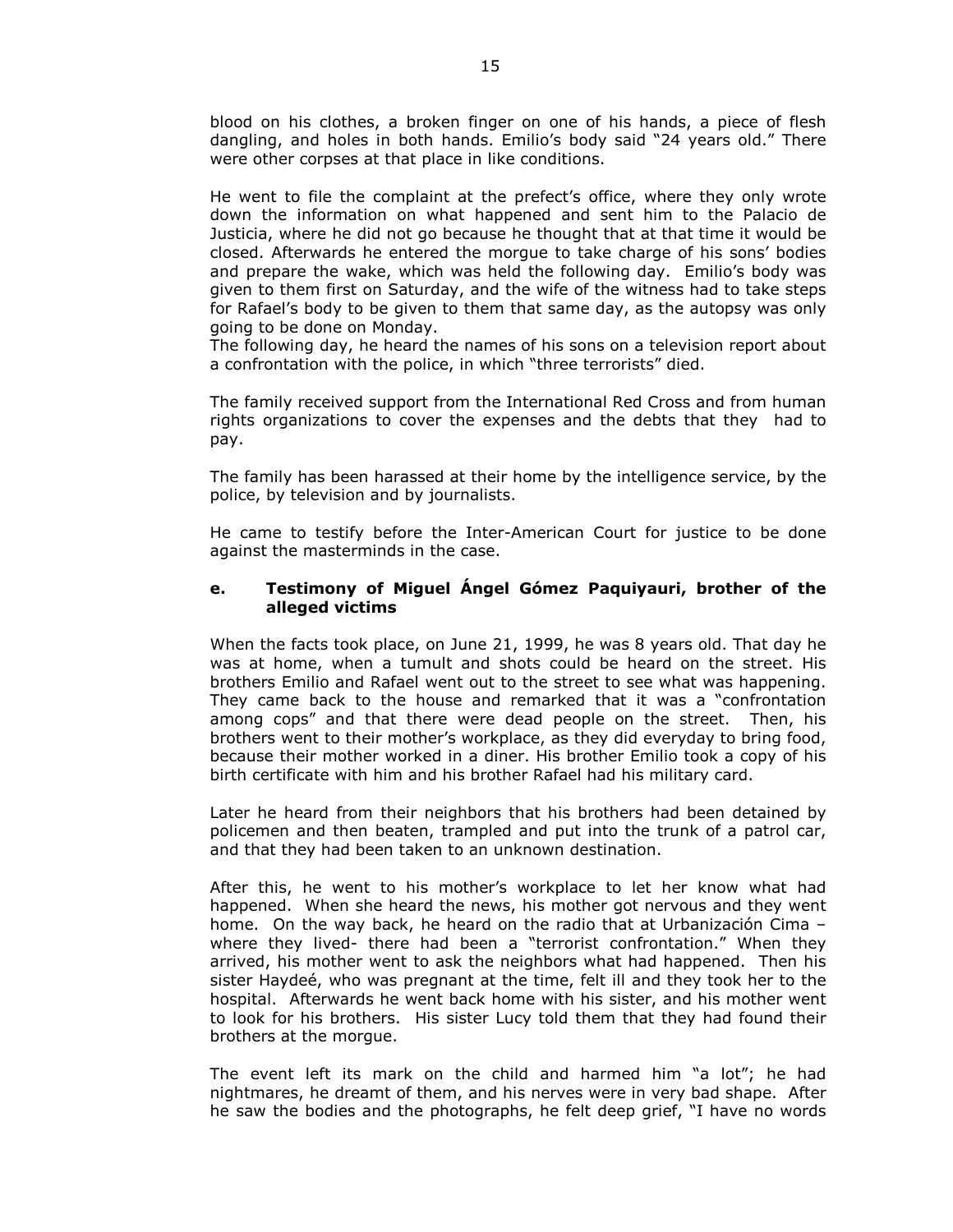to describe, it was something that truly hurt me deeply to see them like that." He felt that he was left practically alone, because Emilio and Rafael were the ones who defended him if something happened to him. If he needed something, Rafael, who was working, bought it for him, they were "like my parents […] they cared for me as if they were my parents, and overnight I was left alone, with no one." Regarding the memory of the event, the witness stated that he preferred "to bury it but it cannot be done, it is something that cannot be erased and is always going to be there if justice is not found."

His sister Haydeé lost her baby "due to the emotion." After the facts, Haydeé worked to help the family.

His family has been, above all, very united, they have always supported each other. Rafael was very skilful in his work as a mechanic and also in his studies. He was "the eyes of my father," because he worked with him and was his right hand. He rapidly learned his trade and did it very well. He was proud of his brothers. Emilio was the one who defended him, who taught him to work since Emilio was 11 years old, because he realized his family's needs and he urged him to work to help out. He felt that family unity was broken in part, but even so they have remained united.

After the facts, the family was followed and harassed. His mother received threats and was summoned to DINCOTE, but she did not go because she was afraid of being detained. His mother would not allow him to leave the house often, for fear that something might happen to him. When he was eleven years old he was run over on a street by a person who was the brother of a naval officer, of the intelligence service. The consequences of the accident currently limit his ability to work.

At the time of the facts, the family did not have financial means, they were a humble family, for which reason they were unable to attain justice. He feels that he had to mature quickly and work, he finished his secondary school and could not continue studying, for lack of financial means.

They were not involved in any investigative process regarding what happened, because they had no attorney and if they heard about anything it was over the media. They were never notified of anything regarding a judicial proceeding in connection with the facts of the case.

He witnessed how his mother went to several places in search of justice and, due to this, she began to be persecuted and threatened. His mother went to all the places they told her to go, and she received no response. While he was small his mother did not allow him to get information through the newspapers or television; later he learned bout the case and he believes that the crime has remained unpunished. The State has not taken any steps to attenuate the grief suffered by the family and by himself as an individual.

## f. Testimony of Víctor Chuquitaype Eguiluz, a neighbor of the alleged victims

He is a neighbor of the Gómez Paquiyauri family, and on June 21, 1991, after hearing gunshots, he saw the brothers Rafael and Emilio, who told him that there was a car and a dead person around the corner. Twenty minutes later he found the older sister, Haydeé, on the street, and she told him that they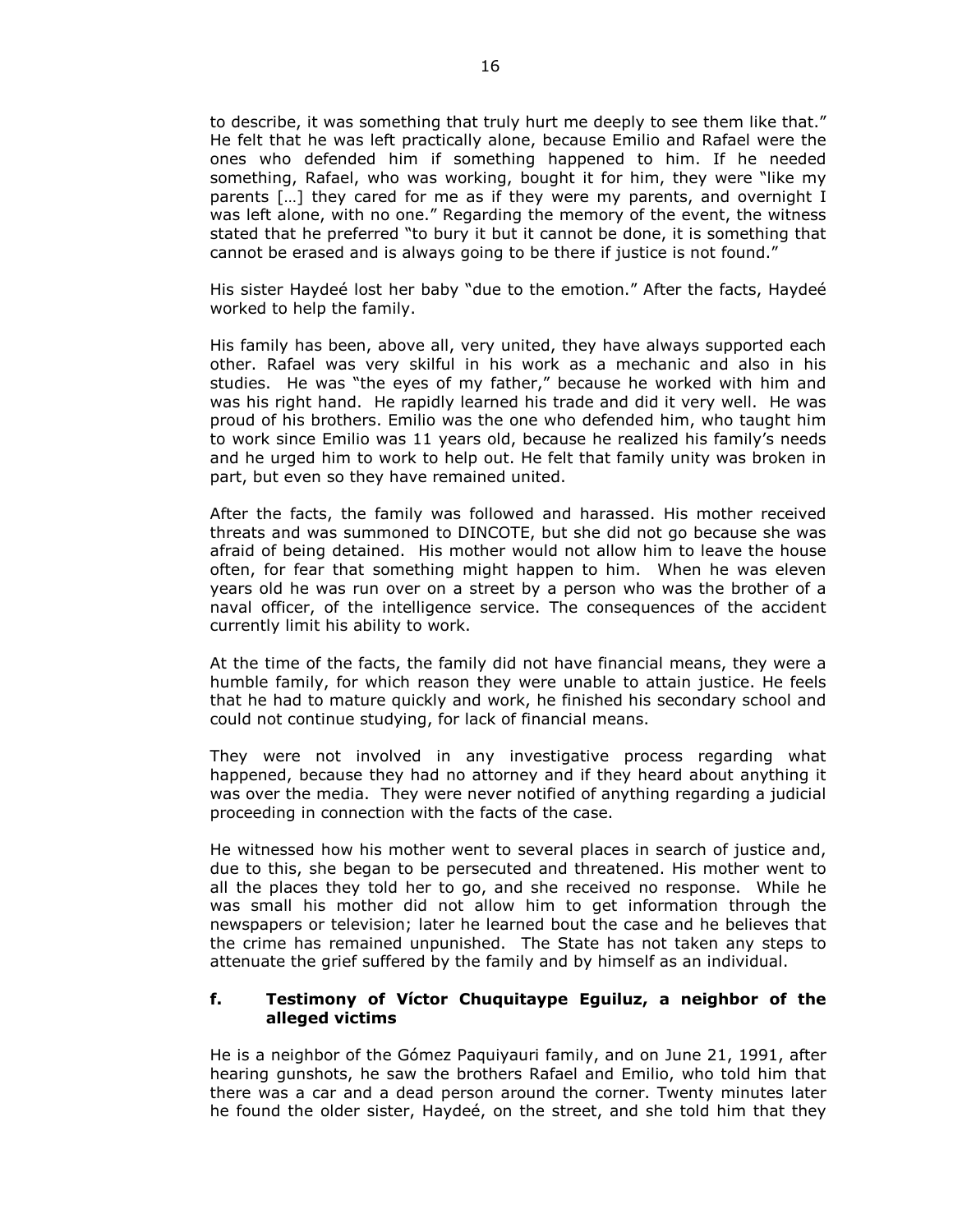had grabbed her brothers, had thrown them to the ground, had kicked and trampled them, and had put them in the trunk of a car. The witness described the state in which the bodies of the alleged victims were found at the morgue.

# g. Testimony of Jacinta Peralta Allccarima, mother of the daughter of one of the alleged victims

Rafael was her companion, but they did not live together. They shared many moments, both with friends and with the next of kin. On June 21, 1991 she was two weeks pregnant. Rafael did not know for certain that she was pregnant because they had not done the definitive medical tests. When she found out that she was pregnant she felt an enormous joy, because it was the fruit of the man she loved.

Nora Emely, her daughter, is currently 12 years old. When she was born, her health situation was very delicate; the physicians who examined her even told her that she might have to interrupt the pregnancy, because she needed an operation. For the witness, this was another blow, as she had lost Rafael and she did not want to lose her daughter too, so she decided to continue the pregnancy. She has raised her daughter, always with support from the Gómez Paquiyauri family, who were with her from the start.

However, her daughter lacks a father and she knows that this "is a lack that we cannot fill, no matter how much warmth, how much love we have given her." When she was 2 or 3 years old, the girl started attending a childcare center and she began to feel the lack of her father more, due to the activities where he was absent.

Her grandfather on the father's side recognized her daughter legally, but the girl has always wanted to know who her father was, and she has had to tell her the truth. When her daughter was born, at the hospital they asked who her father was, but out of fear she did not give the real name, because she was aware of what the family was suffering. Every day, in the media, they were presented as a "family of terrorists," and they said there that they had died in a terrorist confrontation.

When she saw the need to register her daughter's birth, they decided to give her the grandfather's surname, because her daughter is Gómez and she had to have the surname. This has also created confusion for her, because since she was very small she has known that he is her grandfather, and she has often asked why she was given his surname and not her father's. At school and other activities this has been a problem; it has often been difficult to explain the situation to the teachers.

She knows that her daughter feels bad about all this, because she would like things to be much clearer, and there are some that she still cannot understand. She asks that the daughter be recognized as Rafael's daughter, but for this she wants Rafael's name to be cleansed and for him to no longer be labeled as a terrorist, as her daughter has the right to feel proud of her father; even though she did not know him, she feels very fond of his memory.

She did not correct her daughter's surname due to the political persecution suffered by the family, because they did much damage to them, and she has sought to avoid this also affecting the girl. For example, she worried that her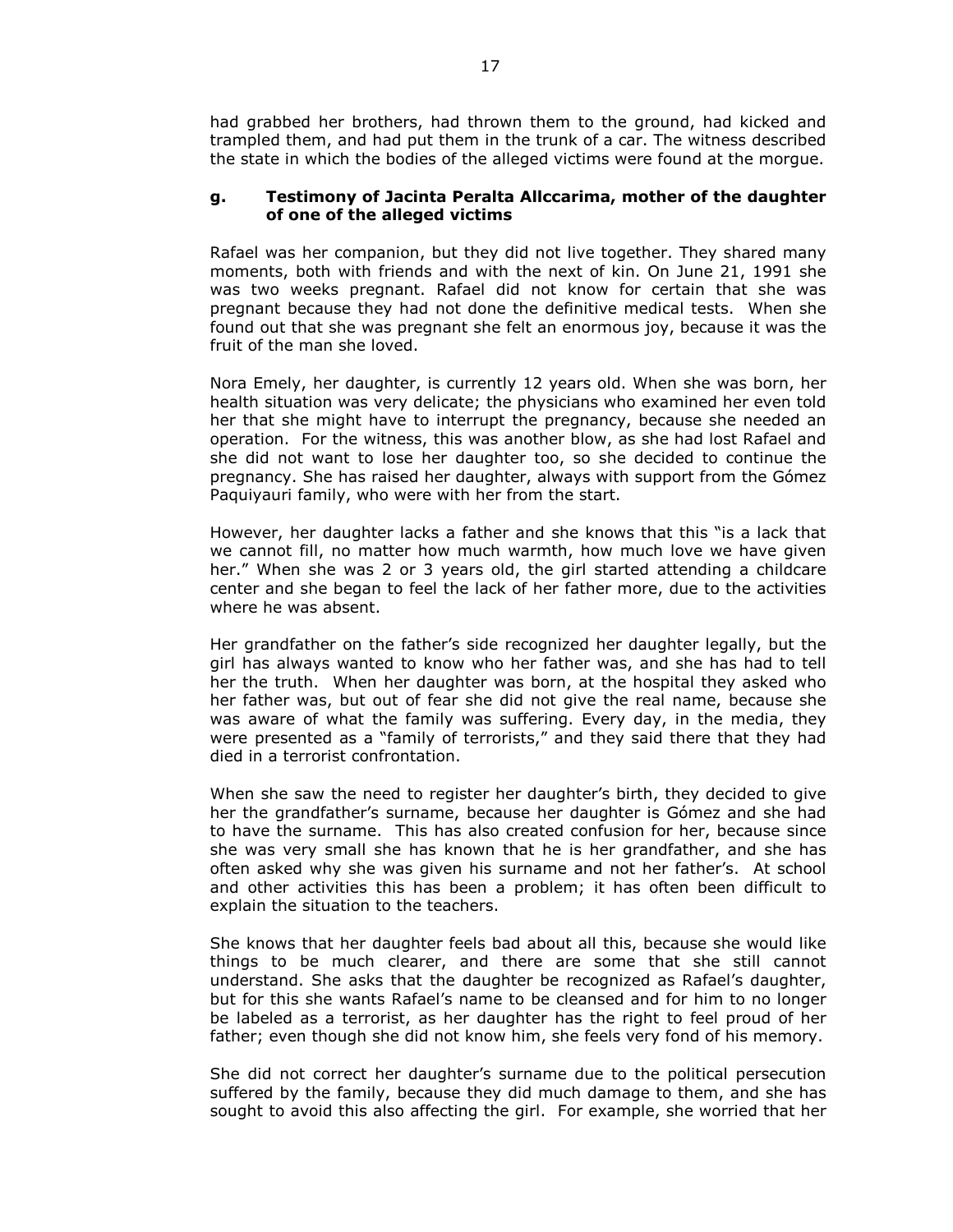daughter might suddenly not return from school.

She has had to work very hard to raise her daughter, as it is not very easy to be both mother and father. This has led her to share less time with her and has made her unable to attend all her school activities.

At school her daughter is very studious, very intelligent, but to avoid making her family suffer she keeps things to herself, her grief and her feelings, because she sees that her family is suffering. For example, last year she had a health problem that seemed to be a dermatological problem, but that ultimately turned out to be due to tension. Therefore she has been attending sessions with a psychiatrist, but this therapy has not yet ended, as she still needs professional help.

> \* \* \*

#### h. Expert opinion of Inge Genefke, a neurologist and an expert in treatment and prevention of torture

She has worked in rehabilitation of torture victims in the framework of the United Nations and of the Council of Europe. She is the founder of organizations that work on this topic.

The international definition of torture, according to Article 1 of the United Nations Convention against Torture, describes important aspects to establish whether certain acts can be considered torture, i.e.: there must be severe physical or mental suffering or damage, inflicted intentionally; there must be a motivation and it must be committed by persons linked to power, such as officers or policemen.

In the instant case she had access to a video on what happened, in addition to various written sources and conversations with the next of kin of the alleged victims. By this means, she observed how the minors were trampled, hooded, taken by the hair and then put and locked into a car. Later, they were beaten and subsequently murdered. The minors suffered both physically and psychologically and there was a purpose behind it. The facts of the case fulfill the criteria regarding torture, according to the aforementioned international standards.

The concept of a "secondary victim" refers to the closest members of the family who, after the torture episode, suffer and in fact have secondary consequences.

In this case, the family has suffered. The way they were shown the bodies, with no prior preparation, was a traumatic shock. Even today they are under the effects of that suffering. In this sense, the next of kin of the alleged victims may be called "secondary victims." The authorities persecuted the family instead of helping them.

The younger brother of the alleged victims, Miguel, was a completely healthy child. He suffered a severe psychological disturbance and had difficulties with everything: he could not sleep, he cried, he had to stay alone at home without having friends, he had a "horrible" life. Furthermore, none of the next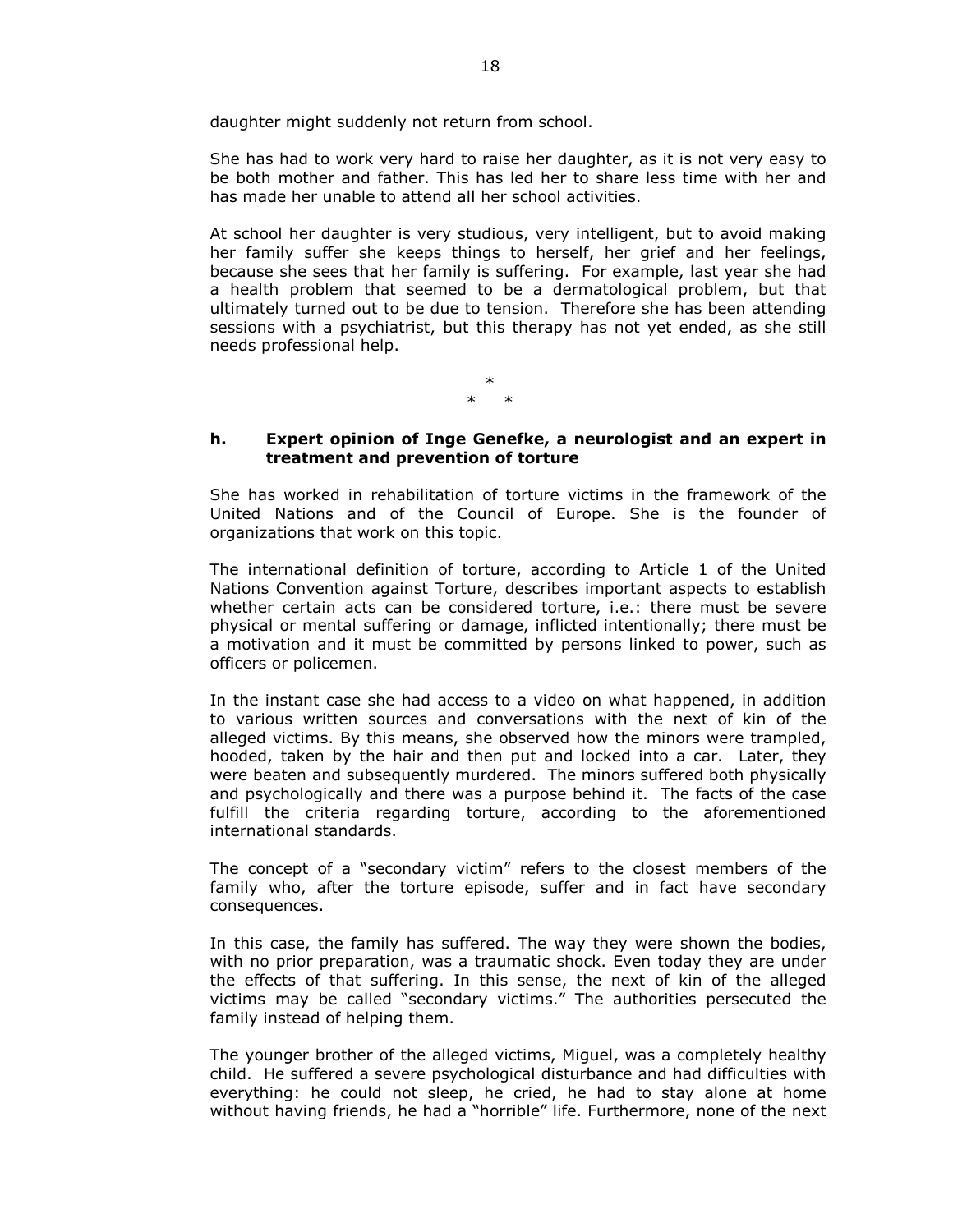of kin received adequate psychological or medical care, when they should have received support and treatment for rehabilitation as torture victims.

Lucy Gómez Paquiyauri's situation was extremely severe and dangerous. She was a minor when she was affected by those intolerable facts, suffering the persecution and stigmatization of the family. Furthermore, she was arrested when she was sixteen years old. She was beaten, put into a car –just like her brothers-, blindfolded, and feared that she was going to be murdered. They also threatened her saying that they would throw her from a helicopter or that she would be stripped and beaten. Then, she remained in prison four years; the first part of this time she was in a maximum security prison.

The parents of the alleged victims have also undergone a situation of "extreme psychological stress." No one aided them; however, even though they were very poor, they courageously filed a complaint about what happened and due to this they were persecuted. They lived in a continuous struggle.

One aggravating circumstance in this case is the fact that nothing has been done to render justice; quite the contrary, they were persecuted and labeled. Another aggravating circumstance is the fact that the alleged victims were minors, children of fourteen and seventeen.

Victims of torture must receive compensation for the suffering and pain, taking into account the special nature of the trauma. Article 41 of the United Nations Convention against Torture explains how to rehabilitate and help torture victims, and this is a duty of the States. It is important for impunity not to continue prevailing, for those who commit torture to be punished. It is impossible to attain rehabilitation of the victims while there is impunity. On the other hand, due to the stigmatization suffered, the State must provide an explanation and clarify that it was not the truth and that the children were not terrorists. This would also mean much for the family to be safer, both themselves and Rafael's daughter. It would be important to return to the family the two children who are still in prison and whom they have not seen for a long time; who were tried by faceless judges and were kept in custody without a trial for a long time. Finally, there is a need for medical and psychological rehabilitation of the next of kin of the alleged victims.

Financial compensation must cover work capacities and lost earnings. The alleged victims were young and intelligent and, in fact, they already worked and had many responsibilities within the family. They would have had good jobs and earned a lot of money.

## i. Expert opinion of Hans Petter Houguen, an expert in forensic pathology

He is the vice-Chair of the Forensic Pathology Department at the University of Copenhagen, Denmark, and he has collaborated with Amnesty International and with the United Nations. He is also an ad hoc expert of the British Home Office.

He had access to the protocols of the autopsies conducted by the Forensic Medicine Institute of the Public Prosecutors' Office of the Republic of Peru, of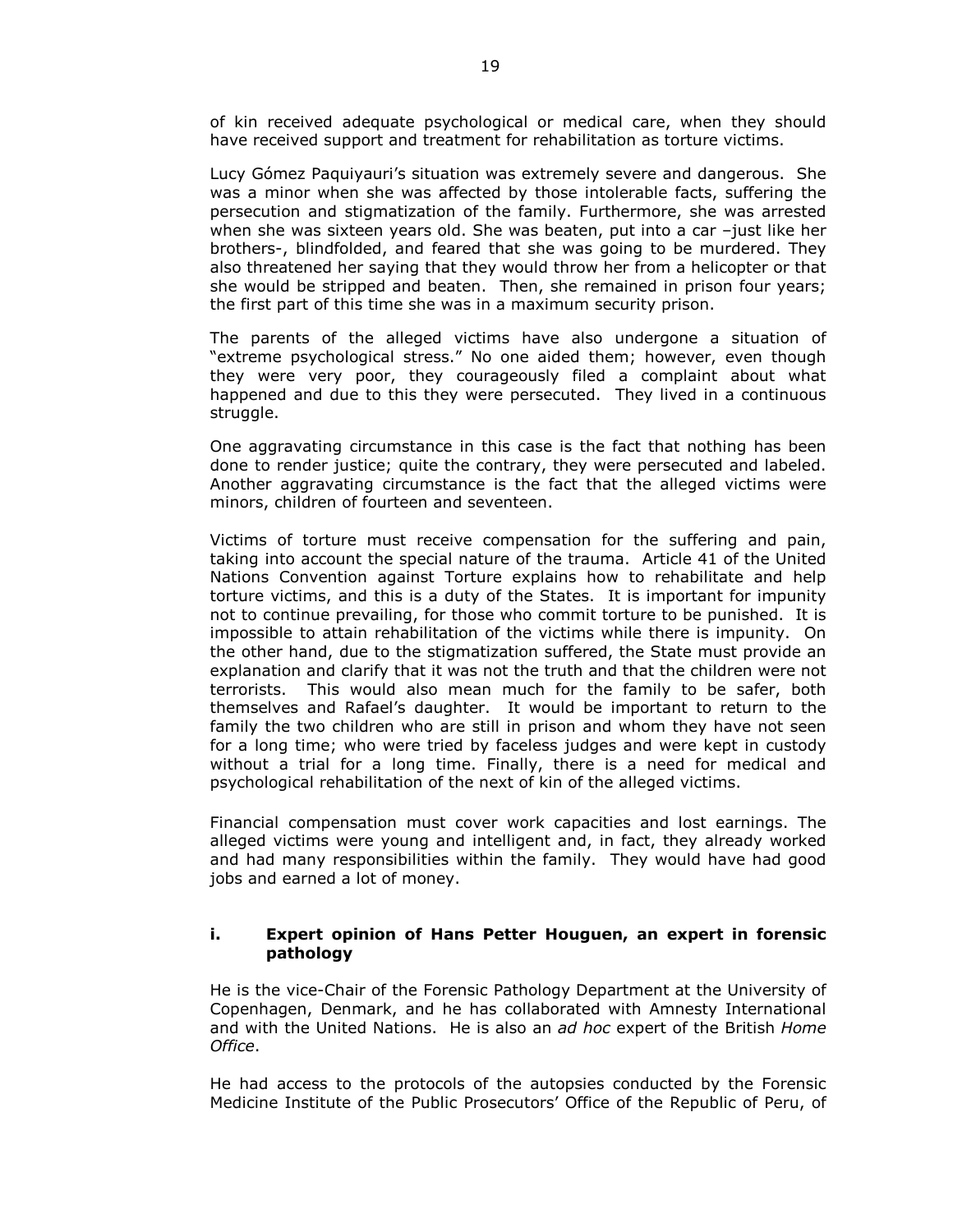the Forensic Medicine Division of El Callao, the results of the autopsies and the photographs that the family took of the corpses of both Rafael Samuel and Emilio Moisés Gómez Paquiyauri.

Descriptions of injuries and other pathologies in a protocol must be done in such a detailed manner that another expert can reach the same conclusion as the pathologist who did the autopsy. In this case, the protocols of the two autopsies are very brief and lack many descriptions of the various injuries. While there was a description of the wounds caused by firearms, it would have been necessary to provide greater detail regarding the trajectory of the bullet. For example, regarding to the head, there was no reference to the phenomenon of the "bevel" of the skull bone, when a bullet goes through it, which is crucial to know the direction of the bullet. Several affirmative points were also missing, merely marked "normal." In pathology one usually describes both what is normal and what is pathological. Furthermore, no pictures of the corpses taken during the autopsy were included. There no inspection of the site of the facts and no toxicological or biological examination of natural orifices in search of, for example, semen, to verify that no sexual crime was committed.

Behind Rafael's left eye, on the lower edge, there was an injury consistent with exit of a bullet. There were other lesions on his face, including abrasions on his nasal ala. There was also a red hematoma and another blue one on the upper eyelid, probably caused by exit of the bullet. Finally, he noticed flaying in the upper eyelid as well as some linear erosions, which might have been fingernail marks. Some of the flaying, as well as one of the hematomas, might have been caused by violence inflicted by another person.

On Rafael's hands, the left one had a round, black injury surrounded by a pink area. On the right hand there was an irregular black injury and another one on the thumb, where the external part of said finger was missing and the fingernail was displaced and almost separated from the finger. In addition to this, there was a small injury on the third finger of the right hand. The characteristics of the three wounds were those caused by firearms: round and with regular edges and with the black color of burnt gunpowder. This is also consistent with a very short-range shot, less than a centimeter away, probably in direct contact. The pink discoloration around them indicated that the impact occurred while there was blood circulation, in other words, it was consistent with the existence of life.

The expert witness also stated that it was not possible for a person to die instantaneously from a bullet shot to a hand. It was not possible to establish the type of revolver, pistol, or other firearm used in this case, but the wound was consistent with an "MGP" firearm.

Regarding to Emilio Moisés Gómez Paquiyauri, it could be seen that the skin around the right eye was discolored and reddish. There were two wounds there: one on the inner edge of the right eye and another on the upper right eyelid; they were relatively round and seem to be from bullet exits, although it was not possible to verify that they were caused by firearms, because bullet exit wounds may have many shapes. On the upper right eyelid there was also a small, blue hematoma and two flayings.

There were a number of holes in Rafael's clothing that were not there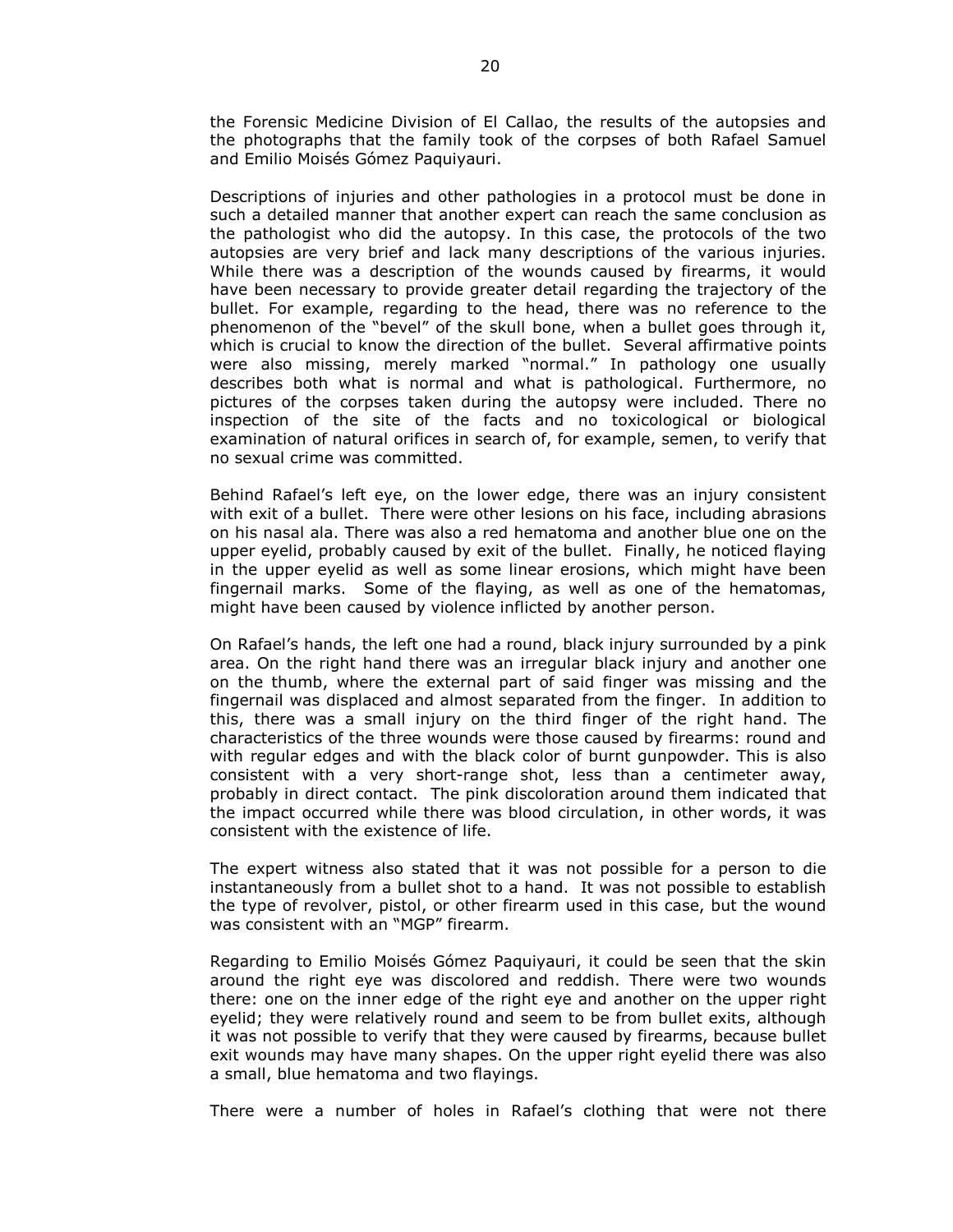previously and that could have been caused by the tip of a bayonet.

# C) ASSESSMENT OF THE EVIDENCE

# Assessment of the Documentary Evidence

50. In this case, as in others,<sup>14</sup> the Court admits the evidentiary value of those documents that were submitted by the parties at the appropriate procedural time or as evidence to facilitate adjudication of the case, which was not contested or challenged, and the authenticity of which was not questioned. On the other hand, the Court, pursuant to Article 44 of the Rules of Procedure, admits the evidence submitted by the parties regarding to events supervening to the filing of the application.

51. This Court has deemed, regarding to newspaper clippings, that while they are not documentary evidence proper, they may be taken into account when they reflect publicly known or notorious facts, statements by State officials, or when they corroborate what is set forth in other documents or testimony tendered in the proceeding.<sup>15</sup>

52. The Court finds that the statement by Bent Sorensen, offered as an expert witness by the representative of the alleged victims and their next of kin, was contributed to the proceeding (supra para. 25) in accordance with the President's March 1, 2004 Order (supra para. 24). Its content and the signature of the person who signed the statement were certified by a notary public.

53. In this regard, the State argued that the expert witness "ha[s] not talked or discussed the cases with any of the victims or witnesses;" for which reason "the conclusions [of the expert witness] can in no way be categorical or decisive."<sup>16</sup>

54. The Court admits Bent Sorensen's expert opinion insofar as it is in accordance with the object defined by the President in the Order to receive it<sup>17</sup> (supra para. 24) and the Court will appraise its content, as it has done in other cases, within the context of the body of evidence and applying the rules of competent analysis.<sup>18</sup>

55. Regarding to the video submitted by the representatives of the argued victims and their next of kin on May 1, 2004 (supra para. 27), the State stated that "it is an edited video -and what was presented was a copy- that intentionally leads to error by repeating the audio with certain images, which clearly show its manipulation[; i]t is

<sup>&</sup>lt;sup>14</sup> See Case of Maritza Urrutia, supra note 5, para. 52; Case of Myrna Mack Chang, supra note 5, para. 128; and Case of Bulacio, supra note 6, para. 57.

<sup>&</sup>lt;sup>15</sup> See Case of Myrna Mack Chang, supra note 5, para. 131 in fine; Case of Bulacio, supra note 6, para. 63; and Case of Juan Humberto Sánchez. Judgment of June 7, 2003. Series C No. 99, para. 56.

<sup>&</sup>lt;sup>16</sup> See file on the merits, reparations, and costs, volume IV, leaves 907 to 917.

 $17$  See Case of Myrna Mack Chang, supra note 5, para. 130; Case of Las Palmeras. Reparations (Art. 63(1) American Convention Human Rights). Judgment of November 26, 2002. Series C No. 96, para. 30; and Case of the Caracazo. Reparations (Art. 63(1) American Convention Human Rights). Judgment of August 29, 2002. Series C No. 95, para. 59.

<sup>&</sup>lt;sup>18</sup> See Case of Maritza Urrutia, supra note 5, paras. 44, 48 and 49; Case of Myrna Mack Chang, supra note 5, paras. 120 and 121; Case of Bulacio, supra note 6, para. 62; Case of Juan Humberto Sánchez, supra note 15, para. 55; and Case of the Caracazo. Reparations, supra note 17, para. 60.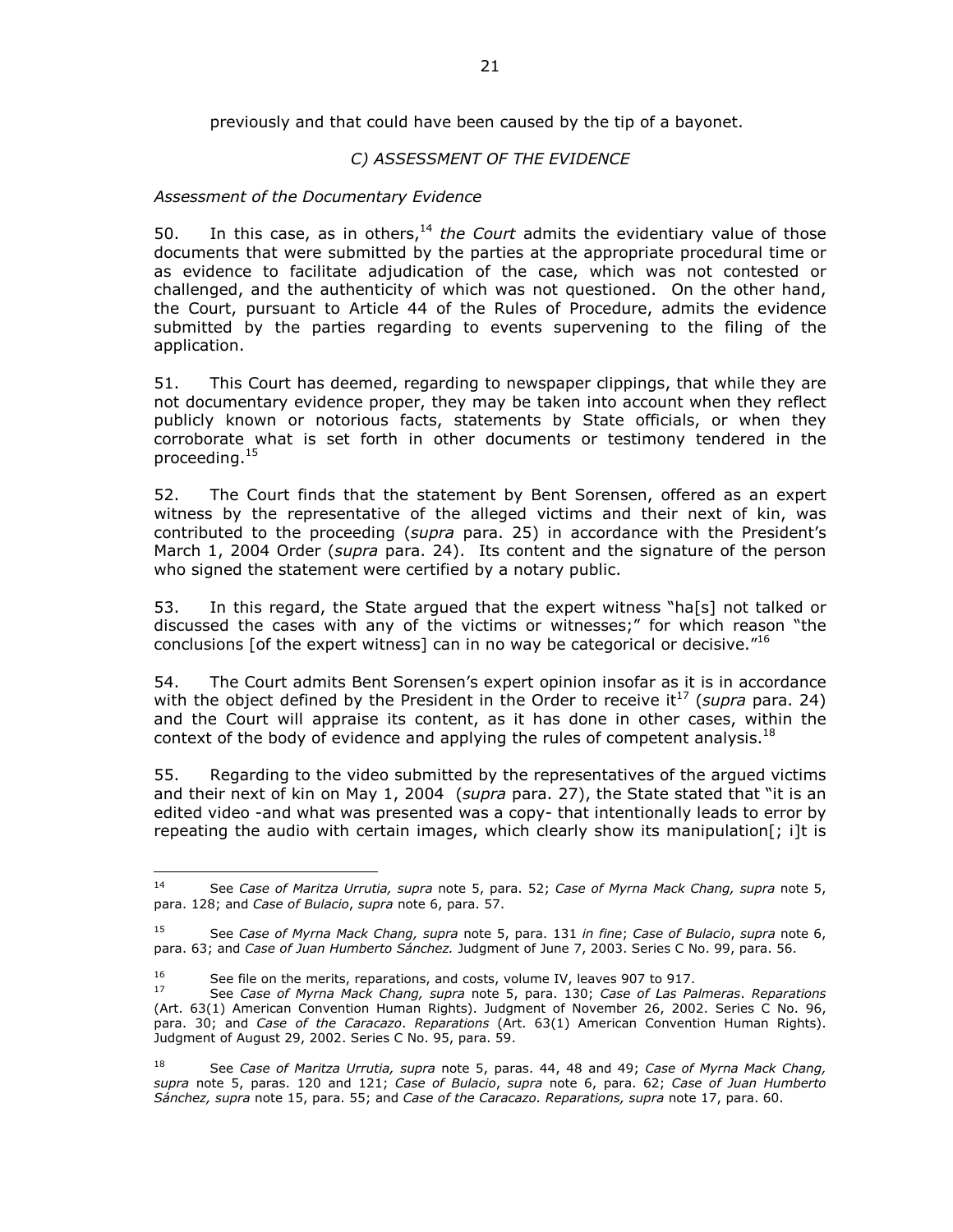in black and white, but the technology at the time already allowed color images[…; t]here is no correspondence between the audio and the images[, m]any of which have been arranged[...; t]he [h]elicopter that allegedly was flying over the scene of the crime is not in accordance with the facts investigated, or at the least there is no way to categorize it[...; w]hen an event is broadcast by the media, the most sensational facts are shown, and when they do not have sufficient images, they seek other supporting footage, which may or may not be of the scene of the crime under investigation."

56. In this regard, the Court admits the video submitted by the representative of the alleged victims and their next of kin on May 1, 2004 (supra para. 27). However, it will not attach full evidentiary value to the respective item of evidence, but rather will appraise its content within the context of the body of evidence and applying the rules of competent analysis.

57. Regarding to the documents submitted by the representative of the alleged victims and their next of kin during the public hearing, the State argued that "the copies or photocopies of the criminal proceeding […] were obtained illegally and without a court order, which leads us to the theory of the fruit of the forbidden tree."

58. The legal system is a means to attain justice and the latter may not be set aside for the sake of mere formalities, $19$  although the Court does seek to ensure legal certainty and procedural balance among the parties.<sup>20</sup> This proceeding, because it is before and international court and because it addresses human rights violations, is more flexible and informal in nature than proceedings before the domestic authorities. $21$ 

59. The Court appraises the documents challenged by the State and, taking into account the aforementioned non-formalist criterion, it dismisses the challenge and accepts said documents as evidence.

60. Regarding to the documents requested by this Court, based on Article 45 of the Rules of Procedure, and that were submitted by the representative of the alleged victims and their next of kin (supra paras. 31 and 32), the Court includes them in the body of evidence of the instant case, applying the provision set forth in paragraph one of said rule.

# Assessment of the Testimony and Expert Opinions

61. Regarding to the statements made by Marcelina Paquiyauri Illanes de Gómez, Samuel Gómez Quispe, Lucy Rosa Gómez Paquiyauri and Miguel Ángel Gómez Paquiyauri in the instant case (supra para. 49), the State pointed out in its brief with the reply to the application (supra para. 19) that "their statements are, in

<sup>&</sup>lt;sup>19</sup> See Case of Juan Humberto Sánchez. Interpretation of Judgment, supra note 6, para. 42; 19 Merchants Case. Preliminary Objections. Judgment of June 12, 2002. Series C No. 93, para. 35; Case of Ivcher Bronstein. Judgment of February 6, 2001. Series C No. 74, para. 67; and Case of "The Last Temptation of Christ" (Olmedo Bustos et al.). Judgment of February 5, 2001. Series C No. 73, para. 51.

See Case of Maritza Urrutia, supra note 5, para. 48; Case of Juan Humberto Sánchez. Interpretation of Judgment, supra note 6, para. 28; Case of Myrna Mack Chang, supra note 5, para. 120; and Case of Bulacio, supra note 6, para. 42.

See Case of Maritza Urrutia, supra note 5, para. 48; Case of Juan Humberto Sánchez. Interpretation of Judgment, supra note 6, para. 42; Case of Myrna Mack Chang, supra note 5, para. 120; and Case of Bulacio, supra note 6, para. 42.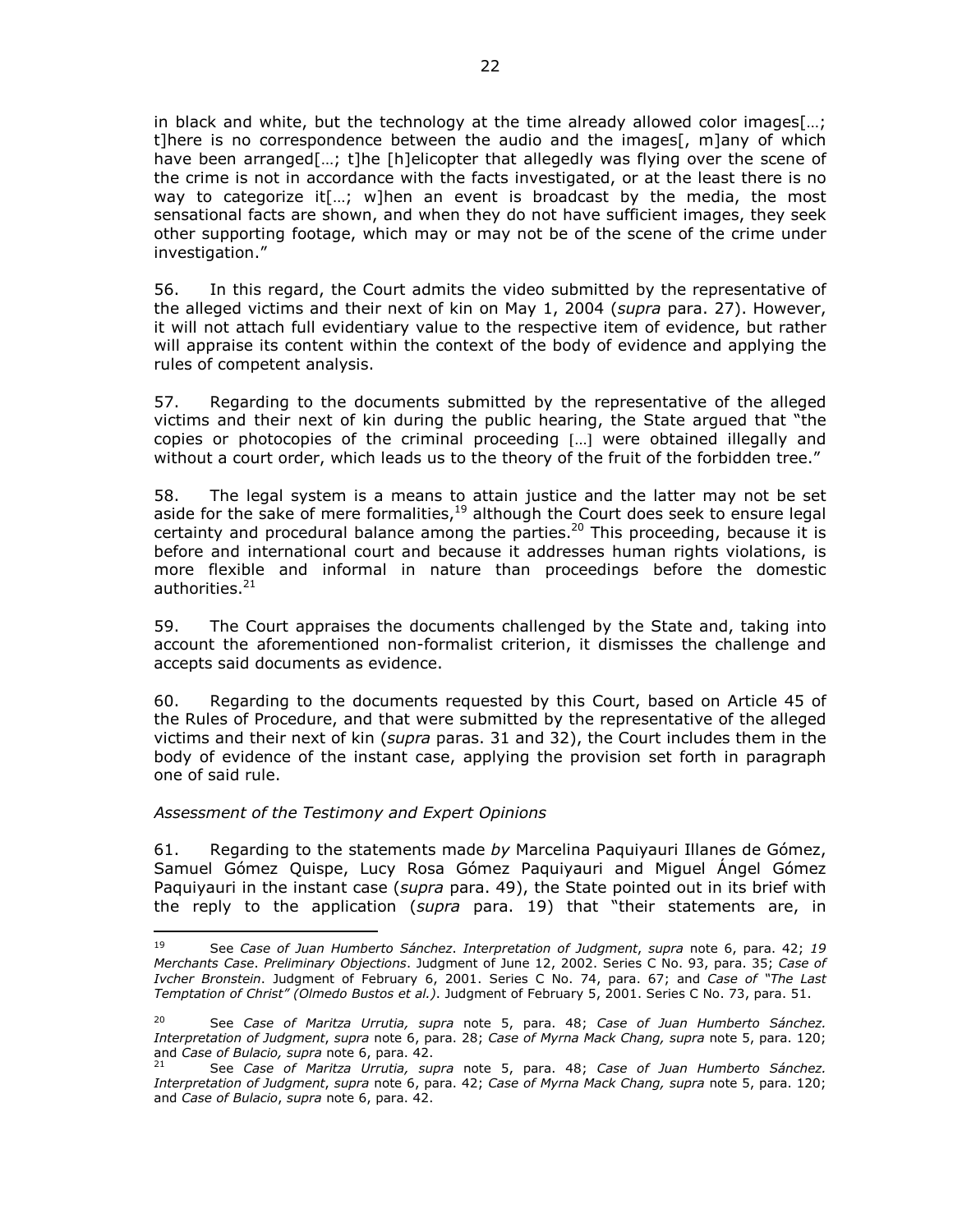themselves, extremely biased and self-interested, and therefore they must be assessed very prudently as regards the legal value they may have." On the other hand, the State challenged the testimony of Miguel Ángel Gómez Paquiyauri "[b]ecause he is the blood brother of the alleged victims and due to the direct interest of the outcome of the instant proceeding, and because he is neither impartial nor objective, and because at the time of the facts he was a minor, and making him reminisce would in some way affect him" (supra para. 29).

62. In his March 1, 2004 order the President stated that "there have been no challenges or recusations to appearance of the witnesses offered, as the State has merely questioned the objectiveness of the statements of Marcelina Paquiyauri Illanes de Gómez, Ricardo Samuel Gómez Quispe [and] Lucy Rosa Gómez Paquiyauri, next of kin of the alleged victims. In this regard, the President deems that the statements of the next of kin of the alleged victims cannot be appraised in an isolated manner, but rather within the set of evidence tendered in the proceeding, and they are useful insofar as they may provide further information about the facts argued in the instant case. $22''$ 

63. The Court admits the statements made by Marcelina Paquiyauri Illanes de Gómez, Samuel Gómez Quispe, Lucy Rosa Gómez Paquiyauri and Miguel Ángel Gómez Paquiyauri, insofar as they are in accordance with the object of the examination, as proposed respectively by the Inter-American Commission and by the representative of the alleged victims and their next of kin. In this regard, this Court deems that since they are next of kin of the alleged victims and they have a direct interest in this case, their statements cannot be appraised in an isolated manner, but rather within the set of evidence in the proceeding, as the President stated.<sup>23</sup> Regarding both to the merits and to reparations, the testimony of the next of kin of the alleged victims is useful insofar as it may provide additional information on the consequences of the violations that may have been committed.<sup>24</sup>

64. The State argued that the expert opinions rendered by Inge Genefke and Hans Petter Houguen during the public hearing (supra para. 49.h and 49.i) "were not impartial, and were even less objective[;] and their statement[s] can only be considered a reference and must be viewed as an opinion and in no case as technical expert opinions that come close to legal certainty."

65. The Court admits the expert opinions of Hans Petter Houguen and Inge Genefke insofar as they are in accordance with the object defined by the President when he ordered them (supra para. 24), and it will appraise their content within the context of the body of evidence, following the rules of competent analysis.

66. The Court will assess the evidentiary value, in this case, of the documents, statements, and expert opinions submitted to it in writing or as oral statements. The evidence tendered during all stages of the proceeding has been integrated in a single

<sup>&</sup>lt;sup>22</sup> See, inter alia, Case of Maritza Urrutia, supra note 5, para. 53; Case of Myrna Mack Chang, supra note 5, para. 132; Case of Bulacio, supra note 6, para. 66; Case of Juan Humberto Sánchez, supra note 15, para. 57; and Case of the "Five Pensioners". Judgment of February 28, 2003. Series C No. 98, para. 85.

See Gómez Paquiyauri Case. March 1, 2004 Order of the President, Whereas nine.

<sup>&</sup>lt;sup>24</sup> See, inter alia, Case of Maritza Urrutia, supra note 5, para. 53; Case of Myrna Mack Chang, supra note 5, para. 132; Case of Bulacio, supra note 6, para. 66; Case of Juan Humberto Sánchez, supra note 15, para. 57; and Case of the "Five Pensioners", supra note 22, para. 85.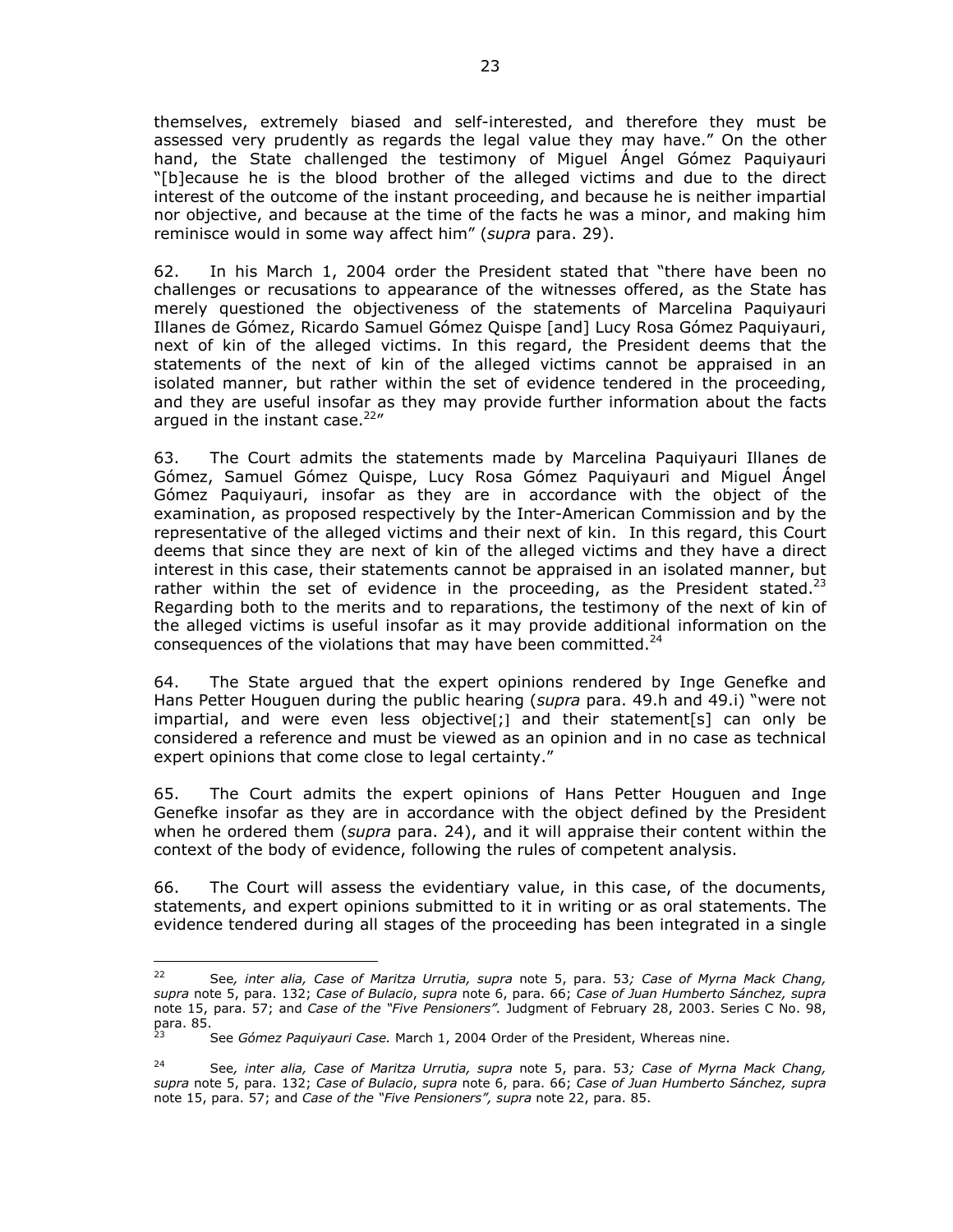body of evidence that is considered a whole.<sup>25</sup>

#### VII PROVEN FACTS

67. Based on the facts set forth in the application, the documentary evidence, the testimony of the witnesses, the expert opinions of the expert witnesses, and the arguments of the Commission, of the representative of the alleged victims and their next of kin and of the State, the Court finds the following facts proven:

Regarding to the situation of the country

l,

67.a) Between 1984 and 1993 there was a conflict in Peru between armed groups and agents of the police and military forces, in the midst of a systematic practice of human rights violations, including extra-legal executions, of persons suspected of belonging to armed groups. These practices were carried out by State agents following orders of military and police commanders.<sup>26</sup>

67.b) The state of emergency was declared several times during this period, including the Province of El Callao. $^{27}$ 

67.c) Specifically, a plan known as the "Cerco Noventiuno", designed to capture and execute the principals of terrorist acts, was carried out in 1991.<sup>28</sup>

Regarding to Rafael Samuel and Emilio Moisés Gómez Paquiyauri

67.d) Rafael Samuel Gómez Paquiyauri was born on February 7, 1974 in San Miguel, Lima.<sup>29</sup> His brother, Emilio Moisés Gómez Paguiyauri, was born on

<sup>&</sup>lt;sup>25</sup> See Case of Maritza Urrutia, supra note 5, para. 57; Case of Bulacio, supra note 6, para. 38; and Case of Juan Humberto Sánchez, supra note 15, para. 60.

See Case of Cantoral Benavides. Judgment of August 18, 2000. Series C No. 69, para. 63.t); Case of Castillo Páez. Judgment of November 3, 1997. Series C No. 34, para. 42; Case of Loayza Tamayo. Judgment of September 17, 1997. Series C No. 33, para. 46.l); Inter-American Commission on Human Rights, Report Nº 101/01, Cases Nos. 10.247 and others, paras. 160 to 171; Inter-American Commission on Human Rights, Informe sobre la Situación de los Derechos Humanos en Perú, 1993, Documento OEA/Ser.L/V/II.83. Doc.31, March 12, para. 16; video of the newscast Noticiero "90 segundos" broadcast by Channel 2 of the Peruvian national television June 21, 1991 (file with appendixes to the application, appendix 6); and article entitled "Histeria Criminal" published in the July 1, 1991 edition of "Revista Caretas" (file with appendixes to the application, volume I, appendix 8, leaves 60 to 63).

<sup>&</sup>lt;sup>27</sup> See Durand and Ugarte Case. Judgment of August 16, 2000. Series C No. 68, para. 59.q); Case of Loayza Tamayo, supra note 26, para. 46.b); Neira Alegría et al. Case. Judgment of January 19, 1995. Series C No. 20, paras. 40 and 77; and Inter-American Commission on Human Rights, Informe sobre la Situación de los Derechos Humanos en Perú, 1993, Document OEA/Ser.L/V/II.83. Doc.31, March 12, 1993, paras. 8 and 22.

<sup>&</sup>lt;sup>28</sup> See judgment issued by the Third Criminal Chamber of El Callao on November 9, 1993 (file with appendixes to the application, volume I, appendix 21, leaves 288 to 318); and statement made on June 26, 1991 by PNP-PG Commander Pedro Raúl Gonzales Paredes before the examiner of the Homicide Department of the División de Delitos contra la Vida (file with appendixes to the application, volume I, appendix 13, leaves 129 to 131).

<sup>&</sup>lt;sup>29</sup> See birth certificate of Rafael Samuel Gómez Paquiyauri (file with appendixes to the application, volume I, appendix 5, leaves 51 to 52).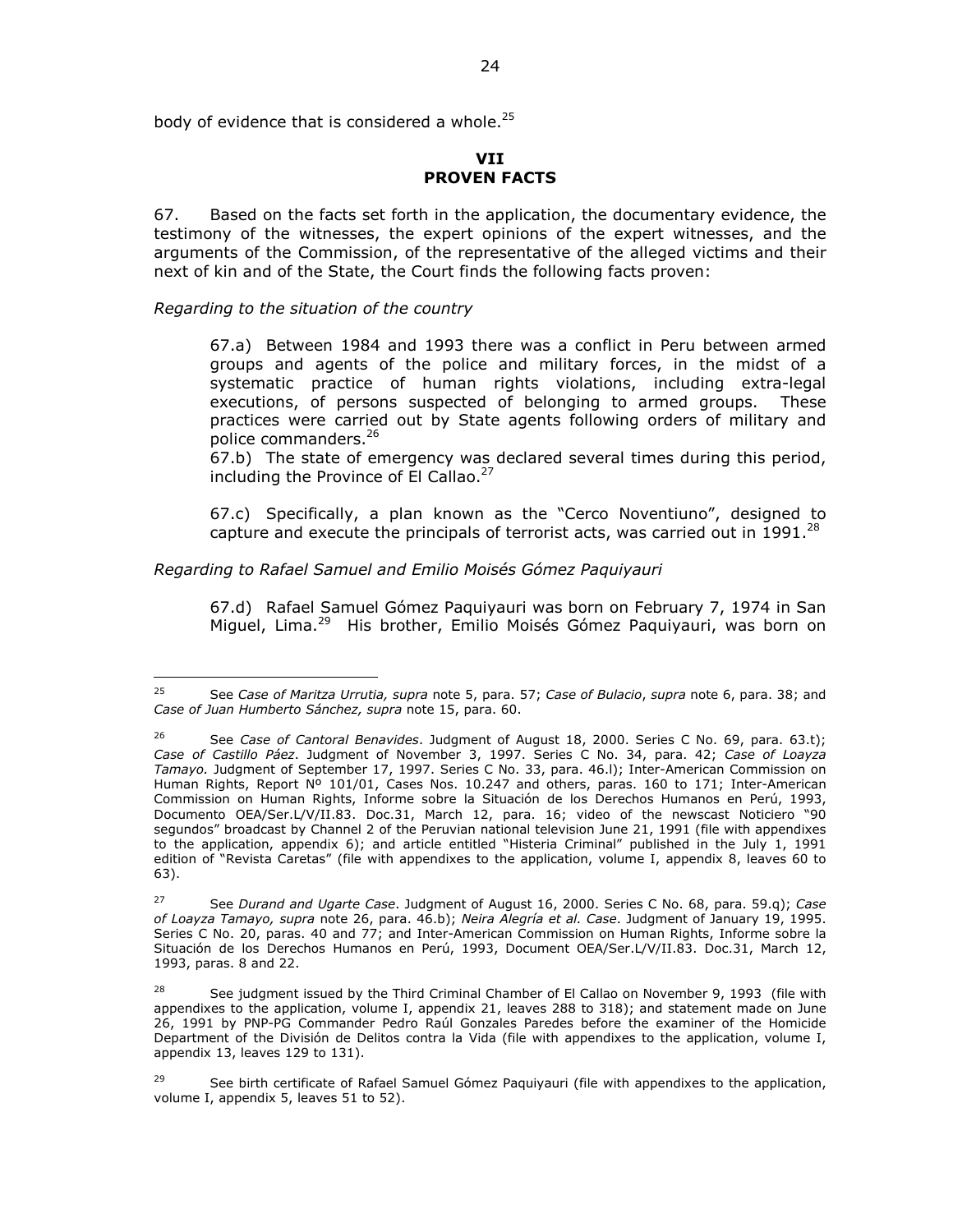February 6, 1977 in San Miguel, Lima. $30$  Both were students at the time of the facts,  $31$  and they occasionally helped their father in various tasks, including ship reparation.<sup>32</sup>

67.e) On the morning of June 21, 1991, Rafael Samuel and Emilio Moisés Gómez Paquiyauri were going to their mother's workplace in the province of El Callao, when they were intercepted and detained by agents of the Peruvian National Police<sup>33</sup> who were searching for persons involved in alleged terrorist acts, in the course of implementation of the "Cerco Noventiuno" plan.<sup>34</sup>

67.f) After their detention, Rafael Samuel and Emilio Moisés Gómez Paquiyauri were thrown to the ground, kicked, and a policeman stepped on their backs.<sup>35</sup> The policemen then covered their head and dragged them to the trunk of a patrol car.<sup>36</sup> These actions were recorded by television cameras of

<sup>32</sup> See photocopies of manuscripts drafted by Rafael Samuel Gómez Paquiyauri regarding to ship valve maintenance and repair (file with appendixes to the written brief containing pleadings, motions, and evidence, volume II, appendix 5, leaves 419.a) and 419.b); statement rendered on March 30, 2002 by Ricardo Samuel Gómez Quispe at El Callao (file with appendixes to the written brief containing pleadings, motions, and evidence, volume II, appendix 18, leaves 475 to 478); and statement rendered on March 30, 2002 by Lucy Rosa Gómez Paquiyauri at El Callao (file with appendixes to the written brief containing pleadings, motions, and evidence, volume II, appendix 1, leaves 404 to 411).

<sup>33</sup> See video of the "90 segundos" news broadcast on Channel 2 of the Peruvian national television June 21, 1991 (file with appendixes to the application, appendix 6); and statement rendered on March 30, 2002 by Bertha Alarcón de Valencia at El Callao (file with appendixes to the written brief containing pleadings, motions, and evidence, volume II, appendix 33, leaf 508).

See article entitled "Histeria Criminal" published in the July 1, 1991 edition of "Revista Caretas" (file with appendixes to the application, volume I, appendix 8, leaves 60 to 63); police record No. 281-IC-H-DDCV of June 26, 1991 (file with appendixes to the application, volume I, appendix 13, leaves 88 to 131); and judgment issued by the Third Criminal Chamber of El Callao on November 9, 1993 (file with appendixes to the application, volume I, appendix 21, leaves 288 to 318).

<sup>35</sup> See video of the "90 segundos" news broadcast on Channel 2 of the Peruvian national television June 21, 1991 (file with appendixes to the application, appendix 6); statement rendered on March 30, 2002 by Bertha Alarcón de Valencia at El Callao (file with appendixes to the written brief containing pleadings, motions, and evidence, volume II, appendix 33, leaf 508); and article entitled "Policías asesinos saltaron sobre los cuerpos de sus tres víctimas" published by the daily "La República" on June 27, 1991 (file with appendixes to the application, volume I, appendix 9, leaf 66).

See video of the "90 segundos" news broadcast on Channel 2 of the Peruvian national television June 21, 1991 (file with appendixes to the application, appendix 6); photograph of Emilio Moisés Gómez Paquiyauri from the back and standing with the face covered by a coat (file with appendixes to the written brief containing pleadings, motions, and evidence, volume II, appendix 38, leaf 519); photograph of

<sup>&</sup>lt;sup>30</sup> See birth certificate of Emilio Moisés Gómez Paquiyauri (file with appendixes to the application, volume I, appendix 5, leaf 53).

<sup>&</sup>lt;sup>31</sup> See official study certificate of Emilio Moisés Gómez Paquiyauri issued by the Secretariat of the Ministry of Education, Series C Nº 434530 (file with appendixes to the written brief containing pleadings, motions, and evidence, volume II, appendix 2, leaf 412); secondary education information card of Rafael Samuel Gómez Paquiyauri issued by the Ministry of Education for 1987 (file with appendixes to the written brief containing pleadings, motions, and evidence, volume II, appendix 3, leaves 413 to 414); secondary education report card of Rafael Samuel Gómez Paquiyauri issued by the Ministry of Education for 1988 (file with appendixes to the written brief containing pleadings, motions, and evidence, volume II, appendix 3, leaves 415 to 416); official study certificate of Rafael Samuel Gómez Paquiyauri issued by the Secretariat of the Ministry of Education, Series C Nº 434529 (file with appendixes to the written brief containing pleadings, motions, and evidence, volume II, appendix 3, leaf 417); and letter of the Academia Pre-Universitaria Blas Pascal addressed to Rafael Samuel Gómez Paquiyauri on May 10, 1990 (file with appendixes to the written brief containing pleadings, motions, and evidence, volume II, appendix 4, leaf 418).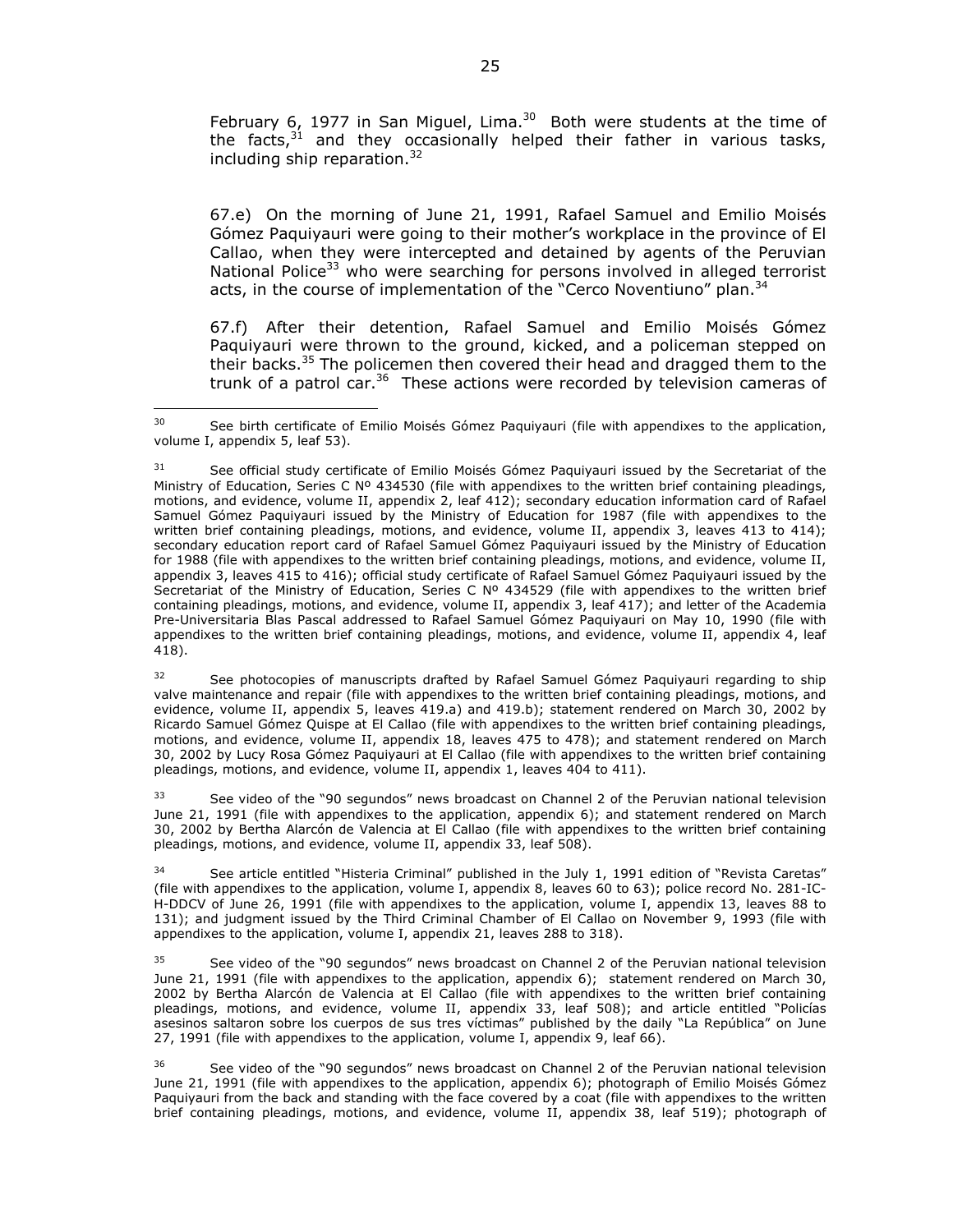the Noticiero "90 segundos" newscast on Channel 2 of the Peruvian national television.<sup>37</sup>

67.g) The brothers Rafael Samuel and Emilio Moisés Gómez Paquiyauri were then taken, under police custody, to a place called "Pampa de los Perros", where they were beaten with the butt of a shotgun and subsequently murdered by firearm shots to the head, thorax, and other parts of the body.<sup>38</sup>

<sup>37</sup> See video of the "90 segundos" news broadcast on Channel 2 of the Peruvian national television June 21, 1991 (file with appendixes to the application, appendix 6).

<sup>38</sup> See video of the "90 segundos" news broadcast on Channel 2 of the Peruvian national television June 21, 1991 (file with appendixes to the application, appendix 6); article entitled "Camino a la Muerte" published by the "Revista Domingo" of the daily "La República" on June 30, 1991 (file with appendixes to the application, volume I, appendix 7, leaves 54 to 59); article entitled "Histeria Criminal" published in the July 1, 1991 edition of "Revista Caretas" (file with appendixes to the application, volume I, appendix 8, leaves 60 to 63); article entitled "Fueron torturados y luego salvajemente asesinados" published by the daily "La República" of June 26, 1991 (file with appendixes to the application, volume I, appendix 9, 65 and 66); photographs of the bodies of Emilio Moisés and Rafael Samuel Gómez Paquiyauri at the morgue of the Alcides Carrión Hospital and record of entry of the corpse identified as Rafael Samuel Gómez Paquiyauri at the Instituto de Medicina Legal del Perú (file with appendixes to the application, volume I, appendix 10, leaves 67 to 70); autopsy protocols for the corpses of Rafael Samuel and Emilio Moisés Gómez Paquiyauri issued by the Instituto de Medicina Legal del Perú "Leónidas Avendaño Ureta" on June 22, 1991 (file with appendixes to the application, volume I, appendix 11, leaves 71 to 83); death certificates of Rafael Samuel and Emilio Moisés Gómez Paquiyauri, issued on July 15, 1991 (file with appendixes to the application, volume I, appendix 12, leaves 84 to 87); police record No. 281-IC-H-DDCV of June 26, 1991 (file with appendixes to the application, volume I, appendix 13, leaves 88 to 131); formalization of the criminal complaint by the Provincial Prosecutor of the Fifth Criminal Prosecutor's Office of El Callao on June 27, 1991, before the Examining Judge on Duty (file with appendixes to the application, volume I, appendix 14, leaves 132 to 134); order for the preliminary stage of the criminal proceeding to begin, issued on June 27, 1991 (file with appendixes to the application, volume I, appendix 15, leaves 135 to 138); statement given on July 21 and 26, and on August 2, 5, 9, 12 and 17 1993 by Ángel del Rosario Vásquez Chumo before the Third Criminal Chamber of El Callao (file with appendixes to the application, volume I appendix 17, leaves 155 to 191); records of the public oral hearings on June 3, 7, 21, 24, 28 and 29; July 2, 6, 8, 12 and 15, 1993 in the trial under file 227-92 before the Third Criminal Chamber of El Callao (file with appendixes to the application, volume I, appendix 18, leaves 192 to 245); conclusion of the Judge ad hoc Dr. Vilma Buitrón Aranda on April 29, 1992 during the investigative phase regarding the crime of murder, against Francisco Antezano Santillan and Ángel del Rosario Vásquez Chumo (file with appendixes to the application, volume I, appendix 19, leaves 246 to 278); final pronouncement of the investigative phase of the proceeding conducted by the Fifth Criminal Court of El Callao, on September 21, 1992 (file with appendixes to the application, volume I, appendix 20, leaves 279 to 287); judgment issued by the Third Criminal Chamber of El Callao on November 9, 1993 (file with appendixes to the application, volume I, appendix 21, leaves 288 to 318); statement rendered on March 30, 2002 by Lucy Rosa Gómez Paquiyauri at El Callao (file with appendixes to the written brief containing pleadings, motions, and evidence, volume II, appendix 1, leaves 404 to 411); statement rendered on March 30, 2002 by Marcelina Paquiyauri Illanes de Gómez at El Callao (file with appendixes to the written brief containing pleadings, motions, and evidence, volume II, appendix 10, leaves 449 to 457); photograph showing the face of Emilio Moisés Gómez Paquiyauri at the morgue (file with appendixes to the written brief containing pleadings, motions, and evidence, volume II, appendix 40, leaf 521); record of entry of the corpses identified as Emilio Moisés and Rafael Samuel Gómez Paquiyauri issued by the Instituto de Medicina Legal del Perú "Leónidas Avendaño Ureta" on June 21, 1991 (file with appendixes to the written brief containing pleadings, motions, and evidence, volume II, appendix 41, leaves 522 and 523); photograph of the face of the corpse of Emilio Moisés Gómez Paquiyauri (file with appendixes to the written brief containing pleadings, motions, and evidence, volume II, appendix 43, leaf 536); photograph of the face of the corpse of Rafael Samuel Gómez Paquiyauri (file with appendixes to the written brief containing pleadings, motions, and evidence, volume II, appendix 44, leaf 537); photograph of the corpse of Rafael Samuel Gómez Paquiyauri in its coffin (file with appendixes to the

Emilio Moisés Gómez Paquiyauri inside the trunk of the patrol car (file with appendixes to the written brief containing pleadings, motions, and evidence, volume II, appendix 39, leaf 520); article entitled "Fueron torturados y luego salvajemente asesinados" published by the daily "La República" of June 26, 1991 (file with appendixes to the application, volume I, appendix 9, leaf 66); and statement given on July 21 and 26, and on August 2, 5, 9, 12 and 17, 1993 by Ángel del Rosario Vásquez Chumo before the Third Criminal Chamber of El Callao (file with appendixes to the application, volume I, appendix 17, leaves 155 to 191).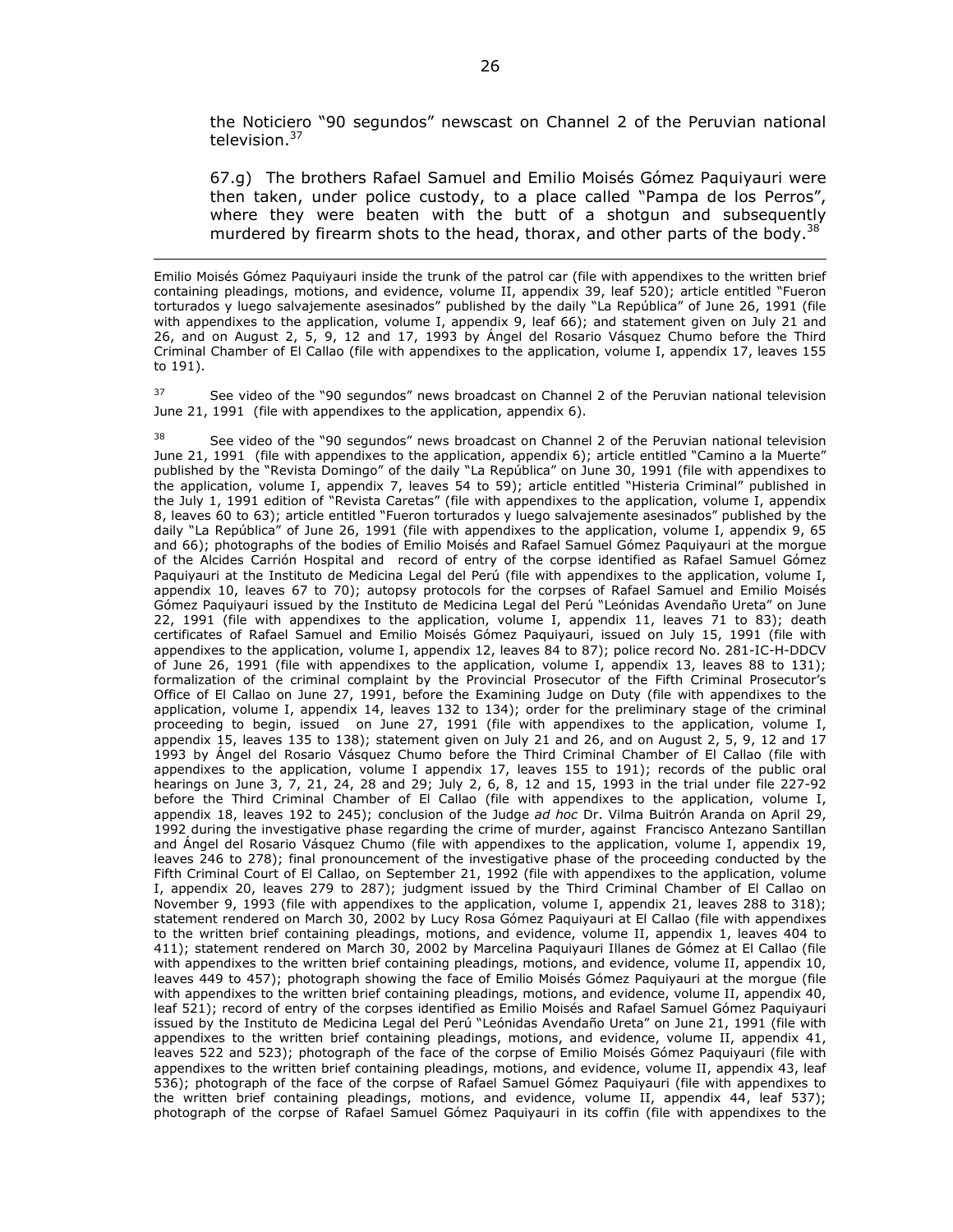67.h) Approximately one hour after their detention, the bodies of Rafael Samuel and Emilio Moisés Gómez Paquiyauri entered the morgue of the San Juan hospital, currently called "Daniel Alcides Carrión", as NN (Unidentified).<sup>39</sup>

67.i) Before they died, Rafael Samuel and Emilio Moisés Gómez Paquiyauri suffered torture inflicted on them by agents of the Peruvian National Police.<sup>40</sup> 67.j) At the morgue, the bodies of Rafael Samuel and Emilio Moisés Gómez Paquiyauri were full of blood and dirt, soiled, wet; there was encephalic mass on their hair, and one of Emilio's fingers was missing. The eyes were empty in both of them. $41$ 

67.k) The State agents involved in the facts sought to present Rafael Samuel and Emilio Moisés Gómez Paquiyauri before public opinion as if they had been terrorists, and as if their death had taken place in an armed confrontation.<sup>42</sup>

#### Regarding to domestic actions

67.l) The parents of the alleged victims filed a complaint regarding the facts on June 25, 1991 before the Provincial Prosecutor of the Fifth Criminal Prosecutor's Office.<sup>43</sup>

67.m) On the other hand, the Peruvian National Police conducted an investigation of the facts, which generated police record No. 281-IC-H-DDCV

See testimony of Lucy Rosa Gómez Paquiyauri before the Court on May 5, 2004; testimony of Marcelina Paquiyauri Illanes de Gómez before the Court on May 5, 2004; and testimony of Miguel Ángel Gómez Paquiyauri before the Court on May 6, 2004.

<sup>42</sup> See judgment issued by the Third Criminal Chamber of El Callao on November 9, 1993 (file with appendixes to the application, appendix 21, leaves 288 to 318); police record No. 281-IC-H-DDCV of June 26, 1991 (file with appendixes to the application, volume I, appendix 13, leaves 88 to 131); testimony of Lucy Rosa Gómez Paquiyauri before the Court on May 5, 2004; testimony of Marcelina Paquiyauri Illanes de Gómez before the Court on May 5, 2004; testimony of Ricardo Samuel Gómez Quispe before the Court on May 5, 2004; testimony of Miguel Ángel Gómez Paquiyauri before the Court on May 6, 2004; and testimony of Jacinta Peralta Allccarima before the Court on May 6, 2004.

written brief containing pleadings, motions, and evidence, volume II, appendix 45, leaf 538); and photograph of the hands of the corpse of Rafael Samuel Gómez Paquiyauri (file with appendixes to the written brief containing pleadings, motions, and evidence, volume II, appendix 46, leaf 539).

<sup>&</sup>lt;sup>39</sup> See testimony of Lucy Rosa Gómez Paquiyauri before the Court on May 5, 2004; testimony of Marcelina Paquiyauri Illanes de Gómez before the Court on May 5, 2004; and testimony of Miguel Ángel Gómez Paquiyauri before the Court on May 6, 2004.

See expert opinion of Hans Petter Houguen before the Court on May 6, 2004; autopsy protocols for the corpses of Rafael Samuel and Emilio Moisés Gómez Paquiyauri issued by the Instituto de Medicina Legal del Perú "Leónidas Avendaño Ureta" on June 22, 1991 (file with appendixes to the application, volume I, appendix 11, leaves 71 to 83); testimony of Lucy Rosa Gómez Paquiyauri before the Court on May 5, 2004; testimony of Marcelina Paquiyauri Illanes de Gómez before the Court on May 5, 2004; testimony of Ricardo Samuel Gómez Quispe before the Court on May 5, 2004; testimony of Miguel Ángel Gómez Paquiyauri before the Court on May 6, 2004; and testimony of Jacinta Peralta Allccarima before the Court on May 6, 2004.

<sup>43</sup> See judgment issued by the Third Criminal Chamber of El Callao on November 9, 1993 (file with appendixes to the application, volume I, appendix 21, leaves 288 to 318); formalization of the criminal complaint by the Provincial Prosecutor of the Fifth Criminal Prosecutor's Office of El Callao on June 27, 1991, before the Examining Judge on Duty (file with appendixes to the application, volume I, appendix 14, leaves 132 to 134); testimony of Ricardo Samuel Gómez Quispe before the Court on May 5, 2004; and testimony of Víctor Chuquitaype Eguiluz before the Court on May 6, 2004.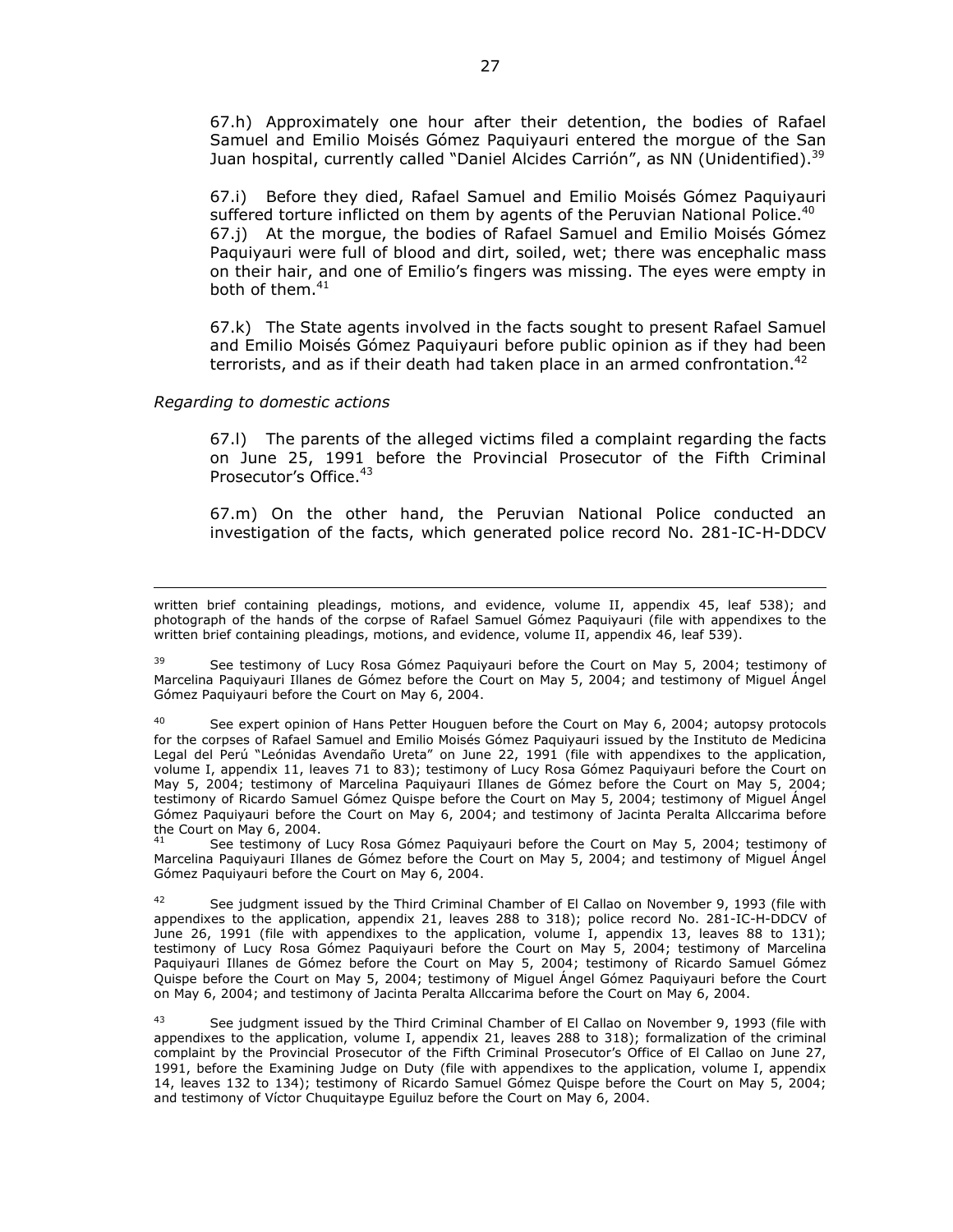of June 26, 1991.<sup>44</sup>

l,

67.n) Based on the application filed by the Gómez Paquiyauris and on police record No. 281-IC-H-DDCV, on June 27, 1991, the Fifth Criminal Prosecutor's Office formalized a criminal complaint before the trial judge on duty, against several agents of the Peruvian National Police, including Sergeant Francisco Antezano Santillán, noncommissioned officer Ángel del Rosario Vásquez Chumo and Captain César Augusto Santoyo Castro, for the crime of aggravated homicide against Rafael Samuel and Emilio Moisés Gómez Paquiyauri, processed as file 227-92.<sup>45</sup>

67.o) On September 2, 1992 the Fifth Criminal Court of El Callao issued the final pronouncement of the preliminary stage. $46$ 

67.p) On November 9, 1993 the Third Criminal Chamber of El Callao issued a judgment (hereinafter "the November 9, 1993 judgment"), $47$  in which:

67.p.1) it convicted Sergeant Francisco Antezano Santillán as the perpetrator of the crime of aggravated murder against Rafael Samuel Gómez Paquiyauri and Emilio Moisés Gómez Paquiyauri, and for the crime against the jurisdictional function of the legal system, to the detriment of the State, sentencing him to eighteen years in prison and two years of disenfranchisement;

67.p.2) it convicted noncommissioned officer Ángel del Rosario Vásquez Chumo as an accomplice, for the crime of aggravated homicide against Rafael Samuel Gómez Paquiyauri and Emilio Moisés Gómez Paquiyauri, and for the crime against the jurisdictional function of the legal system to the detriment of the State, to six years in prison and two years of disenfranchisement;

67.p.3) it ordered that the convicts pay to the next of kin of the alleged victims a civil reparation of twenty thousand nuevos soles;

67.p.4) it established that there was a mastermind of the facts, Captain César Augusto Santoyo Castro of the Peruvian National Police, who "told operator Antezano Santillán to take the detainees in the trunk of the car [...] with the aim of killing them and that this order

<sup>44</sup> See police record No. 281-IC-H-DDCV of June 26, 1991 (file with appendixes to the application, volume I, appendix 13, leaves 88 to 131).

<sup>45</sup> See formalization of the criminal complaint by the Provincial Prosecutor of the Fifth Criminal Prosecutor's Office of El Callao on June 27, 1991 (file with appendixes to the application, volume I, appendix 14, leaves 132 to 134).

See final pronouncement of the investigative phase of the proceeding conducted by the Fifth Criminal Court of El Callao on September 21, 1992 (file with appendixes to the application, volume I, appendix 20, leaves 279 to 287).

<sup>47</sup> See judgment issued by the Third Criminal Chamber of El Callao on November 9, 1993 (file with appendixes to the application, volume I, appendix 21, leaves 288 to 318).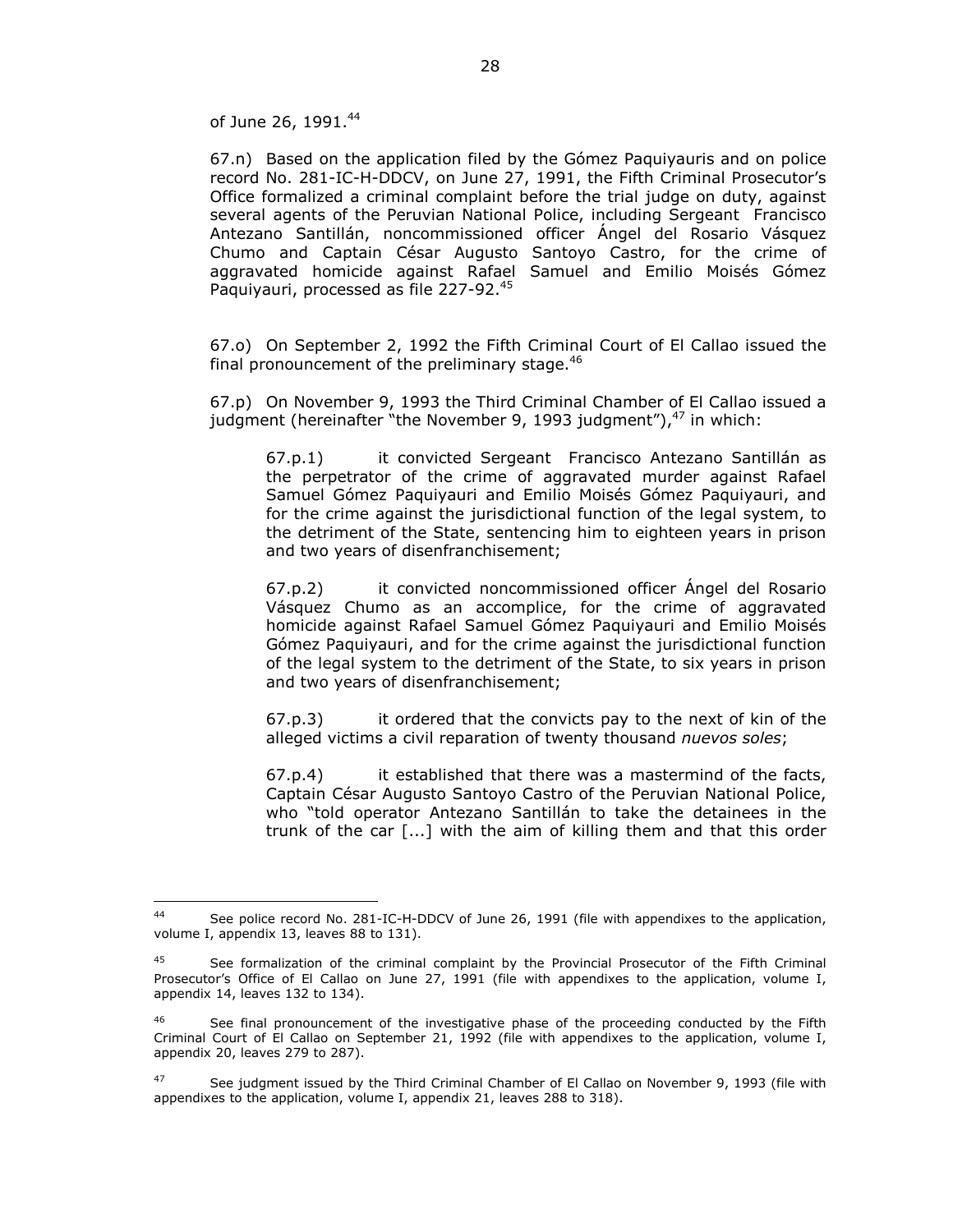was confirmed over the radio during the trip to the appointed place. $148$ In this regard, the judgment ordered that the trial of indictee César Augusto Santoyo Castro be postponed, and that new orders be issued to locate, capture and incarcerate him in a public jail; and

67.p.5) it granted the extraordinary remedy of ex officio nullity, and it ordered that the case file be forwarded to the Supreme Court of Justice of the Republic.

67.q) On June 9, 1994 the Transitory Criminal Chamber of the Supreme Court of Peru issued a judgment, in which it found that there was no nullity in the November 9, 1993 judgment (supra para. 67.p), and it upheld the sentences imposed by the judgment reviewed.<sup>49</sup>

67.r) On November 10, 1995 Francisco Antezano Santillán received the benefit of semi-liberty and, on November 18, 1994, Ángel del Rosario Vásquez Chumo was granted parole.<sup>50</sup>

67.s) The State has issued several arrest warrants against Captain César Augusto Santoyo Castro, but to date he has not been arrested.

## Regarding to the next of kin of Rafael Samuel and Emilio Moisés Gómez Paquiyauri

67.t) The next of kin of Rafael Samuel and Emilio Moisés Gómez Paquiyauri are: Marcelina Paquiyauri Illanes de Gómez, their mother; Ricardo Samuel Gómez Quispe, their father; and Marcelina Haydeé, Ricardo Emilio, Carlos Pedro, Lucy Rosa and Miguel Ángel, all of them Gómez Paquiyauri, their siblings.

67.u) Rafael Samuel Gómez Paquiyauri had a daughter from his relationship with Jacinta Peralta Allccarima, whose name is Nora Emely Gómez Peralta, born on February 27, 1992; $51$ 

<sup>48</sup> See judgment issued by the Third Criminal Chamber of El Callao on November 9, 1993 (file with appendixes to the application, volume I, appendix 21, leaves 288 to 318).

See the June 9, 1994 judgment (*Ejecutoria Suprema*) issued by the Transitory Criminal Chamber of the Supreme Court of Peru (file with appendixes to the application, volume I, appendix 24, leaves 344 to 347).

<sup>&</sup>lt;sup>50</sup> See court decree of the Fifth Criminal Court of El Callao, on November 10, 1995, granting the benefit of "semi-liberty" requested by Francisco Antezano Santillán; and court decree of the Fifth Criminal Court of El Callao, on November 18, 1994, granting the "parole" requested by Ángel del Rosario Vásquez Chumo, both in connection with the investigation on them for the crime of aggravated homicide against Rafael Samuel and Emilio Moisés Gómez Paquiyauri (file with appendixes to the application, appendix 26). The above was proven, even though the agent of the State expressed in the course of the public hearing in the instant case, that "[a]ll the indictees [...] availed themselves of [the amnesty] law."

<sup>&</sup>lt;sup>51</sup> See birth certificate issued by the Dirección de Salud del Callao, which establishes that Nora Emely Gómez Peralta's father is Jorge Gómez Palacios. According to said certificate, the girl was born on February 27, 1992 (file with appendixes to the written brief containing pleadings, motions, and evidence, volume II, appendix 22, leaf 491); birth certificate issued by the Municipalidad Provincial del Callao, in which the birth of Nora Emely Gómez Peralta is registered on March 11, 1992 and Ricardo Samuel Gómez Quispe, Rafael Samuel Gómez Paquiyauri's father, is registered as the girl's father (file with appendixes to the written brief containing pleadings, motions, and evidence, volume II, appendix 23, leaf 492); birth record certificate issued by the Consejo Provincial del Callao, stating that the girl's birth is registered as having taken place on March 11, 1992. In this certificate, Ricardo Samuel Gómez Quispe once again is recorded as the girl's father (file with appendixes to the written brief containing pleadings, motions, and evidence, volume II, appendix 24, leaf 494); letter from the Gómez Paquiyauri family on April 5, 2002,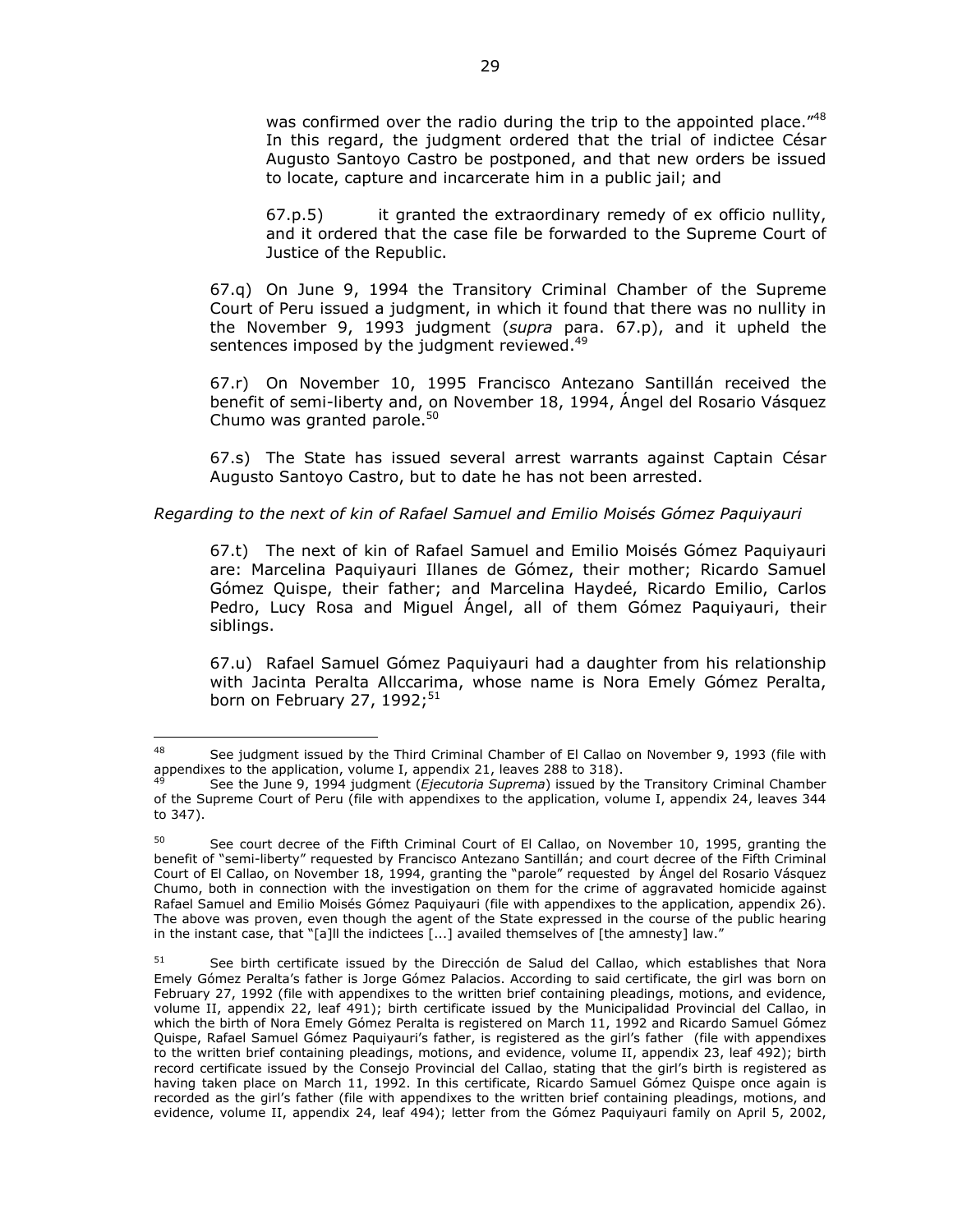67.v) Nora Emely Gómez Peralta has not been registered as the daughter of Rafael Samuel Gómez Paquiyauri, due to her mother's fear.<sup>52</sup>

67.w) After the death of the minors, the next of kin of Rafael Samuel and Emilio Moisés Gómez Paquiyauri were harassed several times by the DINCOTE.<sup>53</sup> Officers of the DINCOTE visited the Gómez Paquiyauri family's house several times, breaking furniture and tearing mattresses in search of evidence to show that the youths were subversives.<sup>54</sup> The DINCOTE also sent summons for the family to appear at their offices for interrogation;<sup>55</sup> they constantly followed the members of the family<sup>56</sup> and at night they parked police cars in the area.<sup>57</sup> They offered the family money several times, apparently sent by the heads of the police and other authorities.<sup>58</sup>

67.x) Several members of the Gómez Paquiyauri family were affected by the facts. The parents of the alleged victims went to various places in search of justice, and received no response.<sup>59</sup> The health of Mrs. Marcelina Paquiyauri, the mother of the alleged victims, deteriorated. In the days after the death of

 $52$  Testimony of Jacinta Peralta Allccarima before the Court on May 6, 2004.

<sup>53</sup> See statement rendered on March 30, 2002 by Marcelina Paquiyauri Illanes de Gómez at El Callao (file with appendixes to the written brief containing pleadings, motions, and evidence, volume II, appendix 10, leaves 449 to 457); and statement rendered on March 30, 2002 by Ricardo Samuel Gómez Quispe at El Callao (file with appendixes to the written brief containing pleadings, motions, and evidence, volume II, appendix 18, leaves 475 to 478).

<sup>54</sup> See statement rendered on March 30, 2002 by Lucy Rosa Gómez Paquiyauri at El Callao (file with appendixes to the written brief containing pleadings, motions, and evidence, volume II, appendix 1, leaves 404 to 411); statement rendered on March 30, 2002 by Miguel Ángel Gómez Paquiyauri at El Callao (file with appendixes to the written brief containing pleadings, motions, and evidence, volume II, appendix 8, leaves 439 to 443); and statement rendered on March 30, 2002 by Marcelina Paquiyauri Illanes de Gómez at El Callao (file with appendixes to the written brief containing pleadings, motions, and evidence, volume II, appendix 10, leaves 449 to 457).

<sup>55</sup> See statement rendered on March 30, 2002 by Marcelina Paquiyauri Illanes de Gómez at El Callao (file with appendixes to the written brief containing pleadings, motions, and evidence, volume II, appendix 10, leaves 449 to 457); and "order to appear" issued on July 1, 1991 summoning Marcelina Paquiyauri to appear before the DINCOTE on July 3, 1991 (file with appendixes to the written brief containing pleadings, motions, and evidence, volume II, appendix 11, leaf 458).

<sup>56</sup> See statement rendered on March 30, 2002 by Miguel Ángel Gómez Paquiyauri at El Callao (file with appendixes to the written brief containing pleadings, motions, and evidence, volume II, appendix 8, leaves 439 to 443).

<sup>57</sup> See statement rendered on March 30, 2002 by Miguel Ángel Gómez Paquiyauri at El Callao (file with appendixes to the written brief containing pleadings, motions, and evidence, volume II, appendix 8, leaves 439 to 443).

<sup>58</sup> See statement rendered on March 30, 2002 by Ricardo Samuel Gómez Quispe at El Callao (file with appendixes to the written brief containing pleadings, motions, and evidence, volume II, appendix 18, leaves 475 to 478).

<sup>59</sup> See statement rendered on March 30, 2002 by Marcelina Paquiyauri Illanes de Gómez at El Callao (file with appendixes to the written brief containing pleadings, motions, and evidence, volume II, appendix 10, leaves 449 to 457).

recognizing Nora Emely Gómez Peralta as the daughter of Rafael Samuel Gómez Paquiyauri (file with appendixes to the written brief containing pleadings, motions, and evidence, volume II, appendix 21, leaves 489 and 490); and statement rendered on March 30, 2002 by Jacinta Peralta Allccarima at El Callao (file with appendixes to the written brief containing pleadings, motions, and evidence, volume II, appendix 20, leaves 484 to 488).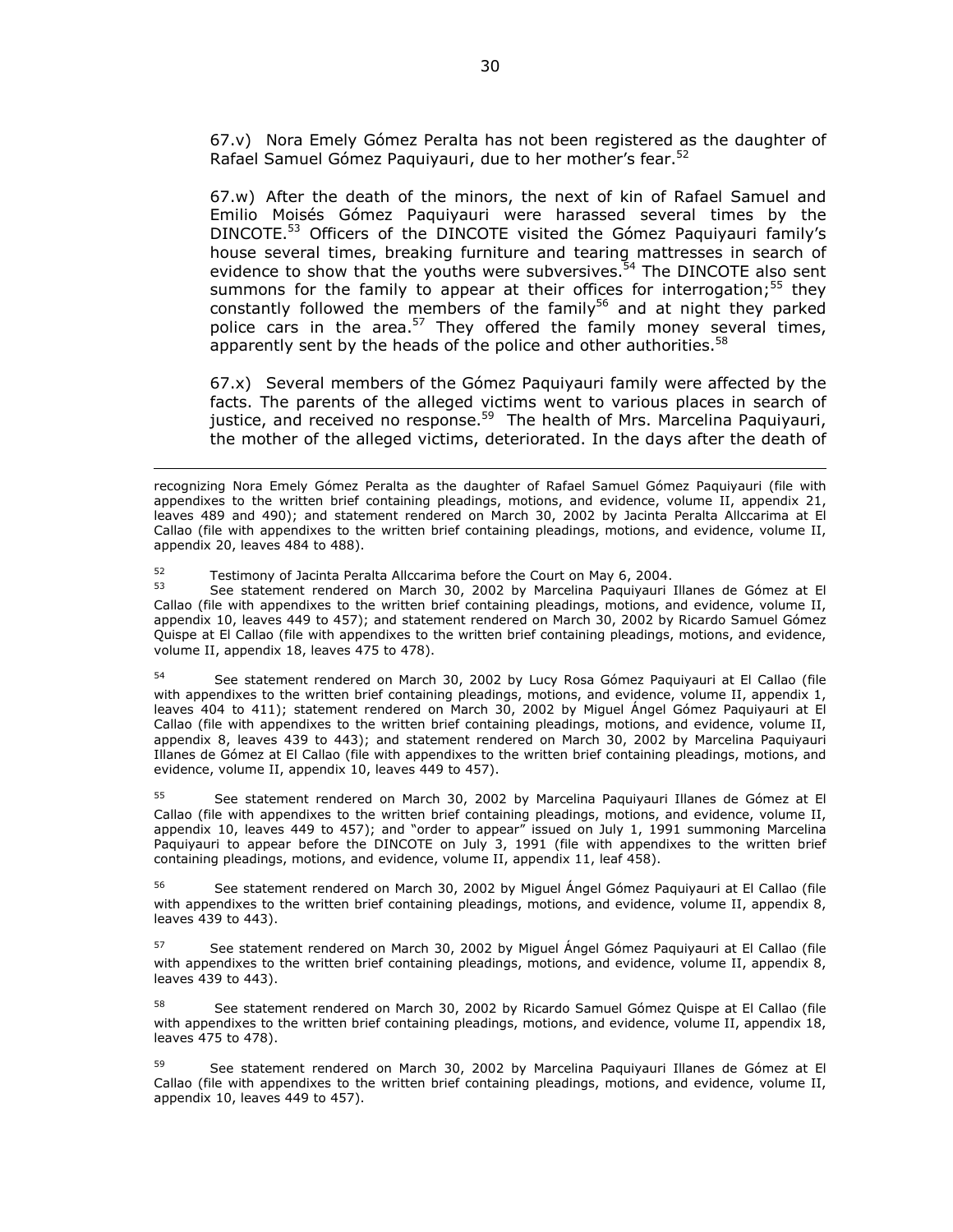their children, the Gómez Paquiyauri couple left their work activities for some time, the father for three weeks<sup>60</sup> and the mother for a year.<sup>61</sup> The older sister of the minors, Marcelina Haydeé Gómez Paquiyauri, who was nine months pregnant at the time of the facts, suffered a nervous ailment and lost her baby a few days later.<sup>62</sup> In the days after the execution, Miguel Angel was afraid to be alone at home and had problems sleeping. Also, when he completed secondary schooling he was unable to continue studying due to the financial difficulties faced by the family. $63$  Like her next of kin, Lucy Rosa Gómez Paquiyauri suffered physical health problems as a consequence of the facts.

67.y) On October 29, 1992 the sister of the alleged victims, Lucy Rosa Gómez Paquiyauri, who at the time was 16 years old, was detained, and set free four years later.<sup>64</sup>

67.z) Partial impunity in this case continues to cause suffering to the next of kin of Rafael Samuel and Emilio Moisés Gómez Paquiyauri.<sup>65</sup>

Regarding to representation of the next of kin before the inter-American system for protection of human rights and the expenses pertaining to said representation

67.aa) CEAPAZ represented the alleged victims and their next of kin before the Inter-American Commission, and for this it incurred a number of

l,

<sup>&</sup>lt;sup>60</sup> See statement rendered on March 30, 2002 by Ricardo Samuel Gómez Quispe at El Callao (file with appendixes to the written brief containing pleadings, motions, and evidence, volume II, appendix 18, leaves 475 to 478).

<sup>61</sup> See statement rendered on March 30, 2002 by Lucy Rosa Gómez Paquiyauri at El Callao (file with appendixes to the written brief containing pleadings, motions, and evidence, volume II, appendix 1, leaves 404 to 411).

<sup>62</sup> See statement rendered on March 30, 2002 by Marcelina Haydée Gómez Paquiyauri at El Callao (file with appendixes to the written brief containing pleadings, motions, and evidence, volume II, appendix 14, leaves 469 and 470); and reminder of Mass on July 21, 1991 for Rafael Samuel and Emilio Moisés Gómez Paquiyauri, as well as for Jorge Javier, the baby lost by Marcelina Haydée Gómez Paquiyauri (file with appendixes to the written brief containing pleadings, motions, and evidence, volume II, appendix 16, leaves 471 and 472).

<sup>&</sup>lt;sup>63</sup> See statement rendered on March 30, 2002 by Marcelina Paquiyauri Illanes de Gómez at El Callao (file with appendixes to the written brief containing pleadings, motions, and evidence, volume II, appendix 10, leaves 449 to 457).

<sup>64</sup> See statement rendered on March 30, 2002 by Lucy Rosa Gómez Paquiyauri at El Callao (file with appendixes to the written brief containing pleadings, motions, and evidence, volume II, appendix 1, leaves 404 to 411); statement rendered on March 30, 2002 by Marcelina Paquiyauri Illanes de Gómez at El Callao (file with appendixes to the written brief containing pleadings, motions, and evidence, volume II, appendix 10, leaves 449 to 457); and ruling of the investigative phase in the proceeding against Lucy Rosa Gómez Paquiyauri as a consequence of her detention on February 3, 1993 (file with appendixes to the written brief containing pleadings, motions, and evidence, volume II, appendix 6, leaves 420 to 429).

<sup>65</sup> See testimony of Lucy Rosa Gómez Paquiyauri before the Court on May 5, 2004; testimony of Marcelina Paquiyauri Illanes de Gómez before the Court on May 5, 2004; testimony of Ricardo Samuel Gómez Quispe before the Court on May 5, 2004; testimony of Miguel Ángel Gómez Paquiyauri before the Court on May 6, 2004; expert opinion of Inge Genefke before the Court on May 6, 2004; and expert opinion rendered before a notary public by expert witness Bent Sorensen (evidence file before the Court, volume V, leaves 944 to 954).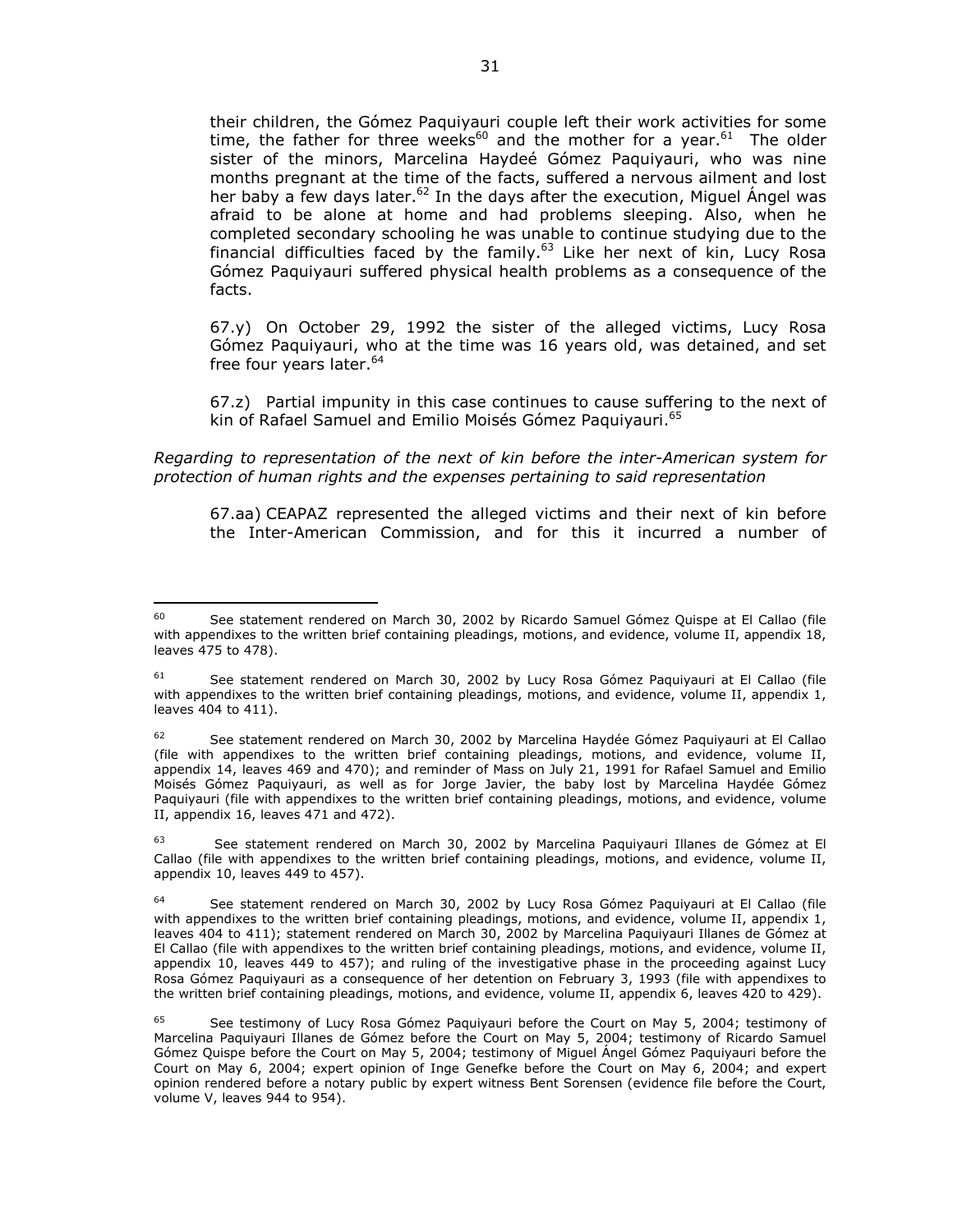expenses.<sup>66</sup> Mónica Feria Tinta represented the alleged victims and their next of kin before the Inter-American Court, and for this she too incurred various expenses.<sup>67</sup>

#### **VIII** INTERNATIONAL RESPONSIBILITY OF THE STATE

#### Pleadings of the Commission

l,

68. Regarding to the origin of the international responsibility of the State, the Commission pointed out that:

a) in the inter-American system for protection of human rights the international responsibility of the State arises when an act that violates human rights takes place; however, said system is a subsidiary one, and the State has the authority and the duty to try to solve the matter at the domestic level, that is, to investigate, punish, and provide compensation;

b) in this regard, if the State investigates and punishes all those responsible for the facts and adequately compensates the [alleged] victims or their next of kin, "it discharges its international responsibility, which arose when the facts occurred and it is no longer internationally responsible before the inter-American system [for protection] of human rights due to noncompliance with its obligation;" and

c) "in studying whether or not [the] responsibility is applicable, it is necessary to take into account the subsidiary nature of the inter-American system and to ascertain the outcome of the domestic proceedings; otherwise, the inter-American system would practically become a main and original Court and it would lose [the] subsidiary nature given to it by the Inter-American convention."

# Pleadings of the representative of the alleged victims and their next of kin

69. Regarding to the emergence of the international responsibility of the State, the representative of the alleged victims and their next of kin stated that:

a) the responsibility of the State does not arise due to lack of due investigation, but from the moment in which the substantive provisions of the Convention were directly breached. The instant case is not one of "procedural" abridgment of the articles of the Convention due to "lack of investigation and punishment of those responsible," but rather, first and foremost, the international responsibility of the State is in question because it violated its obligation to respect the rights enshrined in the American Convention, to the detriment of Rafael Samuel and Emilio Moisés Gómez Paquiyauri;

See reports by the Inter-American Commission on admissibility  $(44/01)$ , and on the merits (99/01) of the instant case (file with appendixes to the application, volume I, appendixes 1 and 2, leaves 6 to 47).

See power of attorney granted to Mónica Feria Tinta by Ricardo Samuel Gómez Quispe and Marcelina Paquiyauri Illanes de Gómez (file on the merits and possible reparations, volume I, leaves 44 to 50); and copies of vouchers submitted as supporting documents for the expenses incurred by the representative of the alleged victims (file with appendixes to the brief with final pleadings of the representative of the alleged victims, volume VII, leaves 1173 to 1514).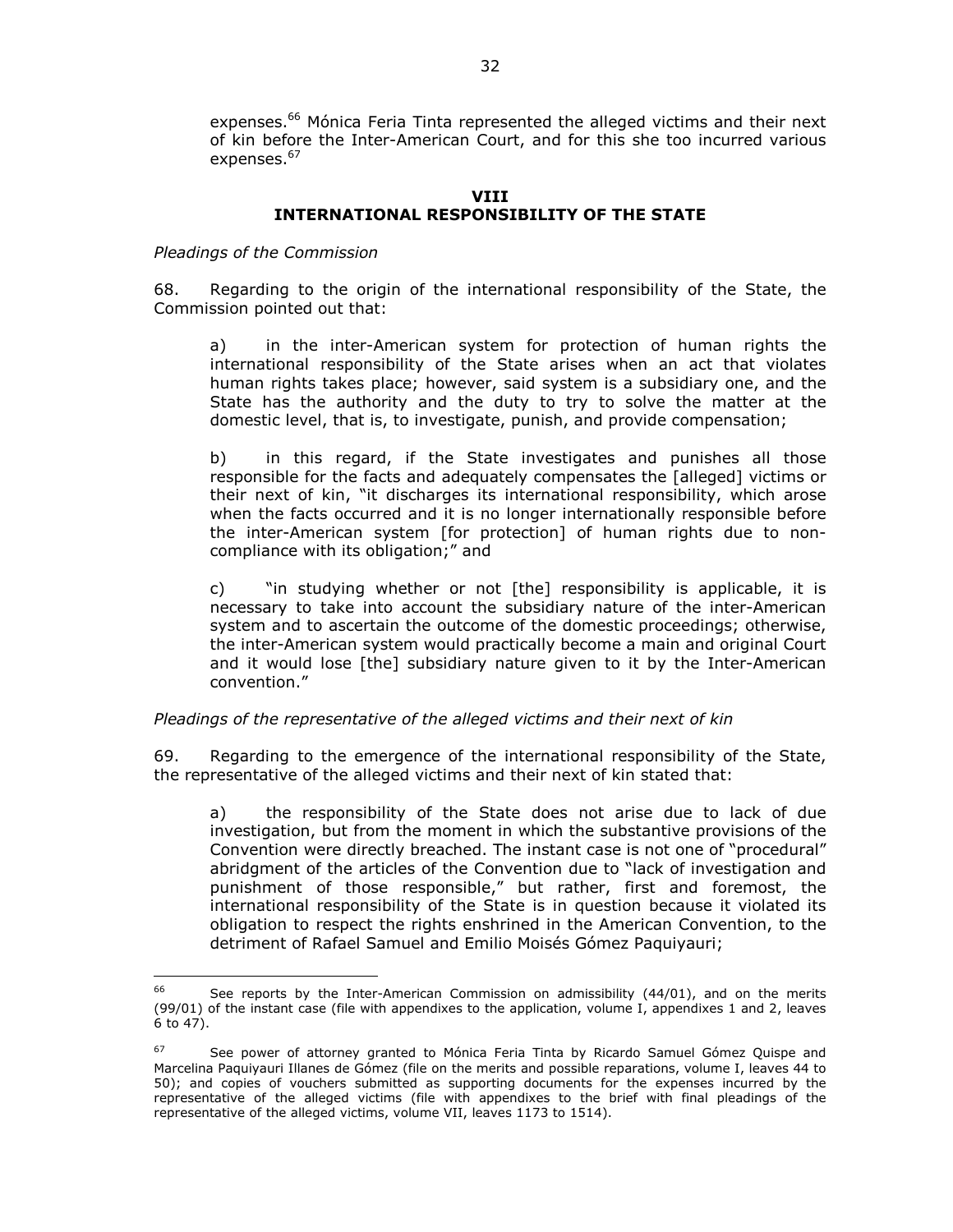b) the State, as a subject of international law, is responsible for the behavior of all its bodies, agents, and officers who are part of its organization and act in that capacity. "[W]e must not confuse the responsibility of the State for the violation of the primary rule (of the […] significant international instruments) due to [the] facts attributable to it, with the issue of its obligation (secondary rule) to provide reparation for said violations." On the other hand, the primary provisions in the instruments that set forth the significant obligations in this matter (the American Convention and the Inter-American Convention against Torture), establish the obligation to investigate cases in which there is allegedly a violation of said provisions and to ensure compliance with the decision issuing from the respective investigations;

c) the principles regarding emergence of the responsibility of the States under international law for acts attributable to them, are different from the principle of international law according to which the States must have the opportunity, first of all, to remedy the violation of an international provision within the framework of their domestic law before their responsibility may be questioned at the international level; and

d) in the instant case, the international responsibility of the State arose at the moment that the American Convention was breached "by the arbitrary detention, torture, and summary execution of Rafael Samuel and Emilio Moisés Gómez Paquiyauri". Subsequent non-compliance due to lack of effective investigation and punishment is also a violation of its international obligations; however, it is "in no way a central violation or the only source of responsibility of the Peruvian State in the instant case".

## Pleadings of the State

70. In its brief with the reply to the application, the State argued that "the human rights violations committed by its agents against the Gómez Paquiyauri brothers and their next of kin have been duly punished, that is, all investigations in this case have been exhausted to establish and identify the perpetrators and participants in the crime against the Gómez Paquiyauri brothers".

# Considerations of the Court

71. The Court will now analyze whether the State is internationally responsible for the facts that the Court has found proven. Regarding to the origin of the international responsibility of the State, the Court has already pointed out that "it deems that the international responsibility of the State can be generated by acts or omissions of any branch or body of the State, whatever its hierarchy, that violate the American Convention".<sup>68</sup>

72. In this regard, the Court has pointed out that

Article 1(1) is essential in determining whether a violation of the human rights recognized by the Convention can be imputed to a State Party. In effect, that article charges the States Parties with the fundamental duty to respect and guarantee the rights recognized in the Convention. Any impairment of those rights that can be

 $68$  Case of "The Last Temptation of Christ" (Olmedo Bustos et al.), supra note 19, para. 72; and see Case of Juan Humberto Sánchez, supra note 15, para. 142; Case of the "Five Pensioners", supra note 22, para. 163; Case of the Mayagna (Sumo) Awas Tingni Community. Judgment of August 31, 2001. Series C No. 79, para. 154; Case of Ivcher Bronstein, supra note 19, para. 168; Case of the Constitutional Court. Judgment of January 31, 2001. Series C No. 71, para. 109; Case of Bámaca Velásquez. Judgment of November 25, 2000. Series C No. 70, para. 210; and Case of the "Street Children" (Villagrán Morales et al.). Judgment of November 19, 1999. Series C No. 63, para. 220.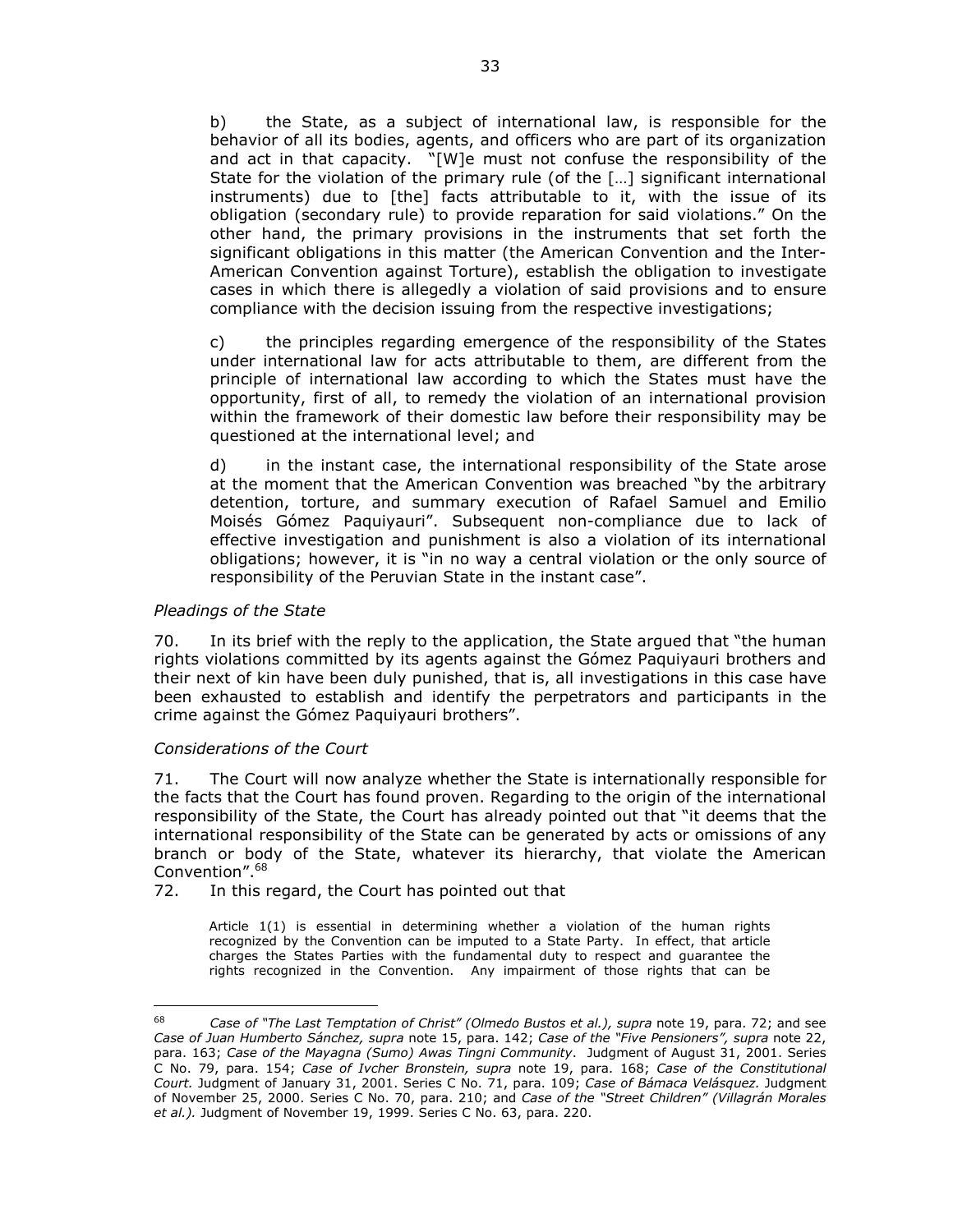attributed, under the rules of international law, to the act or omission of any public authority constitutes an act imputable to the State and which entails its responsibility as established in the Convention.

According to Article  $1(1)$ , any exercise of public power that violates the rights recognized by the Convention is illegal. Whenever a State organ or official, or a public entity violates one of those rights, this constitutes a failure in the duty to respect the rights and freedoms set forth in that Article.<sup>69</sup>

73. The Court deems that the aim of International Human Rights Law is to provide the individual with means of protection of the internationally recognized human rights vis-à-vis the State. Under international jurisdiction, the parties and the subject matter of the controversy are, by definition, different than under domestic jurisdiction.<sup>70</sup> As it has stated on previous occasions,<sup>71</sup> in the instant case the Court has the authority to establish the international responsibility of the State and its legal consequences, but not to investigate and punish the individual behavior of the agents of the State who may have participated in the violations.

74. The State argued that the human rights violations committed by its agents against the Gómez Paquiyauri brothers had been duly punished and, therefore, it asked the Court to find that there has been no violation by Peru.

75. However, the Court notes that the complaint filed before the Inter-American Commission on July 2, 1991, as well as the opening of the case by the Commission on June 12, 1992, took place before completion of the domestic proceeding that the State refers to, which ended with the judgment rendered on November 9, 1993 by the Third Criminal Chamber of El Callao, upheld by the judgment of the Transitory Criminal Chamber of the Supreme Court of Peru on June 9, 1994 (supra paras. 67.p and 67.q). As a consequence thereof, when the case was brought before the inter-American system, the acts that generated the alleged violations had already been committed. This Court must call to mind that the international responsibility of the State arises immediately when the internationally illegal act attributed to it is committed, although it can only be demanded once the State has had the opportunity to correct it by its own means. Possible subsequent reparation under domestic legal venue does not inhibit the Commission or the Court from hearing the case that has already begun under the American Convention. Therefore, the Court cannot accept the position of the State that it duly investigated, to find that the State has not violated the Convention.

76. The Court also deems that, in accordance with what was set forth in the chapter on proven facts, the responsibility of the State is exacerbated by the existence in Peru, at the time of the facts, of a systematic practice of human rights violations, extra-legal executions, of persons suspected of belonging to armed groups, carried out by agents of the State following orders of military and police commanders.<sup>72</sup> Said violations violate international *jus cogens*. Likewise, the fact that the alleged victims in this case were children must be taken into account in establishing aggravated responsibility.

l.

 $^{69}$  Case of the "Five Pensioners", supra note 22, para. 163; Legal Status and Rights of Migrants without Documents. Advisory Opinion OC-18/03 of September 17, 2003. Series A No. 18, para. 76; Case of Baena Ricardo et al.. Judgment of February 2, 2001. Series C No. 72, para. 178; and Case of Caballero Delgado and Santana. Judgment of December 8, 1995. Series C No. 22, para. 56.

<sup>&</sup>lt;sup>70</sup> See Case of Cesti Hurtado. Preliminary Objections. Judgment of January 26, 1999. Series C No. 49, para. 47.

<sup>71</sup> <sup>71</sup> Case of the "Street Children" (Villagrán Morales et al.), supra note 68, para. 223.

See Case of Myrna Mack Chang, supra note 5, para. 139.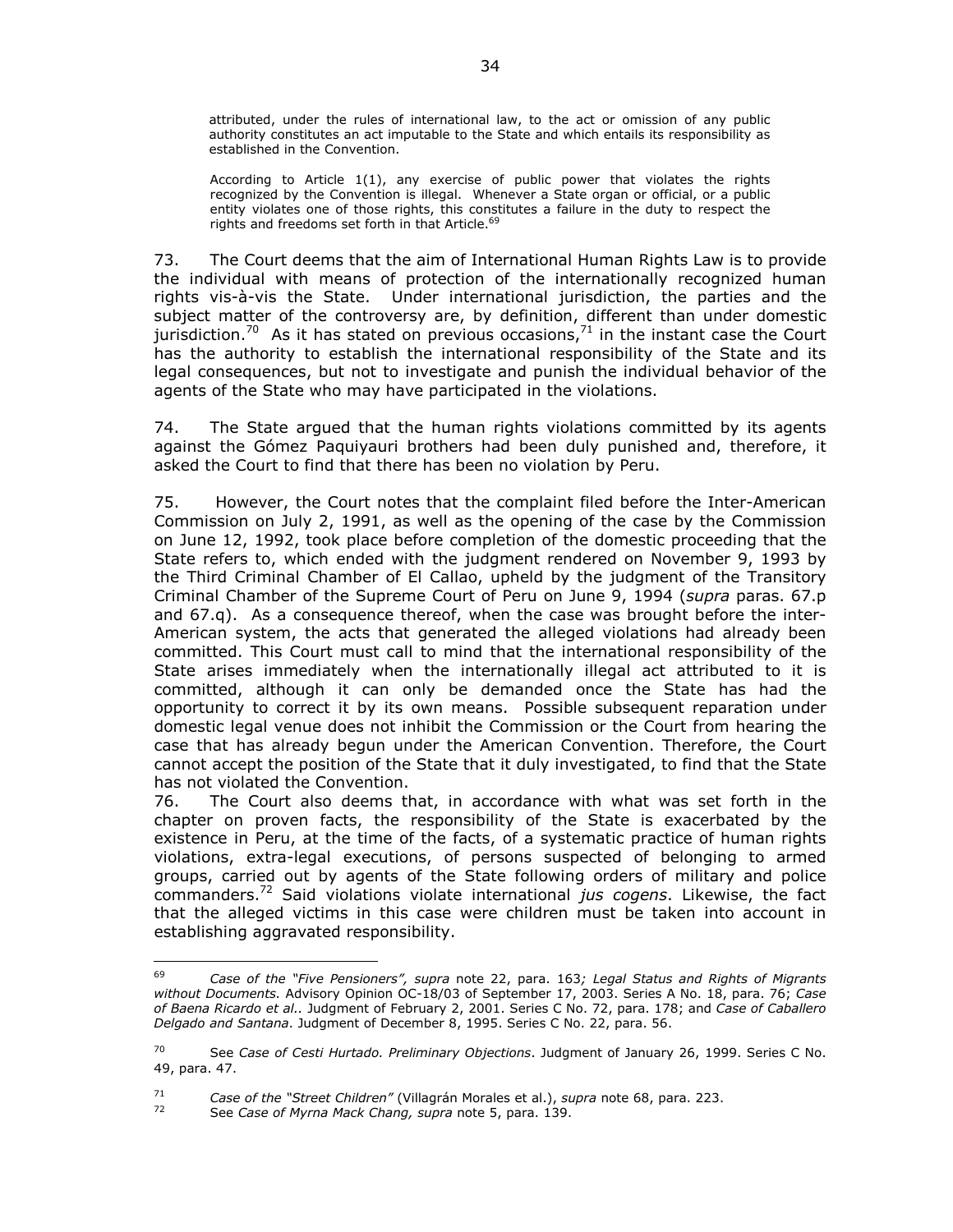#### IX RIGHT TO PERSONAL LIBERTY ARTICLE 7 IN COMBINATION WITH ARTICLE 1(1)

#### Pleadings of the Commission

77. The Commission argued that the State violated the right to personal liberty set forth in Article 7 of the American Convention, in combination with Article 1(1) of that same treaty, against Emilio Moisés and Rafael Samuel Gómez Paquiyauri, because:

a) a detention is arbitrary and illegal when it is carried out by State agents disregarding the motives and formalities set forth in the law, when it is carried out without respecting the rules established by the law, and when there has been a misuse of authority of detention, that is, when it is practiced for purposes other than those set forth in and required by the law;

b) the Gómez Paquiyauri brothers were illegally and arbitrarily detained by members of the Peruvian National Police, with no arrest warrant and without being detected in the act of committing a crime;

c) even though a state of emergency had been decreed for various departments, allowing detention of a person without a court order issued by a judge having jurisdiction and without the need for detection in the act of committing a crime, the authorities' power to detain is not unlimited and, therefore, the agents of the State cannot set aside the legal prerequisites to legally decree said measure, nor the obligation to exercise judicial oversight of the way the detention took place;

d) every person who is deprived of his or her liberty must be kept in officially recognized detention centers and brought without delay, pursuant to domestic legislation, before the competent judicial authority; furthermore, the State has the obligation to ensure that the detainee has the possibility of filing an effective judicial remedy to allow judicial oversight of lawfulness of the detention;

e) the Gómez Paquiyauri brothers were arbitrarily deprived of their liberty, they were not informed of the reasons for their detention, they were not informed of the charges against them, they were not immediately brought before a judge or another official authorized by law to carry out judicial functions, and they were unable to appeal to a judge or court with jurisdiction to file a remedy with the aim of questioning the lawfulness of their detention; and

f) approximately one hour after their detention, the alleged victims were dead, which makes evident that "[t]he objective of the detention of the Gómez Paquiyauri brothers was to murder them[, which] in itself makes it arbitrary and illegal."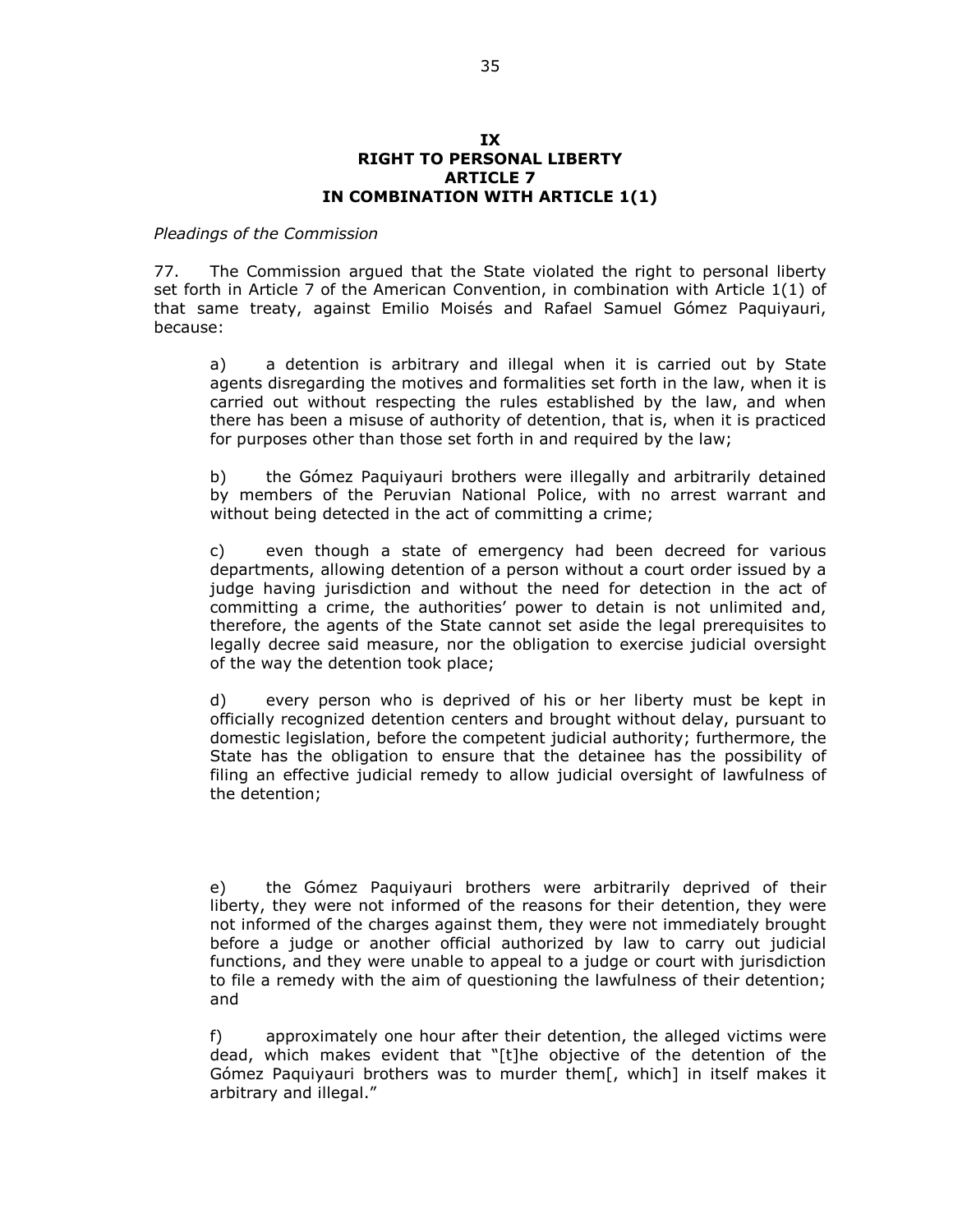Pleadings of the representative of the alleged victims and their next of kin

78. The representative of the alleged victims and their next of kin argued that the State violated Article 7 of the American Convention, to the detriment of Emilio Moisés and Rafael Samuel Gómez Paquiyauri, because:

a) even in a state of emergency, suspension of the right to personal liberty authorized by Article 27 of the Convention can never be total; the legal prerequisites for a detention to be lawful, set forth in Article 7 of the American Convention, which are already part of the concept of due process, are nonrevocable even under circumstances of armed conflict;

b) the domestic legislation of the State does not provide "unlimited discretion" regarding restriction of the authority to detain in situations of armed conflict;

c) detention of the alleged victims was illegal and did not respect their minimal right to fair trial. The fact that the policemen involved never requested the identification documents of the Gómez Paquiyauri brothers – which they had with them and would have shown not only that they were minors but also that they lived in the area where they were detained- clearly shows the unlawfulness of the detention process. The minors were denied the possibility of any action that might question the lawfulness of their detention;

d) the aim of the detention of the alleged victims was not investigation or any other legal aim; instead, its only aim was "their murder;" and

e) witness Víctor Chuquitaype Eguiluz corroborated that "there was no flagrancy involved in detention of the minors as they were from the neighborhood and had been involved in no crimes that might justify their detention and investigation, and it was also evident that [...] they were minors, given their aspect and body build."

# Pleadings of the State

79. Regarding to the alleged violation of Article 7 of the Convention, the State expressed that "the [p]olice agents of the Peruvian State did in fact violate the [alleged] victims' right to individual liberty, as [they] were detained without being detected in the act of committing a crime and without a court order, and that therefore they acted in an arbitrary manner."

#### Considerations of the Court

- 80. Article 7 of the American Convention sets forth that:
	- 1. Every person has the right to personal liberty and security.

2. No one shall be deprived of his physical liberty except for the reasons and under the conditions established beforehand by the constitution of the State Party concerned or by a law established pursuant thereto.

3. No one shall be subject to arbitrary arrest or imprisonment.

4. Anyone who is detained shall be informed of the reasons for his detention and shall be promptly notified of the charge or charges against him.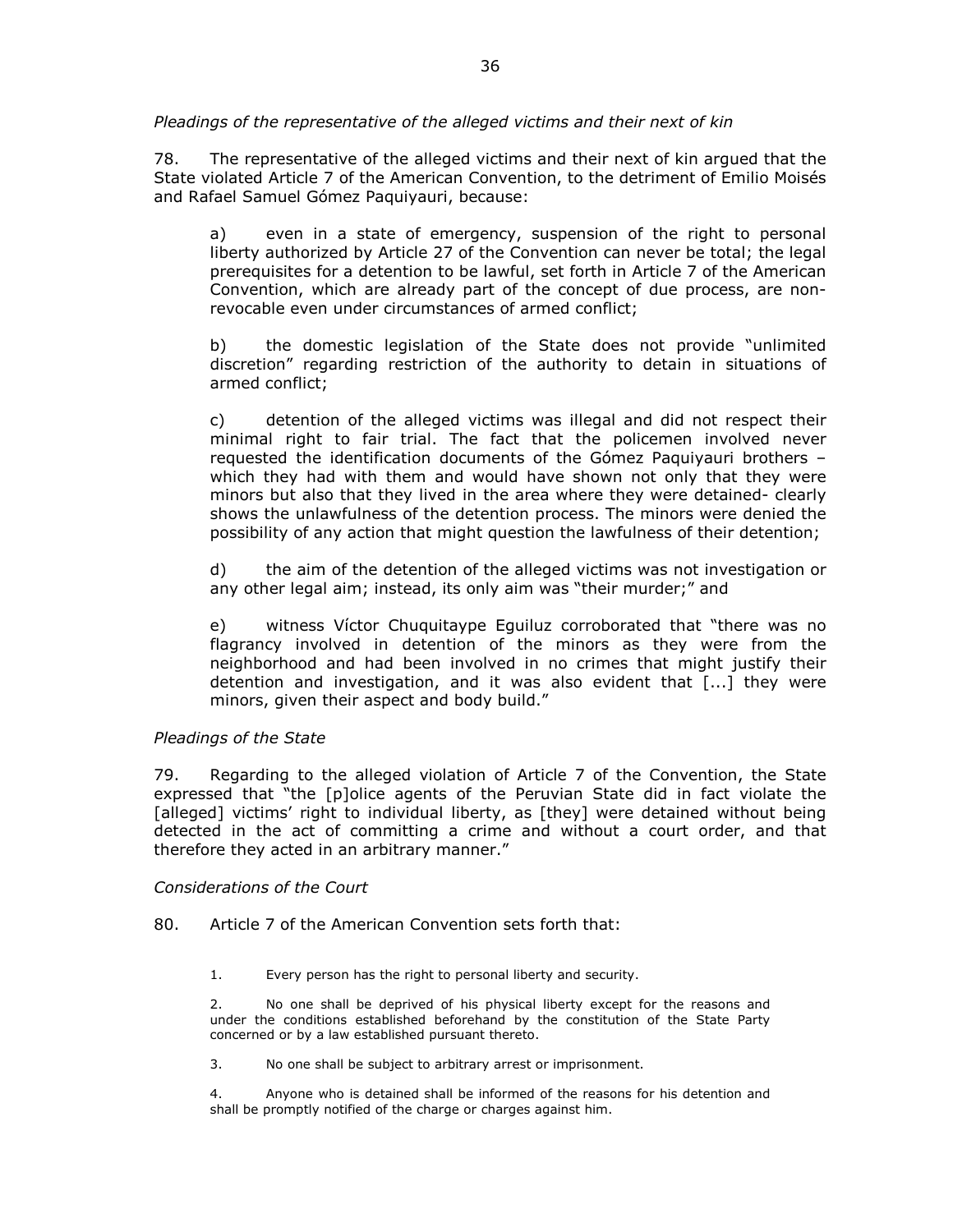Any person detained shall be brought promptly before a judge or other officer authorized by law to exercise judicial power and shall be entitled to trial within a reasonable time or to be released without prejudice to the continuation of the proceedings. His release may be subject to guarantees to assure his appearance for trial.

6. Anyone who is deprived of his liberty shall be entitled to recourse to a competent court, in order that the court may decide without delay on the lawfulness of his arrest or detention and order his release if the arrest or detention is unlawful. In States Parties whose laws provide that anyone who believes himself to be threatened with deprivation of his liberty is entitled to recourse to a competent court in order that it may decide on the lawfulness of such threat, this remedy may not be restricted or abolished. The interested party or another person in his behalf is entitled to seek these remedies.

[…]

81. Peru has acknowledged that, in the instant case, "the [p]olice agents of the Peruvian State did in fact violate the [alleged] victims right to personal liberty, as [they] were detained without being detected in the act of committing a crime and without a court order, and that they therefore acted in an arbitrary manner." In this regard, it has been proven (supra paras. 67.e to 67.k) that Rafael Samuel and Emilio Moisés Gómez Paquiyauri were detained by agents of the Peruvian National Police, without explaining the reasons of their detention or the charges against them, that they were not brought before a competent authority and that their lifeless bodies were taken to the San Juan Hospital approximately one hour after their detention. The Court will now establish whether said facts violate the provisions set forth in Article 7 of the Convention.

82. This Court has indicated that the protection of freedom safeguards "both the physical liberty of the individual and his personal safety, in a context where the absence of guarantees may result in the subversion of the rule of law and deprive those detained of the minimum legal protection."<sup>73</sup>

83. Regarding to the detentions, the Court has said, in connection with paragraphs 2 and 3 of Article 7 of the Convention, regarding prohibition of unlawful or arbitrary detentions or arrests, that:

[a]ccording to the first of these regulatory provisions, no one shall be deprived of his personal liberty except for reasons, cases or circumstances specifically established by law (material aspect) but, also, under strict conditions established beforehand by law (formal aspect). In the second provision, we have a condition according to which no one shall be subject to arrest or imprisonment for causes or methods that – although qualified as legal – may be considered incompatible regarding for the fundamental rights of the individual, because they are, among other matters, unreasonable, unforeseeable or out of proportion.<sup>74</sup>

84. Article 2.20.g of the 1979 Political Constitution of the State of Peru, in force at the time of the facts of the instant case, established that "[e]very person has the right: [...to] personal liberty and safety. Therefore: [...n]o one may be detained

 $73$  See Case of Maritza Urrutia, supra note 5, para. 64; Case of Juan Humberto Sánchez, supra note 15, para. 77; Case of Bámaca Velásquez, supra note 68, para. 141; and Case of the "Street Children" (Villagrán Morales et al.), supra note 68, para. 135.

See Case of Maritza Urrutia, supra note 5, para. 65; Case of Bulacio, supra note 6, para. 125; Case of Juan Humberto Sánchez, supra note 15, para. 78; Case of Bámaca Velásquez, supra note 68, para. 139; and Durand and Ugarte Case, supra note 27, para. 85.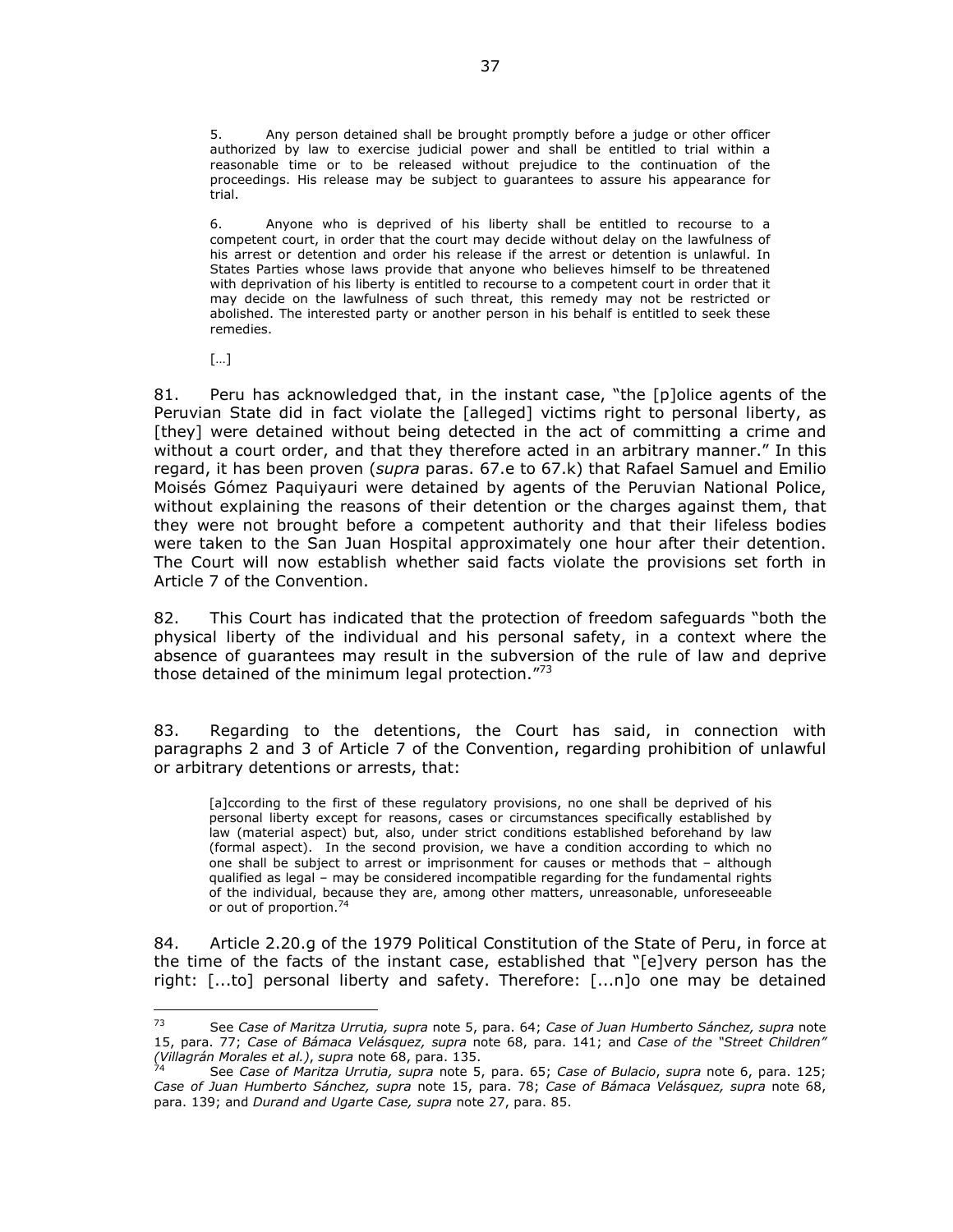without a written and reasoned order by a judge or without being detected by the police authorities in the act of committing a crime."

85. Even though it was argued that, at the time of the facts, there was a state of emergency in the Constitutional Province of El Callao, pursuant to which said right had been suspended, the Court has pointed out before that suspension of constitutional liberties cannot exceed what is strictly necessary and that "any action on the part of the public authorities that goes beyond those limits, which must be specified with precision in the decree promulgating the state of emergency, would also be unlawful".<sup>75</sup> In this regard, the limitations imposed on acts by the State answer to "the general requirement that in any state of emergency there be appropriate means to control the measures taken, so that they are proportionate to the needs and do not exceed the strict limits imposed by the Convention or derived from it. $176$  Therefore, the emergency cannot be considered a justification in face of acts such as those examined here.

86. In the instant case, Rafael Samuel and Emilio Moisés Gómez Paquiyauri were not caught in fraganti, but rather detained as they were walking along the street, without constituting the causes and conditions set forth in the Peruvian legal system to authorize detention without a court order; furthermore, they were not immediately brought before a judge. This Court has pointed out that situations such as that described above do not respect due legal process, $77$  as they disregard the detainee's right to legal protection and they omit judicial oversight.

87. Based on the above, the court finds that Rafael Samuel and Emilio Moisés Gómez Paquiyauri were unlawfully detained, which violated Article 7(2) of the American Convention.

88. The Court has also deemed proven that the detention of Rafael Samuel and Emilio Moisés Gómez Paquiyauri took place within the framework of a systematic practice of human rights violations, including extra-legal executions of persons suspected of belonging to armed groups, carried out by State agents following orders of military and police commanders. This type of operation is incompatible regarding for basic rights, including the presumption of innocence, existence of a court order to conduct a detention and the obligation to bring the detainees before a competent judicial authority.<sup>78</sup>

89. The Court also notes that, in the instant case, detention of the alleged victims was arbitrary. Said detention was aggravated by the fact that the detainees were tortured and, finally, killed, in the framework of the so-called "anti-terrorist struggle," in face of the criminal acts that had taken place that day, in which the Gómez Paquiyauri brothers were not involved (supra para. 67.e to 67.k). On the

<sup>&</sup>lt;sup>75</sup> Habeas Corpus in Emergency Situations (arts. 27(2), 25(1) and 7(6) American Convention Human Rights). Advisory Opinion OC-8/87 del 30 de enero de 1987. Series A No. 8, para. 38; Judicial Guarantees in States of Emergency (arts. 27(2), 25 and 8 American Convention Human Rights). Advisory Opinion OC-9/87 dated October 6, 1987. Series A No. 9, para. 36; see Case of Cantoral Benavides, supra note 26, para. 72; and Caso Castillo Petruzzi et al. Judgment of May 30, 1999. Series C No. 52, para. 109.

 $76$  Judicial Guarantees in States of Emergency, supra note 75, para. 21; and see Caso Castillo Petruzzi et al., supra note 75, para. 109.

<sup>77</sup> See Case of Maritza Urrutia, supra note 5, para. 67; and Case of Bulacio, supra note 6, para.  $\frac{127}{78}$ .

See Case of Bulacio, supra note 6, para. 137.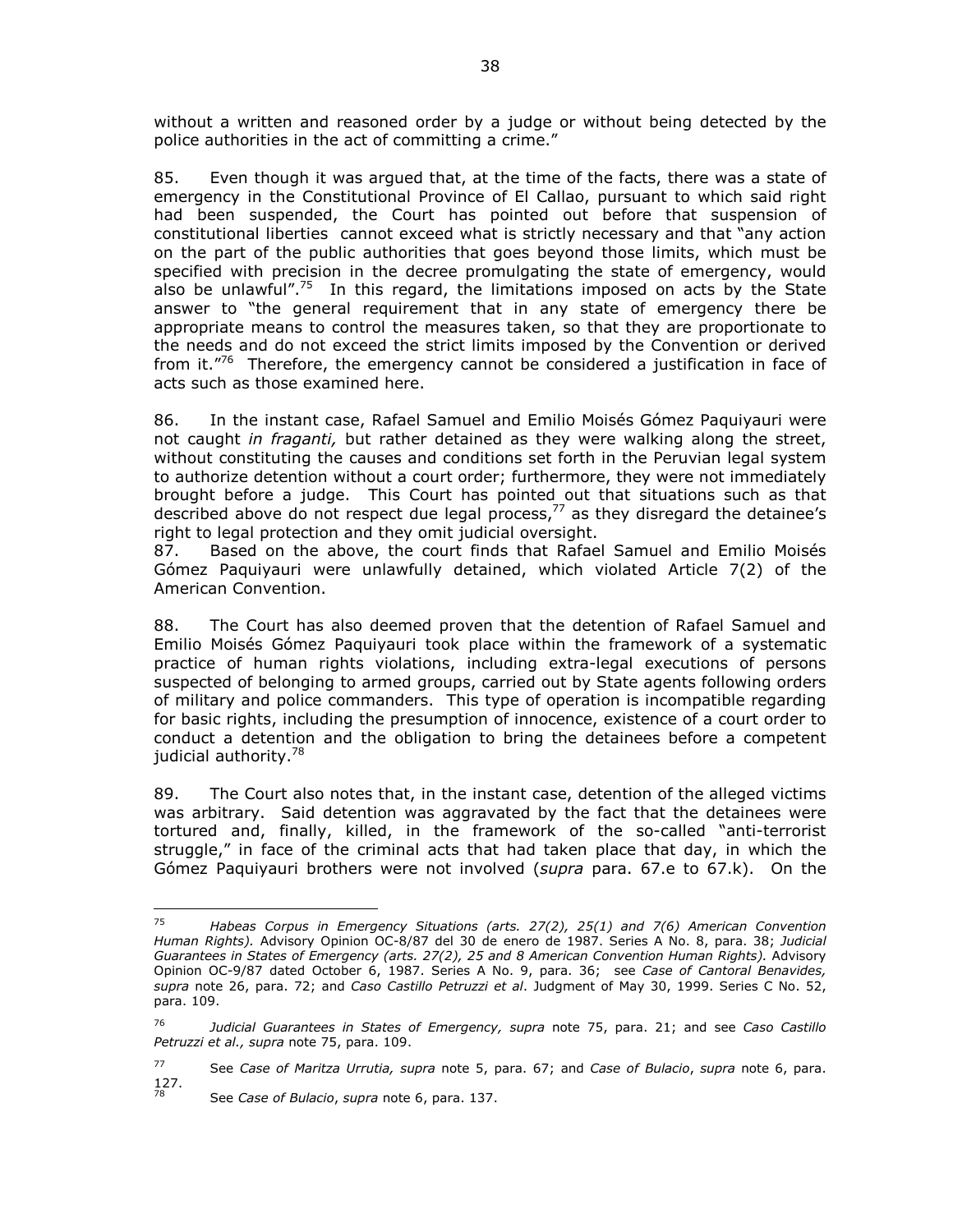other hand, the alleged victims, when they were detained, tortured, and extra-legally executed, were unarmed, defenseless, and they were minors, which adds to the gravity of the arbitrary detention in the instant case.

90. Based on the above, the arbitrary detention of Rafael Samuel and Emilio Moisés Gómez Paquiyauri is a violation of Article 7(3) of the American Convention.

91. Subparagraphs 4, 5 and 6 of Article 7 of the American Convention establish positive obligations that make specific requirements both of State agents and of third parties acting with their tolerance or authorization and who are responsible of the detention.<sup>79</sup>

92. This Court has established that Article 7(4) of the Convention sets forth a mechanism to avoid illegal or arbitrary conduct starting with the very act of deprivation of liberty and guarantees the detainee's defense, for which reason the detainee and those who represent him or are his legal guardians have the right to be informed of the motives and reasons of the detention when it takes place, as well as regarding the rights of the detainee.<sup>80</sup>

93. On the other hand, the detainee also has the right to notify a third party –for example, a relative or an attorney- of what happened. In this regard the Court has pointed out that "[t]he right to contact a relative becomes especially important when detainees are minors". $81$ <sup>\*</sup> This notification must be carried out immediately by the authorities conducting the detention $82$  and, in the case of minors, they must also take the necessary steps for the notification to actually take place. $83$ 

94. In this case, it was proven that neither Rafael Samuel nor Emilio Moisés Gómez Paquiyauri, at the time of their detention, nor their next of kin, were informed of the reasons for the detention, of the criminal conduct attributed to them, and of their rights as detainees, all of which breaches Article 7(4) of the Convention, to the detriment of Rafael Samuel and Emilio Moisés Gómez Paquiyauri.

95. Article 7(5) of the Convention provides that detention of an individual must be subject to court review without delay, as a means of control to impede arbitrary and unlawful detentions.  $84$  Whoever is deprived of his or her liberty without a court order

l,

<sup>&</sup>lt;sup>79</sup> See Case of Maritza Urrutia, supra note 5, para. 71; and Case of Juan Humberto Sánchez, supra note 15, para. 81.

<sup>&</sup>lt;sup>80</sup> See Case of Maritza Urrutia, supra note 5, para. 72; Case of Bulacio, supra note 6, para. 128; and Case of Juan Humberto Sánchez, supra note 15, para. 82.

 $^{81}$  Case of Bulacio, supra note 6, para. 130.

See Case of Bulacio, supra note 6, para. 130; and The Right to Information on Consular Assistance in the Framework of the Guarantees of the Due Process of Law. Advisory Opinion OC-16/99 of October 1, 1999. Series A No. 16, para. 106.

<sup>&</sup>lt;sup>83</sup> See Case of Bulacio, supra note 6, para. 130; and Council of Europe. Committee on the Prevention of Torture. 2nd General Report on the CPT´s activities covering the period I January to December 1991, paras. 36-43.

See Case of Maritza Urrutia, supra note 5, para. 73; Case of Bulacio, supra note 6, para. 129; Case of Juan Humberto Sánchez, supra note 15, para. 84; Case of Bámaca Velásquez, supra note 68, para. 140; and Case of the "Street Children" (Villagrán Morales et al.), supra note 68, para. 135.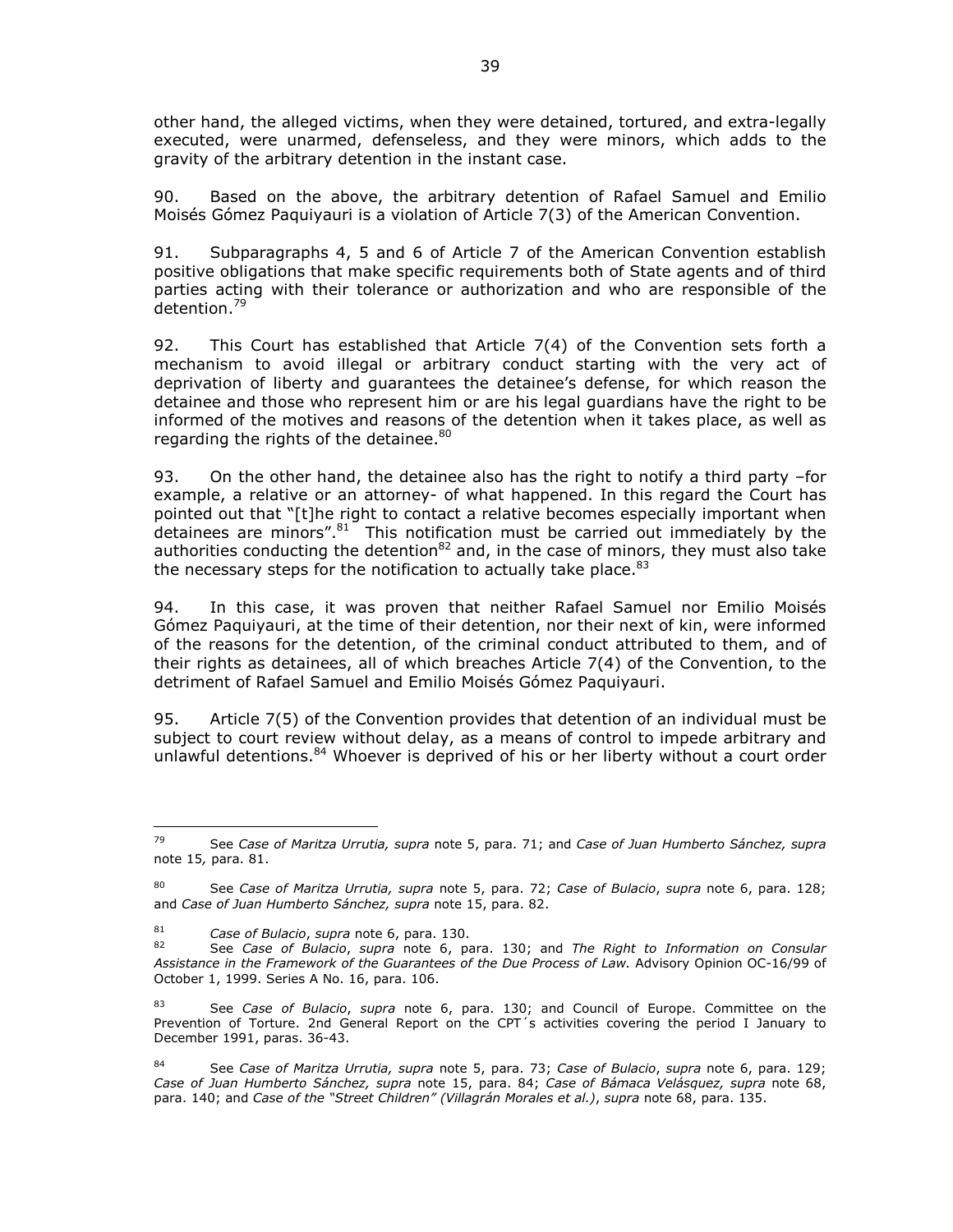must be set free or immediately brought before a judge.<sup>85</sup>

96. Immediate judicial oversight is a measure that tends to avoid arbitrariness or unlawfulness of detentions, taking into account that in a State in which the rule of law prevails, a judge must guarantee the rights of the detainee, authorize adoption of precautionary or coercive measures, when strictly necessary, and generally seek to ensure treatment that is consistent with the presumption of innocence that protects the accused until his responsibility has been established.<sup>86</sup>

97. Regarding to the right of every detainee to recourse to a competent judge or court, set forth in Article 7(6) of the Convention, the Court has considered that the "writs of habeas corpus and of "amparo" are among those judicial remedies that are essential for the protection of various rights whose derogation is prohibited by Article 27(2) and that serve, moreover, to preserve legality in a democratic society." $87$  In this regard,

the judicial guarantees essential for the protection of the human rights not subject to derogation, according to Article 27(2) of the Convention, are those to which the Convention expressly refers in Articles 7(6) and 25(1), considered within the framework and the principles of Article 8, and also those necessary to the preservation of the rule of law, even during the state of exception that results from the suspension of guarantees.<sup>88</sup>

98. These guarantees, which seek to avoid arbitrariness and unlawfulness in detentions by the State, are reinforced by the role of the State as guarantor, due to which, as the Court has Stated previously, the State "does in fact have the responsibility to guarantee the rights of individuals under its custody as well as that of supplying information and evidence pertaining to what has happened to the detainee".<sup>89</sup>

99. Rafael Samuel and Emilio Moisés Gómez Paquiyauri were detained by agents of the Peruvian National Police without a court order and they were not brought before a competent authority; they were also unable to file, by their own means, a

<sup>&</sup>lt;sup>85</sup> See Case of Maritza Urrutia, supra note 5, para. 73; Case of Bulacio, supra note 6, para. 129; Case of Juan Humberto Sánchez, supra note 15, para. 84; Case of Bámaca Velásquez, supra note 68, para. 140; Caso Castillo Petruzzi et al., supra note 75, para. 108; likewise, see Eur. Court H.R., Case of Kurt vs Turkey, Judgment of 25 May 1998, Reports of Judgments and Decisions 1998-III, para. 124; Eur. Court H.R., Case of Aksoy v. Turkey, Judgment of 18 December 1996, Reports of Judgments and Decisions 1996-VI, para. 76.

See Case of Maritza Urrutia, supra note 5, para. 66; Case of Bulacio, supra note 6, para. 129; Case of Juan Humberto Sánchez, supra note 15, para. 84; Case of Bámaca Velásquez, supra note 68, para. 140; and Caso Castillo Petruzzi et al. Case, supra note 75, para. 108.

<sup>87</sup> Habeas Corpus in Emergency Situations, supra note 75, para. 42; and see Durand and Ugarte Case, supra note 27, para. 106.

Judicial Guarantees in States of Emergency, supra note 75, para. 38; and see Durand and Ugarte Case, supra note 27, para. 107.

 $89$  Case of Bulacio, supra note 6, para. 138; see Case of Juan Humberto Sánchez, supra note 15, para. 111; Durand and Ugarte Case, supra note 27, para. 65; likewise, see Case of Aksoy v. Turkey, supra note 85, para. 61; Eur. Court HR, Case of Salman v. Turkey, Judgment of 27 June 2000, Reports of Judgments and Decisions 2000-VI, paras. 98-99; Eur. Court HR, Case of Timurtas v. Turkey, Judgment of 13 June 2000, Reports of Judgments and Decisions 2000-VI, para. 82; Eur. Court HR, Case of Selmouni v. France, Judgment of 28 July 1999, Reports of Judgments and Decisions 1999-V, para. 87; Eur. Court HR, Case of Ribitsch v. Austria, Judgment of 4 December 1995, Series A No. 336, para. 34; and Eur. Court HR, Case of Case of Tomasi v. France, Judgment of 27 August 1992, Series A No. 214-A, paras. 108 to 111.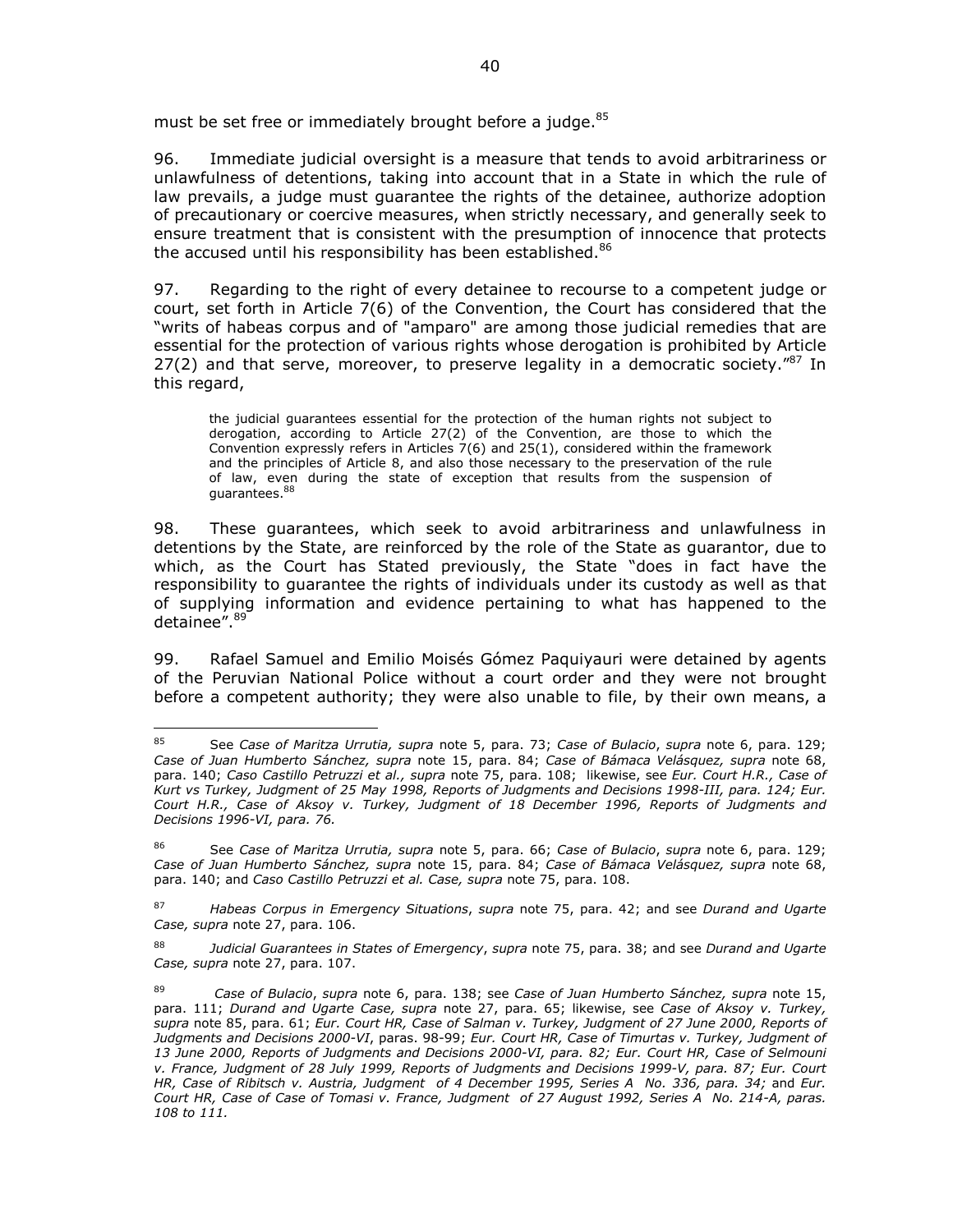simple and effective remedy against said act. It has been proven that the agents of the State, when they detained Rafael Samuel and Emilio Moisés Gómez Paquiyauri, did not intend to bring them before a judge, but rather executed them extra-legally in less than an hour from the time they were detained. The Court has also deemed proven that the police agents involved in these facts presented Rafael Samuel and Emilio Moisés Gómez Paquiyauri as "terrorists" and alleged that their death had taken place during an armed confrontation, an attitude that exacerbated the arbitrariness of the detention. For the aforementioned reasons, the Court finds that the State violated the provisions set forth in Article 7(5) and 7(6) of the American Convention.

100. In view of all the above, the Court finds that the State violated Article 7 of the American Convention, in combination with Article 1(1) of that same Convention, to the detriment of Rafael Samuel and Emilio Moisés Gómez Paquiyauri.

## X RIGHT TO HUMANE TREATMENT ARTICLE 5 in combination with Article 1(1) Articles 1, 6 and 9 of the Inter-American Convention to Prevent and Punish Torture

## Pleadings of the Commission

101. The Commission argued that the State violated Article 5 of the American Convention in combination with Article  $1(1)$  of said treaty, in addition to Articles 1,6 and 8 of the Inter-American Convention against Torture, to the detriment of Emilio Moisés Gómez Paquiyauri and Rafael Samuel Gómez Paquiyauri, because:

a) having been put into the trunk of a vehicle by police agents is, in itself, a violation of Article 5 of the American Convention against the alleged victims;

b) given the existence of a State practice of extra-legal executions, and "as stated by the expert witness [Inge Genefke] at the […public] hearing," it is reasonable to assume that the Gómez Paquiyauri brothers were aware of the danger they were in during their detention, for which reason "they must have felt fear and extreme terror when they were locked into the trunk of a police patrol with an unknown destination." Furthermore, "it is reasonable to infer that one of the Gómez Paquiyauri brothers was murdered before the other and that the second one to be murdered must have suffered, even if for fractions of a second, seeing how they shot his brother and, in turn, feeling imminently that he himself would immediately be murdered;"

c) the facts of the instant case constitute torture, as defined in Article 2 of the Inter-American Convention against Torture; although said Article leaves certain room for interpretation to define whether a specific fact constitutes torture, "in the case of children the standard taken into account to define the degree of suffering must be higher," bearing in mind factors such as age, sex, and "the effect of the tension and the fear felt," health and degree of maturity; and

d) in the proceeding before the Inter-American Commission, the petitioners argued that before killing the Gómez Paquiyauri brothers, "the policemen tortured them, beating them with the buts of their machine guns;"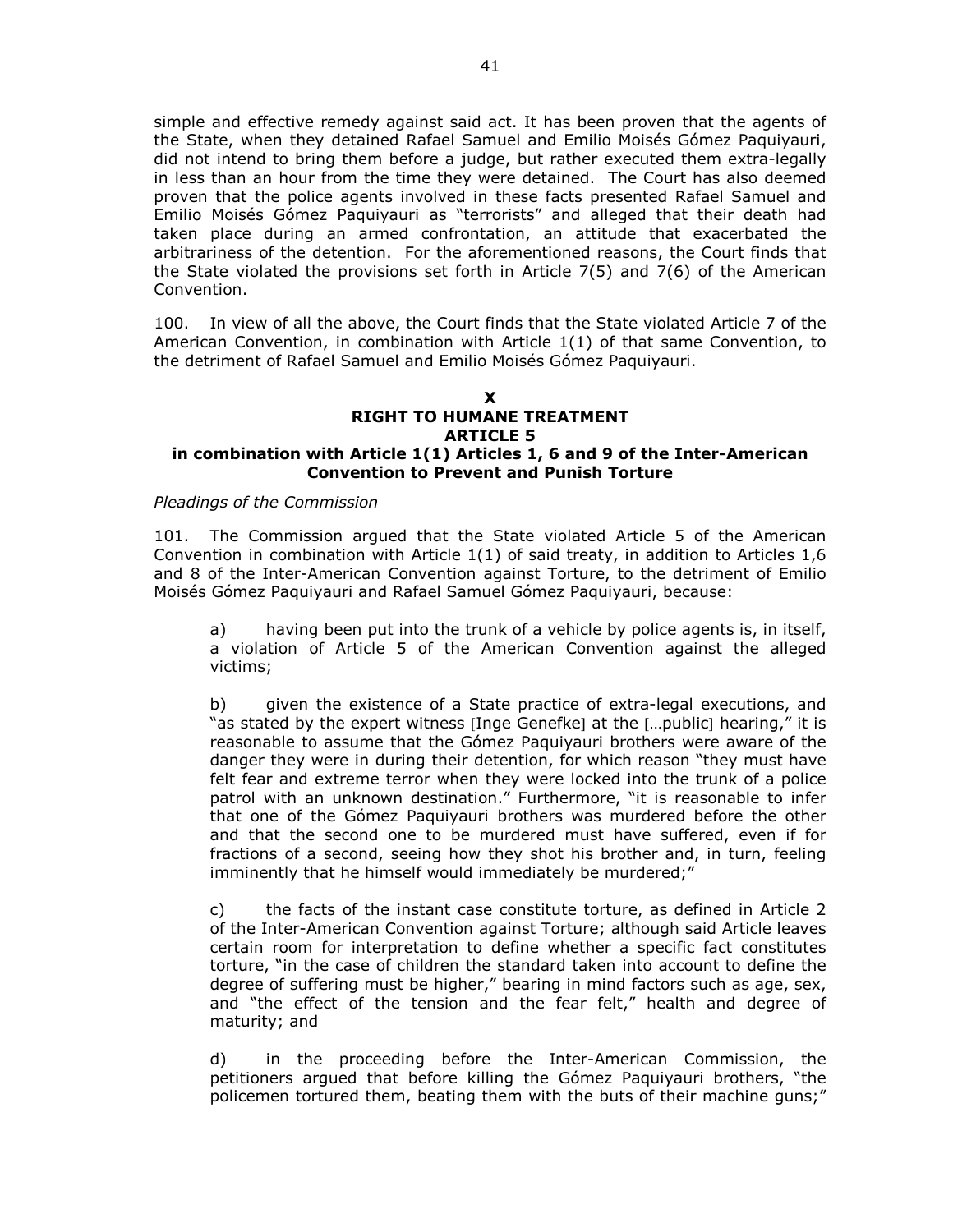these arguments were not disputed by the State, in view of which the Commission found the State responsible for having breached Article 5 of the Convention.

# Pleadings of the representative of the alleged victims and their next of kin

102. The representative of the alleged victims and their next of kin asked the Court to find that the State has violated the right to humane treatment set forth in Article 5 of the American Convention, in addition to Articles 1, 6, 8 and 9 of the Inter-American Convention against Torture, to the detriment of Emilio Moisés Gómez Paquiyauri and Rafael Samuel Gómez, because:

a) the Gómez Paquiyauri brothers were not only put into the trunk of a vehicle when they were detained, but they were also physically and psychologically tortured before being executed; for example, they were beaten, forced to kneel and forced against the ground, while a policeman stepped on their backs, among other things;

b) the Peruvian State failed in its duty to prevent and punish torture, which was never part of the domestic investigations; and

c) at the time the acts were committed, the State had not complied with defining the crime of torture in its domestic legislation, and therefore there was no legal provision to compensate torture victims.

## Pleadings of the State

103. Regarding to Article 5 of the American Convention and Articles 1,6 and 8 of the Inter-American Convention against Torture, the State pointed out that "it condemns all types of aggression within its territory against citizens' right to humane treatment, and therefore in the case of the Gómez Paquiyauri brothers, the Peruvian courts have punished those responsible of [the] crime [of violation of the right to humane treatment], through due process." In its brief with final pleadings, the State also argued that in the instant case "there was no crime of torture because at the time of the trial[,] these facts were not defined as such, […] even though the Inter-American Convention to [P]revent and [P]unish [T]orture was in force." In this regard, the State argued that what took place were "dishonorable acts" that involved "placing the detainees in the trunk of a patrol car for lack of shackles."

### Considerations of the Court

### 104. Article 5 of the American Convention sets forth that:

1. Every person has the right to have his physical, mental, and moral integrity respected.

2. No one shall be subjected to torture or to cruel, inhuman, or degrading punishment or treatment. All persons deprived of their liberty shall be treated regarding for the inherent dignity of the human person. […]

105. The Inter-American Convention against Torture provides that:

### Article 1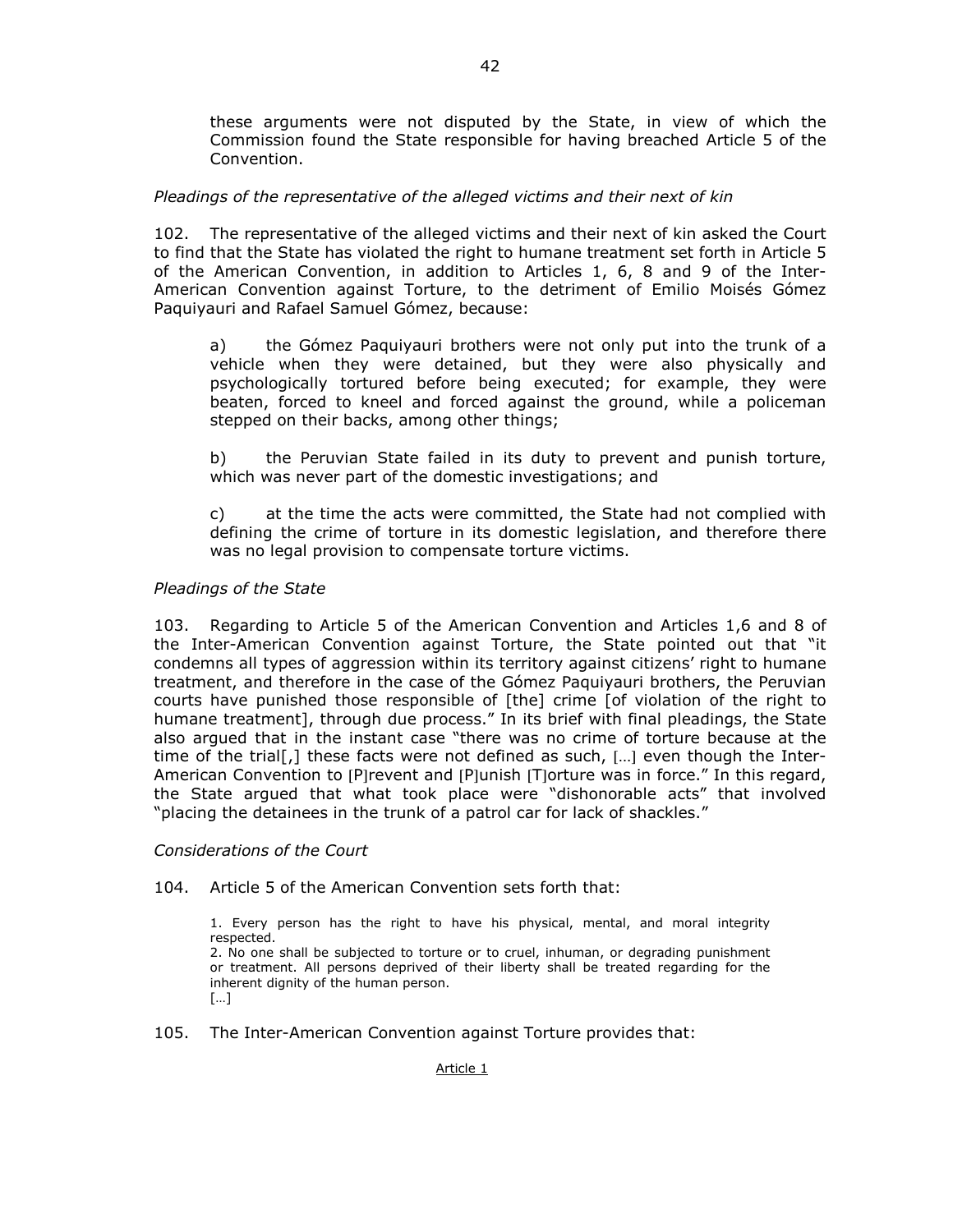#### Article 2

For the purposes of this Convention, torture shall be understood to be any act intentionally performed whereby physical or mental pain or suffering is inflicted on a person for purposes of criminal investigation, as a means of intimidation, as personal punishment, as a preventive measure, as a penalty, or for any other purpose. Torture shall also be understood to be the use of methods upon a person intended to obliterate the personality of the victim or to diminish his physical or mental capacities, even if they do not cause physical pain or mental anguish.

#### Article 6

In accordance with the terms of Article 1 [of the Inter-American Convention against Torture], the States Parties shall take effective measures to prevent and punish torture within their jurisdiction.

#### Article 9

The States Parties undertake to incorporate into their national laws regulations guaranteeing suitable compensation for victims of torture.

106. In the previous chapter, the Court found that the State violated Rafael Samuel and Emilio Moisés Gómez Paquiyauri's right to personal liberty by detaining them unlawfully and arbitrarily and by not submitting them to judicial oversight (supra para. 100). In this chapter, we must establish whether during the period when both Gómez Paquiyauri brothers were detained under police custody, before their lifeless bodies were received at the San Juan Hospital, their right to humane treatment -set forth in Article 5 of the American Convention and in Articles 1, 6 and 9 of the Inter-American Convention against Torture- was violated.

107. In the instant case, the State expressed that it "condemns all types of aggression within its territory against citizens' right to humane treatment, and therefore in the case of the Gómez Paquiyauri brothers, the Peruvian courts have punished those responsible of said crime, through due process."<sup>90</sup>

108. On other occasions, this Court has established that a "person who is unlawfully detained is in an exacerbated situation of vulnerability creating a real risk that his other rights, such as the right to humane treatment and to be treated with dignity, will be violated."<sup>91</sup> Likewise, this Court has pointed out that even if the unlawful detention has only lasted a short time, it is sufficient to constitute a violation of physical and moral integrity according to the standards of international human rights law, $92$  and that, in the presence of these circumstances, it is possible to infer, even when there is no other evidence in this respect, that the treatment

<sup>90</sup> Reply of the State to the application de the Inter-American Commission and to the written brief containing pleadings, motions, and evidence filed by the representative of the alleged victims and their next of kin (file on the merits and possible reparations, volume II, leaf 254).

<sup>&</sup>lt;sup>91</sup> See Case of Maritza Urrutia, supra note 5, para. 87; Case of Juan Humberto Sánchez, supra note 15, para. 96; Case of Bámaca Velásquez, supra note 68, para. 150; and Case of Cantoral Benavides, supra note 26, para. 90.

<sup>92</sup> See Case of Maritza Urrutia, supra note 5, para. 87; Case of Juan Humberto Sánchez, supra note 15, para. 98; Case of Bámaca Velásquez, supra note 68, para. 128; and Case of Cantoral Benavides, supra note 26, paras. 82 and 83.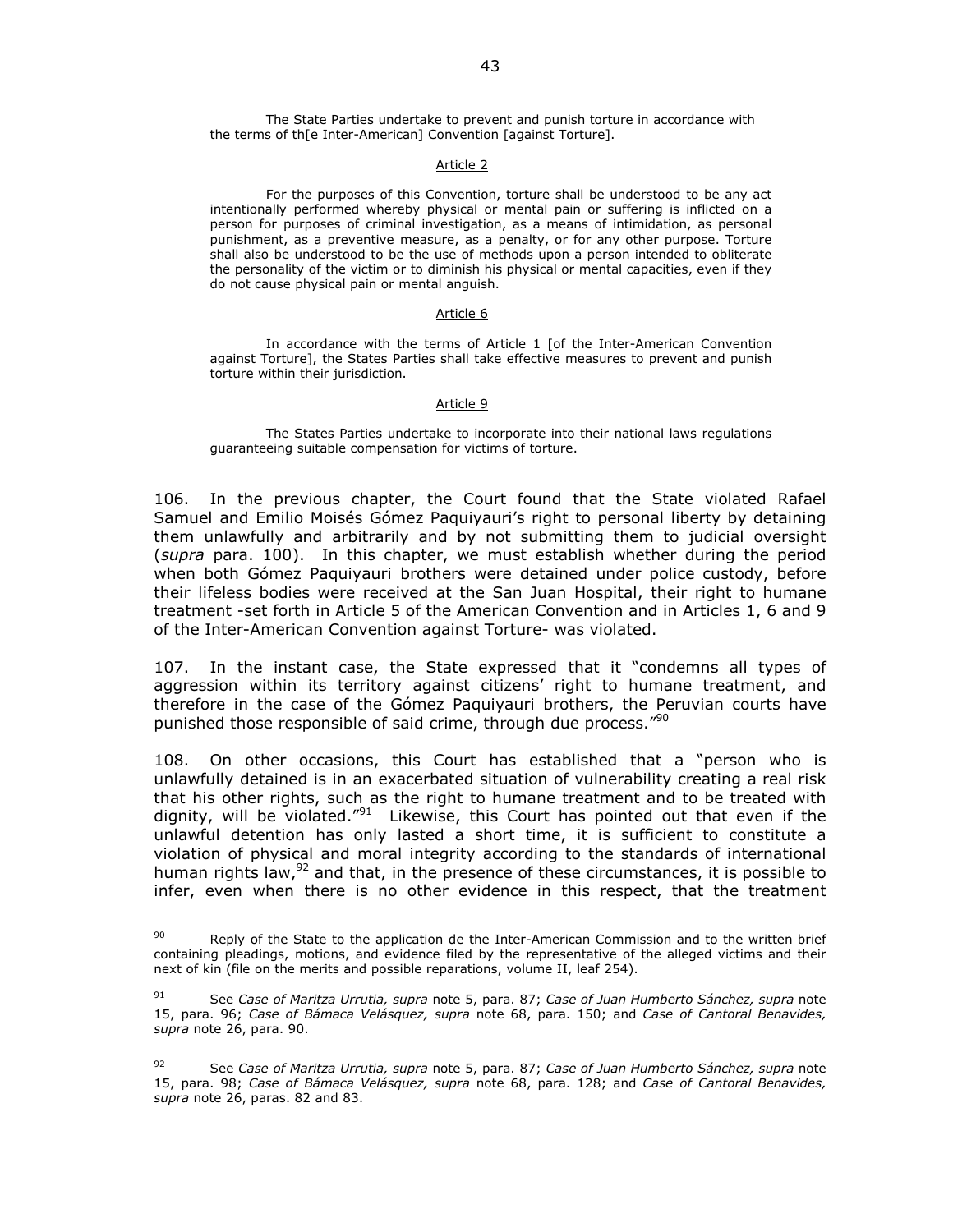received during solitary confinement is inhuman and degrading.<sup>93</sup> In this case, the Gómez Paquiyauri brothers were not only illegally and arbitrarily detained, but they were not allowed to benefit from all the safeguards set forth in Article 7 of the American Convention.

109. It is also pertinent to bear in mind that the Court has previously stated that the mere fact of being placed in the trunk of a vehicle

constitutes an infringement of Article 5 of the Convention relating to humane treatment, inasmuch as, even if no other physical or other maltreatment occurred, that action alone must be clearly considered to contravene the respect due to the inherent dignity of the human person.

110. In the instant case, the alleged victims, during their detention and before their death, received physical and psychological maltreatment that consisted of: being thrown on the ground, kicked, a policemen stood on their backs and other policemen covered their head (supra para. 67.f). They were also beaten with shotgun butts and subsequently murdered by gunshots to the head, thorax and other parts of the body, with evidence of more injuries and bullet wounds than would have sufficed to cause their death, if that had been the only intention of the agents of the Peruvian National Police.

111. The Court has stated that torture is strictly forbidden by International Human Rights Law.<sup>95</sup> Prohibition of torture is absolute and non-revocable, even under the most difficult circumstances, such as war, the threat of war, "the struggle against terrorism," and any other crimes, state of siege or emergency, domestic conflict or upheaval, suspension of constitutional liberties, domestic political instability, or other public calamities or emergencies.<sup>96</sup>

112. An international juridical system of absolute prohibition of all forms of torture, both physical and psychological, has been established, and it is today part of the sphere of international *jus cogens*.<sup>97</sup>

113. The European Court has pointed out that analysis of the gravity of the acts that may constitute cruel, inhumane or degrading treatment or torture, is relative and depends on all the circumstances of the case, such as duration of the treatment, its physical and mental effects and, in some cases, the sex, age, and health of the victim, among others.<sup>98</sup>

See Case of Maritza Urrutia, supra note 5, para. 87; Case of Juan Humberto Sánchez, supra note 15, para. 98; Case of Bámaca Velásquez, supra note 68, para. 150; and Case of Cantoral Benavides, supra note 26, paras. 83, 84 and 89.

<sup>94</sup> Case of Castillo Páez, supra note 26, para. 66; and see Case of the "Street Children" (Villagrán Morales et al.), supra note 68, para. 164.

See Case of Maritza Urrutia, supra note 5, para. 89; and Case of Cantoral Benavides, supra note 26, para. 95.

<sup>96</sup> See Case of Maritza Urrutia, supra note 5, para. 89; and Case of Cantoral Benavides, supra note 26, para. 95.

<sup>97</sup> See Case of Maritza Urrutia, supra note 5, para. 92; and Case of Cantoral Benavides, supra note 26, paras. 102 and 103.

<sup>98</sup> See Eur. Court H.R., Case Ireland v. the United Kingdom, Judgment of 18 January 1978, Series A No. 25, para. 162.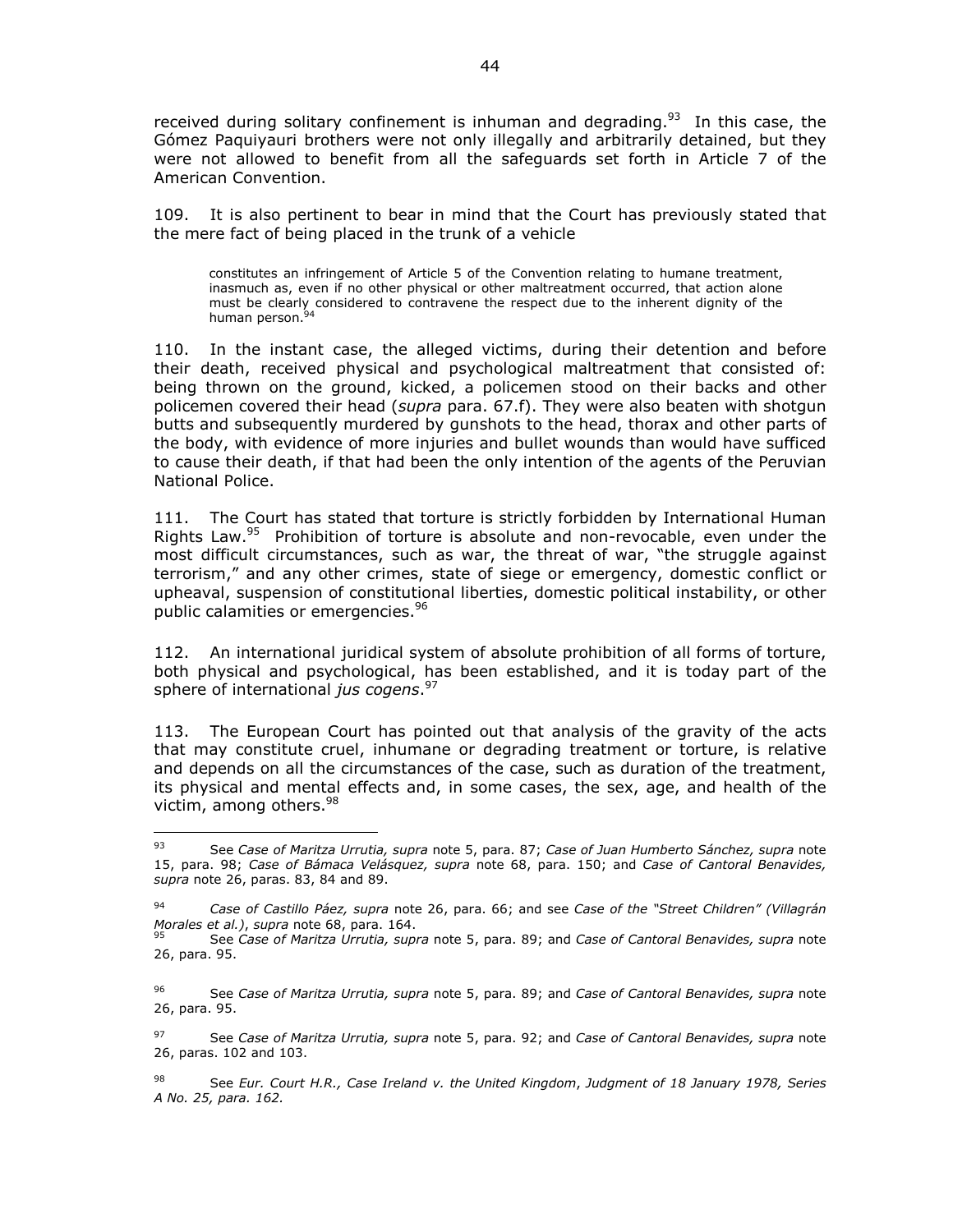114. This Court has already had the opportunity to apply and declare the responsibility of a State for violation of the Inter-American Convention against Torture.<sup>99</sup> In the instant case, it will exercise its material competence to apply said Convention, which entered into force on February 28, 1987, and was ratified by Peru on March 28, 1991. Articles 1, 6 and 9 of said treaty place the States Party under the obligation to take all effective measures required to prevent and punish all acts of torture within their sphere of jurisdiction.

115. The facts in this case, intentionally carried out, inflicted grave physical and mental suffering on the alleged victims (supra paras. 67.e to 67.j).

116. Likewise, the components of the concept of torture set forth in Article 2 of the Inter-American Convention against Torture include when physical or mental suffering is inflicted on an individual, for whatever purpose.<sup>100</sup> In general, in situations of massive human rights violations, the systematic use of torture has the aim of intimidating the population.

117. Therefore, the Court deems that as a whole the facts that have been pointed out, taking especially into account that the alleged victims were minors, constitute evident signs of torture, in light of the definition in Article 2 of the Inter-American Convention against Torture, in violation of Article 5 of the American Convention, in combination with Article 1(1) of this same Convention, and of the obligations set forth in Articles 1, 6 and 9 of the Inter-American Convention against Torture, to the detriment of Rafael Samuel and Emilio Moisés Gómez Paquiyauri.

118. Regarding to the next of kin of the victims of human rights violations, this Court has pointed out, on previous occasions, that they may be, in turn, victims.<sup>101</sup> In the sub judice case, violation of the right to psychological and moral integrity of the next of kin of Rafael Samuel and Emilio Moisés Gómez Paquiyauri is a direct consequence of their unlawful and arbitrary detention on June 21, 1991; of the maltreatment and torture they suffered during their detention, and of the death of both approximately one hour after they were detained, as well as of officially presenting the facts as "a confrontation with subversives." All this generated suffering and powerlessness of their immediate next of kin vis-à-vis the State authorities, for which reason, in this case, the next of kin can be considered the victims of cruel, inhumane and degrading treatment, $102$  in violation of Article 5 of the American Convention.

l,

<sup>99</sup> See Case of Maritza Urrutia, supra note 5, para. 95; Case of Bámaca Velásquez, supra note 68, para. 223; Case of Cantoral Benavides, supra note 26, para. 191; Case of the "Street Children" (Villagrán Morales et al.), supra note 68, paras. 248 to 252; and Case of the "Panel Blanca" (Paniagua Morales et al.). Judgment of March 8, 1998. Series C No. 37, para. 136.

<sup>&</sup>lt;sup>100</sup> See Case of Maritza Urrutia, supra note 5, para. 91; and Case of Cantoral Benavides, supra note 26, para. 100.

<sup>&</sup>lt;sup>101</sup> See Case of Juan Humberto Sánchez, supra note 15, para. 101; Case of Bámaca Velásquez, supra note 68, para. 160; Case of Cantoral Benavides, supra note 26, para. 105; Case of the "Street Children" (Villagrán Morales et al.), supra note 68, paras. 175 and 176; and Case of Castillo Páez. Reparations (Art. 63(1) American Convention Human Rights). Judgment of November 27, 1998. Series C No. 43, para. 59.

<sup>&</sup>lt;sup>102</sup> See Case of Juan Humberto Sánchez, supra note 15, para. 101; Case of Bámaca Velásquez, supra note 68, para. 162; and Case of Kurt v. Turkey, supra note 85, paras. 130-134.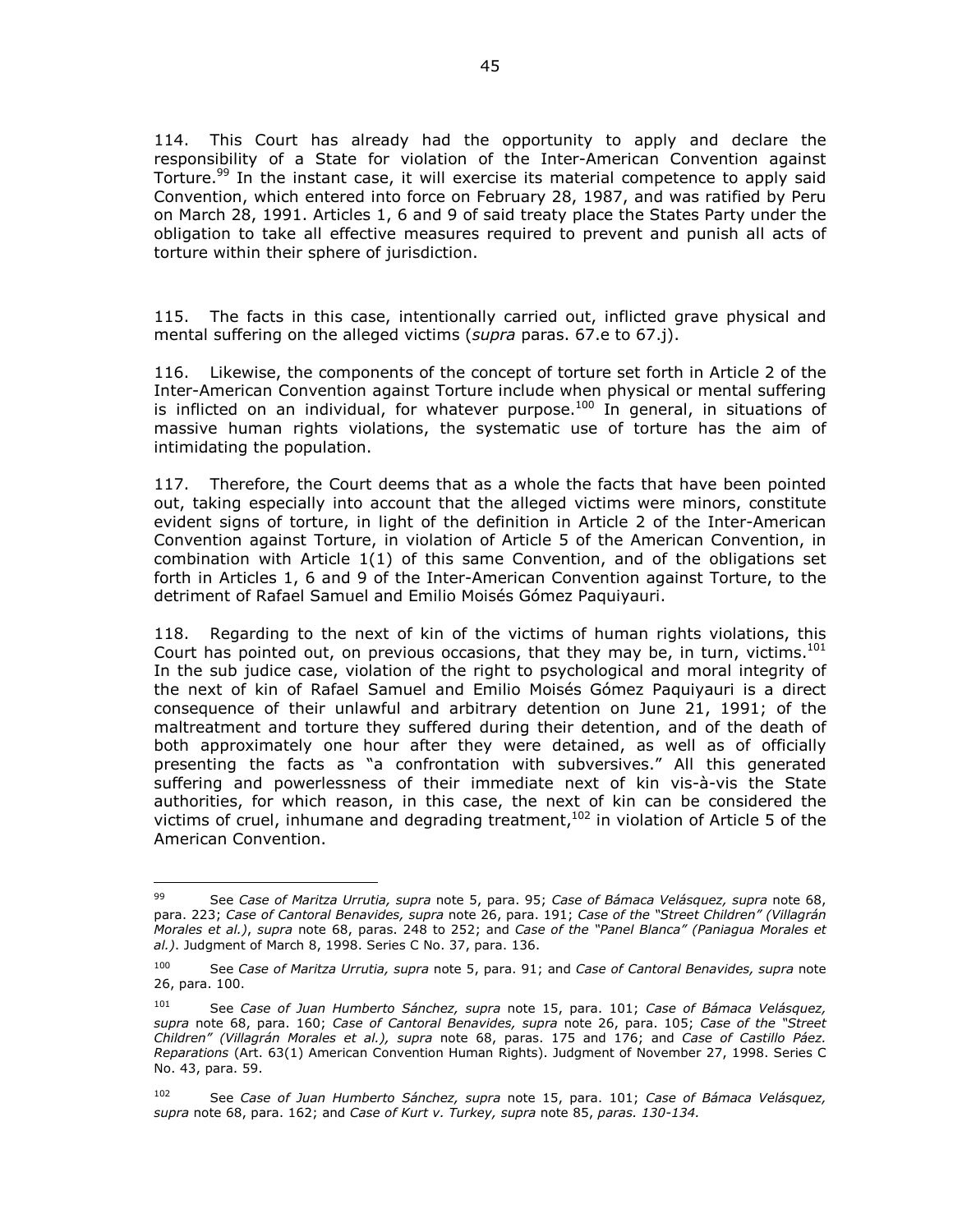119. For the aforementioned reasons, the Court finds that the State violated Article 5 of the American Convention, in combination with Article 1(1) of this same Convention, to the detriment of Marcelina Paquiyauri Illanes de Gómez; Ricardo Samuel Gómez Quispe; Marcelina Haydeé, Ricardo Emilio, Carlos Pedro, Lucy Rosa and Miguel Ángel, all of them Gómez Paquiyauri; and Jacinta Peralta Allccarima.

### XI RIGHT TO LIFE ARTICLE 4 IN COMBINATION WITH ARTICLE 1(1)

### Pleadings of the Commission

120. The Commission asked the Court to find the State responsible for violating Article 4, in combination with Article 1(1), both of the American Convention, to the detriment of Emilio Moisés and Rafael Samuel Gómez Paquiyauri, because:

a) the right to life entails for the States the obligation not only to respect it, but also to ensure it. Pursuant to Article 1(1) of the American Convention, the State has the obligation to ensure the right to life and, for this, it must forestall violations of said right and investigate and punish those responsible and provide reparations to the victims or their next of kin, when those responsible were agents of the State;

b) in the instant case the State "only complied in part" with its international obligations because, while the direct perpetrators of the facts were punished, the whereabouts of the mastermind of those facts was not duly investigated nor did the next of kin of the alleged victims receive compensation;

c) lack of an adequate investigation of the whereabouts of the mastermind is especially significant in the framework of a practice of extralegal executions, as it constitutes a means to support the impunity that generally exists regarding said violations;

d) in this framework, in cases regarding which "there is much public and judicial pressure," the armed or police institutions "hand over" the lower agent levels who "undertake a commitment not to accuse their superiors" in exchange for legal advice and other benefits, such as reentry into the institution where they worked once they regain their freedom; and

e) in the domestic trial, "it was established that various members of the Peruvian National Police, including [the alleged mastermind], coordinated with the direct perpetrators their account of the facts, and the legal assistance that the policemen [involved] in the proceeding would receive." When the direct perpetrators were imprisoned, Captain César Augusto Santoyo Castro, the alleged mastermind, also "gave them financial assistance."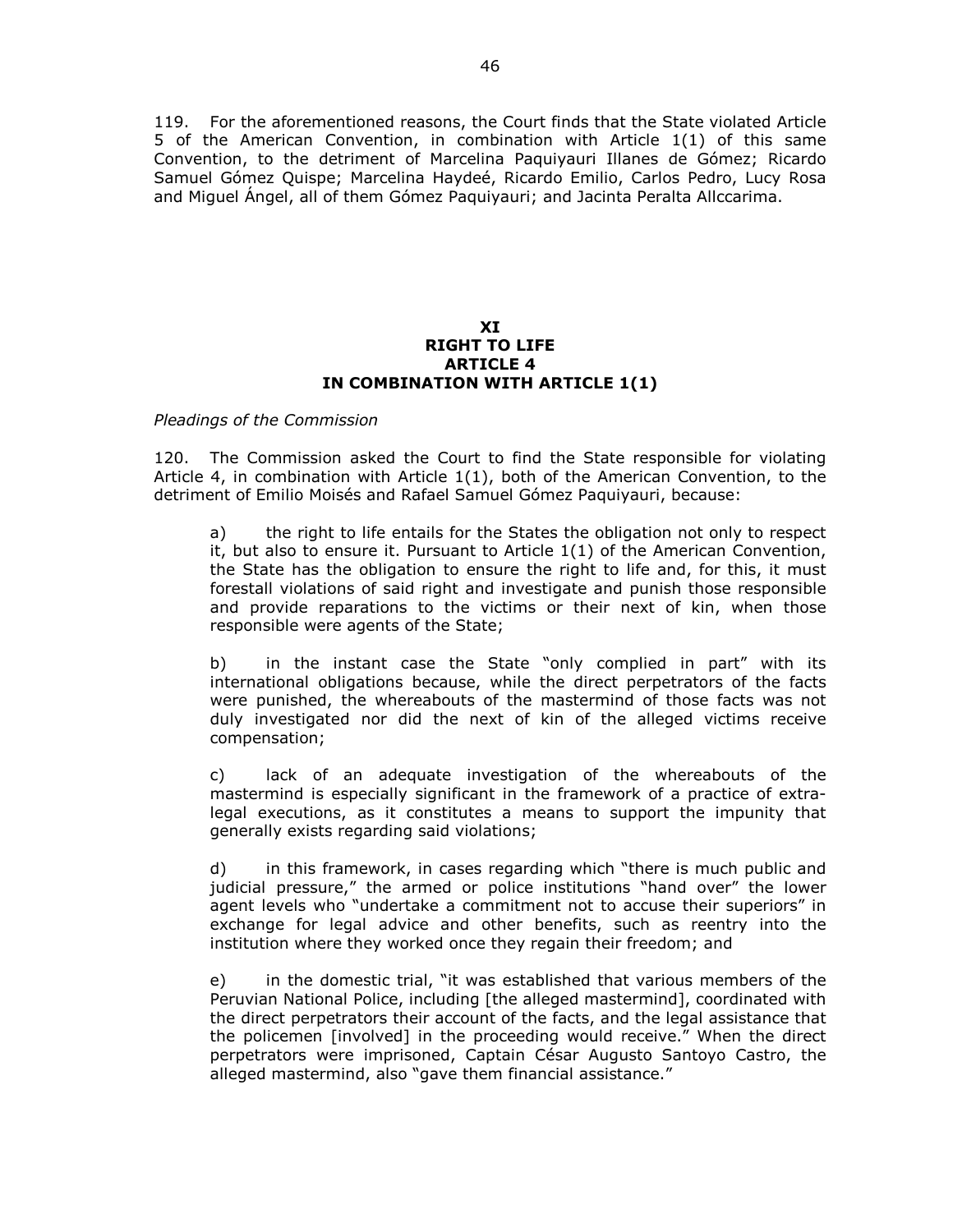## Pleadings of the representative of the alleged victims and their next of kin

121. The representative of the alleged victims and their next of kin pointed out that the violation of the right to life suffered by the Gómez Paquiyauri brothers took place as a consequence of their summary execution and its circumstances. She also referred to the pleadings regarding to the other rights that, she argued, were abridged.

## Pleadings of the State

122. Regarding to the alleged violation of Article 4 of the Convention, the State pointed out that "as a signatory State of the American Convention on Human Rights it acknowledges that its police agents did in fact violate the right to life of Gómez Paquiyauri brothers, and they were punished, and it therefore accepts the respective responsibility."

## Considerations of the Court

## 123. Article 4(1)of the American Convention sets forth that

[e]very person has the right to have his life respected. This right shall be protected by law and, in general, from the moment of conception. No one shall be arbitrarily deprived of his life.

124. The State must respect the right to life of every person under its jurisdiction, protected by Article 4 of the American Convention. This obligation has special modes regarding to minors, taking into account the rules on protection of children set forth in the American Convention and in the Convention on the Rights of the Child.<sup>103</sup> As guarantor of this right, the State is under the obligation to forestall situations that might lead, by action or omission, to abridge it.

125. The State has acknowledged that "its police agents did in fact violate the right to life of the Gómez Paquiyauri [b]rothers [Rafael Samuel and Emilio Moisés]" (supra para. 122).

126. Likewise, the November 9, 1993 judgment, issued by the Third Criminal Chamber of El Callao (supra para. 67.p), established that:

members of the General Police in patrol car ten one hundred and fifty-five, composed of the accused Second Sergeant Francisco Antezano Satillán and Noncommissioned officer third-class Angel del Rosario Vásquez Chumo, went to the place of the facts, that is to Felipe Pinglo Alva street, block one, to provide support and patrol the area, and under those circumstances they noted the presence of two individuals, whom they stopped and detained, placing them in the trunk of the patrol car, those individuals being the injured brothers Rafael Samuel and Emilio Moisés Gómez Paquiyauri, respectively seventeen and fourteen years old; they were received at the "Daniel Alcides Carrión" hospital at ten thirty-five in the morning, approximately, where they were found to have arrived as corpses, their cause of death being [...] 'small-caliber bullet wounds to the head and thorax, in addition to one to the abdomen in one of them' [.]

[...] from the start the members of the General Police who were involved in said confrontation, as well as those who subsequently provided some form of support or security, mistakenly believed that it was a terrorist attack, and it was with this criterion that they decided to kill the [...] brothers Rafael Samuel and Emilio Moisés Gómez

 $103$  See Case of Bulacio, supra note 6, para. 138; and Case of the "Street Children" (Villagrán Morales et al.), supra note 68, para. 146.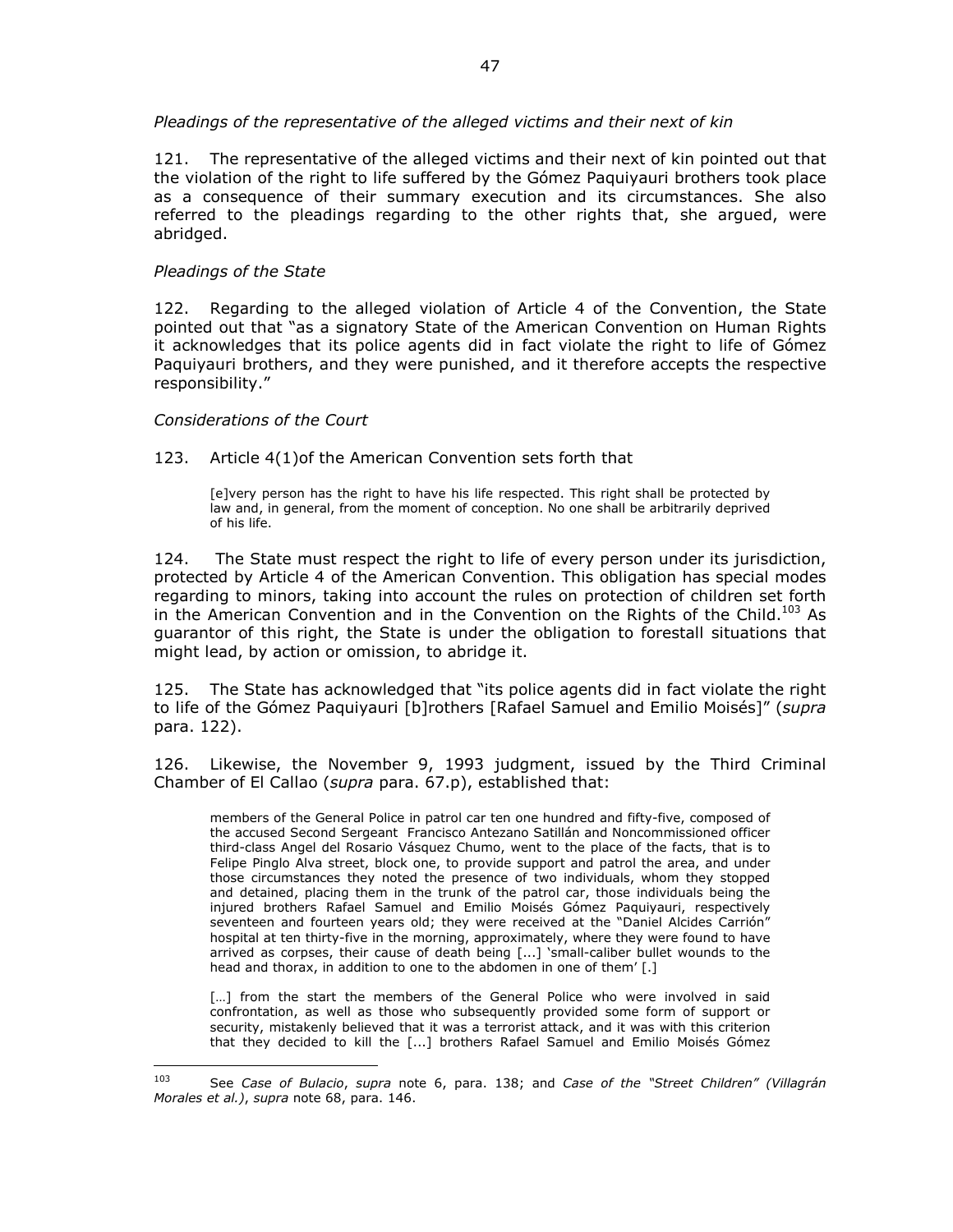Paquiyauri, the victims, who were captured alive, with no wounds, and without even verifying whether they actually were terrorist criminals [.]

127. Furthermore, since that time and to date, the existing legal mechanisms have not been effective, in the case, to punish all those responsible, specifically the mastermind of the facts, a situation that fosters a climate of impunity.<sup>104</sup>

128. On this matter, the Court has pointed out that when there is a pattern of human rights violations, including extra-legal executions fostered or tolerated by the State, contrary to the jus cogens, this generates a climate that is incompatible with effective protection of the right to life. This Court has established that the right to life is fundamental in the American Convention, because safeguarding it is crucial for the realization of the other rights.<sup>105</sup> When the right to life is not respected, all the other rights are meaningless. The States have the obligation to ensure the creation of the conditions necessary to avoid violations of this inalienable right and, specifically, the duty of impeding violations of this right by its agents.<sup>106</sup>

129. Compliance with Article 4 of the American Convention, in conjunction with Article 1(1) of this same Convention, not only requires that a person not be deprived arbitrarily of his or her life (negative obligation) but also that the States adopt all the appropriate measures to protect and preserve the right to life (positive obligation).<sup>107</sup> as part of their duty to ensure full and free exercise of the rights of all persons under their jurisdiction.<sup>108</sup> This comprehensive protection of the right to life by the State does not involve only legislators, but all State institutions and those who must protect security, whether they are police or armed forces of the State.<sup>109</sup> Due to the above, the States must adopt such measures as may be necessary, not only to prevent, try and punish those responsible for deprivation of life as a consequence of criminal acts, in general, but also to forestall arbitrary executions by its own security agents. $110$ 

### 130. The Court has pointed out that

l.

[i]n cases of extra-legal executions, it is essential for the States to effectively investigate deprivation of the right to life and to punish all those responsible, especially when State agents are involved, as not doing so would create, within the environment of impunity,

<sup>105</sup> See Case of Myrna Mack Chang, supra note 5, para. 152; Case of Juan Humberto Sánchez, supra note 15, para. 110; and Case of the "Street Children" (Villagrán Morales et al.), supra note 68, para. 144.

 $106$  See Case of Myrna Mack Chang, supra note 5, para. 152; and Case of Juan Humberto Sánchez, supra note 15, para. 110.

<sup>107</sup> See Case of Myrna Mack Chang, supra note 5, para. 153; Case of Bulacio, supra note 6, para. 111; Case of Juan Humberto Sánchez, supra note 15, para. 110; and Case of the "Street Children" (Villagrán Morales et al.), supra note 68, para. 139.

<sup>108</sup> See Case of Myrna Mack Chang, supra note 5, para. 153; Case of Bulacio, supra note 6, para. 111; Case of Juan Humberto Sánchez, supra note 15, para. 110; and Case of Cantoral Benavides. Reparations (Art. 63(1) American Convention Human Rights). Judgment of December 3, 2001. Series C No. 88, para. 69.

<sup>109</sup> See Case of Myrna Mack Chang, supra note 5, para. 153; and Case of Juan Humberto Sánchez, supra note 15, para. 110.

<sup>110</sup> See Case of Myrna Mack Chang, supra note 5, para. 153; Case of Juan Humberto Sánchez, supra note 15, para. 110; Case of Bámaca Velásquez, supra note 68, para. 172; and Case of the "Street Children" (Villagrán Morales et al.), supra note 68, paras. 144 to 145.

 $104$  See Case of Myrna Mack Chang, supra note 5, paras. 139 and 155.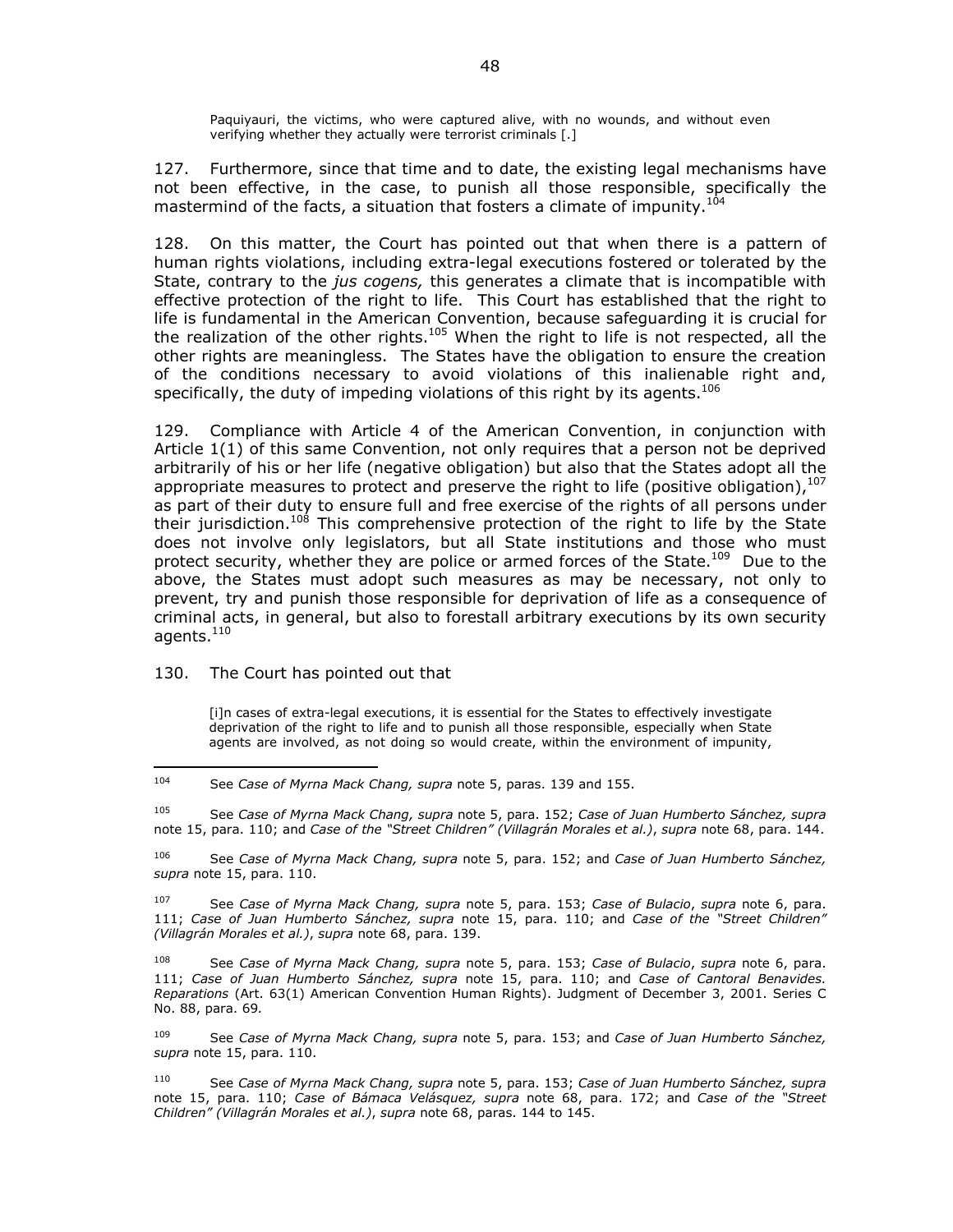conditions for this type of facts to occur again, which is contrary to the duty to respect and ensure the right to life. $111$ 

131. In this regard, safeguarding the right to life requires conducting an effective official investigation when individuals lose their life as a consequence of the use of force by agents of the State.<sup>112</sup> In this regard, the European Court of Human Rights has stated that

a general legal prohibition of arbitrary killing by the agents of the State would be ineffective, in practice, if there existed no procedure for reviewing the lawfulness of the use of lethal force by State authorities. The obligation to protect the right to life under this provision (Art. 2), read in conjunction with the State's general duty [...] to "secure to everyone within their jurisdiction the rights and freedoms defined in [the] Convention", requires by implication that there should be [an] effective official investigation when individuals have been killed as a result of the use of force. <sup>113</sup>

132. In this regard, the Court has deemed proven that in the sub judice case there was a pattern of impunity in which, under public pressure, the lowest level direct perpetrators within the Peruvian National Police were tried and convicted (supra para.  $67 \cdot r$ ),<sup>114</sup> while the mastermind or masterminds have not yet been tried and only one has allegedly been identified (supra para. 67.s). Said pattern of impunity is especially grave in the cases of violations of the right to life in the framework of a pattern of systematic human rights violations, including extra-legal executions, as in the instant case, since it fosters a suitable climate for chronic recidivism of said abridgments.<sup>115</sup>

133. In view of the above, the Court finds that Rafael Samuel Gómez Paquiyauri and Emilio Moisés Gómez Paquiyauri were extra-legally executed, for which reason it deems that Peru violated Article 4 of the American Convention, in combination with Article 1(1) of this same Convention, to the detriment of the aforementioned Rafael Samuel and Emilio Moisés Gómez Paquiyauri.

## XII RIGHT TO A FAIR TRIAL AND RIGHT TO JUDICIAL PROTECTION

<sup>111</sup> Case of Myrna Mack Chang, supra note 5, para. 156.

<sup>&</sup>lt;sup>112</sup> See Case of Myrna Mack Chang, supra note 5, para. 157; and Case of Juan Humberto Sánchez, supra note 15, para. 112.

See Eur. Court H.R., Case of Nachova and others v. Bulgaria, Judgment of 26 February 2004, para. 116; Eur. Court H.R., Case of Hugh Jordan v. the United Kingdom, Judgment of 4 May 2001, para. 105; Eur. Court H.R., Case of Çiçek v. Turkey Judgment of 27 February 2001, para. 148; and Eur. Court H.R., Case of McCann and Others v. the United Kingdom, Judgment of 27 September 1995, Series A no. 324, para. 161.

<sup>&</sup>lt;sup>114</sup> The direct perpetrators of the homicides were sentenced to 18 months deprivation of liberty for the principal of the crime and 6 years for the accomplice (supra para. 65.p), which were deemed to have been carried out through application of the prison benefits of semi-liberty and parole, respectively, set forth in the Criminal Enforcement Code under Peruvian legislation (supra para. 65.r).

<sup>115</sup> Case of Myrna Mack Chang, supra note 5, para. 156.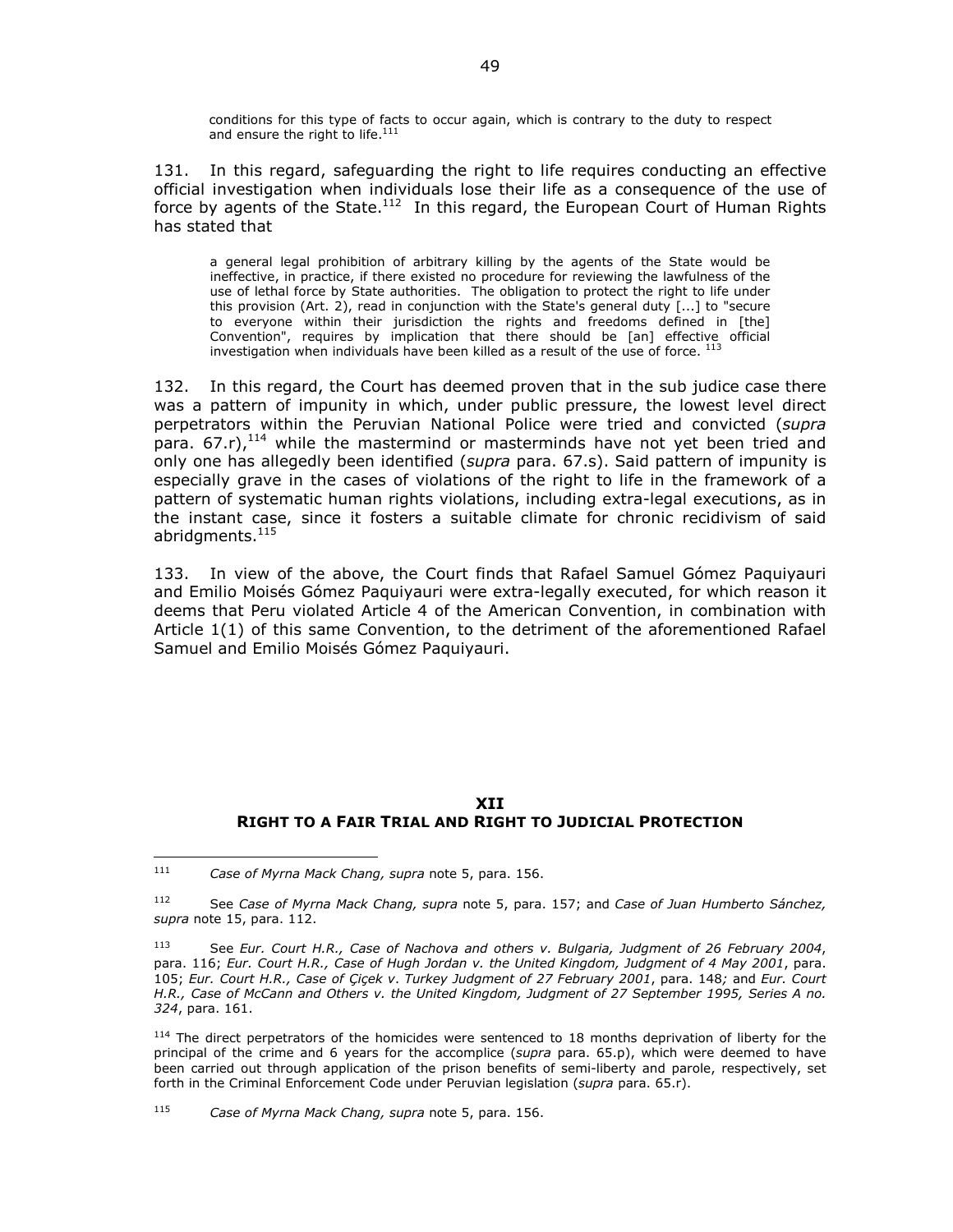### ARTICLES 8 AND 25 IN COMBINATION WITH ARTICLE 1(1) AND NON-COMPLIANCE WITH ARTICLE 8 OF THE INTER-AMERICAN CONVENTION TO PREVENT AND PUNISH TORTURE

### Pleadings of the Commission

134. The Commission argued that the State violated the rights to fair trial and to judicial protection, enshrined in Articles 8 and 25, in combination with Article 1(1), all of them of the American Convention, to the detriment of Emilio Moisés Gómez Paquiyauri and Rafael Samuel Gómez Paquiyauri, because:

a) States have the obligation to investigate and punish those responsible for human rights violations carried out by their agents, as well as to provide reparations to the victims or their next of kin. This obligation springs mainly from Article 1(1) of the American Convention, as investigation is "a means to ensure" the rights protected by said instrument and, therefore, it must be seriously fulfilled;

b) the obligation to investigate and punish requires punishment not only of the direct perpetrators of the facts in violation of human rights, but also of the masterminds of said facts, as well as the accessories after the fact;

c) in the instant case, although Peruvian courts were able to identify the mastermind of the alleged murder of the Gómez Paquiyauri brothers, the State's subsequent actions to establish his whereabouts, with the aim of trying and punishing him, have been insufficient and do not show due diligence;

d) the alleged mastermind has filed several briefs before Peruvian courts "seeking to be exempted from liability regarding [the death] of the Gómez Paquiyauri brothers [Rafael Samuel and Emilio Moisés]," which provides at least some clues that might lead to finding him;

e) given the hierarchical structure of the Peruvian National Police, and "the existence of a murder ordered by a Captain of said police force, in the framework of an [alleged] systematic practice of extra-legal executions," the State should also have investigated who authorized the Captain of the Peruvian National Police to allegedly "order his subordinates to extra-legally execute individuals;"

f) in the instant case, there has been a typical pattern of impunity, designed by the Peruvian National Police itself, according to which when there is much public pressure in a case, the armed or police institutions "turn in" the lower-ranking agents, with the promise of providing them with legal advice, security in the prison, assistance for their families, penitentiary benefits, and reentry into the institution once they regain their freedom. In exchange for this, the lower-ranking agents undertake not to accuse their superiors, who usually remain unpunished, as in this case; and

g) in the case of hierarchical structures, such as the security or armed forces, investigation and punishment of those responsible of issuing orders that lead to violation of human rights become especially significant, as they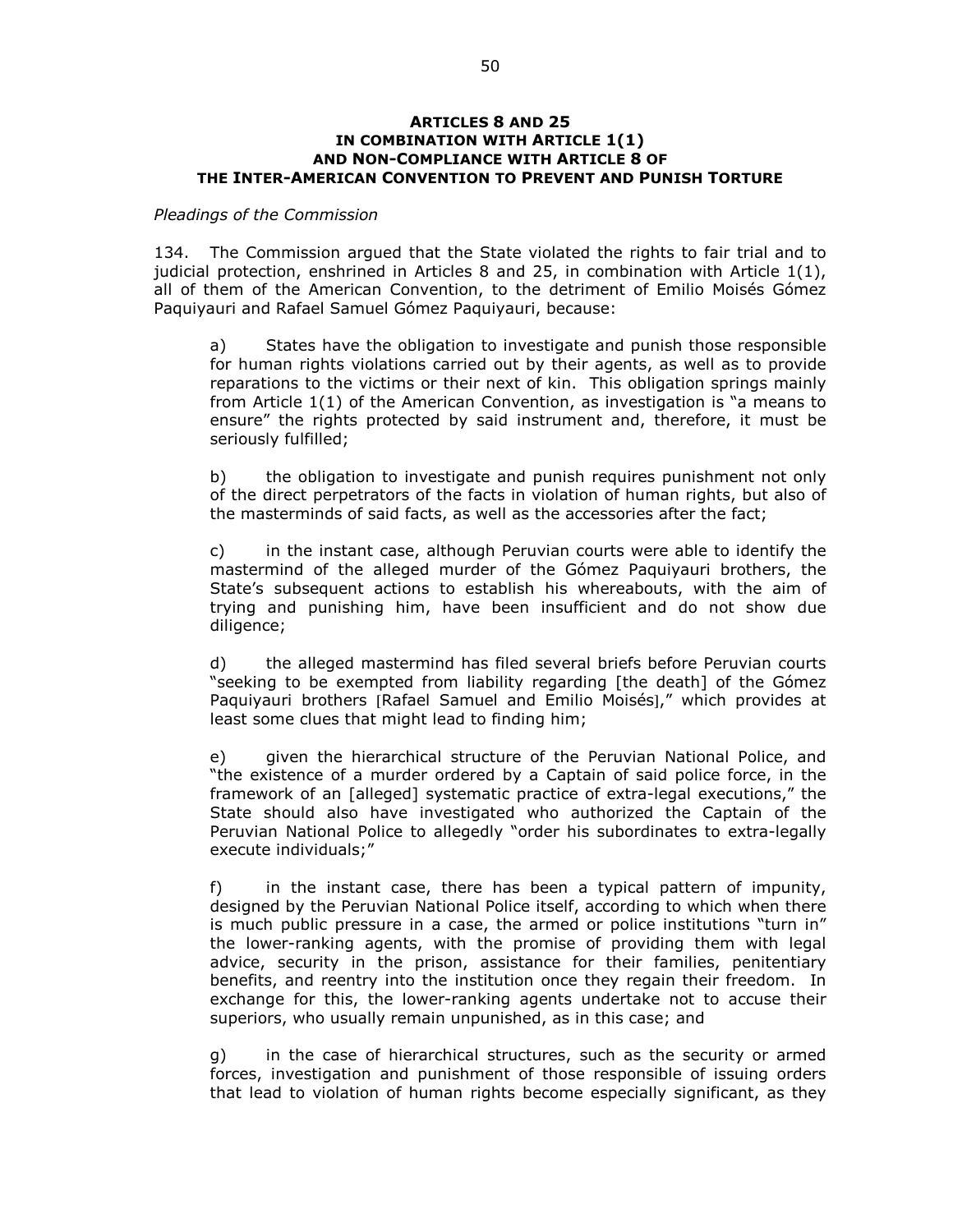not only allow the State to fulfill its obligation to investigate and punish all those responsible, but it also is "one of the most effective measures to forestall these acts."

## Pleadings of the representative of the alleged victims and their next of kin

135. The representative of the alleged victims and their next of kin argued that the State breached Articles 8 and 25 of the American Convention to the detriment of Emilio Moisés and Rafael Samuel Gómez Paquiyauri, as well as of their next of kin, because:

a) even though there were grounds to consider that the facts were part of a practice of arbitrary detentions and extra-legal executions at the time, the Peruvian courts presented the deaths of the alleged victims as isolated acts of "a few 'bad members of the Peruvian National Police'" and only convicted the crew of the police cars in charge of custody of the alleged victims and they identified a Captain, César Augusto Santoyo Castro, as the only alleged mastermind of the facts; the above despite the fact that one of the accused acknowledged that the orders were also issued by other superiors;

b) there is evidence that the accused in the domestic proceeding and their superiors agreed on how to present the facts, as well as that the former received financial support in exchange for not accusing their superiors;

c) State mechanisms acted in such a way that they obstructed the investigation, for example, "presenting the matter to public opinion as if the minors had died as a consequence of an armed confrontation with the police, fabricating evidence and making other evidence disappear;"

d) the Peruvian judiciary failed in its responsibility to independently and impartially investigate the facts of the case and it did not provide justice to the next of kin of the alleged victims, because it did not attach due importance to the alleged arbitrary detention and alleged tortures; it exempted from liability most of the agents who acted as masterminds, as well as other accomplices to the crime; and it released the only convicts shortly after they had been imprisoned;

e) compensation ordered under domestic venue has not been received by the next of kin of the alleged victims; furthermore, compensation to be paid by the persons who committed the crime as a consequences of their individual liability is independent and does not exempt the State from its responsibility to directly redress the injury caused; and

f) since in Peru there is no social support fund for low income families to cover the essential costs of representation in a contentious case for human rights violations, the State did not fulfill its obligation to allow the victims access to justice.

### Pleadings of the State

- 136. The State argued that:
	- a) in the criminal proceeding against the direct perpetrators and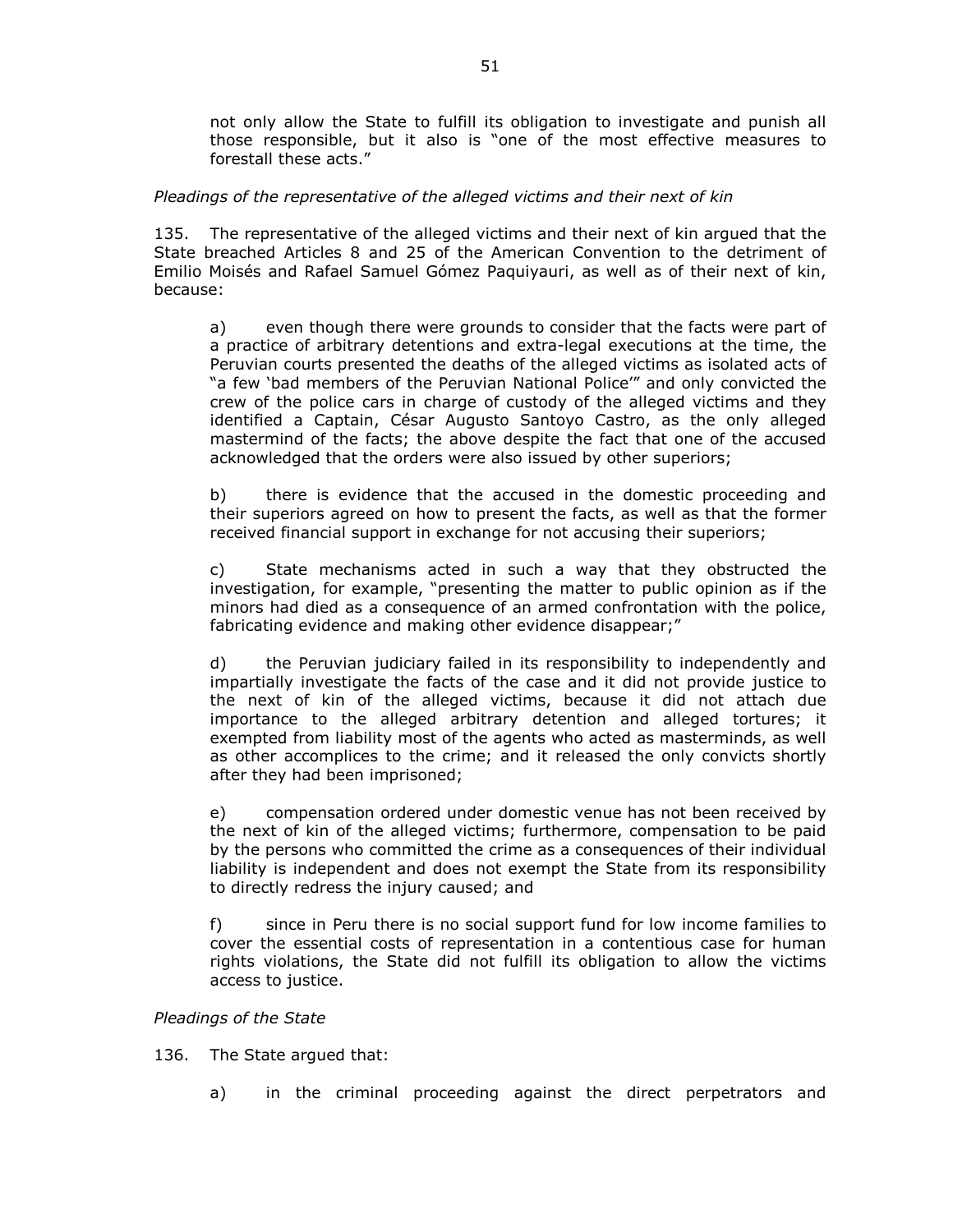accomplices of the murder of the Gómez Paquiyauri brothers, they were sentenced to prison terms and payment of civil reparations to the next of kin of the alleged victims and the criminal proceeding against the mastermind was postponed;

b) regarding to establishing the whereabouts of the mastermind, the State expressed that all means of investigation necessary to locate and capture him were exhausted; however, they have not been successful to date. Given this situation, the State, based on the principle of legality, rejected all forms of impunity; it undertook to reconsider and carry out new methods of investigation, to establish the whereabouts of the mastermind; and it undertook a commitment to try him in accordance with Peruvian law;

c) the human rights violations committed by its agents have been duly punished, that is, "all investigations in the case have been exhausted to establish and identify the perpetrators and participants in the crime against the Gómez Paquiyauri brothers;"

d) a judicial proceeding was conducted, respecting the principles and guarantees of due process, which led to conviction with a prison term sentence and civil reparations, and the proceeding against the mastermind has been postponed until his whereabouts are established;

e) given its authority as *ius puniendi* in the case, Peru has acted through its investigative and judicial bodies with due diligence and efficacy, to investigate and punish the perpetrators and participants in the crime against the brothers;

f) the State has provided effective judicial protection to the next of kin of the alleged victims, as all necessary means have been exhausted to avoid impunity regarding said crime and they have been provided with the real possibility of contributing to an effective investigation and trial of those responsible for said crime; and

g) the civil reparation did not actually become effective, but this does not mean that it was for lack of legal instruments that national legislation sets forth to make the rights recognized by court rulings effective.

## Considerations of the Court

### 137. Article 8 of the American Convention sets forth that:

1. Every person has the right to a hearing, with due guarantees and within a reasonable time, by a competent, independent, and impartial tribunal, previously established by law, in the substantiation of any accusation of a criminal nature made against him or for the determination of his rights and obligations of a civil, labor, fiscal, or any other nature.

2. Every person accused of a criminal offense has the right to be presumed innocent so long as his guilt has not been proven according to law. During the proceedings, every person is entitled, with full equality, to the following minimum guarantees: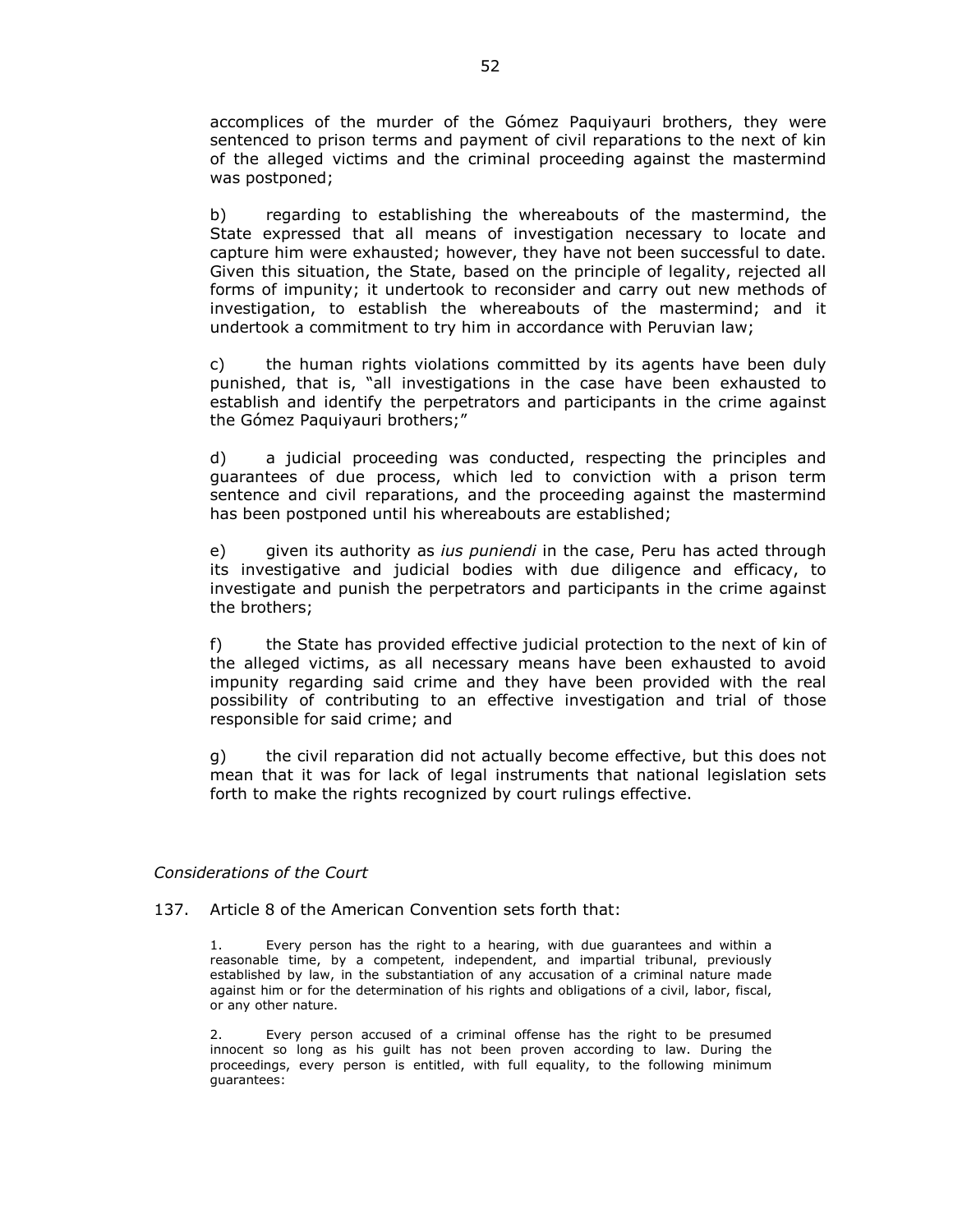a. the right of the accused to be assisted without charge by a translator or interpreter, if he does not understand or does not speak the language of the tribunal or court;

b. prior notification in detail to the accused of the charges against him; c. adequate time and means for the preparation of his defense;

d. the right of the accused to defend himself personally or to be assisted by legal counsel of his own choosing, and to communicate freely and privately with his counsel;

e. the inalienable right to be assisted by counsel provided by the state, paid or not as the domestic law provides, if the accused does not defend himself personally or engage his own counsel within the time period established by law;

f. the right of the defense to examine witnesses present in the court and to obtain the appearance, as witnesses, of experts or other persons who may throw light on the facts;

g. the right not to be compelled to be a witness against himself or to plead guilty; and

h. the right to appeal the judgment to a higher court.

3. A confession of guilt by the accused shall be valid only if it is made without coercion of any kind.

4. An accused person acquitted by a nonappealable judgment shall not be subjected to a new trial for the same cause.

5. Criminal proceedings shall be public, except insofar as may be necessary to protect the interests of justice.

#### 138. Article 25 of the American Convention provides that:

1. Everyone has the right to simple and prompt recourse, or any other effective recourse, to a competent court or tribunal for protection against acts that violate his fundamental rights recognized by the constitution or laws of the state concerned or by this Convention, even though such violation may have been committed by persons acting in the course of their official duties.

2. The States Parties undertake:

a. to ensure that any person claiming such remedy shall have his rights determined by the competent authority provided for by the legal system of the state;

b. to develop the possibilities of judicial remedy; and

 c. to ensure that the competent authorities shall enforce such remedies when granted.

### 139. The Inter-American Convention against Torture establishes that:

#### Article 8

The States Parties shall guarantee that any person making an accusation of having been subjected to torture within their jurisdiction shall have the right to an impartial examination of his case.

Likewise, if there is an accusation or well-grounded reason to believe that an act of torture has been committed within their jurisdiction, the States Parties shall guarantee that their respective authorities will proceed properly and immediately to conduct an investigation into the case and to initiate, whenever appropriate, the corresponding criminal process.

After all the domestic legal procedures of the respective State and the corresponding appeals have been exhausted, the case may be submitted to the international fora whose competence has been recognized by that State.

140. The facts that affected Rafael Samuel and Emilio Moisés Gómez Paquiyauri were heard by the Third Criminal Chamber of El Callao, whose actions are found in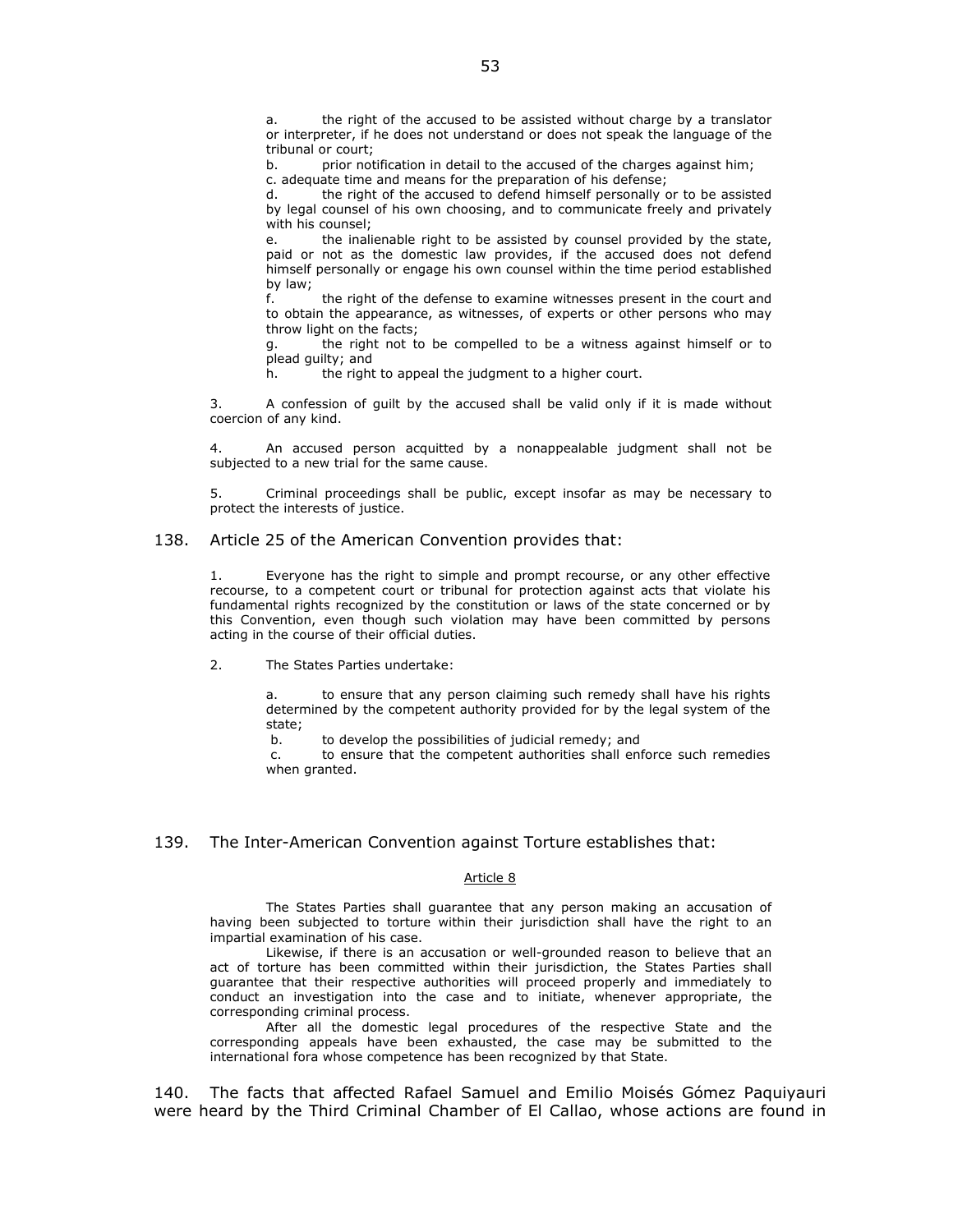file 227-92, based on an application filed by the parents of the Gómez Paquiyauri brothers, and in police record No. 281-IC-H-DDCV. The outcome of said proceeding was the November 9, 1993 judgment, upheld by the Transitory Criminal Chamber of the Supreme Court of Peru on June 9, 1994 (supra para. 67.q), convicting a direct perpetrator and an accomplice, and also identifying a mastermind, whose trial was postponed. Said proceeding will be analyzed in this chapter.

141. The judgment issued by the Third Criminal Chamber of El Callao on November 9, 1993 (supra para. 67.p) established two types of persons liable for the facts in the instant case. First of all, two persons directly liable as perpetrators, one as the direct perpetrator and the other as an accomplice, who were sentenced to eighteen and six years in prison, respectively.

142. The perpetrators were found guilty of the crime of aggravated homicide, for which reason the Third Criminal Chamber of El Callao deemed that:

for purposes of judicial adjustment of the penalty, it is necessary to take into account that the event is an extremely grave one, as they are members of the Peruvian National Police[,] who breaching their sacred duties and without the least respect for human life, in a premeditated and perfidious manner killed young students who were unable to defend themselves in any way […] creating a climate of insecurity, confusion and mistrust among all the population [.]

143. Secondly, the November 9, 1993 judgment also established the existence of a mastermind, although his "trial was postponed." Regarding to the former two, both their prison terms ended in advance due to penitentiary benefits; and regarding to the latter, at the time the instant Judgment is being issued, thirteen years after the facts, he had been neither tried nor punished. Finally, said judgment also ordered civil reparations in the amount of twenty thousand nuevos soles in favor of the next of kin of the alleged victims, and this compensation has not been paid.

144. The prison terms of the direct perpetrator and the accomplice in the facts, pursuant to the judgment issued on November 9, 1993, ended in advance: on November 10, 1995 Francisco Antezano Santillán was granted the benefit of semiliberty and on November 18, 1994 Ángel del Rosario Vásquez Chumo was granted the benefit of parole, through application of a system of penitentiary benefits set forth in Peruvian legislation.

145. The Court will not analyze the penitentiary benefits established in Peruvian legislation nor those granted to Francisco Antezano Santillán and Ángel del Rosario Vásquez Chumo. However, without excluding any category of convicts, the Court deems that the State must carefully consider applying those benefits in cases of grave violations of human rights, as in the instant case, since granting them unduly may lead to a form of impunity.

146. The Court notes that, in the instant case, once the next of kin of the alleged victims filed the complaint, the State should have conducted a serious, impartial, and effective investigation, subject to the requirements of due process, to clarify the facts pertaining to the detention, torture, and extra-legal execution of Rafael Samuel and Emilio Moisés Gómez Paquiyauri and, specifically, to identify and punish those responsible, especially the mastermind or masterminds of the facts, in compliance with its obligation pursuant to Article  $1(1)$  of the Convention, to ensure the rights to life and to humane treatment.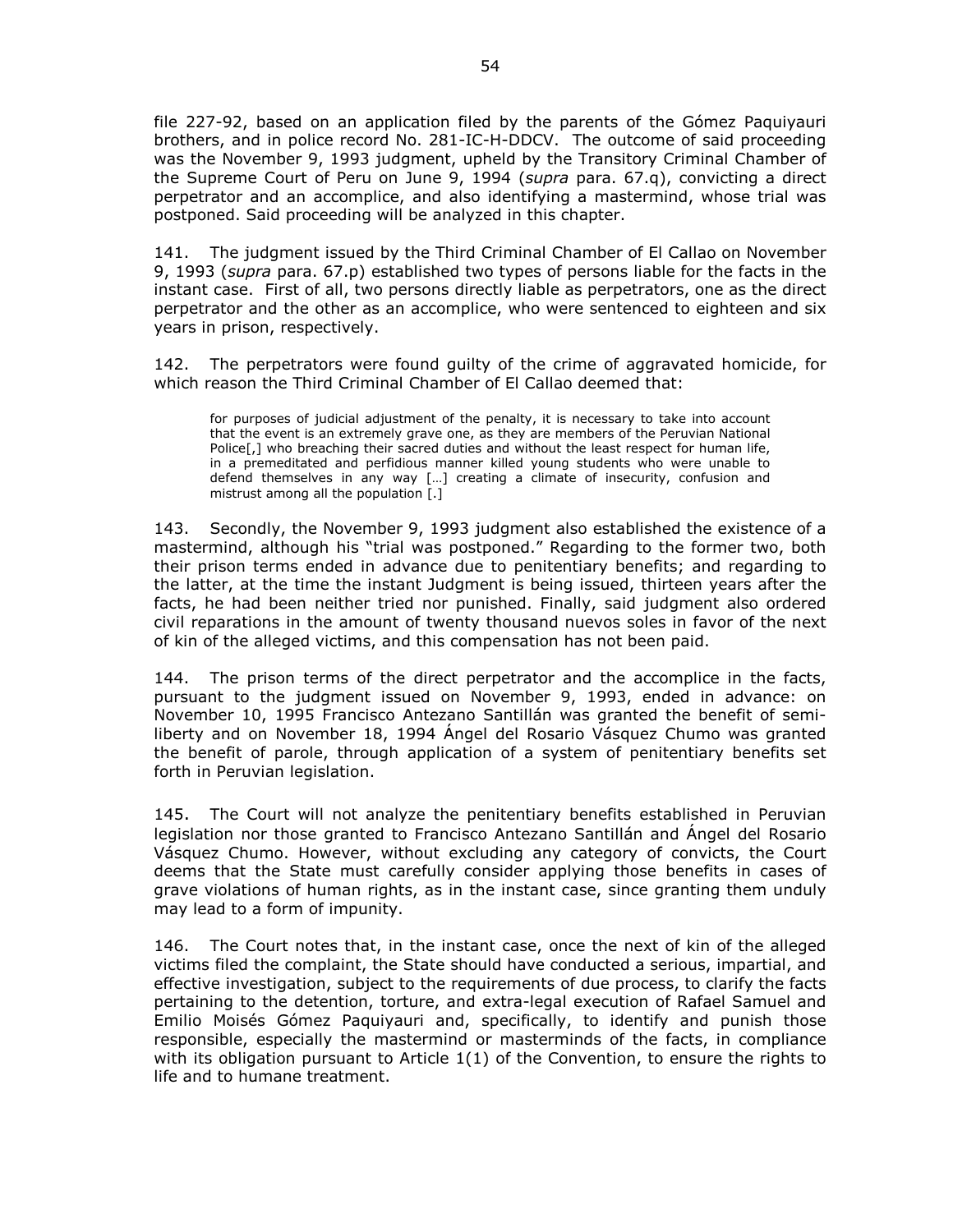147. Even though there was a domestic judicial proceeding, in which an alleged mastermind of the facts was identified, at the time the instant Judgment is issued, more than thirteen years after the facts took place, he has not been punished as the person liable, even though he continues filing briefs through his attorney in the case that is open in this regard, and the possible existence of other principals or persons liable has not been investigated.

148. The above has led to a situation of grave impunity. In this regard, the Court deems that impunity is

the total lack of investigation, prosecution, capture, trial and conviction of those responsible for violations of the rights protected by the American Convention, in view of the fact that the State has the obligation to use all the legal means at its disposal to combat that situation, since impunity fosters chronic recidivism of human rights violations, and total defenselessness of victims and their relatives. 116

149. During the public hearing (supra para. 28), the agent of the State expressed that the alleged mastermind of the facts took several steps in the proceeding against him, seeking exclusion of his liability through provisions such as amnesty laws and others and, specifically, he seeks to benefit from the statute of limitations that might apply in the case against him for the facts of the instant case.

150. Regarding to the possibility of the case pending under domestic venue being barred by the statute of limitations, the Court calls to mind what it stated in the Bulacio vs. Argentina case, regarding the inadmissibility of provisions regarding the statute of limitations or any other obstacle of domestic law that seeks to impede investigation and punishment of those responsible for human rights violations. $117$  The Court deems that the general obligations set forth in Articles 1(1) and 2 of the American Convention require that the States Party promptly adopt all types of provisions for no one to be denied the right to judicial protection, $118$  set forth in

<sup>116</sup> Case of the "Panel Blanca"(Paniagua Morales et al.), supra note 99, para. 173; see Case of Maritza Urrutia, supra note 5, para. 126; Case of Myrna Mack Chang, supra note 5, paras. 156 and 210; Case of Bulacio, supra note 6, para. 120; Case of Juan Humberto Sánchez, supra note 15, paras. 143 and 185; Case of Las Palmeras. Reparations, supra note 17, para. 53.a); Case of the Caracazo. Reparations, supra note 17, paras. 116 and 117; Case of Trujillo Oroza. Reparations (Art. 63(1) American Convention Human Rights). Judgment of February 27, 2002. Series C No. 92, para. 101; Case of Bámaca Velásquez. Reparations (Art. 63(1) American Convention Human Rights). Judgment of February 22, 2002. Series C No. 91, para. 64; Case of Las Palmeras. Judgment of December 6, 2001. Series C No. 90, para. 56; Case of Cantoral Benavides. Reparations, supra note 108, para. 69; Case of Cesti Hurtado. Reparations (Art. 63(1) American Convention Human Rights). Judgment of May 31, 2001. Series C No. 78, para. 63; Case of the "Street Children" (Villagrán Morales et al.). Reparations (Art. 63(1) American Convention Human Rights). Judgment of May 26, 2001. Series C No. 77, para. 100; Case of the "Panel Blanca"(Paniagua Morales et al.). Reparations (Art. 63(1) American Convention Human Rights). Judgment of May 25, 2001. Series C No. 76, para. 201; Case of Ivcher Bronstein, supra note 19, para. 186; Case of the Constitutional Court, supra note 68, para. 123; Case of Bámaca Velásquez, supra note 68, para. 211; Case of Blake. Reparations (Art. 63(1) American Convention Human Rights). Judgment of January 22, 1999. Series C No. 48, para. 64; Case of Castillo Páez. Reparations, supra note 101, para. 107; and Case of Loayza Tamayo. Reparations (Art. 63(1) American Convention Human Rights). Judgment of November 27, 1998. Series C No. 42, para. 170.

See Case of Bulacio, supra note 6, para. 116; Case of Trujillo Oroza. Reparations, supra note 116, para. 106; Case of Barrios Altos. Judgment of March 14, 2001. Series C No. 75, para. 41; Case of Barrios Altos. Interpretation of the Judgment on the Merits (Art. 67 American Convention Human Rights). Judgment of September 3, 2001. Series C No. 83, para. 15; and Case of Caballero Delgado and Santana. Order on Compliance with Judgment of November 27, 2003, Whereas 9.

<sup>&</sup>lt;sup>118</sup> See Case of Bulacio, supra note 6, para. 116; and Case of Barrios Altos, supra note 117, para. 43.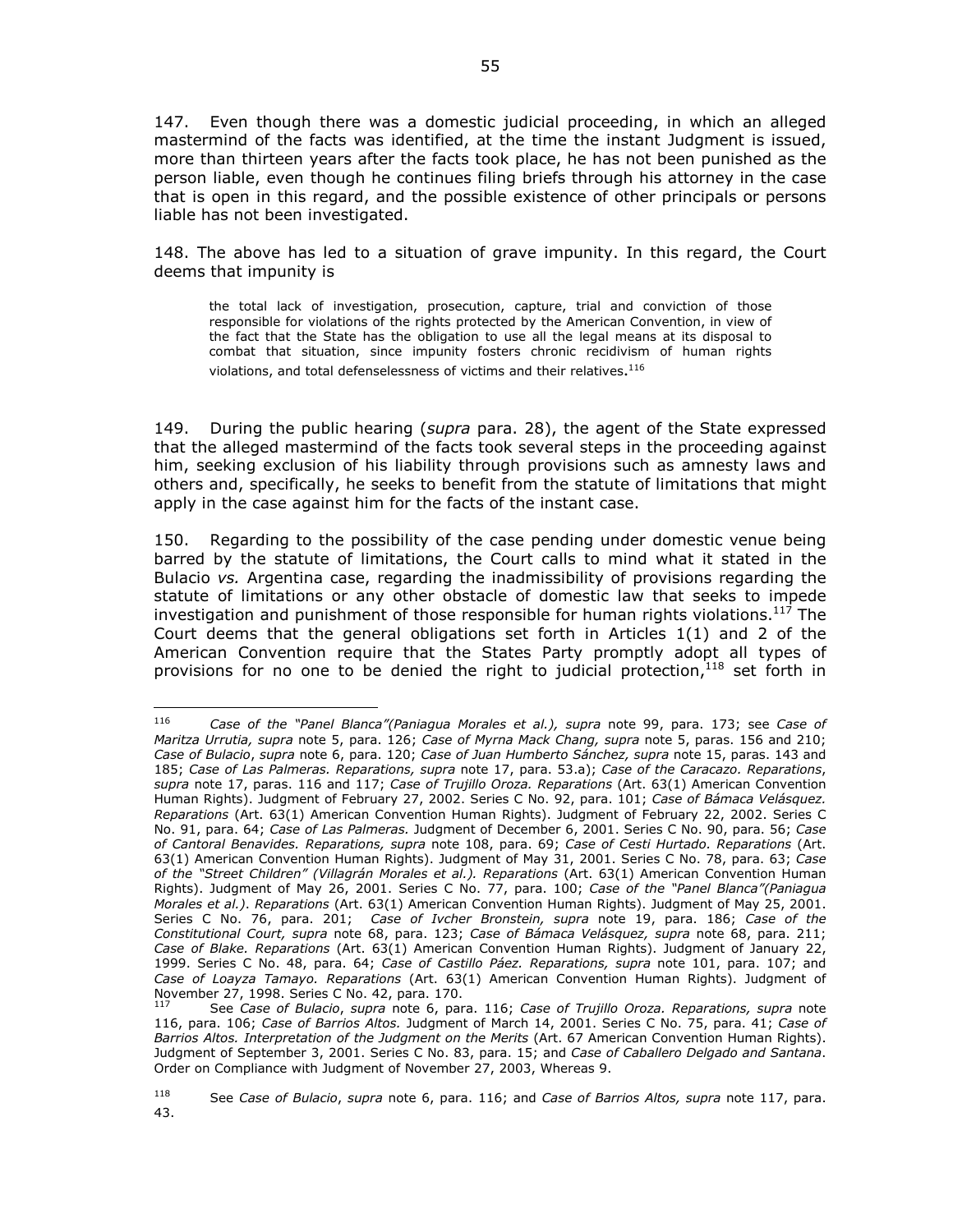Article 25 of the American Convention.

151. In accordance with the treaty obligations undertaken by the States, no domestic legal provision or institution, including extinguishment, may be used to avoid compliance with decisions of the Court regarding investigation and punishment of those responsible for human rights violations. If this were not so, the rights enshrined in the American Convention would be devoid of effective protection. This view of the Court is in accordance with the language and spirit of the Convention, as well as the general principles of international law; one of these principles is that of pacta sunt servanda, which requires ensuring that the provisions of a treaty have an effet utile in the domestic law of the States Party.<sup>119</sup>

152. Pursuant to the general principles of international law, and as follows from Article 27 of the 1969 Vienna Convention on Treaty Law; application of decisions of the international human rights protection bodies cannot be obstructed by domestic legal rules or provisions. $120$ 

153. Notwithstanding the above, in the instant case it was shown that Rafael Samuel and Emilio Moisés Gómez Paquiyauri were tortured (supra para. 117), a situation that places the State under a special duty to investigate. In this regard, the administrative and judicial authorities abstained from formally beginning a criminal investigation regarding to the torture committed.

154. Article 8 of the Inter-American Convention against Torture explicitly sets forth the obligation of the State to act ex officio and immediately in cases such as the instant one, independently of the victim's inactivity. In this regard, the Court has argued that "in proceedings on human rights violation, the State's defense cannot rest on the impossibility of the plaintiff to produce evidence that, in many cases, cannot be obtained without the cooperation of the State. $121$  In the instant case, the State did not comply with these provisions.

155. The fact that the State did not effectively investigate the acts of torture and allowed them to remain in a situation of impunity means that the State did not adopt effective measures to avoid repetition of this type of acts under its jurisdiction, which disregards the provisions of Article 6 of the Inter-American Convention against Torture.

156. Based on the above, the Court finds that the State violated the rights enshrined in Articles 8 and 25 of the American Convention, in combination with Article 1(1) of this same Convention and the obligations set forth in Article 8 of the Inter-American Convention against Torture, to the detriment of Rafael Samuel and Emilio Moisés Gómez Paquiyauri. The State also violated the rights enshrined in Articles 8 and 25 of the American Convention, in combination with Article 1(1) of this same Convention, to the detriment of their next of kin, Ricardo Samuel Gómez

<sup>&</sup>lt;sup>119</sup> See Case of Bulacio, supra note 6, paras. 117 and 142; Case of the "Five Pensioners", supra note 22, para. 164; Case of Hilaire et al. Judgment of June 21, 2002. Series C No. 94, para. 112; and Case of Trujillo Oroza. Reparations, supra note 116, para. 96.

<sup>&</sup>lt;sup>120</sup> See Case of Bulacio, supra note 6, para. 118.<br><sup>121</sup> See Case of Maritza Urrutia, supra pate 5, p

See Case of Maritza Urrutia, supra note 5, para. 128; Case of the "Street Children" (Villagrán Morales et al.), supra note 68, para. 251; Case of Gangaram Panday. Judgment of November 21, 1994. Series C No. 16, para. 49; and Case of Godínez Cruz . Judgment of January 20, 1989. Series C No. 5, para. 141.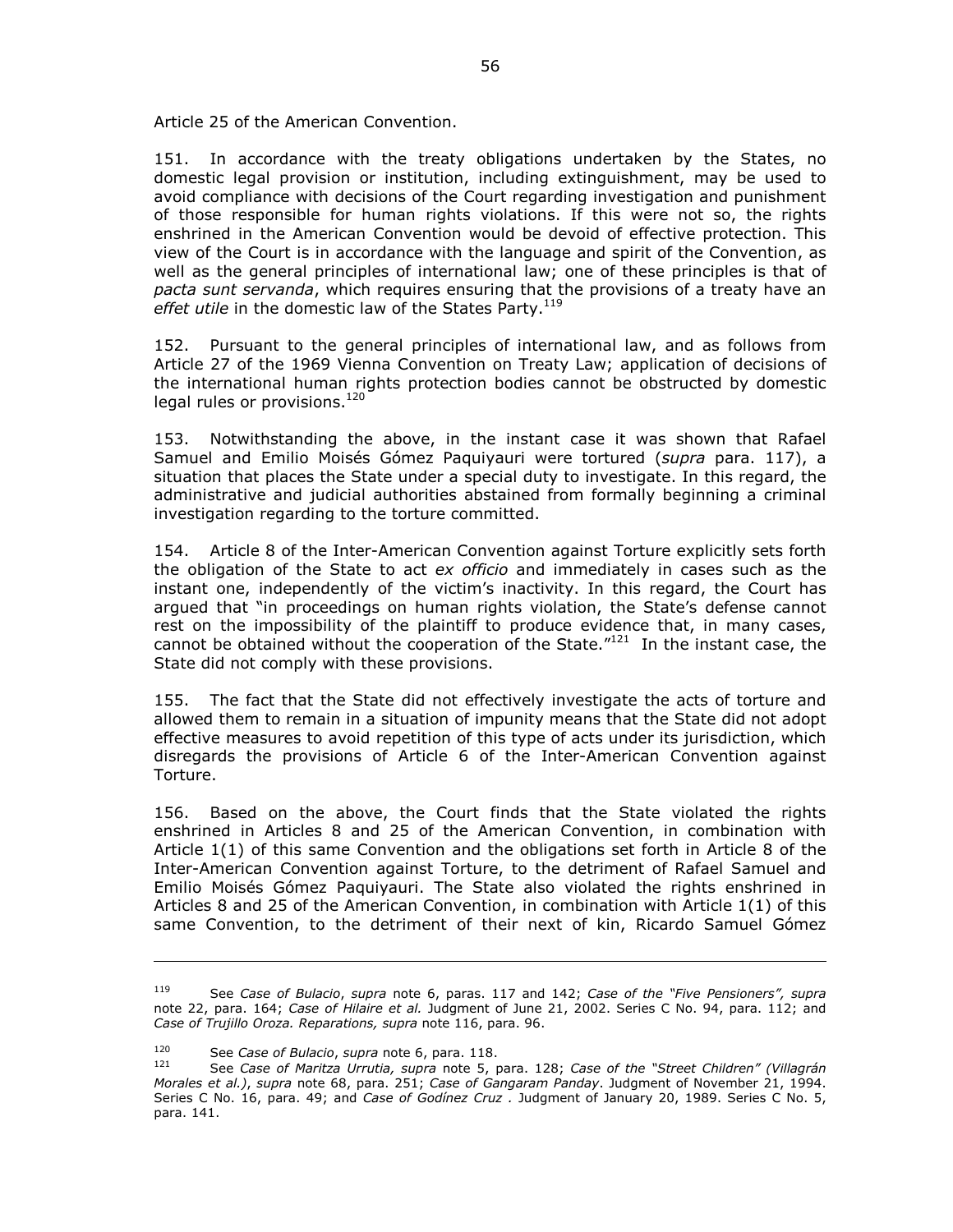Quispe, Marcelina Paquiyauri Illanes de Gómez, Ricardo Emilio Gómez Paquiyauri, Carlos Pedro Gómez Paquiyauri, Marcelina Haydeé Gómez Paquiyauri, Lucy Rosa Gómez Paquiyauri, and Miguel Ángel Gómez Paquiyauri.

## XIII RIGHTS OF THE CHILD ARTICLE 19 IN COMBINATION WITH ARTICLE 1(1)

### Pleadings of the Commission

157. The Commission argued that the State violated Article 19 of the American Convention, in combination with Article 1(1) of said treaty, which sets forth that every child has the right to special measures of protection, to the detriment of Rafael Samuel and Emilio Moisés Gómez Paquiyauri, because:

a) respect for the rights of the child entails recognizing, respecting, and ensuring the individual personality of the child, entitled to rights and having obligations; and

b) Peru, instead of providing said protection to the Gómez Paquiyauri brothers, killed them through its police agents.

### Pleadings of the representative of the alleged victims and their next of kin

158. The representative of the alleged victims and their next of kin argued that the State violated Article 19 of the American Convention to the detriment of Emilio Moisés and Rafael Samuel Gómez Paquiyauri, because:

a) children require special protection and care, due to their physical and psychological immaturity, and this includes adequate legal protection, especially in the context of an armed conflict;

b) in addition to violating the fundamental rights of the Gómez Paquiyauri brothers, to which any human being is entitled, the State failed to provide them the additional protection they were entitled to as minors;

c) in the case of Peru, the Committee on the Rights of the Child had already expressed its concern over the violence against children by the security and police forces;

d) the State had the duty to be especially careful to provide measures of protection for children at the time of the facts, all the more so in the context of the ongoing "domestic armed conflict." In this regard, Article 38 of the Convention on the Rights of the Child establishes the requirement of special measures of protection for children affected by armed conflicts. In this regard, the Committee on the Rights of the Child has stated that the significant humanitarian international law includes the Geneva Convention and the tow Additional Protocols; and

e) the Peruvian State also failed to comply with its obligation to teach its police officers about the special care and obligations required regarding to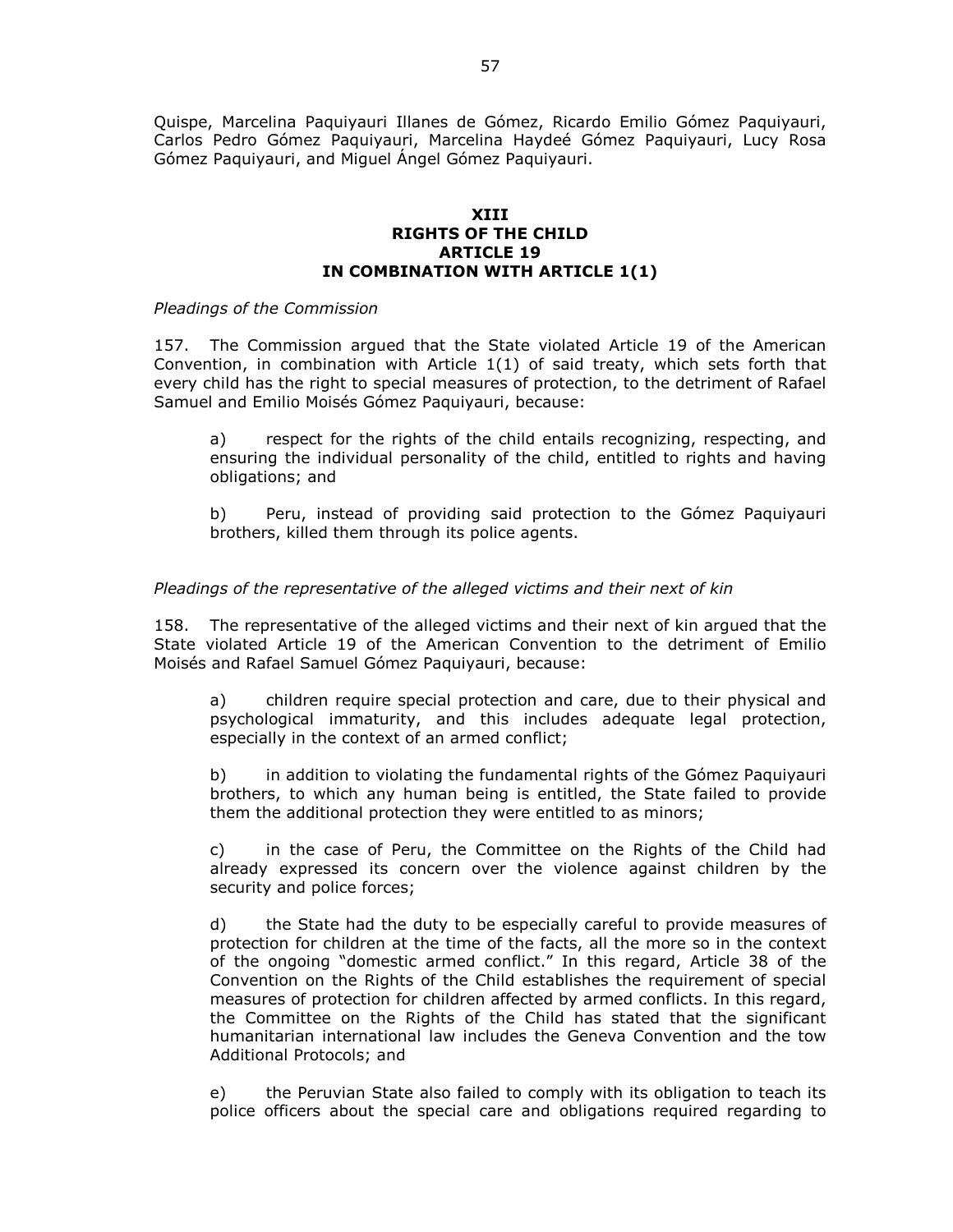their dealings with minors.

## Pleadings of the State

159. Regarding to the provision in Article 19 of the American Convention, the State expressed that "in the specific case[,] the agents of the State, instead of watching over and ensuring the rights of the Gómez Paquiyauri brothers, violated their fundamental rights."

### Considerations of the Court

### 160. Article 19 of the American Convention sets forth that

[e]very minor child has the right to the measures of protection required by his condition as a minor on the part of his family, society, and the state.

161. Regarding to the aforementioned article, the State pointed out that "it is, in fact, [under] the obligation to ensure measures for the protection for minors and adolescents, to safeguard their rights and liberties that they are entitled to for the mere [fact] of being legal persons. And that[,] therefore[,] in this specific case the agents of the State instead of watching over and protecting the rights of the Gómez Paquiyauri brothers, violated their basic rights."

162. Rafael Samuel and Emilio Moisés Gómez Paquiyauri were children, respectively 14 and 17 years old, when they were unlawfully and arbitrarily detained, tortured, and extra-legally executed by agents of the Peruvian National Police.<sup>122</sup> The Court deems that cases in which the victims of human rights are children are especially grave, as their rights are reflected not only in the American Convention, but also in numerous international instruments, broadly accepted by the international community -notably in the United Nations' Convention on the Rights of the Childthat "establish the duty of the State to adopt special protection and assistance measures in favor of children under their jurisdiction."<sup>123</sup>

163. Regarding the matter of protecting the rights of the child and adopting measures to attain said protection, the principle of the best interests of the child prevails, based "on the very dignity of the human being, on the characteristics of children themselves, and on the need to foster their development, making full use of their potential". $124$ 

164. Article 19 of the American Convention places the States under the obligation to adopt "measures of protection" that they require as children. The concept of "measures of protection" may be interpreted taking into account other provisions. This Court has said that "the interpretation of a treaty must take into account not only the agreements and instruments related to the treaty (paragraph 2 of Article

<sup>122</sup> The Court has already established that "[f]inally, taking into account international norms and the criterion upheld by the Court in other cases, "child" refers to any person who has not yet turned 18 years of age". Legal Status and Human Rights of the Child. Advisory Opinion OC-17/02 of August 28, 2002. Series A No. 17, para. 42; and see Case of Bulacio, supra note 6, para. 133.

<sup>123</sup> Case of Bulacio, supra note 6, para. 133; and Case of the "Street Children" (Villagrán Morales et al.), supra note 68, para. 188.

 $124$  Legal Status and Human Rights of the Child, supra note 122, para. 56; and see Case of Bulacio, supra note 6, para. 134.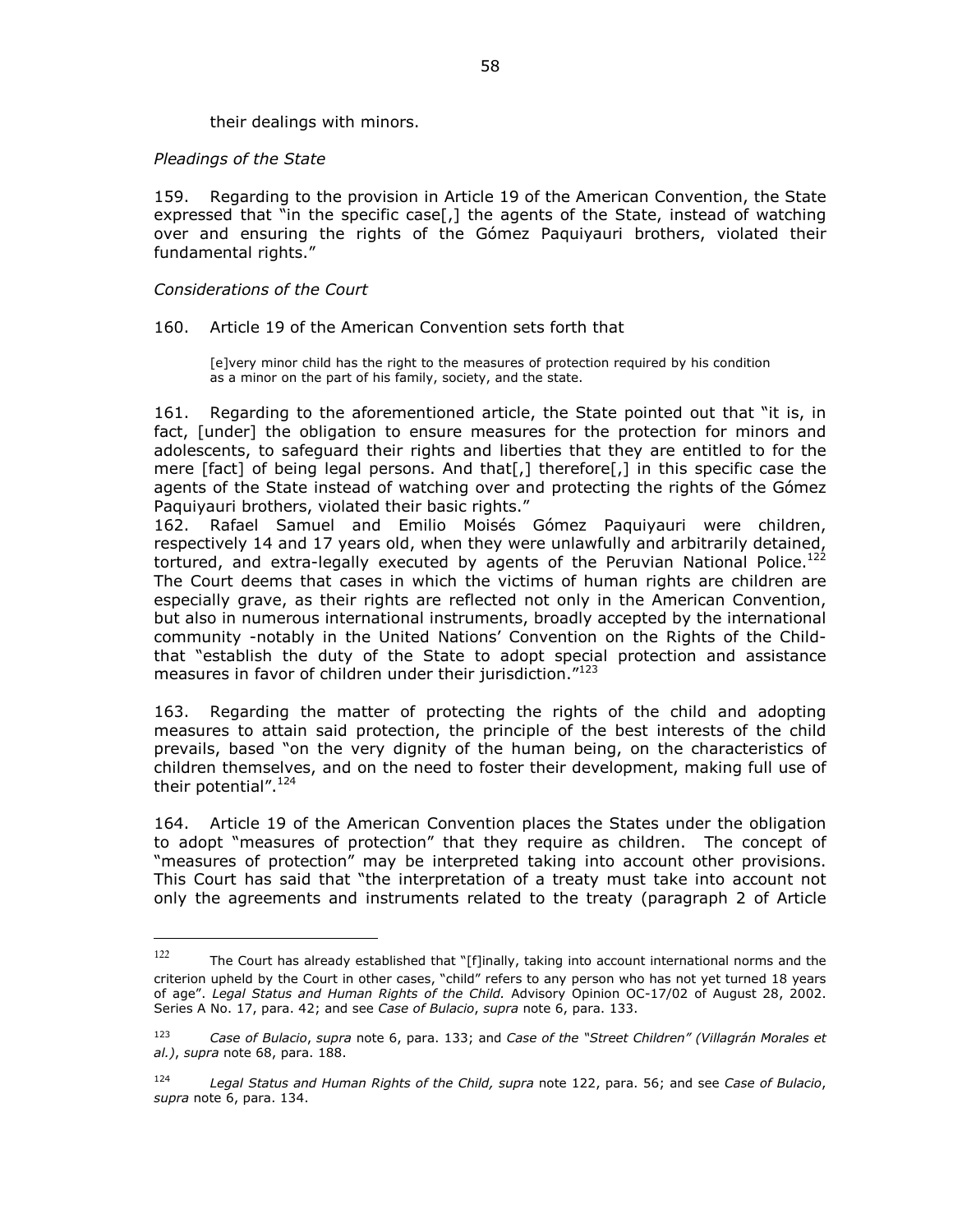31), but also the system of which it is part (paragraph 3 of Article 31). $125$ 

165. The Court has pointed out before that this orientation is especially important for International Human Rights Law, which has moved forward substantially by means of an evolutive interpretation of the international protection instruments.<sup>126</sup> Regarding this matter, it has been the understanding of the Court that

[t]hat evolutive interpretation is consistent with the general rules of treaty interpretation established in the 1969 Vienna Convention. Both this Court [...] and the European Court [...] have held that human rights treaties are living instruments whose interpretation must consider the changes over time and present-day conditions. $^{127}$ 

166. Both the American Convention and the Convention on the Rights of the Child are part of a broad international *corpus juris* for protection of children that aids this Court in establishing the content and scope of the general provision defined in Article 19 of the American Convention.<sup>128</sup>

167. The Convention on the Rights of the Child, ratified almost universally, contains various provisions that refer to the obligations of the State regarding minors who are in similar factual situations as those examined in this case, and which may throw light, in connection with Article 19 of the American Convention, on the behavior that the State should have had in that situation. Those provisions are as follows:

#### Article 2

States Parties shall respect and ensure the rights set forth in the present Convention to each child within their jurisdiction without discrimination of any kind, irrespective of the child's or his or her parent's or legal guardian's race, colour, sex, language, religion, political or other opinion, national, ethnic or social origin, property, disability, birth or other status.

2. States Parties shall take all appropriate measures to ensure that the child is protected against all forms of discrimination or punishment on the basis of the status, activities, expressed opinions, or beliefs of the child's parents, legal guardians, or family members.

### Article 6

1. States Parties recognize that every child has the inherent right to life.

2. States Parties shall ensure to the maximum extent possible the survival and development of the child.

#### Article 37

States Parties shall ensure that:

 $125$  The Right to Information on Consular Assistance in the Framework of the Guarantees of the Due Process of Law, supra note 82, para. 113; and see Case of the "Street Children" (Villagrán Morales et al.), supra note 68, para. 192.

<sup>&</sup>lt;sup>126</sup> See Case of the "Street Children" (Villagrán Morales et al.), supra note 68, para. 193.

<sup>&</sup>lt;sup>127</sup> The Right to Information on Consular Assistance in the Framework of the Guarantees of the Due Process of Law, supra note 82, para. 114; and see Case of the "Street Children" (Villagrán Morales et al.), supra note 68, para. 193.

See Legal Status and Human Rights of the Child, supra note 122, para. 24; and Case of the "Street Children" (Villagrán Morales et al.), supra note 68, para. 194.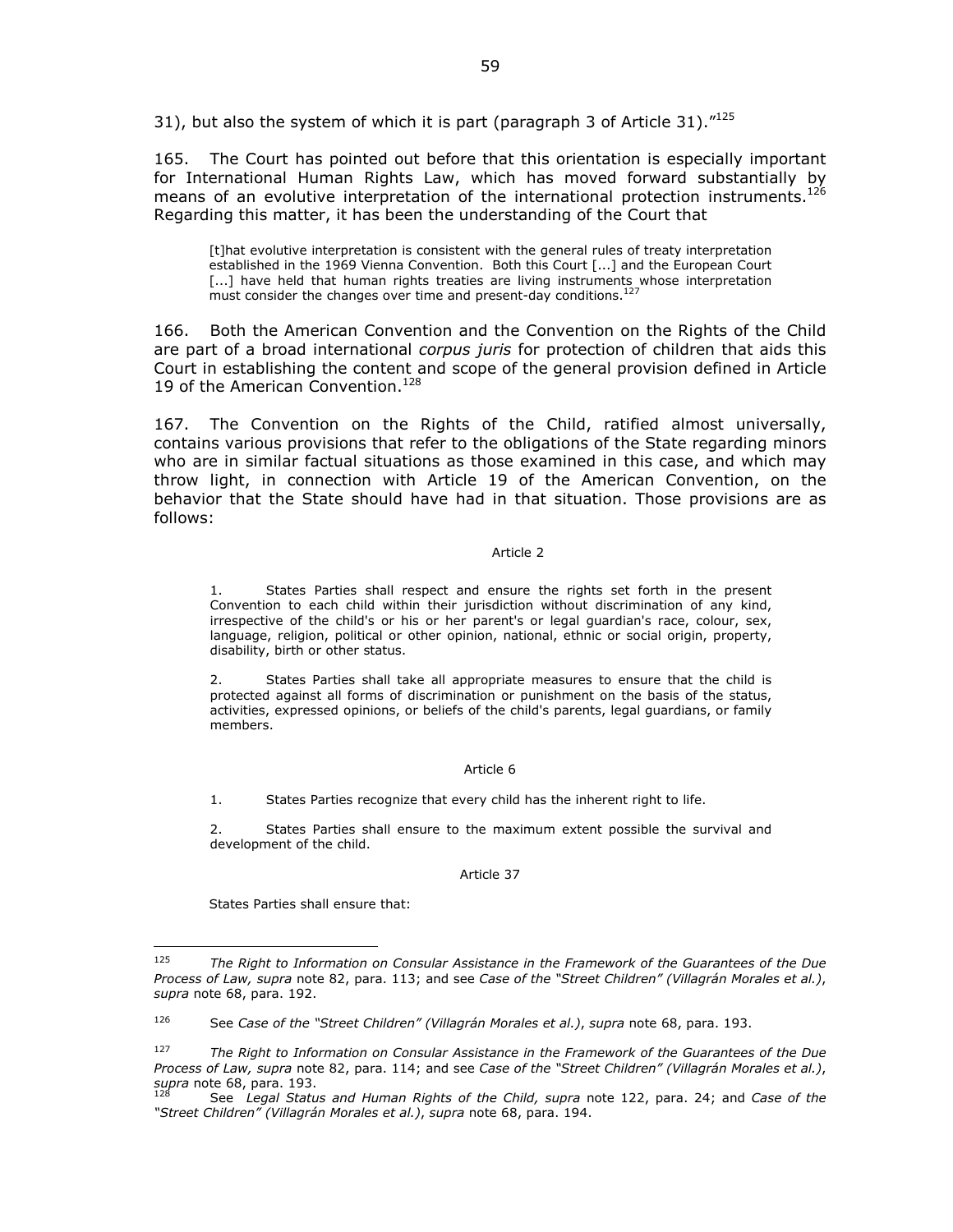(a) No child shall be subjected to torture or other cruel, inhuman or degrading treatment or punishment. [...];

(b) No child shall be deprived of his or her liberty unlawfully or arbitrarily. The arrest, detention or imprisonment of a child shall be in conformity with the law and shall be used only as a measure of last resort and for the shortest appropriate period of time; (c) Every child deprived of liberty shall be treated with humanity and respect for the inherent dignity of the human person, and in a manner which takes into account the needs of persons of his or her age. In particular, every child deprived of liberty shall be separated from adults unless it is considered in the child's best interest not to do so and shall have the right to maintain contact with his or her family through correspondence and visits, save in exceptional circumstances;

(d) Every child deprived of his or her liberty shall have the right to prompt access to legal and other appropriate assistance, as well as the right to challenge the legality of the deprivation of his or her liberty before a court or other competent, independent and impartial authority, and to a prompt decision on any such action.

168. The provisions transcribed above allow us to specify, in several directions, the scope of the "measures of protection" mentioned in Article 19 of the American Convention. Several such measures stand out, including those pertaining to nondiscrimination, prohibition of torture, and the conditions that must exist in cases of deprivation of the liberty of children.

169. On the other hand, in light of these provisions and in connection with detention of minors, as this Court pointed out and is recognized in various international instruments, it must be exceptional and for the briefest possible period.<sup>129</sup>

170. Also, as the Court analyzed the matter in the chapter on abridgment of Article 5 of the Convention and the provisions of the Inter-American Convention against Torture (supra para. 117), the fact that the alleged victims were children requires applying the highest standard in determining the seriousness of actions that violate their right to humane treatment.

171. Finally, as the Court already pointed out in a previous chapter (supra para. 124), the obligation of the State to respect the right to life of every person under its jurisdiction has special modalities in the case of minors, as follows from the provisions on the protection of children set forth in the American Convention and in the Convention on the Rights of the Child; and it becomes an obligation to "prevent situations that might lead, by action or omission, to negatively affect it".<sup>130</sup>

172. This Court finds that the acts against Rafael Samuel and Emilio Moisés Gómez Paquiyauri in the instant case, in which agents of the State were involved, clearly breach these preventions, pursuant to what was set forth in previous chapters (supra paras. 100, 117, 133 and 156).

173. Based on the above, the Court finds that the State violated the right to special measures of protection for minors, set forth in Article 19 of the American Convention, to the detriment of Rafael Samuel and Emilio Moisés Gómez Paquiyauri.

# XIV PROTECTION OF HONOR AND DIGNITY AND PROTECTION OF THE FAMILY

<sup>129</sup> See Case of Bulacio, supra note 6, para. 135; likewise, see Article 37(b) of the Convention on the Rights of the Child; and Rules 13 and 19 of the United Nations Standard Minimum Rules for the Administration of Juvenile Justice (Beijing Rules) (1985).

<sup>130</sup> See Case of Bulacio, supra note 6, para. 138.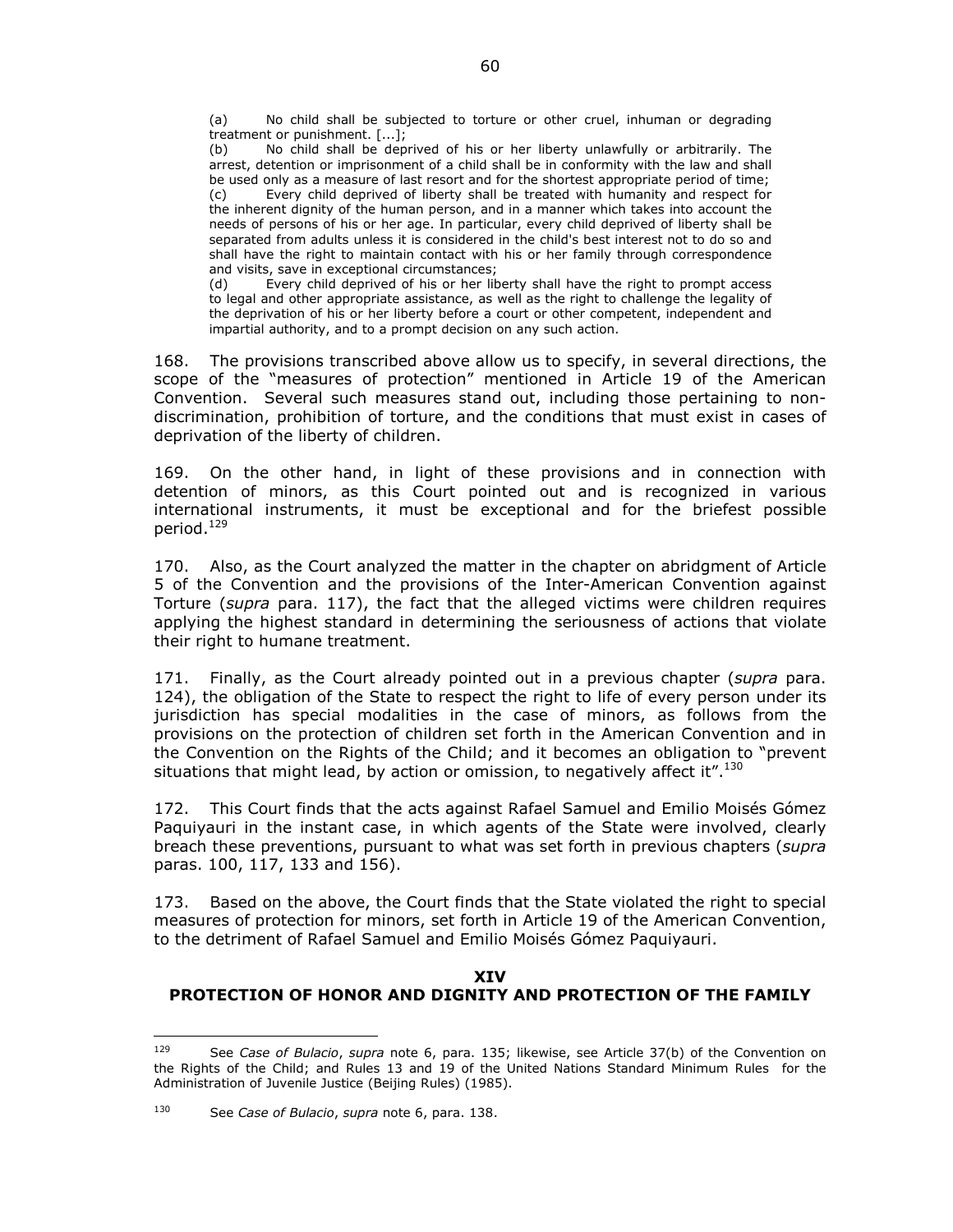## ARTICLES 11 AND 17

## Pleadings of the Commission

174. The Commission did not claim a violation of Article 11 nor of Article 17 of the American Convention in the instant case. Instead, it deemed that the pleadings of the representative of the alleged victims and their next of kin "transcend the object of the instant proceeding," because:

a) the object of the instant case is set forth in the application filed by the Commission;

b) the above without detriment to the fact that the Court ultimately establishes the scope of its own competence (compétence de la compétence/Kompetenz-Kompetenz) and that, in view of the iura novit curia principle, the Court has the authority to apply the legal provisions that are pertinent in a case, even when the parties do not explicitly invoke them;

c) pursuant to Articles  $61(1)$  and  $51(1)$  of the American Convention, only the States and the Inter-American Commission may initiate a proceeding before the Court, and in doing so they establish its juridical content, that is, what facts need to be proven by the parties and analyzed by the Court, just as the Court must establish what rights have been abridged;

d) the Commission´s report, issued pursuant to Article 50 of the American Convention, or its applications, are the limits of the claims in the cases brought before the Court;

e) bearing in mind the aforementioned provisions of the Convention, as well as reasons pertaining to the right to defense and to due process, procedural balance and legal certainty, the proceeding before the Court must take place within the limits set forth in the report issued by the Commission pursuant to Article 50 of the Convention and in the application filed before the Court;

f) the written brief containing pleadings, motions, and evidence refers to certain new facts for which new evidence is provided, regarding facts subsequent to the death of the alleged victims, which allegedly affected their family and, regarding to said facts, there would allegedly be an abridgment of Articles 17 and 11 of the American Convention; and

g) said factual and legal aspects transcend the object of the instant proceeding.

### Pleadings of the representative of the alleged victims and their next of kin

175. The representative of the alleged victims and their next of kin deemed that Peru violated Article 11(2) of the American Convention, because the State attempted to convince the public that the minors died in a "terrorist confrontation" against the police and presented them as criminals; it stigmatized the name of the Gómez Paquiyauri brothers, which was an illegal attack against their honor and reputation; it also interfered unlawfully with the home and private life of the Gómez Paquiyauri family, through members of the police and of the Dirección Contra el Terrorismo (DINCOTE) immediately after the facts and throughout the duration of the domestic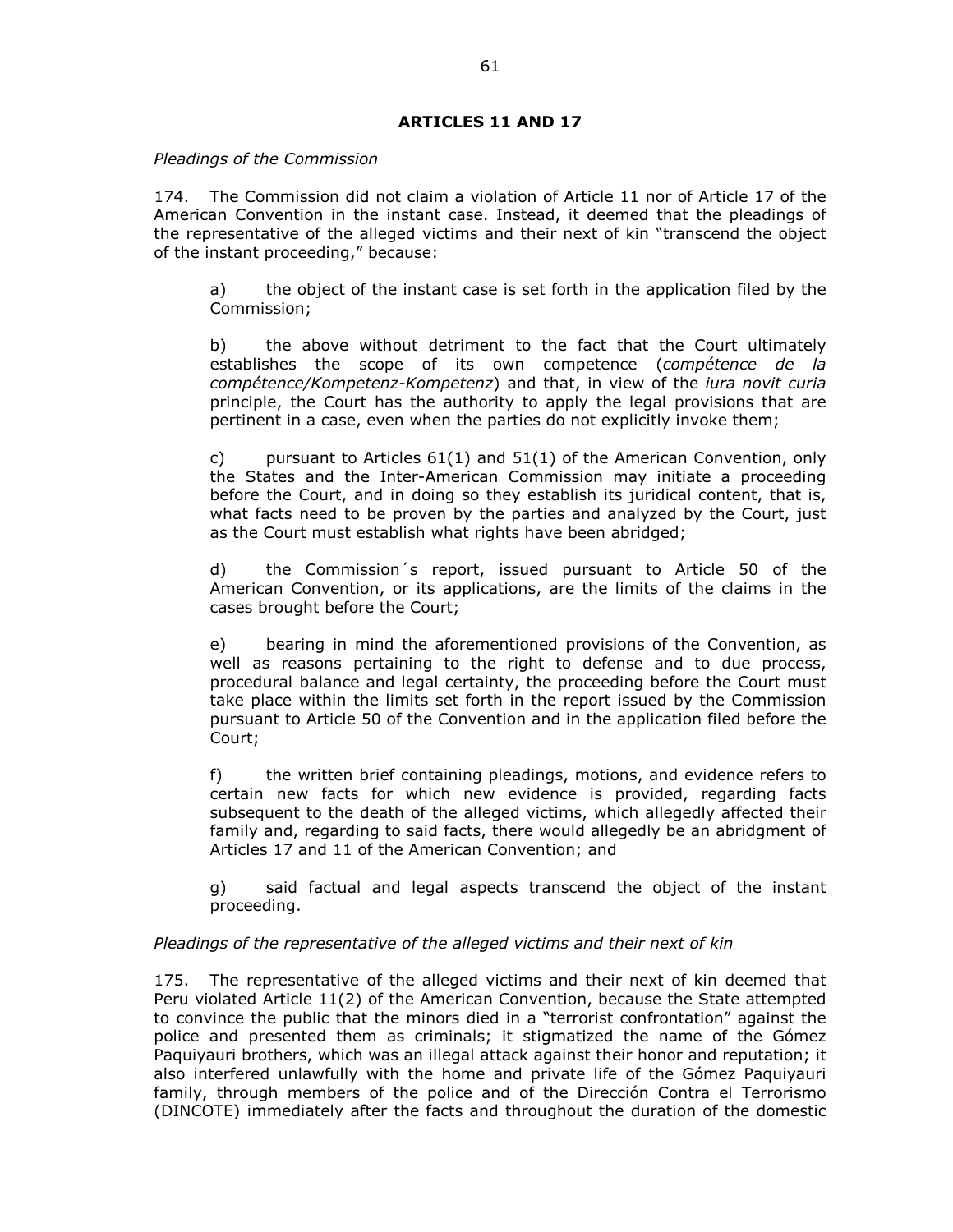legal proceeding.

176. The representative of the alleged victims and their next of kin also argued that the State violated Article 17 of the American Convention to the detriment of the next of kin of the alleged victims, because the State, instead of protecting the institution of the family, eliminated two members of the Gómez Paquiyauri family, harassed and persecuted the surviving members who filed a complaint regarding the facts, and left the daughter of Rafael Samuel Gómez Paquiyauri and of his companion fatherless.

# Pleadings of the State

177. The State referred neither to the alleged violation of Article 11 of the American Convention, nor to the alleged violation of Article 17 of that same treaty in the instant case.

# Considerations of the Court

178. First, the Court will refer to the possibility of claiming other facts or rights that were not included in the application. Regarding the facts that are the object of the proceeding, the Court has already established that "it is not admissible to allege new facts, distinct from those presented in the application, without detriment to setting forth those that may explain, clarify or reject the facts that have been mentioned in the application, or be consistent with the claims of the plaintiff."<sup>131</sup> However, in the case of supervening facts, which occur after any of the main briefs in the proceeding have been filed (the application; the written brief containing pleadings, motions, and evidence, and the reply to the application), these may be alleged at any stage of the proceeding, before the judgment is issued.<sup>132</sup>

179. On the other hand, the Court has already admitted that the representatives of the alleged victims and/or their next of kin may allege rights other than those stated by the Commission in its application.<sup>133</sup> In this regard, the Court has deemed that alleged victims are "the holders of all the rights embodied in the American Convention and, if [it] were not admissible [for them to claim new rights], it would be an undue restriction of their condition of subjects of international human rights law".<sup>134</sup> Nevertheless, the Court has qualified that, regarding the rights claimed for the first time by the representatives of the alleged victims and/or their next of kin, this "refers to facts that are already contained in the application."<sup>135</sup> In this regard, the Court has also applied the *iura novit curia* principle, "on which international jurisprudence has repeatedly relied and under which a court has the power and the duty to apply the juridical provisions relevant to a proceeding, even when the parties

<sup>&</sup>lt;sup>131</sup> Case of the "Five Pensioners", supra note 22, para. 153; see Case of Myrna Mack Chang, supra note 5, para. 224.

<sup>&</sup>lt;sup>132</sup> See Case of Myrna Mack Chang, supra note 5, para. 224; and Case of the "Five Pensioners", supra note 22, para. 154.

<sup>133</sup> See Case of Maritza Urrutia, supra note 5, para. 134; Case of Myrna Mack Chang, supra note 5, para. 224; and Case of the "Five Pensioners", supra note 22, para. 155.

<sup>&</sup>lt;sup>134</sup> Case of the "Five Pensioners", supra note 22, para. 155; and see Case of Maritza Urrutia, supra note 5, paras. 127 and 128; and Case of Myrna Mack Chang, supra note 5, para. 224.

<sup>&</sup>lt;sup>135</sup> Case of the "Five Pensioners", supra note 22, para. 155; and see Case of Myrna Mack Chang, supra note 5, para. 224.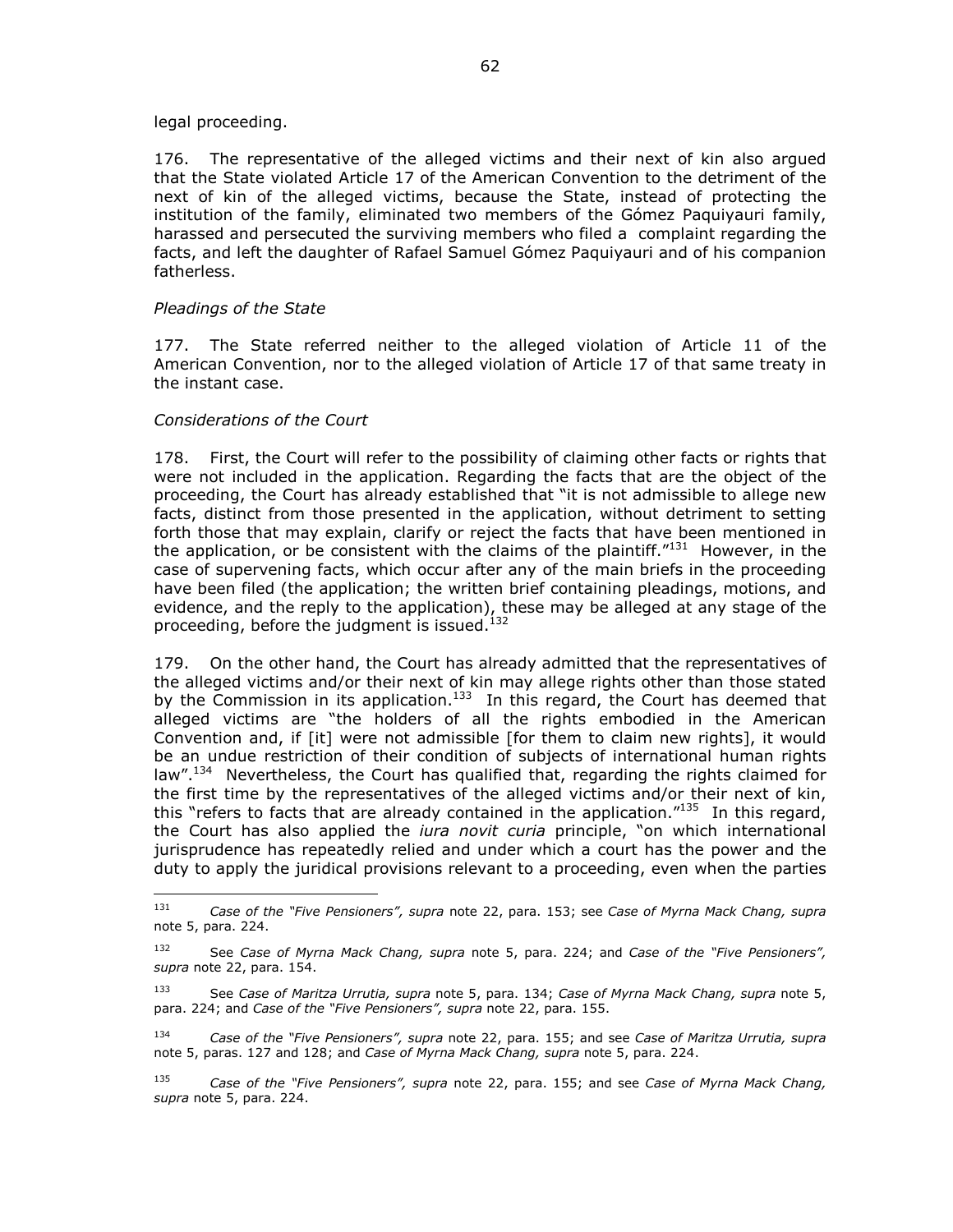do not expressly invoke them". $136$ 

180. Article 11 of the American Convention sets forth that:

1. Everyone has the right to have his honor respected and his dignity recognized.

No one may be the object of arbitrary or abusive interference with his private life, his family, his home, or his correspondence, or of unlawful attacks on his honor or reputation.

[…]

181. Article 17(1) of the American Convention provides that

1. The family is the natural and fundamental group unit of society and is entitled to protection by society and the state. […]

182. Regarding to Article 11 of the Convention, it has been proven that the alleged victims were treated as "terrorists", subjecting them and their family to hatred, public contempt, persecution, and discrimination, for which reason there has been a violation of Article 11 of the American Convention, in combination with Article 1(1) of this same Convention, to the detriment of los members of the family mentioned in paragraphs 67.t and 67.u of the instant Judgment.

183. Regarding to Article 17 of the American Convention, this Court deems that the facts alleged in the instant case do not fit under it, for which reason the Court will not issue a ruling on this.

### XV REPARATIONS (APPLICATION OF ARTICLE 63(1) OF THE CONVENTION)

Obligation to Redress

Pleadings of the Commission

184. Regarding to reparations that may be ordered by the Court as a consequence of the violations found, the Commission argued that:

a) sentencing of the direct perpetrators of the facts by the Peruvian courts, as regards payment of civil compensation to their next of kin, insofar as it is not set in accordance with inter-American standards and carried out, does not free the State of its international obligation to make reparations to the next of kin of the victims, in connection with the acts committed by State agents;

b) civil reparation "amounts ordered were insufficient", to be paid by lowranking policemen who in Peru generally do not have the material assets to

<sup>&</sup>lt;sup>136</sup> See Case of Maritza Urrutia, supra note 5, para. 134; Case of Myrna Mack Chang, supra note 5, para. 224; Case of the "Five Pensioners", supra note 22, para. 155; and Cantos Case. Judgment of November 28, 2002. Series C No. 97, para. 58; likewise, see Eur. Court H.R., Case of Guerra and others v. Italy, Judgment of 19 February 1998, Reports 1998-I, p.13, para. 44; Eur. Court H.R., Case of Philis v. Greece, Judgment of 27 August 1991, Series A No. 209, p. 19, para. 56; Eur. Court H.R., Case of Powell and Rayner v. The United Kingdom, Judgment of 21 February 1990, Series A No. 172, p. 13, para. 29; and Court of Justice of the European Communities. Judgment of November 19, 1998 in case C-252/96 P, p.7, para. 23.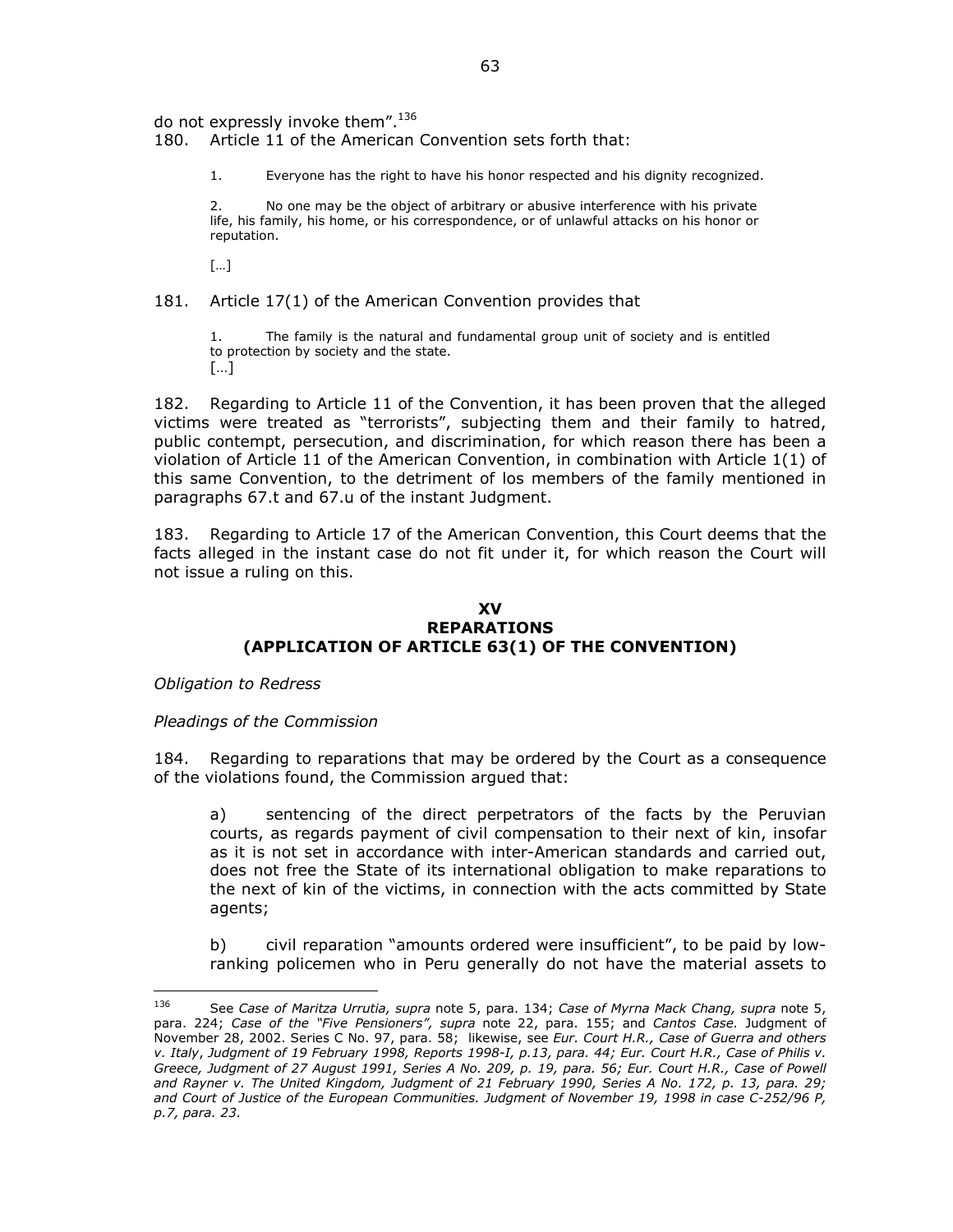pay compensation and, furthermore, the next of kin of the victims have received no payment at all for said civil reparation; the State has neither paid nor made any effort to ensure that the next of kin of the victims receive civil reparations;

c) since those liable for the facts were members of a State institution, the Peruvian National Police, the State is "under the obligation to pay the compensation to the next of kin of the victims"; subsequently, the State may attempt, pursuant to its domestic legislation, an action for reimbursement to recover from the direct perpetrators the compensation it had to pay; and

d) the Commission asked the Court to find that the State has the international obligation to redress the next of kin of the Gómez Paquiyauri brothers for the violations found, by means of a compensation that is paid by the State, set according to international standards and for a sufficient amount to compensate both the pecuniary and the moral damages.

## Pleadings of the representative of the victims and their next of kin

185. The representative of the victims and their next of kin asked the Court to order the State to accept its responsibility for the policy of extra-legal executions against the civilian population, in the context of which the Gómez Paquiyauri brothers were tortured and murdered; to acknowledge the cover-up mechanisms used to "hide said crimes within that systematic context and the individual liabilities that were hidden;" and to restore the rights that were abridged.

## Pleadings of the State

186. Regarding to the argument of the Commission that the State has the international obligation to redress the next of kin of the Gómez Paquiyauri brothers for the alleged violations of their human rights, the State argued that "it accepts the responsibility for the crime committed by [its] police agents, and that it will therefore jointly and severally provide reparations for the injuries caused."

# Considerations of the Court

187. Based on the points discussed in the foregoing chapters, the Court has found violations, in connection with the facts in this case, of Articles 4, 5, 7, 8, 19 and 25 of the American Convention, all of them in combination with Article 1(1) of this same Convention, as well as Articles 1, 6, 8 and 9 of the Inter-American Convention against Torture, to the detriment of Rafael Samuel and Emilio Moisés Gómez Paquiyauri; Articles 5, 8, 11 and 25 of the American Convention, all of them in combination with Article 1(1) of this same Convention, to the detriment of Ricardo Samuel Gómez Quispe, Marcelina Paquiyauri Illanes de Gómez, Ricardo Emilio Gómez Paquiyauri, Carlos Pedro Gómez Paquiyauri, Marcelina Haydeé Gómez Paquiyauri, Lucy Rosa Gómez Paquiyauri and Miguel Ángel Gómez Paquiyauri; Articles 5 and 11 of the American Convention, in combination with Article 1(1) of this same Convention, to the detriment of Jacinta Peralta Allccarima; and Article 11 of the Convention, in combination with Article 1(1) of this same Convention, to the detriment of Nora Emely Gómez Peralta. This Court has pointed out several times in its jurisprudence that it is a principle of International Law that any violation to an international obligation that has caused injury generates an obligation to adequately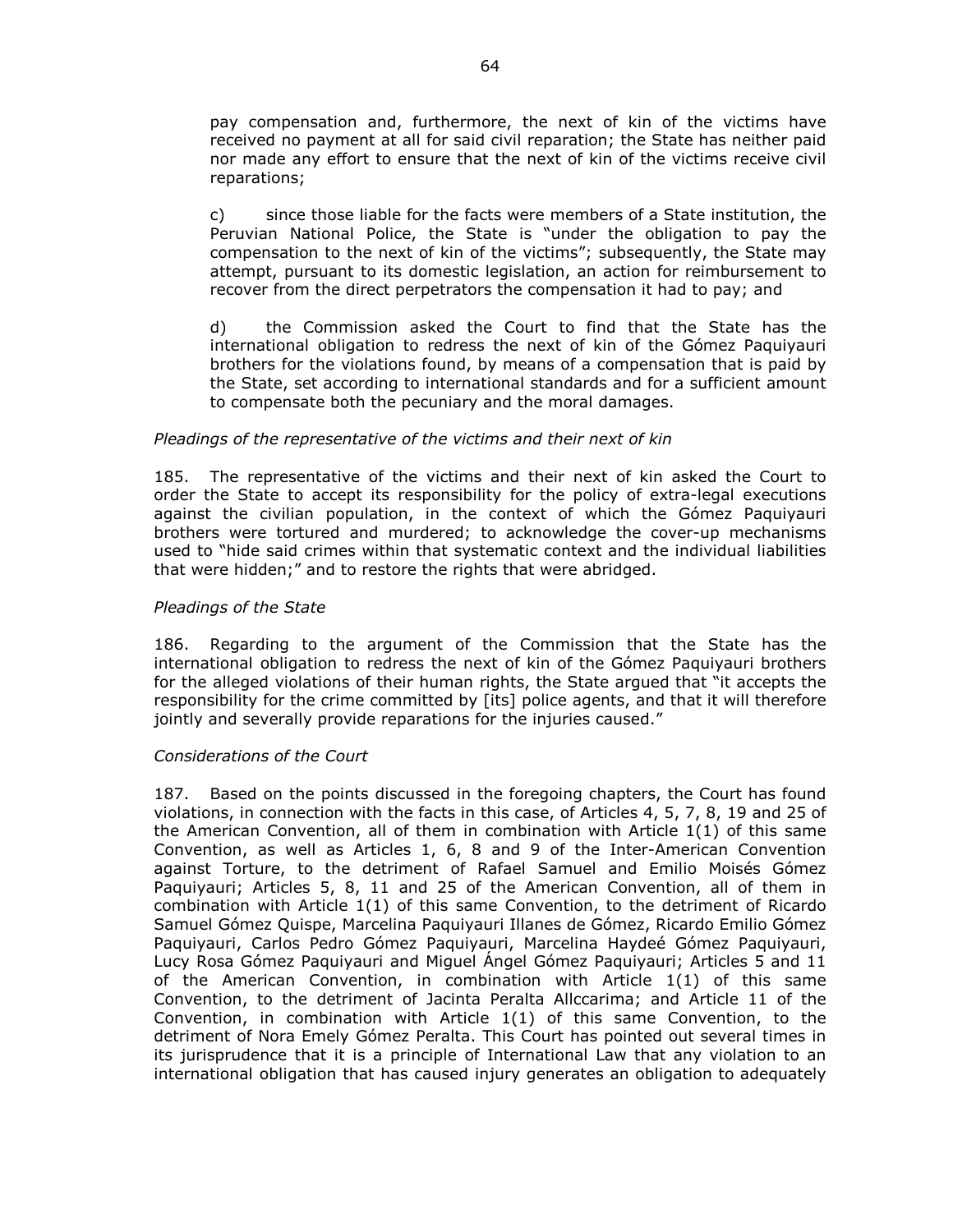redress said injury.<sup>137</sup> To this end, the Court has based itself on Article 63(1) of the American Convention, according to which,

[i]f the Court finds that there has been a violation of a right or freedom protected by [the] Convention, the Court shall rule that the injured party be ensured the enjoyment of his right or freedom that was violated. It shall also rule, if appropriate, that the consequences of the measure or situation that constituted the breach of such right or freedom be remedied and that fair compensation be paid to the injured party.

188. As the Court has pointed out, Article 63(1) of the American Convention reflects a customary rule that is one of the key principles of contemporary international law regarding the responsibility of the States. Thus, when an unlawful event takes place that is attributable to a State, this immediately gives rise to the State's international responsibility for the violation of an international rule, with the attendant duty of reparation and of making the consequences of the violation cease. $138$ 

189. Reparation of the damage caused by infringement of an international obligation requires, whenever possible, restitutio in integrum, which consisted of reestablishing the situation before the violation. If this is not possible, as in the instant case, this International Court must order adoption of a series of measures that, in addition to ensuring respect for the rights that were abridged, provide reparation of the consequences caused by the violations and pay compensation for the damages caused in the pertinent case.<sup>139</sup> It is necessary to add the positive measures that the State must adopt to ensure that injurious acts such as of the instant case do not occur again.<sup>140</sup> The obligation to redress, which is regulated in all its aspects (scope, nature, modes, and establishment of the beneficiaries) by international law, cannot be modified or not fulfilled by the obligated State by invoking domestic legal provisions.<sup>141</sup>

190. Reparations, as the term indicates, consist of the measures that tend to make the effects of the violations disappear or be mitigated. Their nature and their amount depend on the damage caused at both the pecuniary and non-pecuniary levels.<sup>142</sup> In this regard, the reparations ordered must be related to the violations found in the previous chapters of this Judgment.

### A) BENEFICIARIES

191. The Court will now summarize the pleadings of the Inter-American Commission, of the representative of the victims and their next of kin, and of the State about who should be considered beneficiaries of the reparations to be ordered by the Court.

Pleadings of the Commission

l,

<sup>&</sup>lt;sup>137</sup> See Case of Maritza Urrutia, supra note 5, para. 141; Case of Myrna Mack Chang, supra note 5, para. 234; and Case of Bulacio, supra note 6, para. 70.

See Case of Maritza Urrutia, supra note 5, para. 142; Case of Myrna Mack Chang, supra note 5, para. 235; and Case of Bulacio, supra note 6, para. 71.

<sup>&</sup>lt;sup>139</sup> See Case of Maritza Urrutia, supra note 5, para. 143; Case of Myrna Mack Chang, supra note 5, para. 236; and Case of Bulacio, supra note 6, para. 72.

<sup>&</sup>lt;sup>140</sup> See Case of Maritza Urrutia, supra note 5, para. 144; Case of Bulacio, supra note 6, para. 73; and Case of Juan Humberto Sánchez, supra note 15, para. 150.

<sup>&</sup>lt;sup>141</sup> See Case of Maritza Urrutia, supra note 5, para. 143; Case of Myrna Mack Chang, supra note 5, para. 236; and Case of Bulacio, supra note 6, para. 72.

<sup>142</sup> See Case of Myrna Mack Chang, supra note 5, para. 237.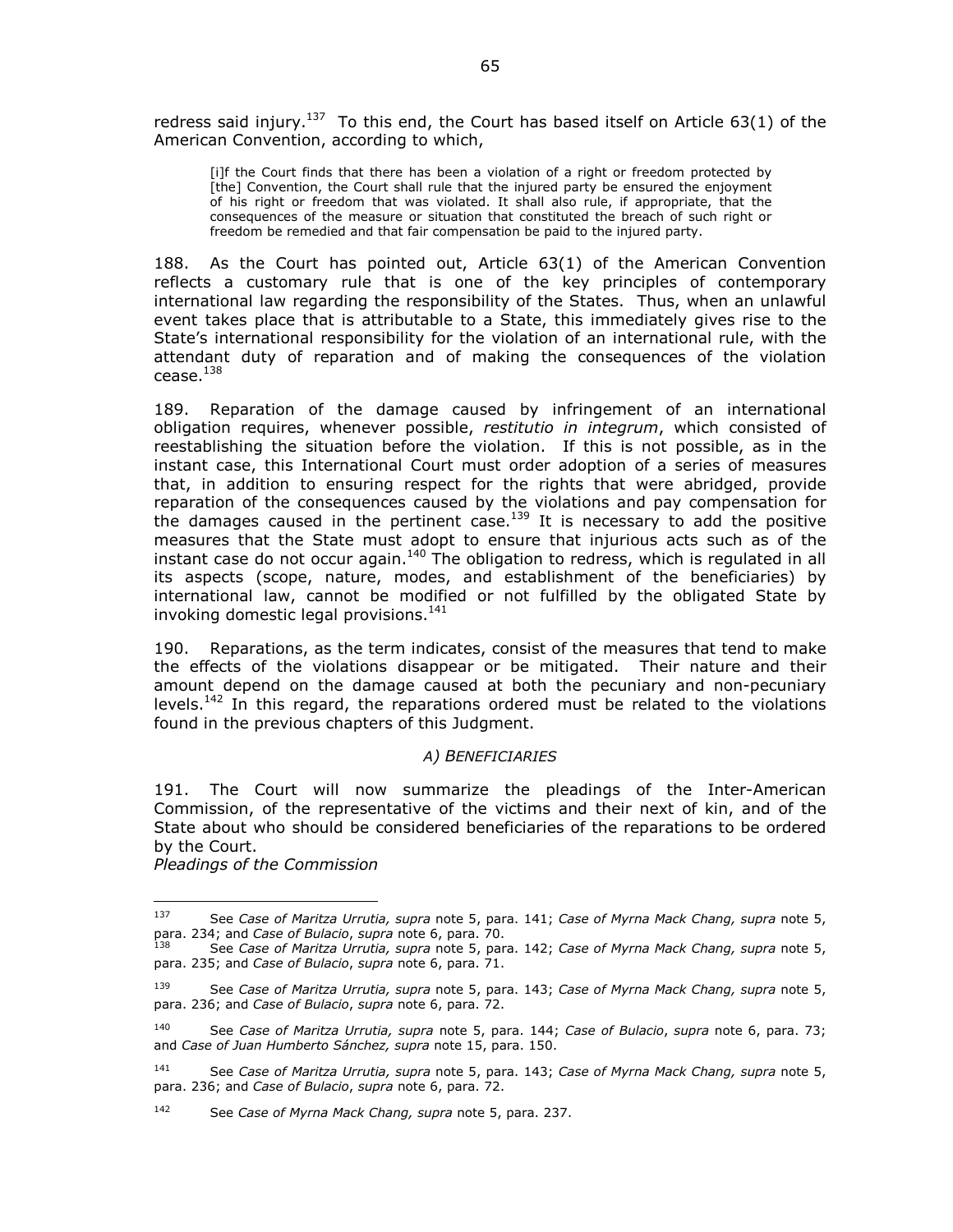192. The Commission pointed out that, given the nature of the instant case, the beneficiaries of the reparations to be ordered by the Court as a consequence of the violations found are: Marcelina Paquiyauri Illanes de Gómez, mother of the victims; Ricardo Samuel Gómez Quispe, father of the victims; Marcelina Haydeé, Ricardo Emilio, Carlos Pedro, Lucy Rosa and Miguel Ángel, all of them Gómez Paquiyauri and siblings of the victims.

## Pleadings of the representative of the victims and their next of kin

193. In addition to the beneficiaries mentioned by the Commission, the representative of the victims and their next of kin asked the Court to consider Nora Emely Gómez Peralta, daughter of Rafael Samuel Gómez Paquiyauri, as a beneficiary of the reparations that it orders.

## Pleadings of the State

l,

194. In its brief with the reply to the application, the State did not refer to the issue of the beneficiaries of the reparations.

### Considerations of the Court

195. The Court will now establish which person or personas are the "injured party" in the instant case, under the terms of Article 63(1) of the American Convention.

196. First of all, the Court finds Rafael Samuel and Emilio Moisés Gómez Paquiyauri to be "injured parties," given that they were the direct victims of the violations of the rights enshrined in Articles 4, 5, 7, 8, 19 and 25 of the American Convention, in combination with Article  $1(1)$  of that same treaty, as well as in Articles 1, 6, 8 and 9 of the Inter-American Convention against Torture, for which reason they will be entitled to the reparations set by the Court, both for pecuniary and for non-pecuniary damages.

197. On the other hand, the next of kin of the victims, Ricardo Samuel Gómez Quispe, their father; Marcelina Paquiyauri Illanes de Gómez, their mother; Ricardo Emilio Gómez Paquiyauri, Carlos Pedro Gómez Paquiyauri, Marcelina Haydeé Gómez Paquiyauri, Lucy Rosa Gómez Paquiyauri, Miguel Ángel Gómez Paquiyauri, their siblings, will be entitled to the reparations ordered by the Court as direct victims of the violations of the rights enshrined in Articles 5, 8, 11 and 25 of the Convention, in combination with Article 1(1) of this same Convention. Jacinta Peralta Allccarima, Rafael Samuel Gómez Paquiyauri's girlfriend, in turn, will be entitled to the reparations ordered by the Court as a direct victim of the violations of the rights enshrined in Articles 5 and 11 of the Convention. Likewise, Nora Emely Gómez Peralta will be entitled to the reparations ordered by the Court as a direct victim of the violations of the rights enshrined in the aforementioned Article 11 of the Convention. Said next of kin will also be entitled to the reparations set by the Court as injured parties as a direct consequence of the death of Rafael Samuel and Emilio Moisés Gómez Paquiyauri. In this regard, the Court assumes that the suffering and the death of a person cause non-pecuniary damage to that person's children,  $143$ 

<sup>&</sup>lt;sup>143</sup> See Case of Maritza Urrutia, supra note 5, para. 169.a); Case of Myrna Mack Chang, supra note 5, para. 264.a); Case of the "Panel Blanca" (Paniagua Morales et al.). Reparations, supra note 116, paras. 108, 125, 143 and 174; and Case of Cesti Hurtado. Reparations, supra note 116, paras. 40 and 54.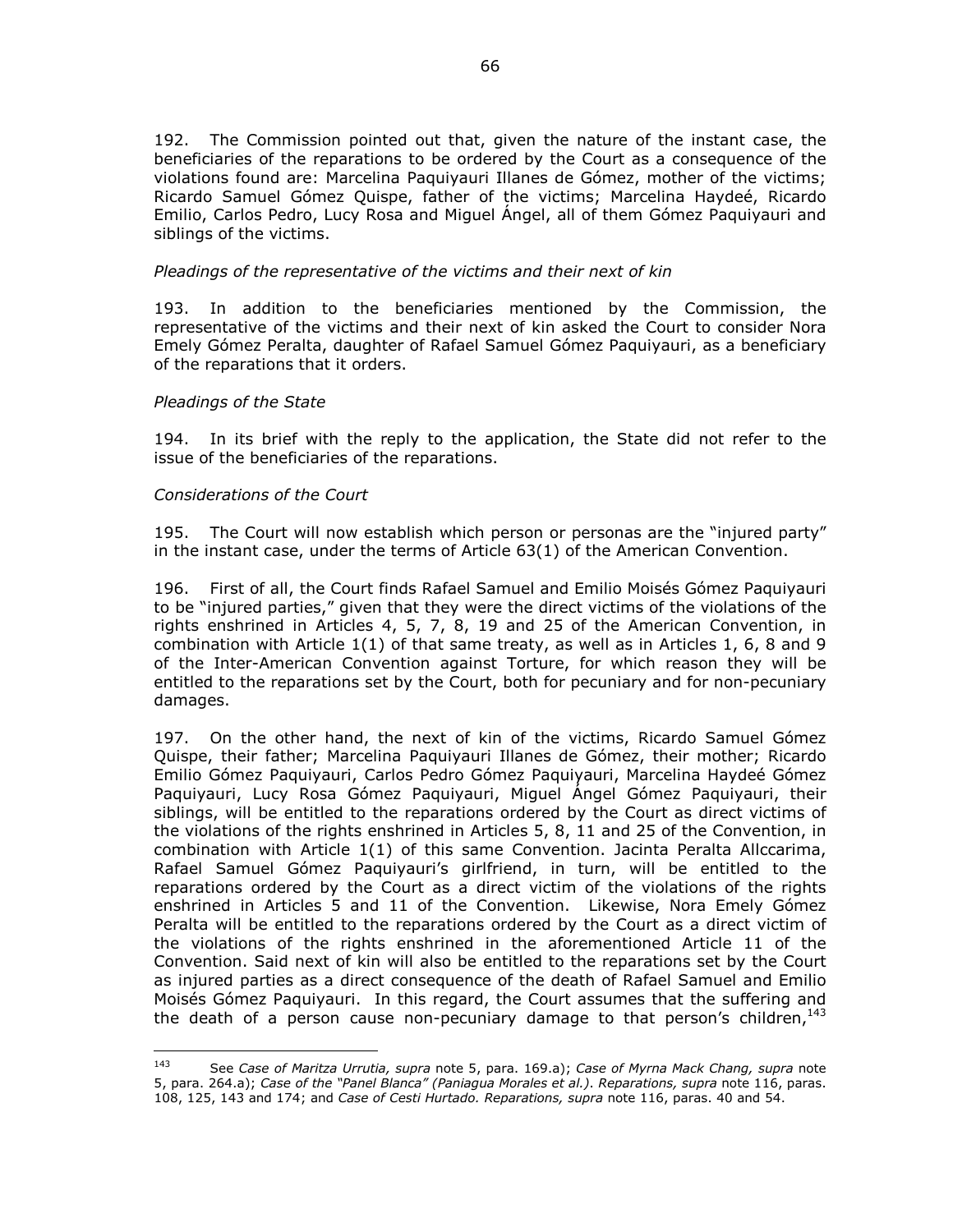spouse or companion,  $144$  parents and siblings,  $145$  for which reason it is not necessary to prove this. $146$ 

198. The Court has pointed out, and reiterates here, that the victims' right to compensation for injuries up to the time of their death is transmitted by succession to their heirs. In this regard, the Court has stated that

[i]t is a norm common to most legal systems that a person's successors are his or her children. It is also generally accepted that the spouse has a share in the assets acquired during a marriage; some legal systems also grant the spouse inheritance rights along with the children. If there is no spouse or children, private common law recognizes the ascendants as heirs. It is the Court's opinion that these rules, generally accepted by the community of nations, should be applied in the instant case, in order to determine the victims' successors for purposes of compensation.<sup>147</sup>

199. In the case of Emilio Moisés Gómez Paquiyauri, he had neither spouse nor companion nor children, for which reason his compensation must be given, in equal parts, to his parents, Ricardo Samuel Gómez Quispe and Marcelina Paquiyauri Illanes de Gómez, as the successors of Emilio Moisés Gómez Paquiyauri.

200. In the case of Rafael Samuel Gómez Paquiyauri, the Court has deemed it proven (supra para. 67.u) that he procreated a daughter, Nora Emely Gómez Peralta. In this regard, his compensation must be divided between his parents, Ricardo Samuel Gómez Quispe and Marcelina Paquiyauri Illanes de Gómez, and his daughter, Nora Emely Gómez Peralta, as follows:

a) thirty percent (30%) of the compensation will be divided in equal parts between the parents of the victim; and

b) seventy percent (70%) of the compensation must be given to his daughter.

<sup>&</sup>lt;sup>144</sup> See Case of the "Panel Blanca" (Paniagua Morales et al.). Reparations, supra note 116, paras. 125, 173 and 174; and Case of Cesti Hurtado. Reparations, supra note 116, paras. 40 and 54.

<sup>&</sup>lt;sup>145</sup> See Case of Maritza Urrutia, supra note 5, para. 169.c); Case of Myrna Mack Chang, supra note 5, paras. 264.c) and f); Case of Bulacio, supra note 6, para. 98; Case of Juan Humberto Sánchez, supra note 15, para. 175; Case of Trujillo Oroza. Reparations, supra note 116, para. 88.b); Case of Cantoral Benavides. Reparations, supra note 108, paras. 37 and 61 a) and d); Case of the "Street Children" (Villagrán Morales et al.). Reparations, supra note 116, paras. 66 and 68; and Case of the "Panel Blanca" (Paniagua Morales et al.). Reparations, supra note 116, paras. 108, 110, 125, 126, 143, 144 and 158.

<sup>&</sup>lt;sup>146</sup> See Case of Maritza Urrutia, supra note 5, paras. 169 and 169.b); Case of Myrna Mack Chang, supra note 5, para. 264; Case of Bulacio, supra note 6, para. 98; Case of Juan Humberto Sánchez, supra note 15, para. 175; Case of the Caracazo. Reparations, supra note 17, para. 50.e); Case of Trujillo Oroza. Reparations, supra note 116, para. 88.b); Case of Bámaca Velásquez. Reparations, supra note 116, para. 65.b); Case of Cantoral Benavides. Reparations, supra note 108, paras. 37 and 61.a) and d); Case of the "Street Children" (Villagrán Morales et al.). Reparations, supra note 116, para. 66; and Case of the "Panel Blanca" (Paniagua Morales et al.). Reparations, supra note 116, paras. 108, 125, 143 and 158.

<sup>&</sup>lt;sup>147</sup> Case of Aloeboetoe et al.. Reparations (Art.  $63(1)$  American Convention Human Rights). Judgment of September 10, 1993. Series C No. 15, para. 62; likewise, see Case of Bulacio, supra note 6, para. 85; Case of Juan Humberto Sánchez, supra note 15, para. 164; Case of the Caracazo. Reparations, supra note 17, para. 91; Case of Trujillo Oroza. Reparations, supra note 116, para. 57; Case of Bámaca Velásquez. Reparations, supra note 116, para. 32; and Case of the "Street Children" (Villagrán Morales et al.). Reparations, supra note 116, para. 67.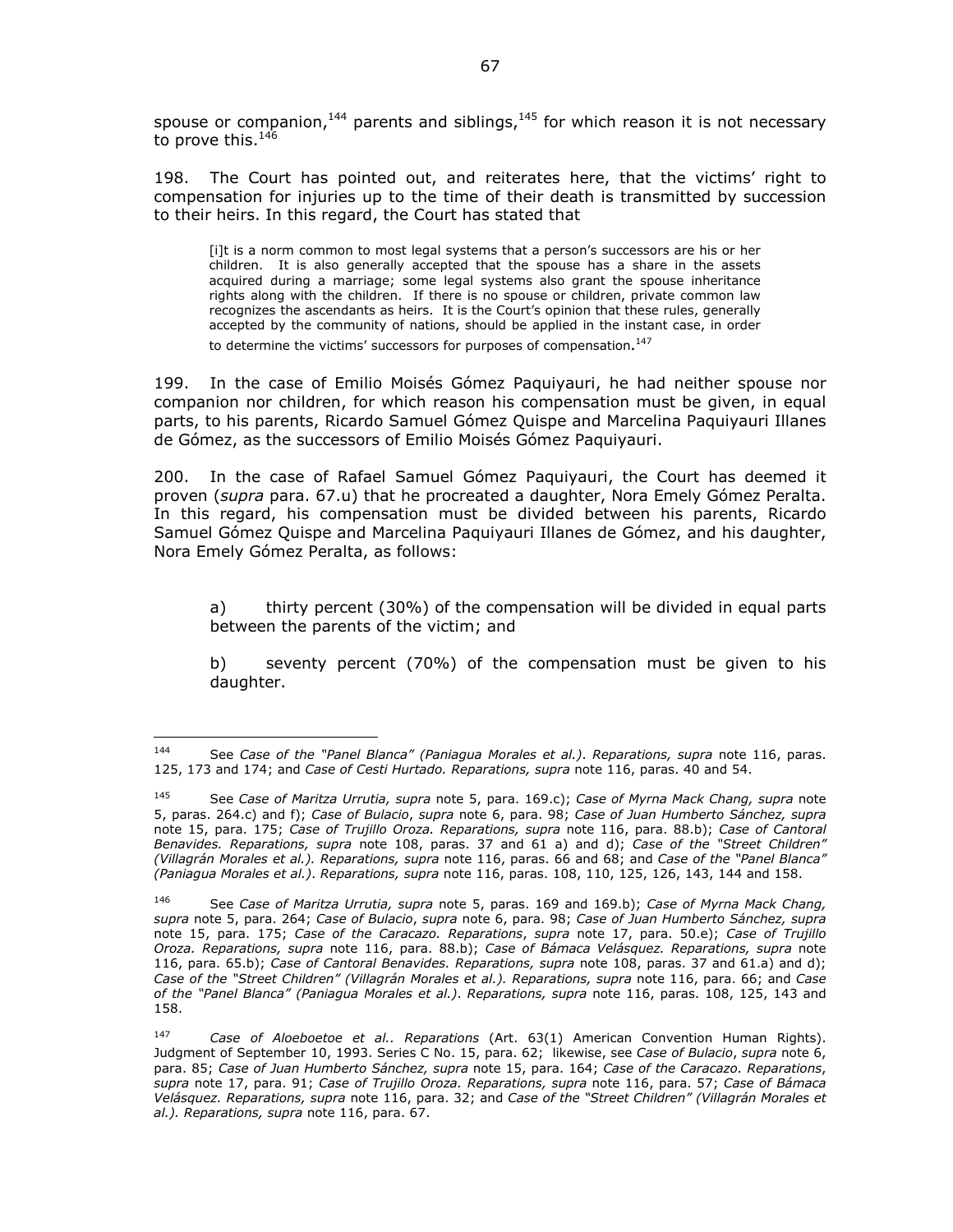# B) PECUNIARY DAMAGES

201. In accordance with the evidence gathered during the various stages of the proceeding and in light of the criteria set forth by this Court in its jurisprudence, the Court will now analyze the claims filed the Inter-American Commission, the representative of the victims and their next of kin, and the State, with the aim of establishing the measures of reparation regarding to pecuniary damages.

### Pleadings of the Commission

202. The Commission asked the Court to order the State to pay compensation for pecuniary damages, regarding to which it stated the following:

a) the next of kin of the victims incurred various expenses as a direct consequence of the facts; these include funerary expenses caused by the death of the victims, transport costs of the parents and of the brothers of the victims to police stations and hospitals to locate the victims, and lost earnings of the parents of the victims, who due to the grieving did not work during the week after the death of their children;

b) the expenses specified above amount to US\$ 4,230.00 (four thousand two hundred and thirty United States dollars);

c) to establish the earnings lost when the alleged victims died, it is necessary to take into account the ages of the victims at the time of their demise, the number of years before they reached the average life expectancy in the State, and an estimate of the salaries paid for the type of work that they would be carrying out;

d) Emilio Moisés Gómez Paquiyauri was 14 years old at the time of his death and was in his third year of secondary school;

e) Rafael Samuel Gómez Paquiyauri was 17 years old at the time of his death, had completed his secondary education the previous year, planned to apply to the Universidad Nacional de Ingeniería, and worked for a ship boiler firm. Regarding to this job, the petitioners stated that, if he had continued, Rafael Samuel Gómez Paquiyauri would have received an annual income equivalent to approximately US\$ 7,480.00 (seven thousand four hundred and eighty United States dollars);

f) both Emilio Moisés and Rafael Samuel Gómez Paquiyauri intended to become professionals, and they had great possibilities of entering the university, as their siblings did; and

g) an adequate compensation for lost earnings must be paid to the parents of the alleged victims, after hearing the representative of the victims and their next of kin.

### Pleadings of the representative of the victims and their next of kin

203. The representative of the victims and their next of kin asked the Court to order the State to redress the pecuniary damages caused, taking into account the following criteria: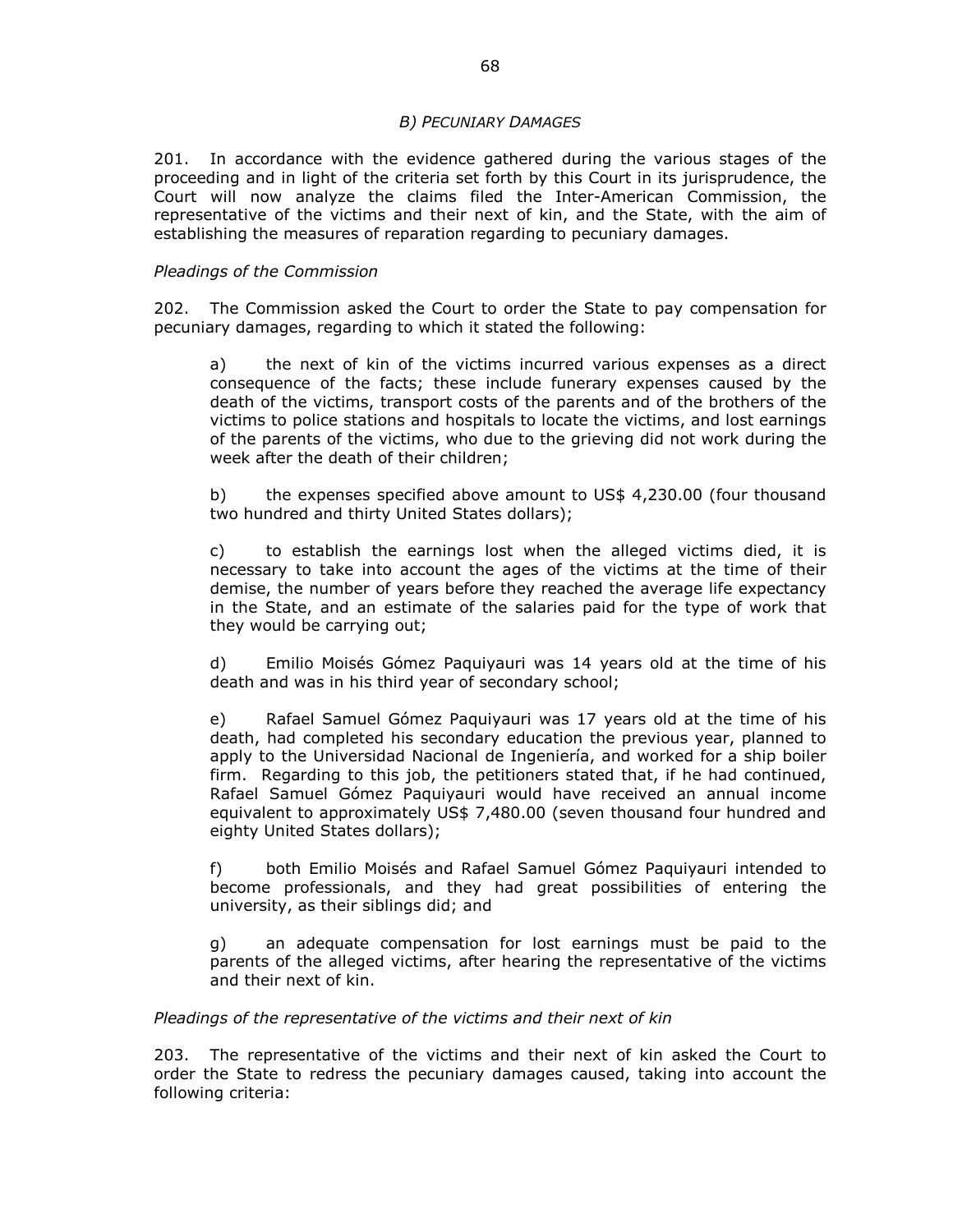a) as *damnum emergens*, the State must cover the costs of the things that were taken from the brothers: watches, leather shoes and, one of them, his pants; the expenses on the day of the facts and the following day to recover the bodies; the funerary expenses; the expenses caused by the search for justice and filing the complaint regarding the facts; the medical expenses, since Lucy Rosa and Miguel Ángel Gómez Paquiyauri, siblings of the victims, suffered "nervous problems;" Marcelina Paquiyauri Illanes de Gómez, mother of the victims, suffered tuberculosis and a pleural stroke. Compensation in fairness was also requested for the havoc caused by the State in their house;

b) the expenses incurred the day of the facts and the following day amount to US\$ 22.94 (twenty-two United States dollars and ninety-four cents); the funerary expenses amount to US\$ 4,000.00 (four thousand United States dollars) and the expenses caused by the search for justice and filing the complaint regarding the facts amount to US\$ 299.71 (two hundred ninety-nine United States dollars and seventy-one cents);

c) compensation for the other items must be set in fairness;

d) regarding to the lost earnings, the life plan of the Gómez Paquiyauri family was based on the promise of what the children could achieve. Emilio wanted to be an aviation technician and Rafael a "production mechanic," for which he was already preparing;

e) the life plan of the brothers was closely linked to that of the family, as the parents were immigrants to the area from Peru's central mountain range, where the family is considered an economic unit in which all its members contribute to development of the family and to its sustenance;

f) taking into account that Rafael Samuel Gómez Paquiyauri "was a youth with an exceptional intelligence," which is shown by his academic performance, it is possible to estimate, taking into account the average life expectancy in Peru, that the lost earnings in his case amount to US\$ 507,350.10 (five hundred seven thousand three hundred and fifty United States dollars and ten cents);

g) taking into account that Emilio Moisés Gómez Paquiyauri "was a child who was precociously mature to understand the needs of his home [and] with a highly developed sense of responsibility given his young age," it may be estimated, taking into account average life expectancy in Peru, that the lost earnings in his case amount to US\$ 518,379.45 (five hundred eighteen thousand three hundred seventy-nine United States dollars and forty-five cents);

h) in the case of the next of kin of the victims, several of them had to stop working, at least temporarily, due to the facts; therefore, the representative requested as compensation for lost earnings US\$ 1,120.00 (one thousand one hundred and twenty United States dollars) in the case of the mother; US\$ 450 (four hundred and fifty United States dollars) in the case of the father; and US\$ 375.00 (three hundred and seventy-five United States dollars) in the case of Lucy Rosa Gómez Paquiyauri; and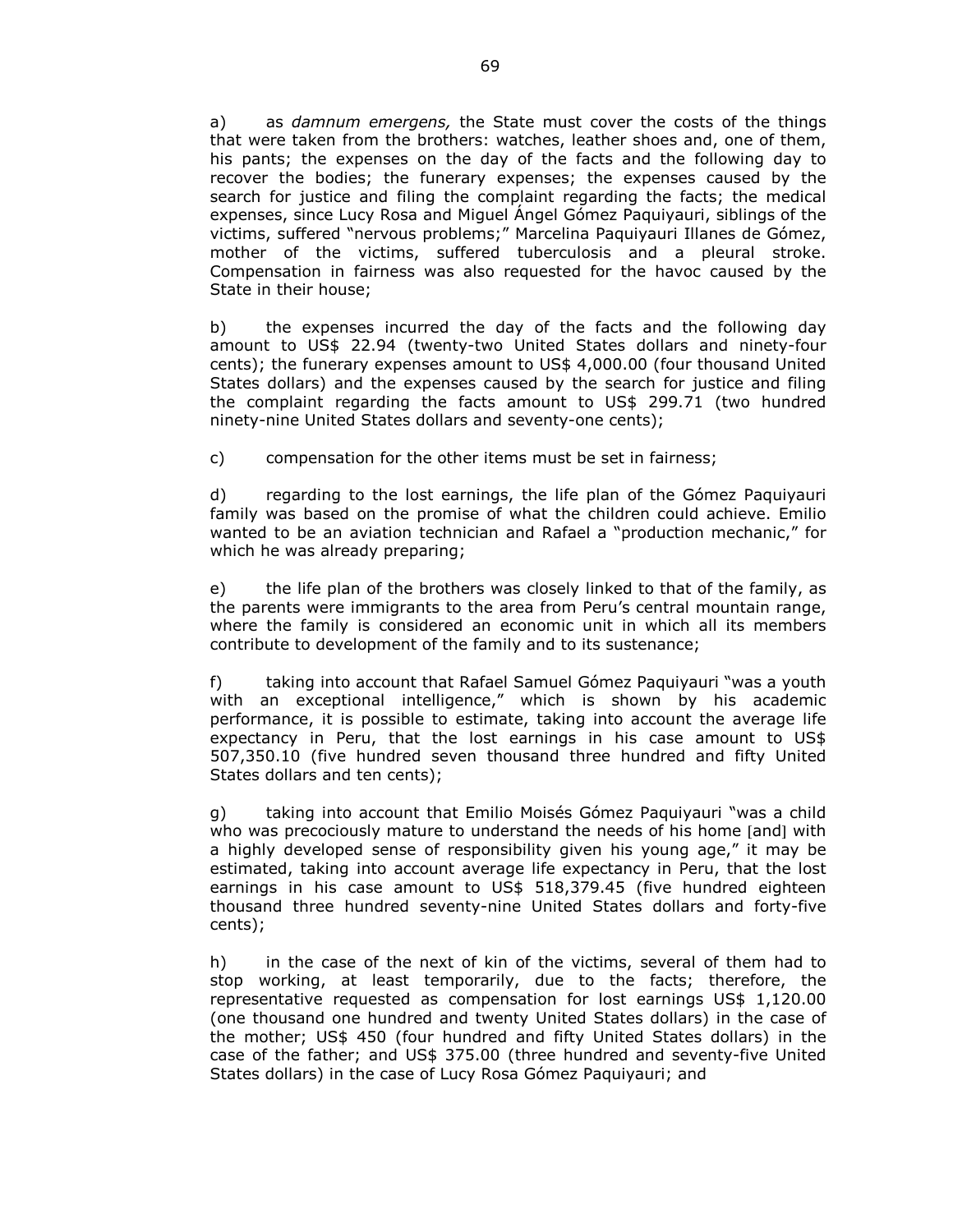i) it is necessary to add to the items for *damnum emergens* and lost earnings the accruing interest to protect the value of said amount up to the time of its payment.

# Pleadings of the State

204. Regarding to claims made by the Commission regarding reparations, the State expressed, in general terms, that "it accepts the responsibility for the crime committed by [its] police agents, and therefore it will jointly and severally provide reparations for the injuries caused."

# Considerations of the Court

205. In this section, the Court will establish the pecuniary damages, based on the loss or reduction of earnings of the victims and, where appropriate, of their next of kin, and on the expenses incurred by the latter as a consequence of the facts in the instant case. $148$ 

# a) Lost earnings

206. In the instant case, the Court has deemed it proven that Rafael Samuel and Emilio Moisés Gómez Paquiyauri were students at the time of the facts. While it has been argued that both Rafael Samuel and Emilio Moisés Gómez Paquiyauri did some occasional jobs repairing ships, the Court does not have sufficient evidence to estimate exactly how much they earned. However, the Court deems it reasonable to assume that both would have entered the job market actively once they finished studying. In view of the above, the Court sets in fairness the amount of US\$ 100,000.00 (one hundred thousand United States dollars) as compensation for the lost earnings of Rafael Samuel Gómez Paquiyauri, and US\$ 100,000.00 (one hundred thousand United States dollars) as compensation for the lost earnings of Emilio Moisés Gómez Paquiyauri. These amounts must be distributed pursuant to the provisions of paragraphs 199 and 200 of the instant Judgment.

# b) Damnum emergens

207. After analyzing the information received, as well as the jurisprudence of the Court and the facts of the case, the Court deems that compensation for pecuniary damages must also include an amount of money for the expenses incurred by the next of kin of Rafael Samuel and Emilio Moisés Gómez Paquiyauri, due to their death, including the funerary expenses of both victims; the medical treatment required by the siblings of the victims, Lucy Rosa and Miguel Ángel Gómez Paquiyauri, as well as their mother, Marcelina Paquiyauri Illanes de Gómez; and any expenses for psychological treatment incurred by or in which the next of kin will incur due to the injury caused by the violations committed by the State.

208. In this regard, the Court deems it appropriate to set, in fairness, US\$ 40,500.00 (forty thousand five hundred United States dollars) as compensation for damnum emergens. This amount must be given to Ricardo Samuel Gómez Quispe

<sup>&</sup>lt;sup>148</sup> See Case of Maritza Urrutia, supra note 5, para. 155; Case of Myrna Mack Chang, supra note 5, para. 250; and Case of Juan Humberto Sánchez, supra note 15, para. 162.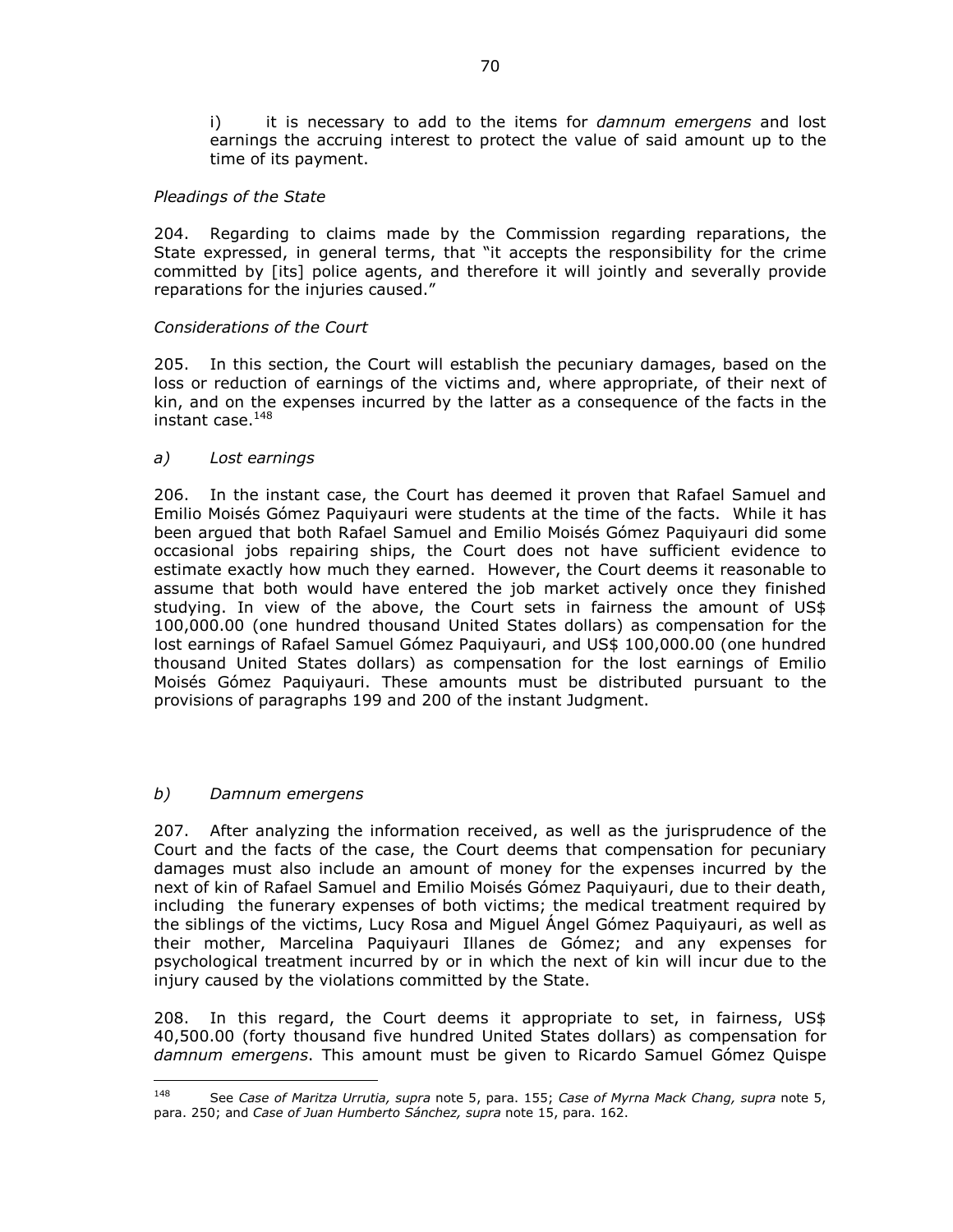and Marcelina Paquiyauri Illanes de Gómez, parents of the victims.

209. Based on all the above, the Court will now summarize the amounts set as compensation for pecuniary damages in connection with the violations found:

| <b>REPARATIONS FOR PECUNIARY DAMAGES</b>                                                                   |                |                 |                |
|------------------------------------------------------------------------------------------------------------|----------------|-----------------|----------------|
|                                                                                                            | Lost earnings  | Damnum emergens | Total          |
| Rafael Samuel Gómez<br>Paquiyauri (victim)                                                                 | US\$100,000.00 |                 | US\$100,000.00 |
| Emilio Moisés Gómez<br>Paquiyauri (victim)                                                                 | US\$100,000.00 |                 | US\$100,000.00 |
| Ricardo Samuel Gómez<br>Quispe and Marcelina<br>Paquiyauri Illanes de<br>Gómez (parents of the<br>victims) |                | US\$40,500.00   | US\$40,500.00  |
| <b>TOTAL</b>                                                                                               | US\$240,500.00 |                 |                |

210. The compensation ordered in favor of Rafael Samuel and Emilio Moisés Gómez Paquiyauri for pecuniary damages must be distributed under the terms set forth in paragraphs 199 and 200 of the instant Judgment.

# C) NON-PECUNIARY DAMAGES

211. The Court will now address the injurious effects of the facts in this case that are not financial or property-related. Non-pecuniary damage may include both the suffering and affliction caused to the direct victims and to their close relations, detriment to very significant values of the individuals, as well as non-pecuniary changes in the conditions of existence of the victim or the victim's family. Since it is not possible to assign a specific monetary equivalent to non-pecuniary damage, for purposes of comprehensive reparations to the victims it can only be compensated, in two ways. First, by payment of an amount of money or delivery of goods or services that can be quantified in monetary terms, which the Court will establish by rationally applying judicial discretion and in terms of fairness. Second, by carrying out acts or works that are public in their scope or repercussion, such as broadcasting a message of official reproval of the human rights violations involved and of commitment to efforts to avoid their repetition and to ensure remembrance of the victims, acknowledgment of their dignity, and consolation to their relatives.<sup>149</sup> The first aspect of reparations for non-pecuniary damage will be addressed in this section, and the second aspect in the following one.

# Pleadings of the Commission

212. Regarding to compensation for non-pecuniary damages, the Commission pointed out that:

<sup>&</sup>lt;sup>149</sup> See Case of Maritza Urrutia, supra note 5, paras. 161 and 171; Case of Myrna Mack Chang, supra note 5, paras. 255 and 268; Case of Bulacio, supra note 6, paras. 90 and 105; and Case of Juan Humberto Sánchez, supra note 15, para. 168.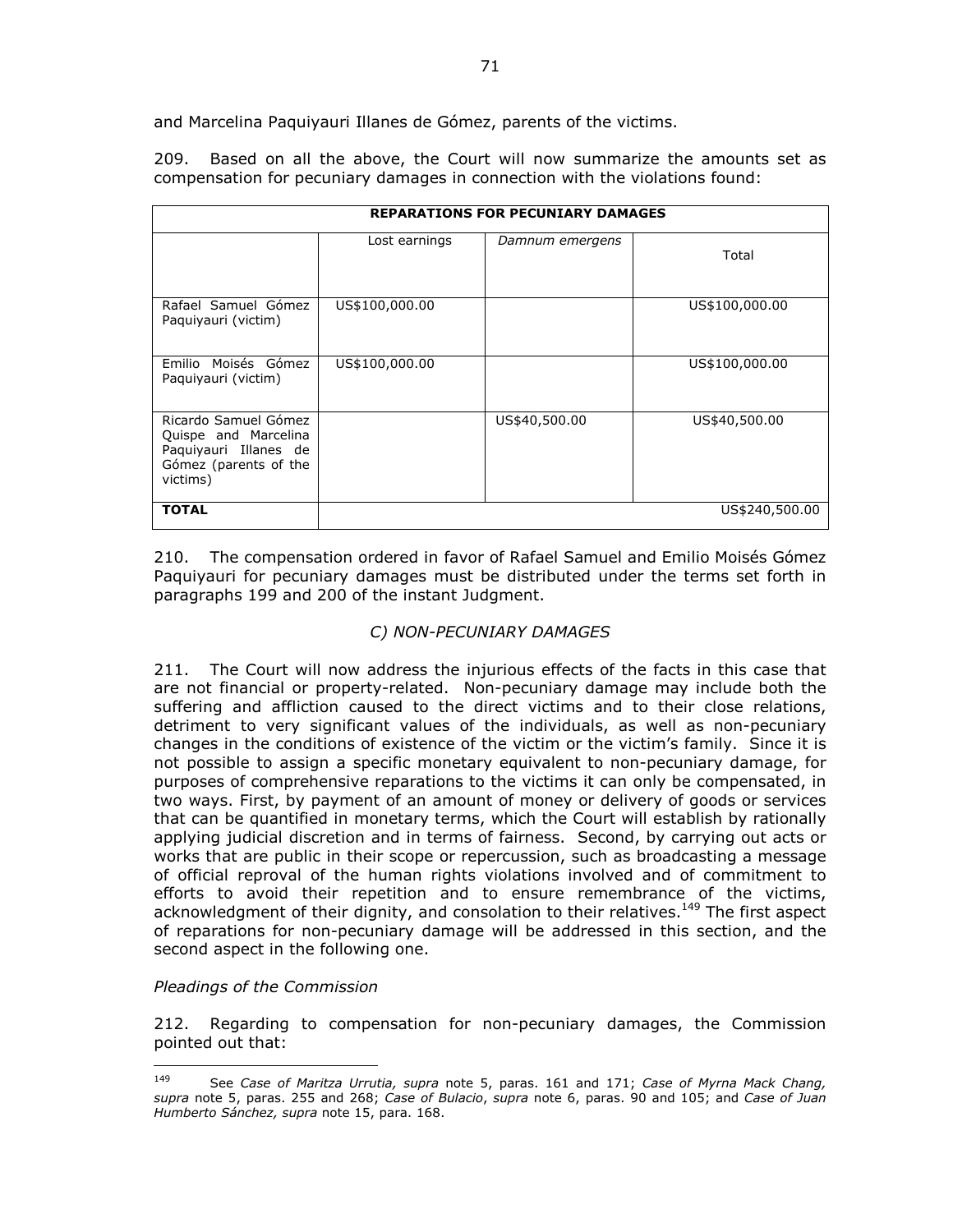a) it is necessary to take into account factors such as the gravity of the violations and the emotional suffering of the next of kin of the victims;

b) in the instant case, the parents and the siblings of the victims suffered very much, and this suffering was worsened by the fact that two members of the family were simultaneously involved in the facts; and

c) the Commission asked the Court to order the State to pay the parents and siblings of the victims an amount set in fairness by the Court.

## Pleadings of the representative of the victims and their next of kin

213. The representative of the victims and their next of kin asked the Court to order the State to compensate the successors of the victims for the suffering inflicted on both of them; she also asked for compensation for the moral damage directly suffered by the next of kin of the alleged victims. Finally, the representative left it to the discretion of the Court to grant Jacinta Peralta Allccarima, the mother of Nora Emely Gómez Peralta and girlfriend of Rafael Samuel Gómez Paquiyauri at the time of the events, a compensation for the moral damage suffered, set in fairness, due to the suffering caused by the death of Rafael Samuel Gómez Paquiyauri at a time when she was pregnant with his child.

## Pleadings of the State

214. Regarding to the Commission's claims regarding reparations, the State expressed, in general terms, that "it accepts the responsibility for the crime committed by [its] police agents, and therefore it will jointly and severally provide reparations for the injuries caused." Considerations of the Court

215. International jurisprudence has repeatedly pointed out that the judgment is per se a form of reparation. However, given the circumstances of the instant case, the suffering caused by the facts to the victims and to their next of kin, the changes in the conditions of existence of their next of kin and the other non-pecuniary consequences suffered by the latter, the Court deems it appropriate to order payment of a compensation, in fairness, for non-pecuniary damages.<sup>150</sup>

216. In considering and setting reparations for non-pecuniary damages, the Court has taken into account the various kinds of non-pecuniary damages to which the representative of the victims and their next of kin and the Commission have referred: the anguish of the victims before their death as a consequence of their unlawful and arbitrary detention and the torture to which they were subjected; the suffering of the next of kin of the victims due to the "gravity of the violations," as well as for the fact that they were committed against two members of the family; the "devastating" consequences of the facts of the instant case on the family as a whole, and individually on each of its members, including the loss of the child of Marcelina Haydeé Gómez Paquiyauri; the grief caused by presenting the victims as criminals who died in an armed confrontation; the anguish regarding persistence of a situation of impunity due to not establishing the responsibility of all those who ordered and

<sup>&</sup>lt;sup>150</sup> See Case of Maritza Urrutia, supra note 5, para. 166; Case of Myrna Mack Chang, supra note 5, para. 260; and Case of Bulacio, supra note 6, para. 96.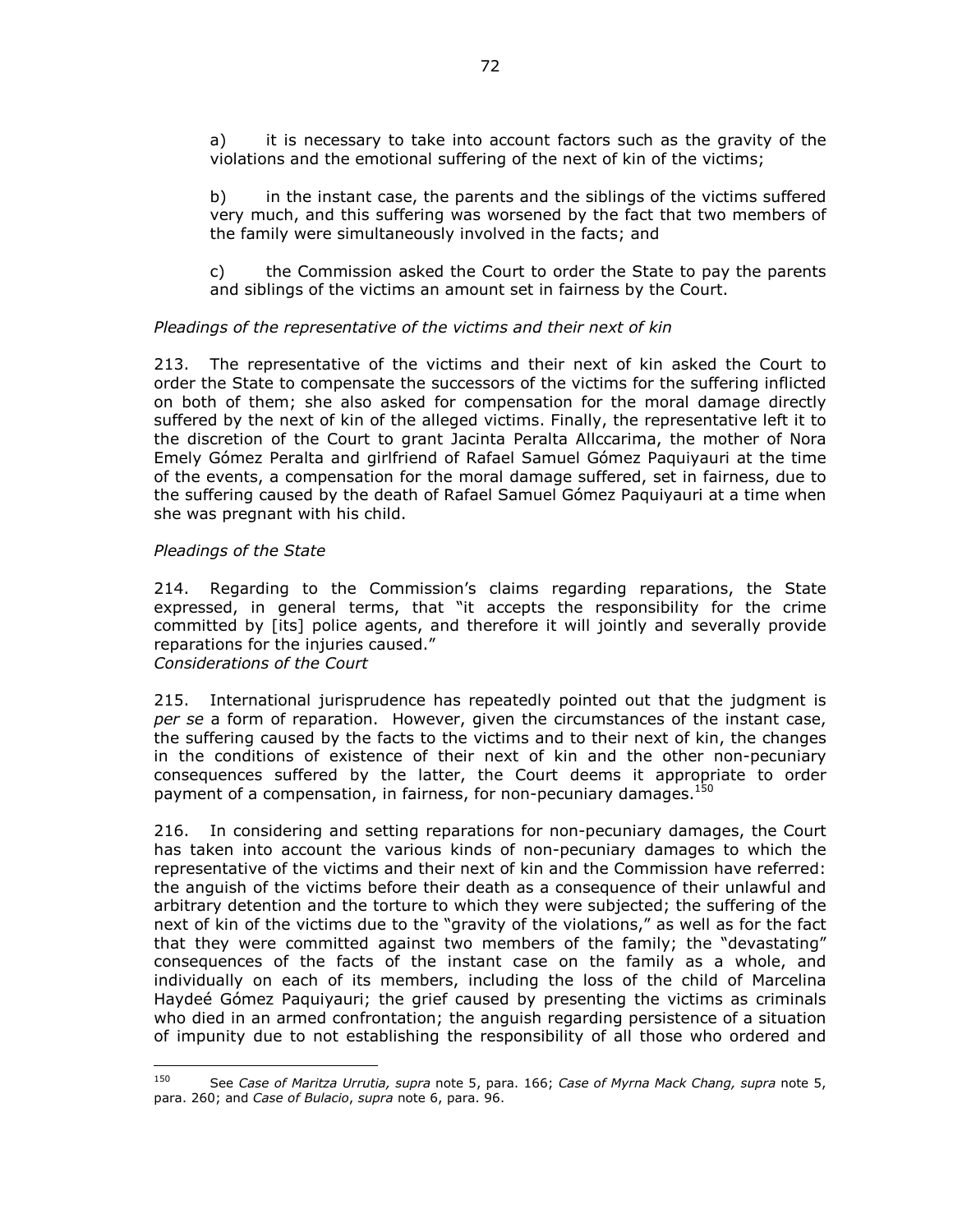covered up the facts; and stigmatization due to association of the names of the victims with being "terrorists," which has even led to the daughter of Rafael Samuel Gómez Paquiyauri not being legally registered as his daughter.

217. As the Court has pointed out, the non-pecuniary damage caused to the victims is evident, as it is in accordance with human nature for every person subjected to aggression and abuse such as those committed against Rafael Samuel and Emilio Moisés Gómez Paquiyauri (unlawful and arbitrary detention, torture, and death) to experience deep moral suffering.<sup>151</sup> For this reason, the Court deems that the non-pecuniary damages must be compensated in fairness, and this Court sets the amount at US\$ 100,000.00 (one hundred thousand United States dollars), for each of the victims, Rafael Samuel and Emilio Moisés Gómez Paquiyauri, to be given to their beneficiaries under the terms set forth in paragraphs 199 and 200 of the instant Judgment.

218. In the case of the next of kin of Rafael Samuel and Emilio Moisés Gómez Paquiyauri, it is reasonable to reach the conclusion that the affliction suffered by the victims extends to the closest members of the family, especially those who were in close emotional contact with them. In this regard, the Court deems that no evidence is required to reach that conclusion.<sup>152</sup>

219. Given the specific circumstances of the instant case, which make it impossible to conclusively establish the degree of suffering or affliction caused to each of the members of the victims' family, the Court sets US\$ 200,000.00 (two hundred thousand United States dollars), in fairness, as the amount for non-pecuniary damages. This amount will be given by the State to Ricardo Samuel Gómez Quispe and Marcelina Paquiyauri Illanes de Gómez, parents of the victims, who will decide based on their prudent discretion on the use or distribution of said amount amongst themselves and the other members of the family.

220. Regarding reparation for the non-pecuniary damages suffered by Jacinta Peralta Allccarima and her daughter Nora Emely Gómez Peralta, the Court also sets the amounts for them, in fairness, at US\$ 40,000.00 (forty thousand United States dollars) and US\$ 60,000.00 (sixty thousand United States dollars), respectively.

221. Based on the above, the Court will now summarize the amounts set as compensation for non-pecuniary damages for the violations found:

| <b>REPARATIONS FOR NON-PECUNIARY DAMAGES</b>                  |                       |
|---------------------------------------------------------------|-----------------------|
| Victims and next of kin                                       | Non-pecuniary damages |
| Rafael Samuel Gómez Paguiyauri (victim)                       | US\$ 100,000.00       |
| Emilio Moisés Gómez Paguiyauri (victim)                       | US\$ 100,000.00       |
| Ricardo Samuel Gómez Quispe (father) and Marcelina            | US\$ 200,000.00       |
| Paquiyauri Illanes de Gómez (mother)                          |                       |
| Jacinta Peralta Allccarima (girlfriend of Rafael Samuel Gómez | US\$ 40,000.00        |
| Paguiyauri)                                                   |                       |
| Nora Emely Gómez Peralta (daughter of Rafael Samuel           | US\$ 60,000.00        |
| Gómez Paquiyauri)                                             |                       |
| <b>TOTAL</b>                                                  | US\$ 500,000.00       |

222. The compensation ordered in favor of Rafael Samuel and Emilio Moisés Gómez 

<sup>&</sup>lt;sup>151</sup> See Case of Maritza Urrutia, supra note 5, para. 168; Case of Myrna Mack Chang, supra note 5, para. 262; Case of Bulacio, supra note 6, para. 98; and Case of Juan Humberto Sánchez, supra note 15, para. 174.

<sup>&</sup>lt;sup>152</sup> See Case of Maritza Urrutia, supra note 5, paras. 169 and 169.b); Case of Myrna Mack Chang, supra note 5, para. 264; and Case of Bulacio, supra note 6, para. 98.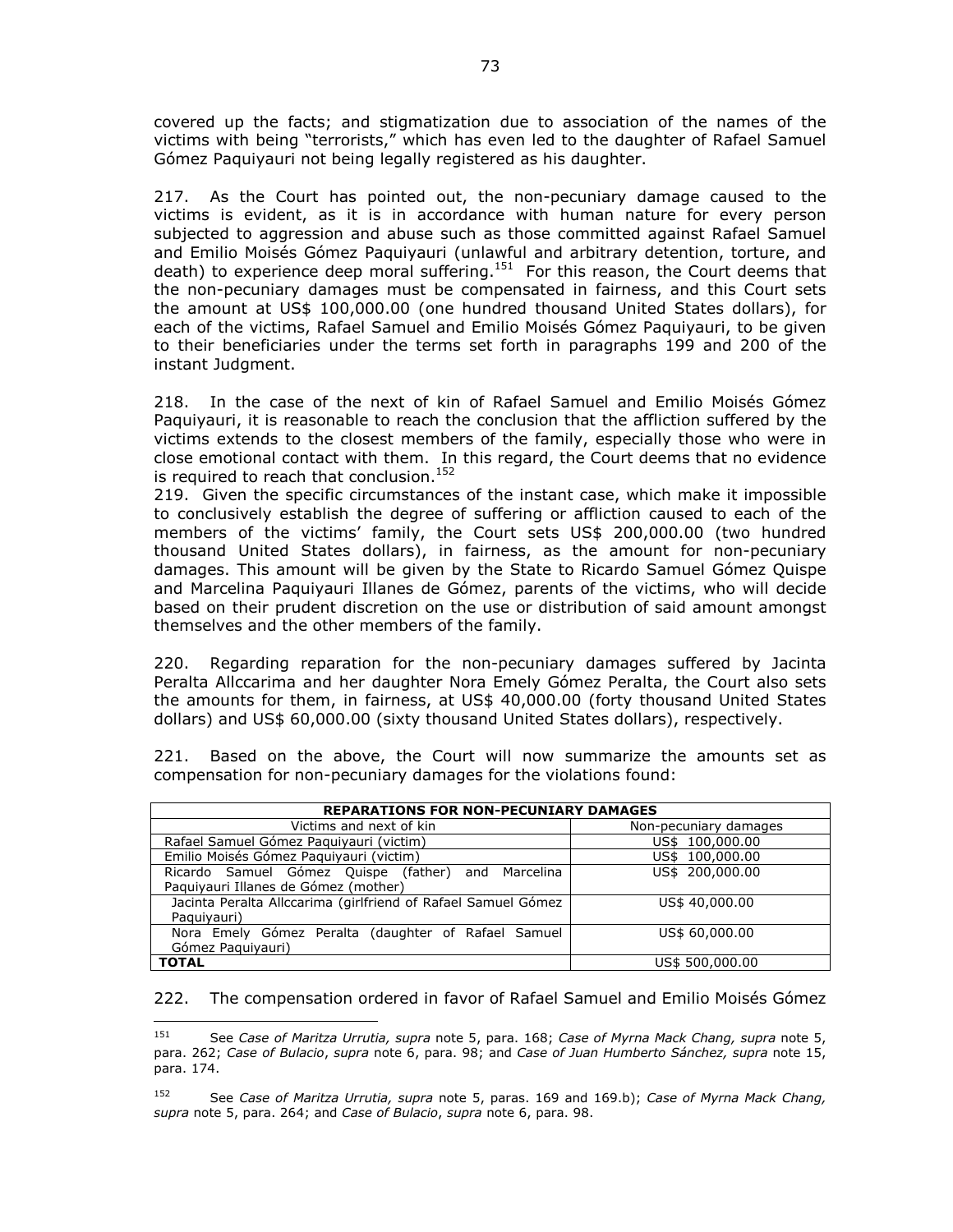Paquiyauri for non-pecuniary damages must be distributed under the terms set forth in paragraphs 199 and 200 of the instant Judgment.

### D) OTHER FORMS OF REPARATION (MEASURES OF SATISFACTION AND GUARANTEES OF NON-RECIDIVISM)

223. In this section, the Court will establish measures of satisfaction that seek to redress the non-pecuniary damage; as well as, measures that are public in their scope or repercussions. These measures seek, *inter alia*, remembrance of the victims, acknowledgment of their dignity, consolation to their next of kin, or transmission of a message of official reproval of the human rights violations involved, as well as avoiding repetition of violations such as those in the instant case.<sup>153</sup>

## Pleadings of the Commission

224. The Commission requested as satisfaction and guarantee of non-recidivism that a serious investigation be conducted on the whereabouts of the masterminds of the death of the Gómez Paquiyauri brothers, as well as that they be tried and punished. It also asked the Court to order the State to publicly apologize and "to acknowledge the mistake and the violation of the human rights of the Gómez Paquiyauri family."

## Pleadings of the representative of the victims and their next of kin

225. The representative of the alleged victims asked the Court to order the State to carry out the following actions as satisfaction and guarantees of non-recidivism:

a) to carry out a public act of apology to the victims and acknowledgment of its responsibility;

b) to capture, try, and punish those responsible for the arbitrary detentions, tortures and extra-legal executions of the brothers Rafael Samuel and Emilio Moisés Gómez Paquiyauri;

c) to redress Nora Emely Gómez Peralta for the moral damage caused through lack of her legal recognition as the daughter of Rafael Samuel Gómez Paquiyauri;

d) to in some way restore the family unit of the Gómez Paquiyauris, by granting liberty to Carlos Pedro and Ricardo Emilio Gómez Paquiyauri, who are deprived of liberty for facts other than those of the instant case, through a pardon by the State as acknowledgment of its responsibility and satisfaction to the injured party;

e) to facilitate and resolve the establishment by the Gómez Paquiyauri family of a Foundation named after Emilio Moisés and Rafael Samuel Gómez Paquiyauri, with a mandate for protection of children in Peru;

f) alternatively, for a secondary school in El Callao, preferably that where the minors studied, to be named after both of them;

<sup>&</sup>lt;sup>153</sup> See Case of Maritza Urrutia, supra note 5, para. 171; Case of Myrna Mack Chang, supra note 5, para. 268; Case of Cantoral Benavides. Reparations, supra note 108, para. 53; and Case of the "Street Children" (Villagrán Morales et al.). Reparations, supra note 116, para. 84.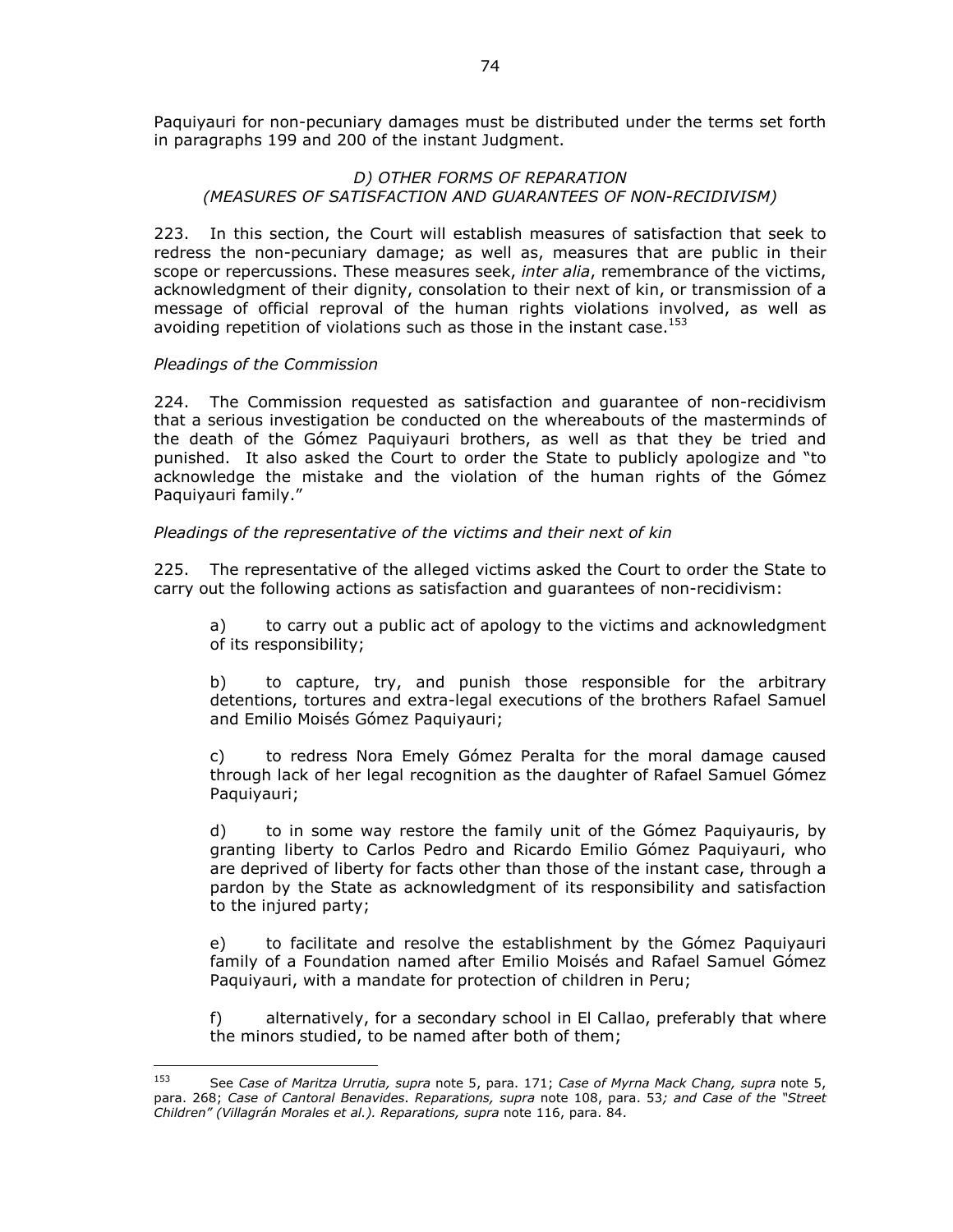g) to establish a legal support fund for indigent persons;

h) to absolutely forbid, in its legislation, the use of solitary confinement of minors during their investigation; and

i) to adopt legislation that introduces provisions reflected in the Geneva Conventions and Additional Protocols pertaining to protection of the civilian population, and of children, in situations of domestic armed conflict, and to inform its security forces of said laws.

## Pleadings of the State

226. Regarding to the Commission's claims on reparations, the State expressed, in general terms, that "it accepts the responsibility for the crime committed by [its] police agents, and therefore it will jointly and severally provide reparations for the injuries caused."

## Considerations of the Court

l,

a) Obligation to investigate the facts that gave rise to the violations, to identify and to punish those responsible

227. The Court has found, among others, that the State violated Articles 8 and 25, in combination with Article  $1(1)$  of the Convention, to the detriment of the next of kin of the victim, due to the situation of impunity of the mastermind or masterminds of the facts, and this has generated feelings of insecurity, defenselessness, and anguish in the victims (supra para. 118).

228. The Court recognizes that impunity of those responsible has not been total in the instant case, as two direct perpetrators have been tried and found guilty of the facts (supra para. 67.p). However, at the time of the instant Judgment, after more than thirteen years, the mastermind or masterminds of the facts have not yet been tried or punished. Therefore, this constitutes a situation of grave impunity, which is an infringement of the duty of the State to investigate and punish those responsible for the acts that abridged human rights in the instant case, injuring the next of kin of the victims and fostering chronic recidivism of the human rights violations involved.<sup>154</sup>

229. This Court has repeatedly referred to the right of the next of kin of the victims to know what happened and who the agents of the State responsible for the facts were.<sup>155</sup> As the Court has pointed out, "[w]henever there has been a human rights violation, the State has a duty to investigate the facts and punish those responsible, [...] and this obligation must be complied with seriously and not as a mere formality".<sup>156</sup>

 $154$  See Case of Myrna Mack Chang, supra note 5, para. 272; Case of Bulacio, supra note 6, para. 120; and Case of Juan Humberto Sánchez, supra note 15, paras. 143 and 185.

<sup>&</sup>lt;sup>155</sup> See Case of Myrna Mack Chang, supra note 5, para. 273; Case of Trujillo Oroza. Reparations, supra note 116, para. 100; and Case of Cantoral Benavides. Reparations, supra note 108, para. 69.

<sup>&</sup>lt;sup>156</sup> See Case of Myrna Mack Chang, supra note 5, para. 273; Case of Trujillo Oroza. Reparations, supra note 116, para. 100; and Case of Cantoral Benavides. Reparations, supra note 108, para. 69.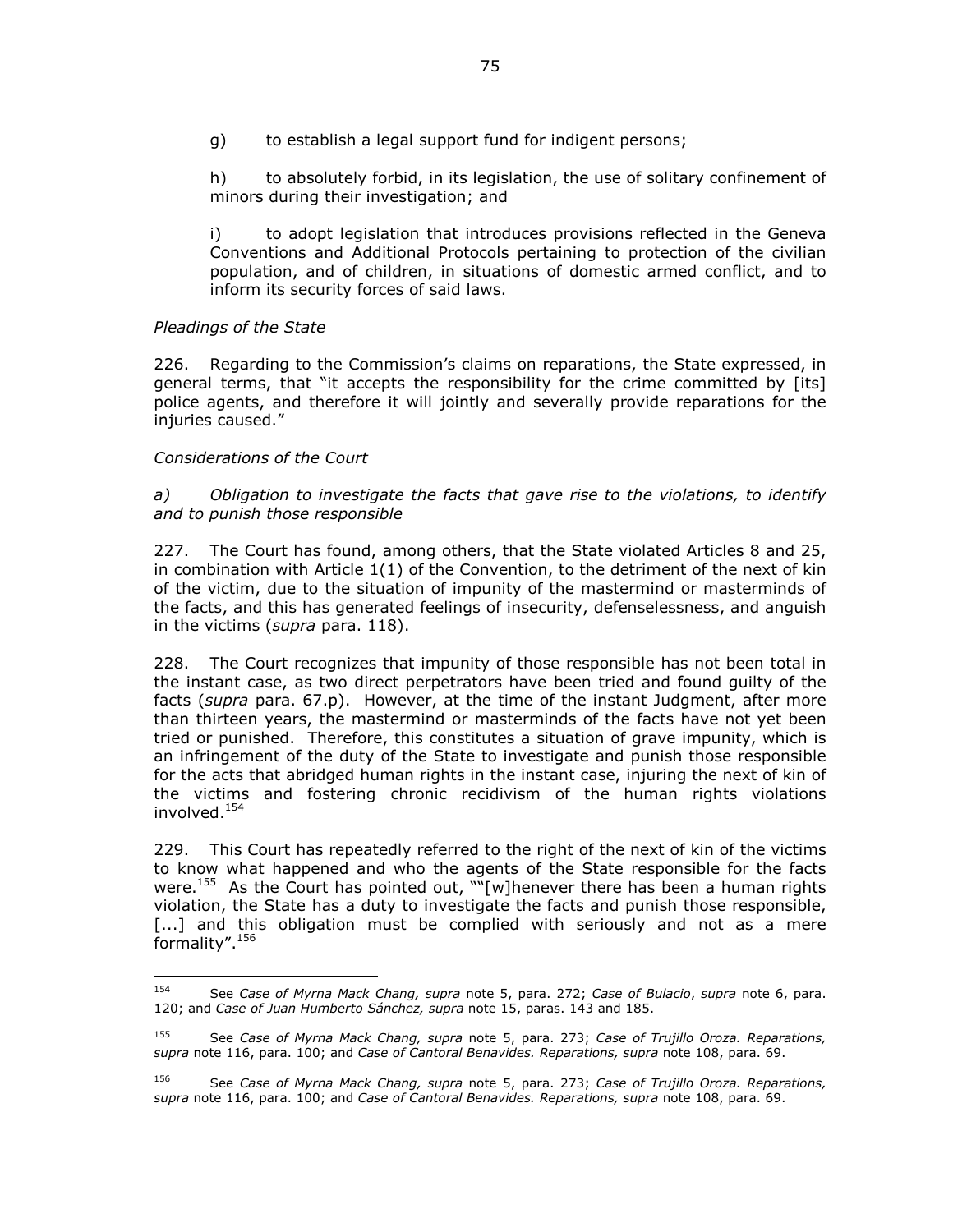230. The Court deems that victims of grave human rights violations and their next of kin, if applicable, have the right to know the truth. Therefore, the next of kin of the victims in the instant case have the right to be informed of everything that happened in connection with said violations. This right to the truth has been developed by International Human Rights Law;<sup>157</sup> when it is acknowledged and exercised in a concrete situation, this constitutes an important means of reparation. Therefore, it gives rise to an expectation of the next of kin of the victim that the State must satisfy.<sup>158</sup>

231. In light of the above, to redress this aspect of the violations, the State must effectively investigate the facts of the instant case, with the aim of identifying, trying, and punishing all the masterminds and other persons responsible for the detention, torture, and extra-legal execution of Rafael Samuel and Emilio Moisés Gómez Paquiyauri. For this, it must take such judicial and administrative steps as may be necessary to reopen the investigation of the facts of the instant case and locate, try, and punish the mastermind or masterminds of said facts. The next of kin of the victims must have full access and the ability to act in all stages and instances of said investigations, pursuant to domestic legislation and the provisions of the American Convention. The State must also ensure effective compliance with the decision reached by the domestic courts, to fulfill this obligation. The outcome of the proceeding must be made known to the public, for Peruvian society to know the truth.

232. The Court notes that the State must ensure that the domestic proceeding to investigate and punish those responsible of the facts of this case attains its appropriate effects. The State must also abstain from resorting to measures such as amnesty, extinguishment, and measures designed to eliminate responsibility, as well as measures that seek to impede criminal prosecution or to suppress the effects of the conviction.

233. Regarding to fulfillment of this obligation to investigate and punish, the Court has established that:

[...]all amnesty provisions, provisions on prescription and the establishment of measures designed to eliminate responsibility are inadmissible, because they are intended to prevent the investigation and punishment of those responsible for serious human rights violations such as torture, extrajudicial, summary or arbitrary execution and forced

<sup>&</sup>lt;sup>157</sup> See Case of Myrna Mack Chang, supra note 5, para. 274; Case of Trujillo Oroza. Reparations, supra note 116, para. 114; Case of Bámaca Velásquez. Reparations, supra note 116, para. 76; See, for example, United Nations Human Rights Committee, Quinteros v. Uruguay, Communication No. 107/1981, decision of 21 July 1983; United Nations, Human Rights Committee, Subcommittee on Prevention of Discrimination and Protection of Minorities, 49th session, Informe final revisado acerca de la cuestión de la impunidad de los autores de violaciones de los derechos humanos (derechos civiles y políticos) preparado por L. Joinet, UN General Assembly Doc. E/CN.4/Sub.2/1997/20/Rev.1; and United Nations, Human Rights Committee, Subcommittee on Prevention of Discrimination and Protection of Minorities, 45th session, Estudio relativo al derecho de restitución, indemnización y rehabilitación a las víctimas de violaciones flagrantes de los derechos humanos y las libertades fundamentales, Final report submitted by Theo van Boven, Special Rapporteur, E/CN.4/Sub .2/1993/8.

See Case of Myrna Mack Chang, supra note 5, para. 274; Case of Trujillo Oroza. Reparations, supra note 116, para. 114; Case of Bámaca Velásquez. Reparations, supra note 116, para. 76; and Case of Castillo Páez, supra note 26, para. 90.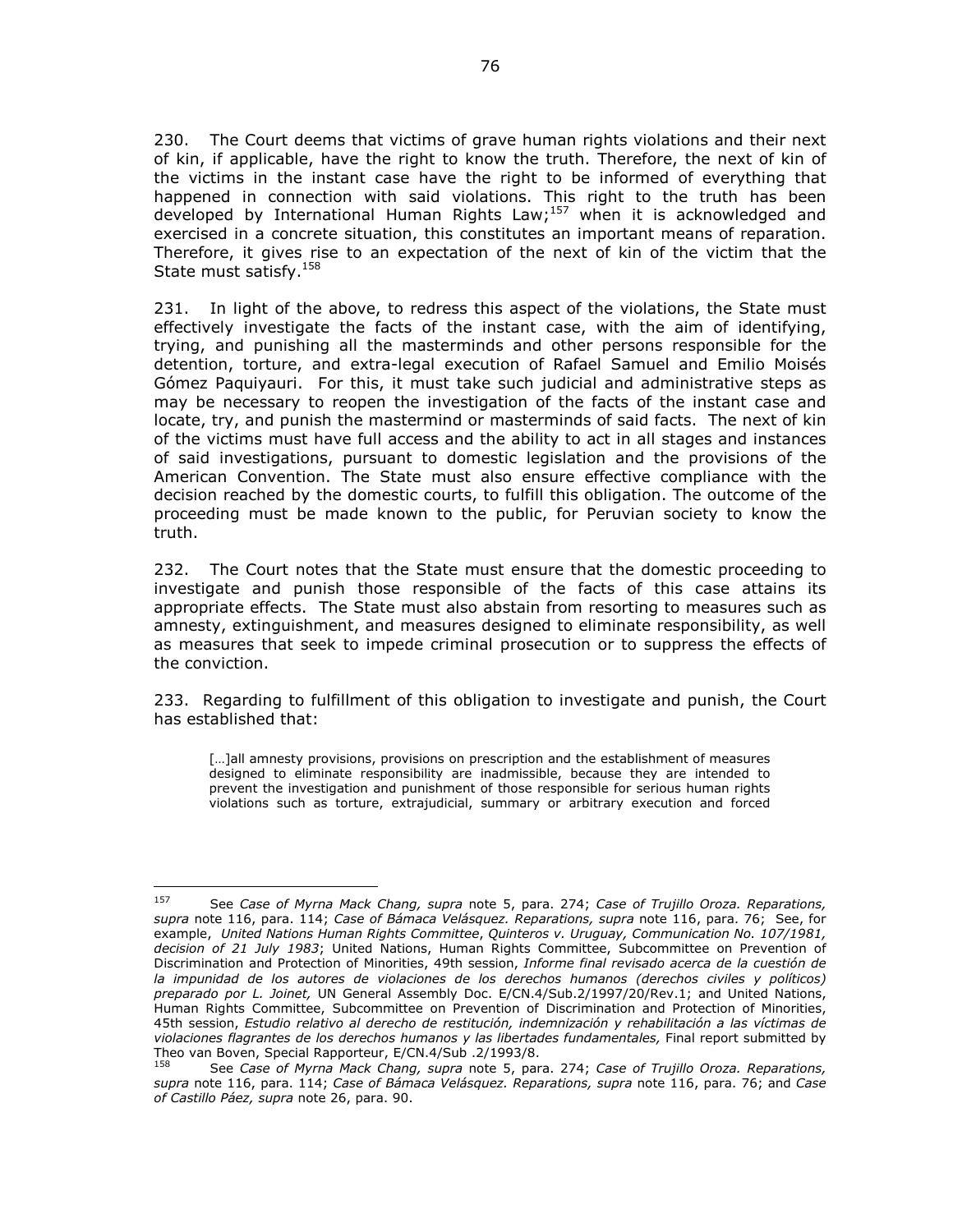disappearance, all of them prohibited because they violate non-derogable rights recognized by International Human Rights Law.<sup>159</sup>

## b) Public act of acknowledgment of international responsibility and of apology to the next of kin of Rafael Samuel and Emilio Moisés Gómez Paquiyauri

234. As a consequence of the violations found in the *sub judice* case, the Court finds that the State must carry out a public act of acknowledgment of its responsibility in connection with the facts of this case and of apology to the victims. This act must be carried out in the presence of the next of kin of the victims and the highest authorities of the State must also attend.<sup>160</sup>

## c) Publication of the pertinent parts of the judgment of the Court

235. The Court also deems that, as satisfaction, the State must publish once in the official gazette, Diario Oficial, and in another national-coverage daily, the chapter of this Judgment on facts proven, without the respective footnotes, and the operative section of the Judgment.

d) To officially name a secondary school after Rafael Samuel and Emilio Moisés Gómez Paquiyauri

236. The State must also officially name a school in the province of El Callao after Rafael Samuel Gómez Paquiyauri and Emilio Moisés Gómez Paquiyauri, in a public ceremony and in the presence of the next of kin of the victims. This will contribute to enhancing public awareness of the need to avoid repetition of injurious acts such as those that occurred in the instant case and to ensure remembrance of the victims.<sup>161</sup>

## e) Other forms of reparation in favor of Nora Emely Gómez Peralta

237. On the other hand, as satisfaction, the State must establish a scholarship up to university level education, in favor of Nora Emely Gómez Peralta, which will also include educational materials, study texts, uniforms, and school utensils.

238. The State must also facilitate registry of Nora Emely Gómez Peralta, in response to a request by her mother, Jacinta Peralta Allccarima, as the daughter of Rafael Samuel Gómez Paquiyauri.

#### XVI COSTS AND EXPENSES

## Pleadings of the Commission

239. The Commission asked the Court, having heard the next of kin of the victims, to order the State to pay the costs incurred in the country in the course of the

<sup>159</sup> Case of Barrios Altos, supra note 117, para. 41; Case of the Caracazo. Reparations, supra note 17, para. 119; Case of Trujillo Oroza. Reparations, supra note 116, para. 106; and Case of Barrios Altos. Interpretation of Judgment, supra note 117, para. 15.

<sup>&</sup>lt;sup>160</sup> See Case of Myrna Mack Chang, supra note 5, para. 278.<br><sup>161</sup> See Case of Myrna Mack Chang, supra note 5, para. 28

See Case of Myrna Mack Chang, supra note 5, para. 286; Case of Trujillo Oroza. Reparations, supra note 116, para. 122; and Case of the "Street Children" (Villagrán Morales et al.). Reparations, supra note 116, para. 103.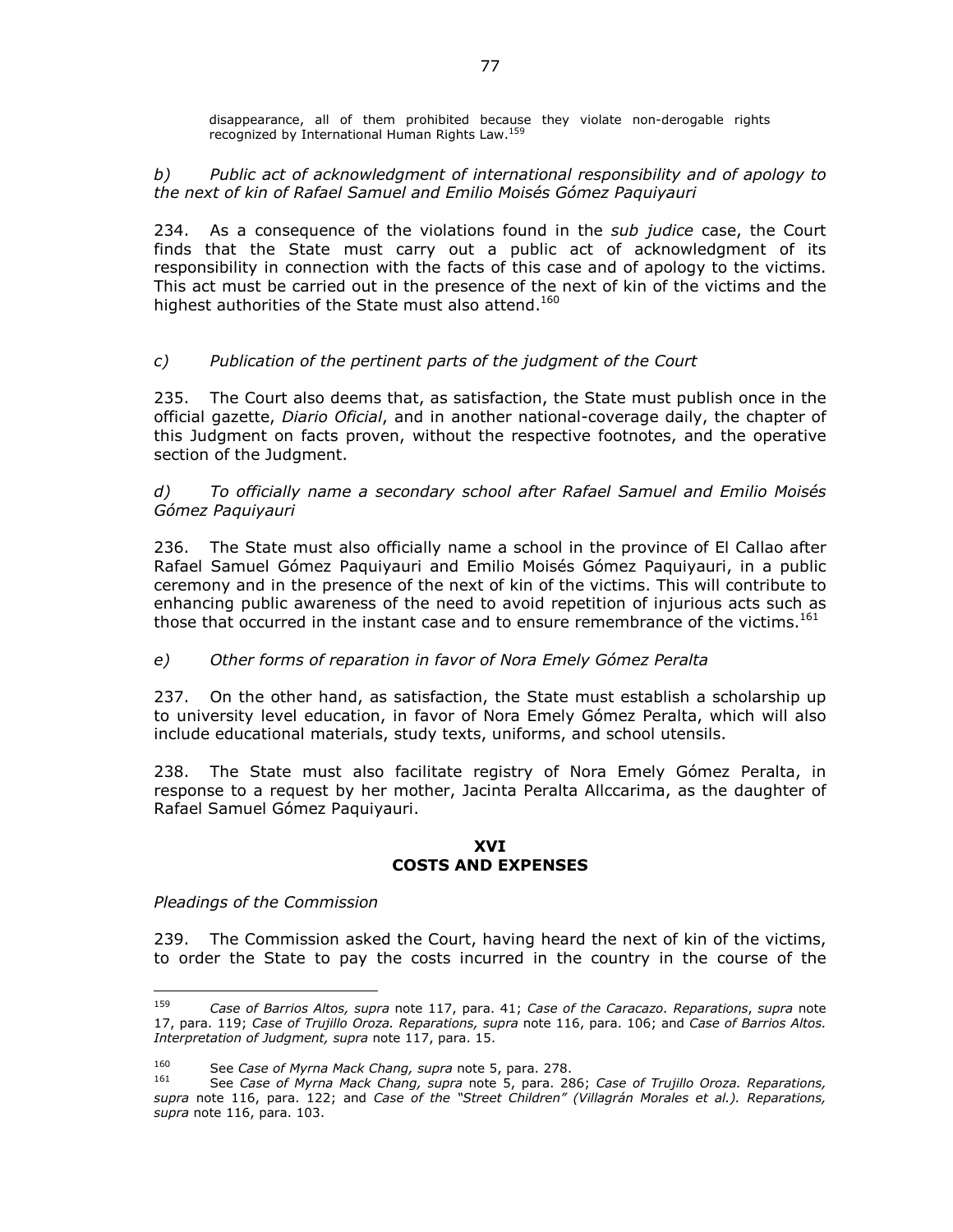judicial proceedings under domestic venue, as well as those incurred at the international level processing the case before the Commission and those incurred processing the case before the Court.

## Pleadings of the representative of the victims and their next of kin

240. The representative of the victims and their next of kin asked that an amount be set regarding the expenses incurred by the next of kin of Rafael Samuel and Emilio Gómez Paquiyauri seeking justice and filing complaints regarding the facts. She also requested US\$ 367,658.70 (three hundred sixty-seven thousand six hundred and fifty-eight United States dollars and seventy cents), for costs and expenses incurred at the international level, including: expenses for the period from February 2002 to January 8, 2003; expenses incurred in steps taken in Lima, Peru, during 2002; expenses to prepare for the hearing and representation during 2003 and 2004; and expenses during the public hearing.

## Pleadings of the State

241. Regarding to the claims of the Commission regarding reparations, the State expressed, in general terms, that "it accepts the responsibility for the crime committed by [its] police agents, and therefore it will jointly and severally provide reparations for the injuries caused."

### Considerations of the Court

242. As the Court has stated previously,  $162$  costs and expenses are included in the concept of reparations set forth in Article 63(1) of the American Convention, because the activities carried out by the next of kin of the victims to attain justice, both locally and internationally, entail expenses that must be compensated when the international responsibility of the State is found in a condemnatory judgment. Regarding to their reimbursement, the Court must prudently appraise the amount, encompassing the expenses incurred in proceedings before the authorities under domestic venue, as well as those incurred in the course of the proceeding before the inter-American system, taking into account the circumstances of the specific case and the nature of international jurisdiction for protection of human rights. This appraisal may be based on the principle of fairness and taking into account the expenses stated by the parties, if their *quantum* is reasonable.

243. The Court takes into account that the next of kin of the victims acted through representatives both before the Commission and before the Court. Therefore, the Court deems it equitable to order payment of the total amount of US\$ 30,000.00 (thirty thousand United States dollars), which must be given to Ricardo Samuel Gómez Quispe and Marcelina Paquiyauri Illanes de Gómez, parents of the victims, to cover the costs and expenses in the domestic proceedings and in the international proceeding before the inter-American system for protection of human rights.

## XVII MODE OF COMPLIANCE

244. To comply with the instant Judgment, the State must pay the compensation (supra paras. 206, 208, 217, 219 and 220), reimburse the costs and expenses (supra

<sup>&</sup>lt;sup>162</sup> See Case of Maritza Urrutia, supra note 5, para. 182; Case of Myrna Mack Chang, supra note 5, para. 290; and Case of Bulacio, supra note 6, para. 150.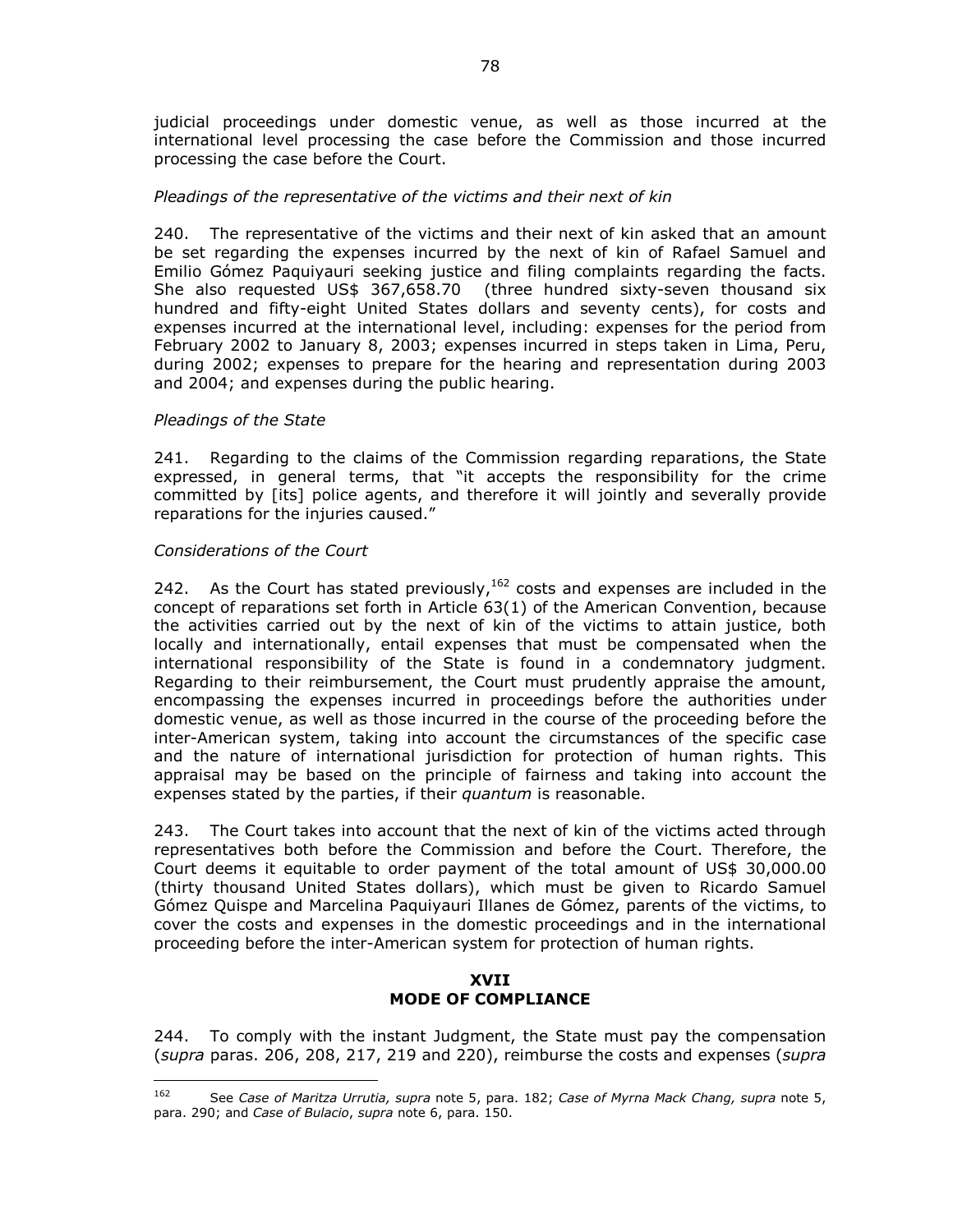para. 243) and adopt the measures ordered in paragraphs 234, 235, 236, 237 and 238, within one year of the date when this Judgment is notified. In the case of the other reparations ordered (supra paras. 227 to 233), the State must comply with the measures within a reasonable term.

245. Payment of the compensation ordered in favor of the victims or of their next of kin, as appropriate, must be made directly to them. If any of them are deceased, payment will be made to their heirs.

246. Payments made to cover the costs and expenses incurred in steps taken by the next of kin of the victims and their representatives in the international proceeding before the inter-American system for protection of human rights, will be made to the next of kin (supra para. 243).

247. If for causes attributable to the beneficiaries of the compensations it were not possible for them to receive those compensations within the one-year term that has been set, the State will deposit those amounts on behalf of the beneficiaries in a deposit certificate or account at a solid Peruvian banking institution, in United States dollars or their equivalent in Peruvian currency and under the most favorable financial conditions allowed by banking practices and legislation. If after ten years the compensations have not been claimed, the amounts will be returned, with interest accrued, to the State.

248. In the case of the compensation ordered in favor of the child Nora Emely Gómez Peralta, the State must deposit it in a solid Peruvian institution, in United States dollars. The investment will be made within one year's time, under the most favorable financial conditions allowed by banking practices and legislation while she is a minor. It can be withdrawn by the beneficiary when she comes of age or when it is so decided for the best interests of the child based on a ruling by a competent judicial authority. If after ten years from the date she came of age said compensation has not been collected, the sum will be returned to the State with interest accrued.

249. The State may fulfill its obligations by payment in United States dollars or an equivalent amount in Peruvian currency, using for the respective calculation the exchange rate between both currencies on the New York, USA exchange, the day before the payment.

250. Payments ordered in the instant Judgment will be exempt from all currently existing taxes or those that may be decreed in the future.

251. If the State were to be in arrears, it will pay interest on the amount owed, in accordance with the banking interest rate for arrearages in Peru.

252. In accordance with its case law, the Court reserves its inherent authority to monitor comprehensive and complete compliance with the instant judgment. The case will be closed once the State has faithfully complied with the provisions of the Judgment. Within a year from the date this Judgment is notified, the State must submit its first report to the Court on the steps taken to comply with this Judgment.

### XVIII OPERATIVE PARAGRAPHS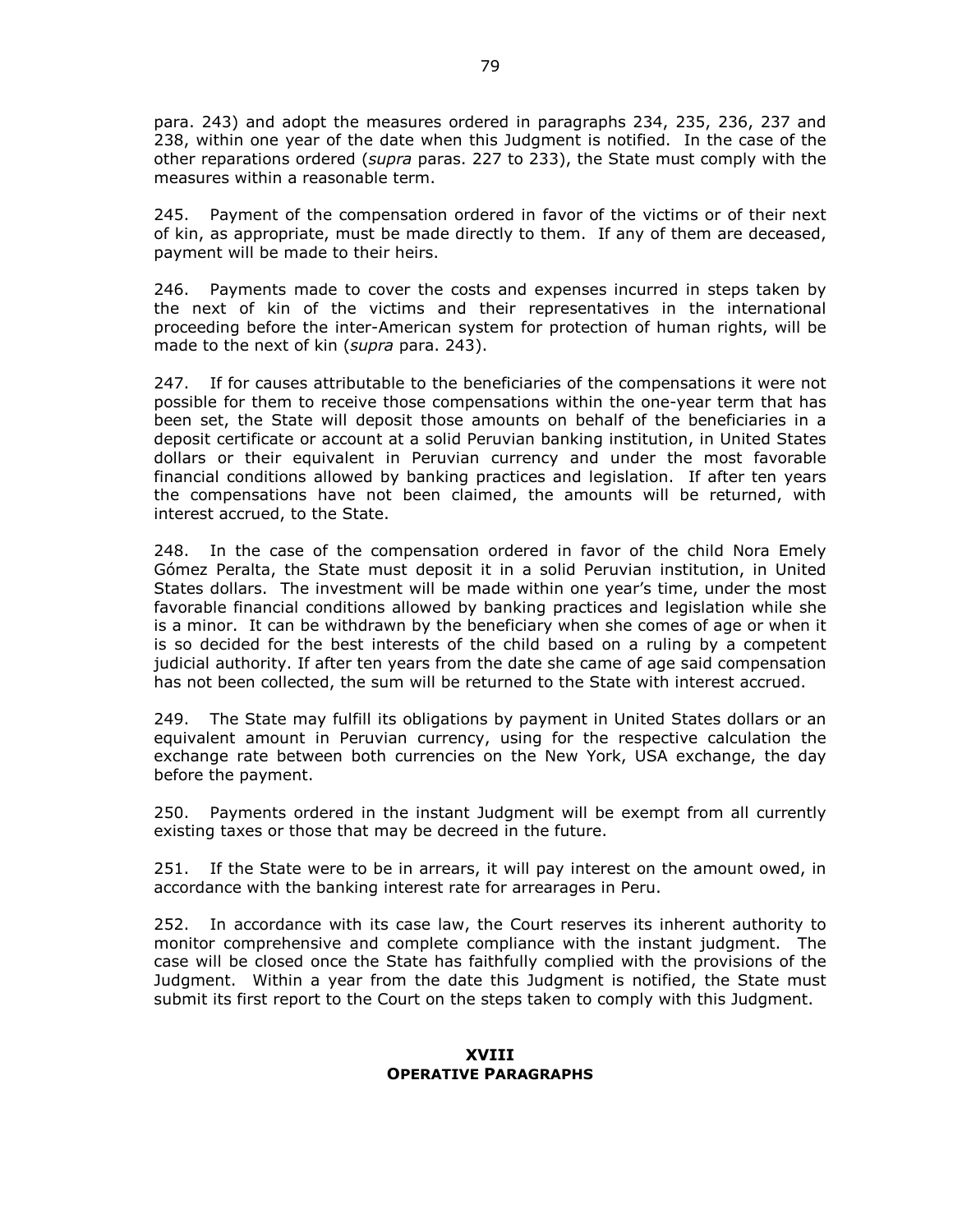253. Now therefore,

## THE COURT,

## FINDS THAT:

Unanimously,

1. the State violated the Right to Life set forth in Article 4(1) of the American Convention on Human Rights, in combination with Article 1(1) of this same Convention, to the detriment of Rafael Samuel and Emilio Moisés Gómez Paquiyauri, under the terms set forth in paragraphs 124 to 133 of the instant Judgment.

### Unanimously,

2. the State violated the Right to Personal Liberty set forth in Article 7 of the American Convention on Human Rights, in combination with Article 1(1) of this same Convention, to the detriment of Rafael Samuel and Emilio Moisés Gómez Paquiyauri, under the terms set forth in paragraphs 81 to 100 of the instant Judgment.

### Unanimously,

3. the State violated the Right to Humane Treatment set forth in Article 5 of the American Convention on Human Rights, in combination with Article 1(1) of this same Convention, and the obligations set forth in Articles 1, 6 and 9 of the Inter-American Convention to Prevent and Punish Torture, to the detriment of Rafael Samuel and Emilio Moisés Gómez Paquiyauri. The State also violated Article 5 of the American Convention on Human Rights, in combination with Article 1(1) of this same Convention, to the detriment of Marcelina Paquiyauri Illanes de Gómez, Ricardo Samuel Gómez Quispe, Marcelina Haydeé Gómez Paquiyauri, Ricardo Emilio Gómez Paquiyauri, Carlos Pedro Gómez Paquiyauri, Lucy Rosa Gómez Paquiyauri, Miguel Ángel Gómez Paquiyauri and Jacinta Peralta Allccarima, under the terms set forth in paragraphs 106 to 119 of the instant Judgment.

By six votes to one,

4. the State violated the rights to Right to Fair Trial and to Judicial Protection enshrined in Articles 8 and 25, respectively, of the American Convention on Human Rights, in combination with Article  $1(1)$  of this same Convention, to the detriment of Rafael Samuel and Emilio Moisés Gómez Paquiyauri, Ricardo Samuel Gómez Quispe, Marcelina Paquiyauri Illanes de Gómez, Ricardo Emilio Gómez Paquiyauri, Carlos Pedro Gómez Paquiyauri, Marcelina Haydeé Gómez Paquiyauri, Lucy Rosa Gómez Paquiyauri, and Miguel Ángel Gómez Paquiyauri, under the terms set forth in paragraphs 140 to 156 of the instant Judgment.

Judge Medina Quiroga partially dissenting.

## Unanimously,

5. the State violated the obligations set forth in Article 8 of the Inter-American Convention to Prevent and Punish Torture, to the detriment of Rafael Samuel and Emilio Moisés Gómez Paquiyauri, under the terms set forth in paragraphs 153 to 156 of the instant Judgment.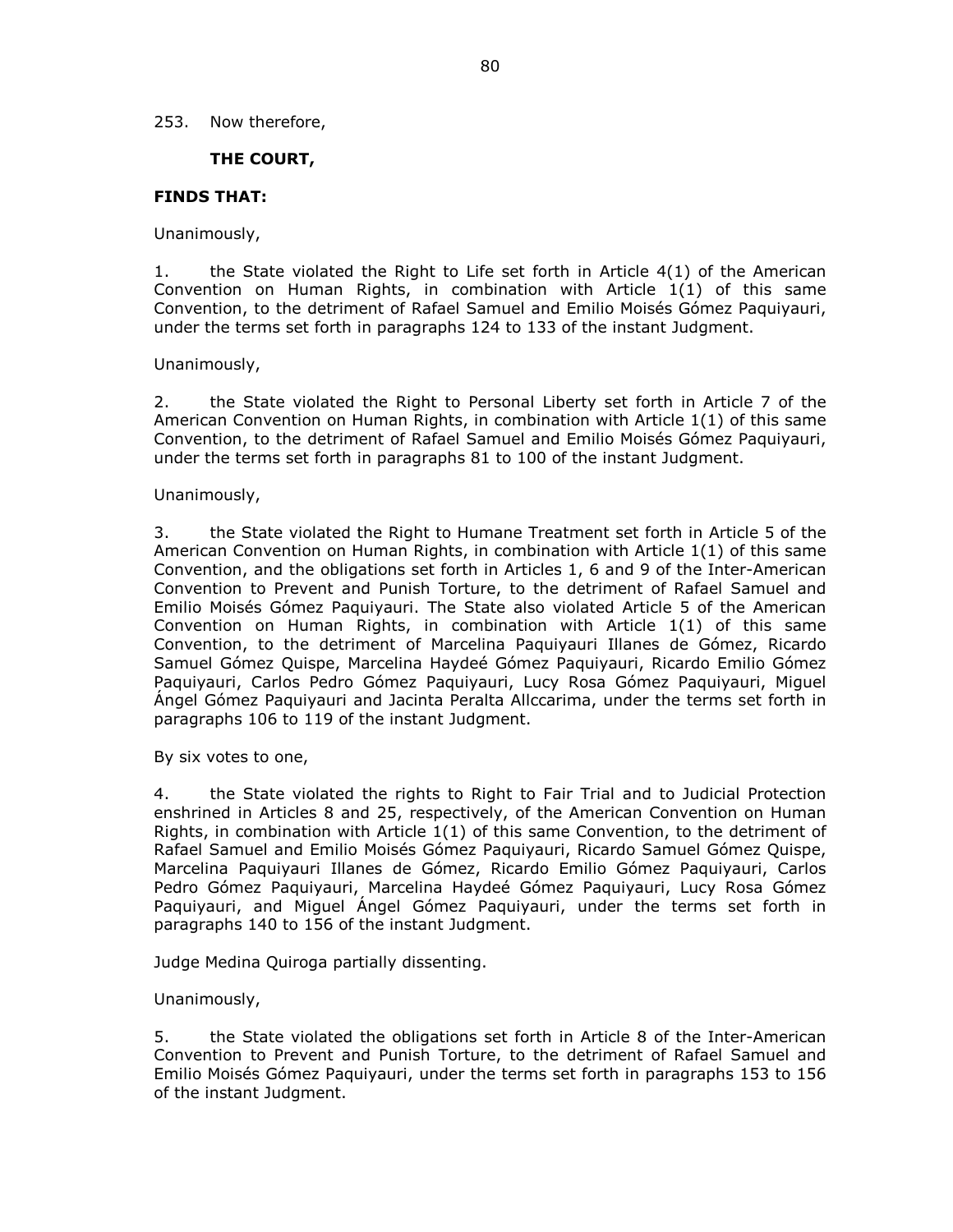### Unanimously,

6. the State violated Article 19 of the American Convention on Human Rights, in combination with Article 1(1) of this same Convention, to the detriment of Rafael Samuel and Emilio Moisés Gómez Paquiyauri under the terms set forth in paragraphs 161 to 173 of the instant Judgment.

Unanimously,

7. the State violated Article 11 of the American Convention on Human Rights, in combination with Article 1(1) of this same Convention, to the detriment of the members of the family of Rafael Samuel Gómez Paquiyauri and Emilio Moisés Gómez Paquiyauri, mentioned in paragraphs 67.t and 67.u of this ruling, under the terms set forth in paragraphs 178 to 182 of the instant Judgment.

### Unanimously,

8. this Judgment is per se a form of reparation, as set forth in paragraph 215 of the instant Judgment.

### AND, UNANIMOUSLY, ORDERS THAT:

9. The State must, within a reasonable term, effectively investigate the facts of the instant case, with the aim of identifying, trying, and punish all the perpetrators of the violations against Rafael Samuel and Emilio Moisés Gómez Paquiyauri. The outcome of this proceeding must be made known to the public, under the terms set forth in paragraphs 227 to 233 of the instant Judgment.

10. The State must carry out a public act of acknowledgment of its responsibility in connection with the facts of this case and of apology to the victims, under the terms set forth in paragraph 234 of the instant Judgment.

11. The State must publish once in the official gazette, Diario Oficial and in another national coverage daily the chapter of this Judgment on proven facts, without the respective footnotes, and the operative paragraphs of this Judgment, under the terms set forth in paragraph 235 of the instant Judgment.

12. The State must officially name a school in the province of El Callao after Rafael Samuel Gómez Paquiyauri and Emilio Moisés Gómez Paquiyauri, in a public ceremony and in the presence of the next of kin of the victims, under the terms set forth in paragraph 236 of the instant Judgment.

13. The State must establish a scholarship up to university level, in favor of Nora Emely Gómez Peralta, and facilitate her registry as the daughter of Rafael Samuel Gómez Paquiyauri, under the terms set forth in paragraphs 237 and 238 of the instant Judgment.

14. The State must pay the total sum of US\$240,500.00 (two hundred and forty thousand five hundred United States dollars) or its equivalent in Peruvian currency,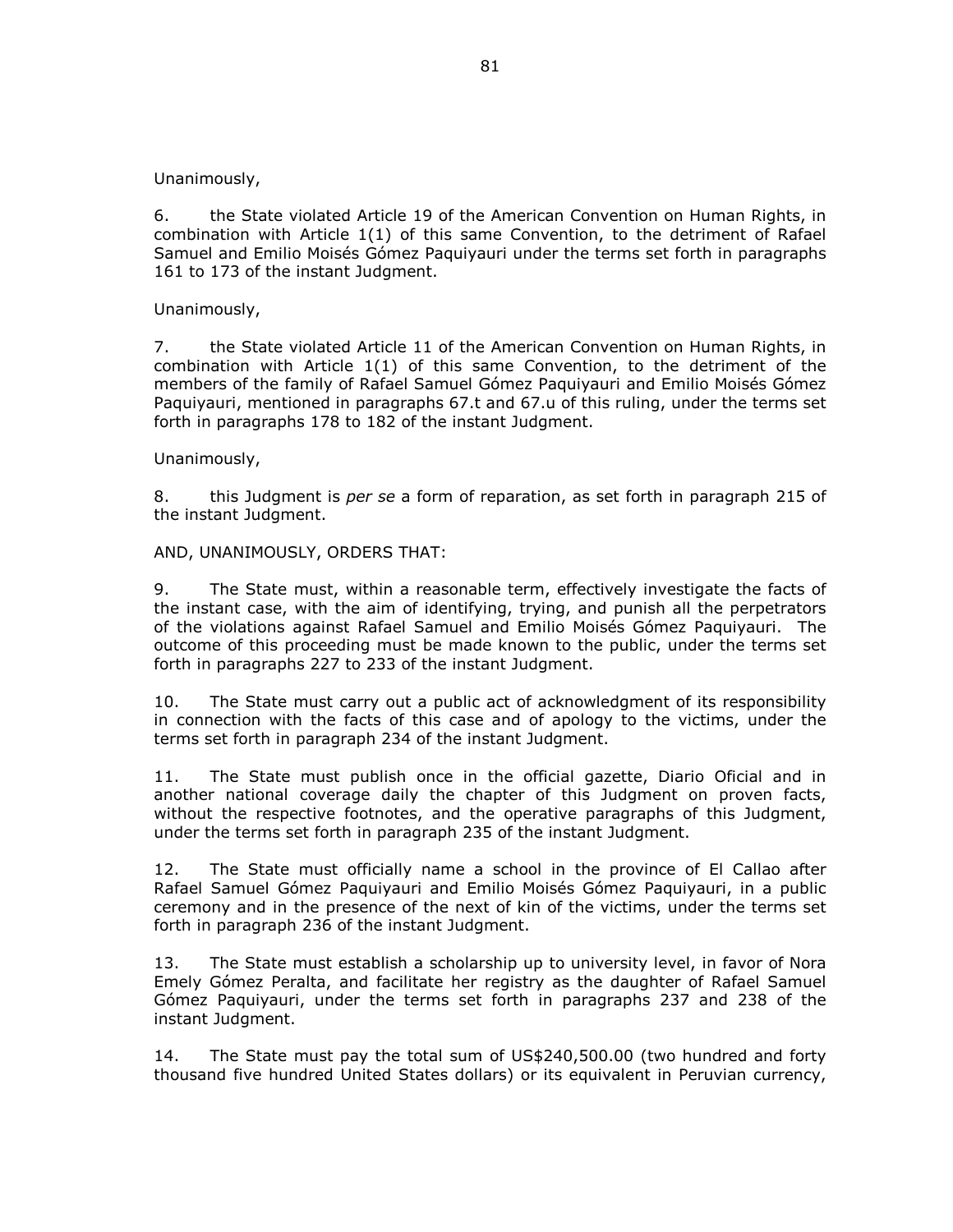for pecuniary damages, under the terms set forth in paragraphs 206, 208 and 210 of the instant Judgment, distributed as follows:

a) to Ricardo Samuel Gómez Quispe and Marcelina Paquiyauri Illanes de Gómez, as parents of Emilio Moisés Gómez Paquiyauri, US\$ 100,000.00 (one hundred thousand United States dollars) or their equivalent in Peruvian currency, under the terms set forth in paragraphs 206 and 199 of the instant Judgment;

b) to Ricardo Samuel Gómez Quispe and Marcelina Paquiyauri Illanes de Gómez, as parents of Rafael Samuel Gómez Paquiyauri; and to Nora Emely Gómez Peralta, as daughter of Rafael Samuel Gómez Paquiyauri, US\$ 100,000.00 (one hundred thousand United States dollars) or their equivalent in Peruvian currency, under the terms set forth in paragraphs 206 and 200 of the instant Judgment; and

c) to Ricardo Samuel Gómez Quispe and Marcelina Paquiyauri Illanes de Gómez, US\$ 40,500.00 (forty thousand five hundred United States dollars) or their equivalent in Peruvian currency, under the terms set forth in paragraph 208 of the instant Judgment.

15. The State must pay US\$500,000.00 (five hundred thousand United States dollars) or their equivalent in Peruvian currency, as compensation for non-pecuniary damages, under the terms set forth in paragraphs 217, 219 and 220 of the instant Judgment, distributed as follows:

a) to Ricardo Samuel Gómez Quispe and Marcelina Paquiyauri Illanes de Gómez, as parents of Emilio Moisés Gómez Paquiyauri, US\$ 100,000.00 (one hundred thousand United States dollars) or their equivalent in Peruvian currency, under the terms set forth in paragraphs 217 and 199 of the instant Judgment;

b) to Ricardo Samuel Gómez Quispe and Marcelina Paquiyauri Illanes de Gómez, as parents of Rafael Samuel Gómez Paquiyauri; and to Nora Emely Gómez Peralta, as daughter of Rafael Samuel Gómez Paquiyauri, US\$ 100,000.00 (one hundred thousand United States dollars) or their equivalent in Peruvian currency, under the terms set forth in paragraphs 217 and 200 of the instant Judgment;

c) to Ricardo Samuel Gómez Quispe and Marcelina Paquiyauri Illanes de Gómez, US\$ 200,000.00 (two hundred thousand United States dollars) or their equivalent in Peruvian currency, under the terms set forth in paragraph 219 of the instant Judgment;

d) to Jacinta Peralta Allccarima, US\$ 40,000.00 (forty thousand United States dollars) or their equivalent in Peruvian currency, under the terms set forth in paragraph 220 of the instant Judgment; and

e) to Nora Emely Gómez Peralta, US\$ 60,000.00 (sixty thousand United States dollars) or their equivalent in Peruvian currency, under the terms set forth in paragraph 220 of the instant Judgment.

16. The State must pay US\$30,000.00 (thirty thousand United States dollars) or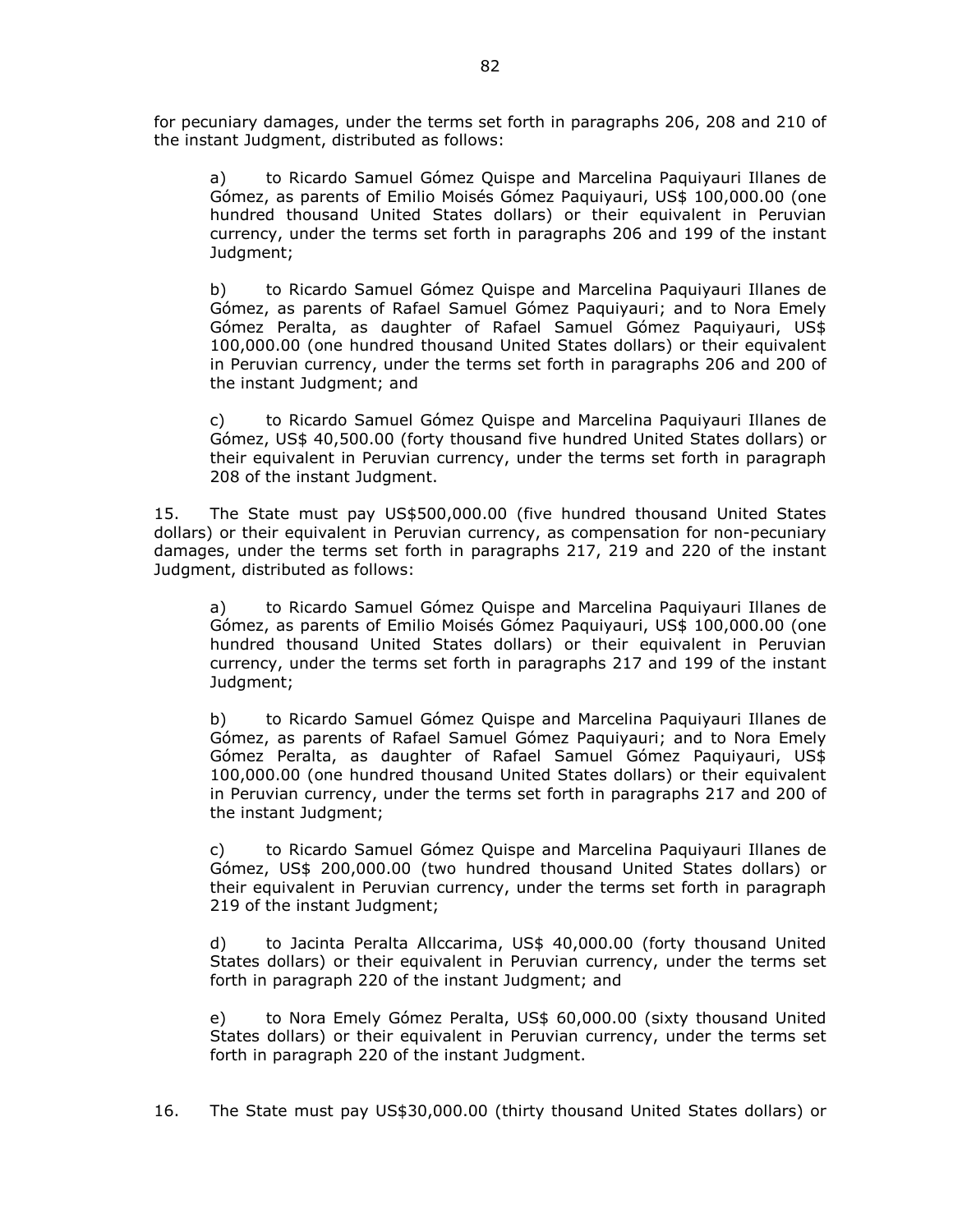their equivalent in Peruvian currency, which must be given to Ricardo Samuel Gómez Quispe and Marcelina Paquiyauri Illanes de Gómez, for costs and expenses in the domestic proceeding and in the international proceeding before the inter-American system for protection of human rights, under the terms set forth in paragraph 243 of the instant Judgment.

17. The State must deposit the compensation ordered in favor of the child Nora Emely Gómez Peralta in a banking investment in her behalf at a solid Peruvian institution, in United States dollars, within one year's time and under the most favorable financial conditions allowed by banking practices and legislation while she is a minor, under the terms set forth in paragraph 248 of the instant Judgment.

18. The State must pay the total amount ordered as compensation for pecuniary damages, non-pecuniary damages, costs and expenses established in the instant Judgment, without any of its items being subject to existing taxes, levies or charges, or any that may be decreed in the future.

19. The State must carry out the measures of reparation and of reimbursement of expenses listed in operative paragraphs 10 to 17 of the instant Judgment within one year's time, counted from the date this Judgment is notified, under the terms set forth in paragraph 244 of the instant Judgment.

20. If the State were to be in arrears, it must pay interest on the amount owed, and the interest will be at the banking rate in Peru, under the terms set forth in paragraph 251 of the instant Judgment.

21. If due to causes attributable to the beneficiaries of the compensations it were not possible for them to receive those compensations within the one-year term that has been set, the State will deposit those amounts on behalf of the beneficiaries in a deposit certificate or account at a solid Peruvian banking institution, under the terms set forth in paragraph 247 of the instant Judgment.

22. The Court will oversee execution of this Judgment and will close this case once the State has fully complied with its provisions. Within one year from the date when notice is served of this Judgment, the State must submit a report to the Court on steps taken to comply with it, pursuant to paragraph 252 of the instant Judgment.

Judge Cançado informed the Court of his Separate Opinion, Judge Medina Quiroga informed the Court of her Partially Dissenting Opinion, and Judge Eguiguren Praeli informed the Court of his Separate Opinion. These opinions are attached to the instant judgment.

> Sergio García-Ramírez President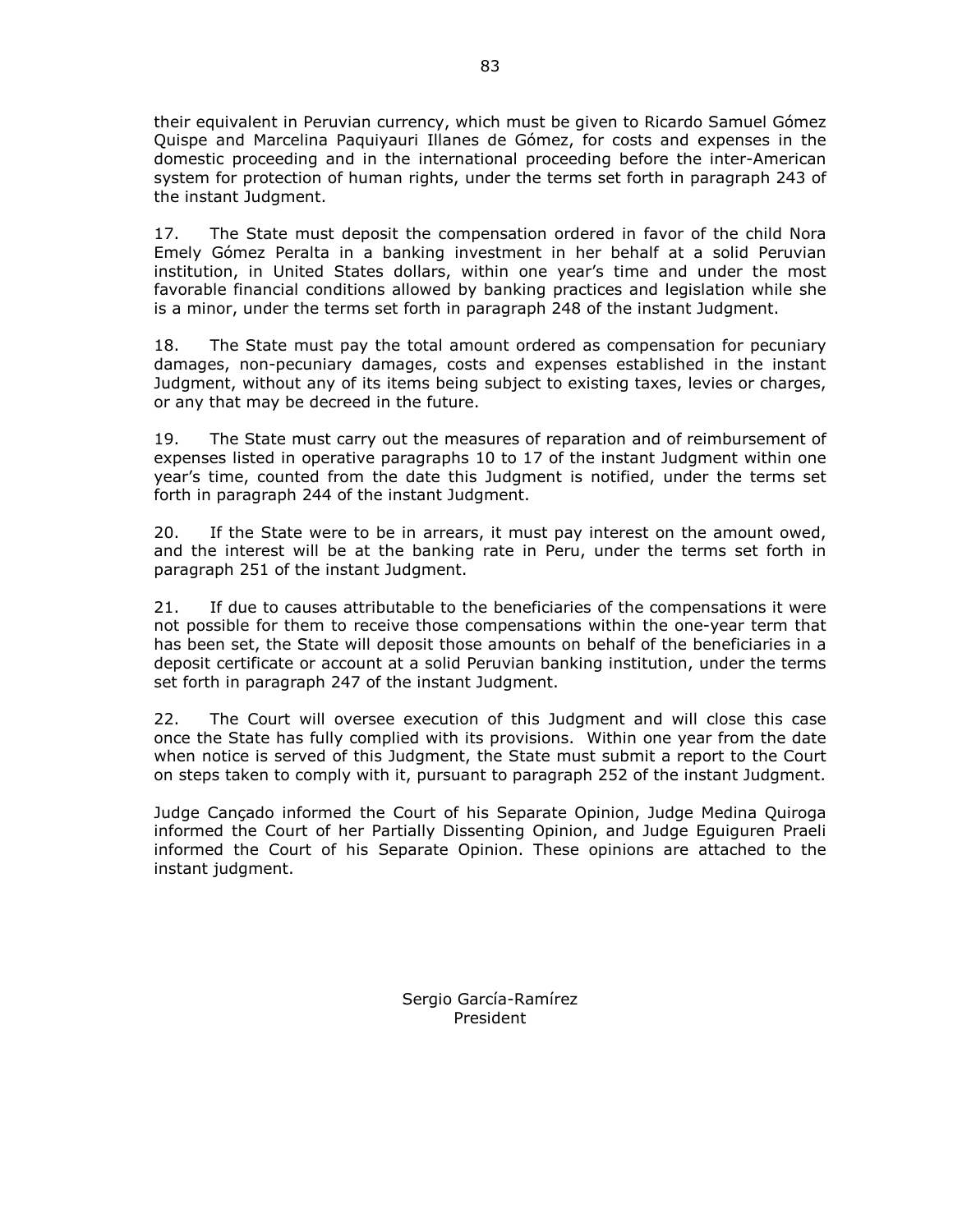Alirio Abreu-Burelli Oliver Jackman

Antônio A. Cançado Trindade **Cecilia Medina-Quiroga** 

Manuel E. Ventura-Robles Francisco José Eguiguren-Praeli Judge *ad hoc* 

> Pablo Saavedra-Alessandri Secretary

So ordered,

Sergio García-Ramírez President

Pablo Saavedra-Alessandri Secretary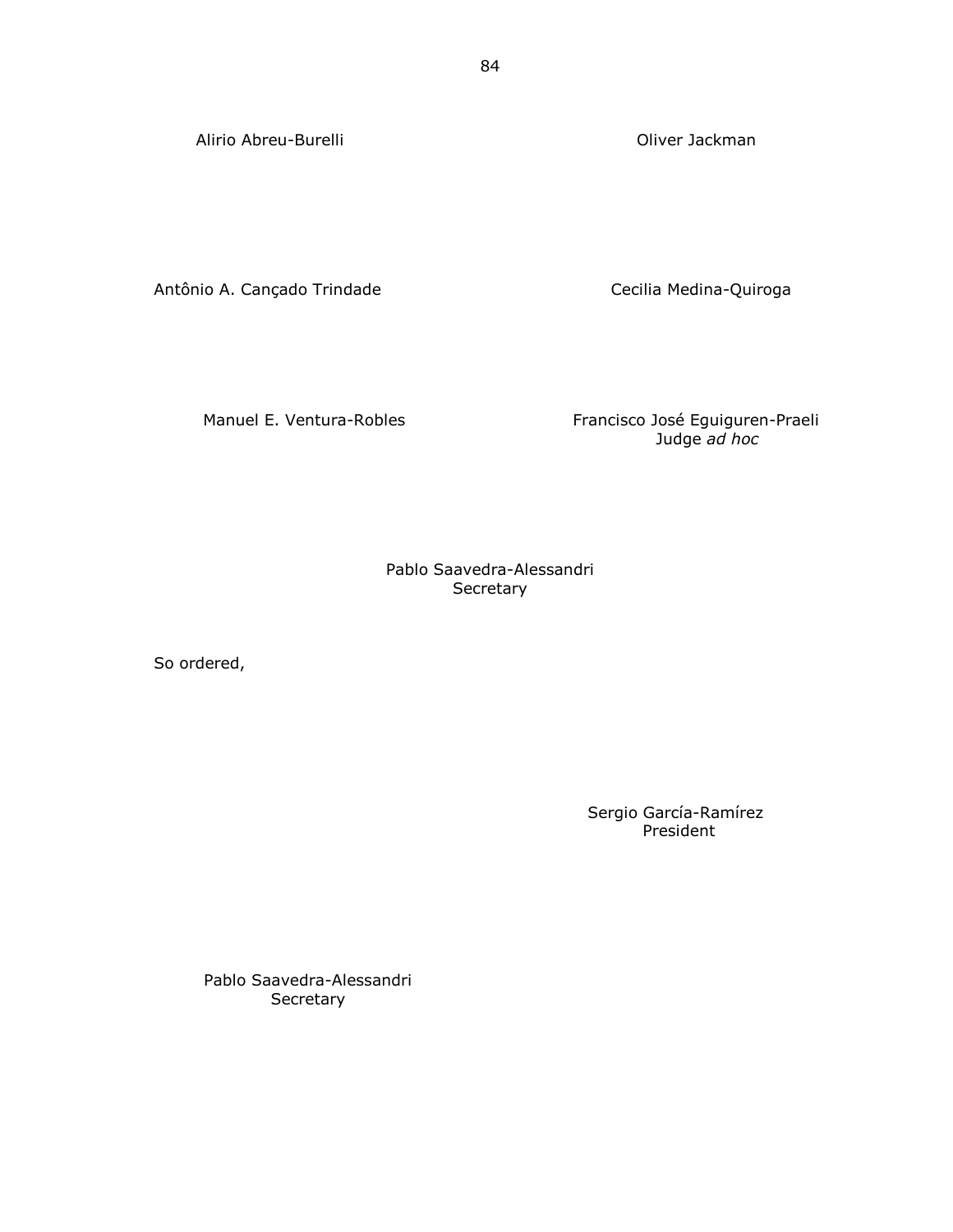## SEPARATE OPINION OF JUDGE A.A. CANÇADO TRINDADE

1. I have concurred with my vote in the instant Judgment of the Inter-American Court of Human Rights in the case of the Gómez Paquiyauri Brothers versus Peru. The issues raised by the cas d'espèce and addressed by the Court in the Judgment it reached have led me to reflect on certain matters that I feel I must state in this Separate Opinion, as the grounds for my position on them. I will refer, specifically, to the following points: a) the tragic vulnerability of the human condition, as shown by the facts in the instant case; b) establishment of the emergence of the international responsibility of the State; c) interaction between international law and domestic law in the current sphere of protection, transcending the "principle of subsidiarity," as it has been called; d) emancipation of the individual vis-à-vis his or her own State; e) implementation of the international responsibility of the State through the initiative of the individual as the subject of international law; and  $f$ ) compulsory Law *(jus* cogens) and the establishment of the aggravated international responsibility of the State.

# I. The Tragic Vulnerability of the Human Condition.

2. The facts in the instant case bring before this Court, once again, the recurring issue of the vulnerability and insecurity inherent to the human condition. The inevitable nature of human suffering seems proven over the centuries, and the fragility of the human condition has always been a matter of reflection, including our own days.<sup>1</sup> Since the times of Aeschylus, Sophocles, and Euripides to our own, the perennial and current nature of tragedy has expressed itself in the lives of millions and millions of human beings, generation after generation. It is difficult to find someone who has not suffered it somehow or become aware of it. Tragedy, today as in the 5th century B.C., is present every day in the daily life of millions of human beings. The facts of the instant case of the Gómez Paquiyauri brothers attest to this as they -like so many others whom we have not even heard about over the ageswere the victims of human brutality.

3. In the instant case of the Gómez Paquiyauri Brothers, the testimony of the next of kin of the two victims before this Court, and throughout the instant Judgment, concur in that when their bodies were found at the morgue, with a sign that read "unidentified", they were both wet, dirty, with their clothes full of dirt and blood, with an expression of "horrible pain," and their faces mangled; the eye sockets of both brothers were empty, and there was encephalic mass on their hair; one of them (Rafael) was missing a thumb, which had been shot off, and the palms had holes in them, as if they had been burned; the other deceased brother's mouth (Emilio's) was half-open, his teeth full of dirt. One of the surviving brothers (Miguel Ángel Gómez Paquiyauri) stated before the Inter-American Court that "he ha[d] no words to describe" what he saw. The father of the two youths (Ricardo Samuel Gómez Paquiyauri) added that "his children, 14 and 17 years old, were cruelly tortured and murdered."<sup>2</sup>

4. In her testimony before the Inter-American Court, at the public hearing on May 5, 2004, the Gómez Paquiyauri brothers' mother (Marcelina Paquiyauri Illanes

<sup>1</sup> . For example, in the works of A. Malraux and H. Arendt, with similar titles, among others.

 $2 \cdot$ See para. 49  $(b)$ , $(c)$ , $(d)$ , and  $(e)$  of the instant Judgment.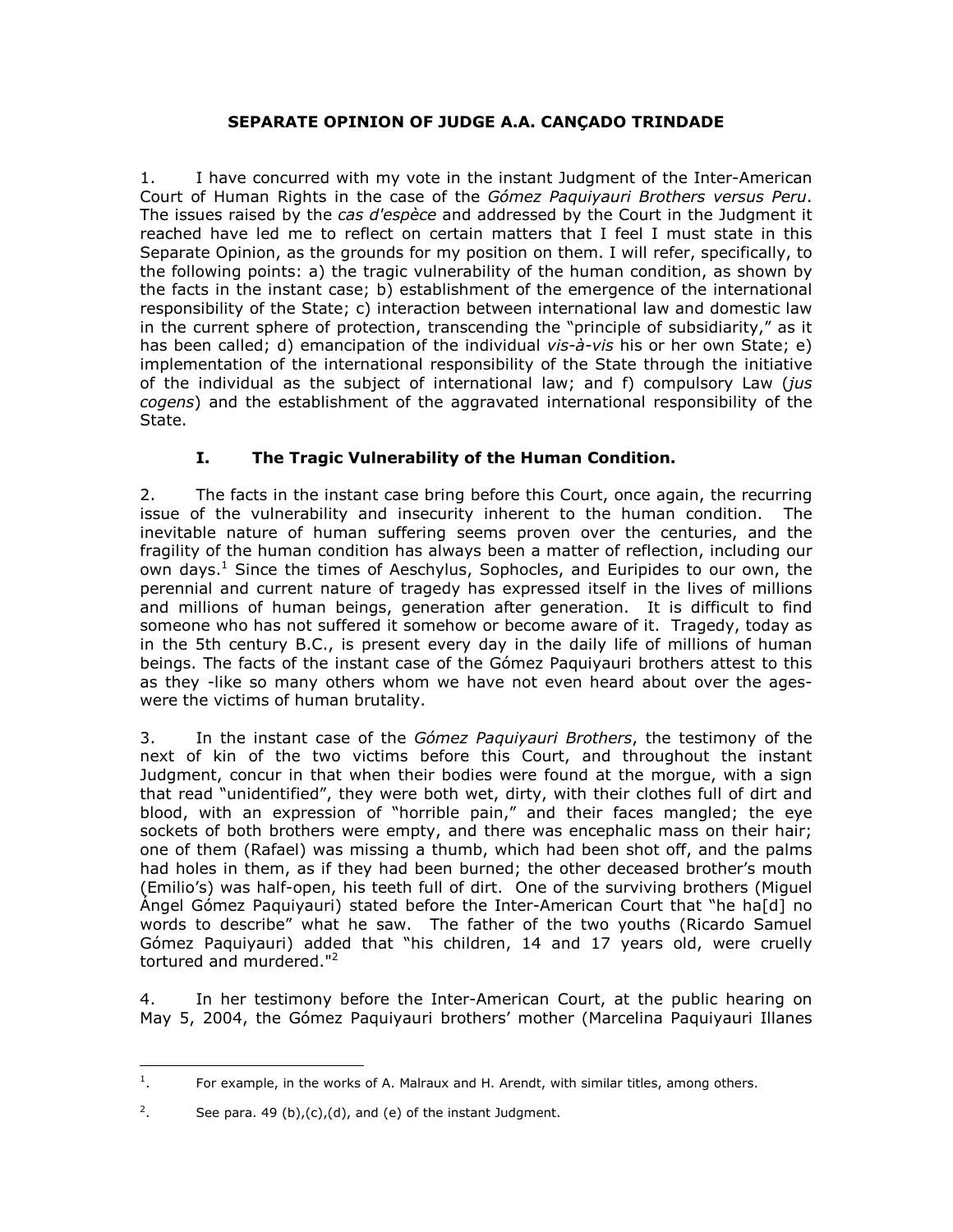de Gómez) stated that, when she arrived at the morgue to identify the bodies of her two sons,

 "when we entered the room, on a table, that seemed to be made out of metal, (...) there were my children, Rafael and Emilio, crosswise, not as I left them, healthy, smiling, happy, but their face disfigured, they had shot one of them in the eye and the other was all bruised; Emilio, his mouth half-open, his teeth full of dirt, his clothes full of dirt, wet (...). Likewise, Rafael was the same, eyeless, they had shot his thumb off (...). I didn't know what to do, but when I looked at Rafael's chest there was a white piece of paper or cloth that said 'approximately 27 years old, arrived as a corpse [unidentified]'; about Emilio it said 'approximately 24 years old, unidentified, arrived as a corpse.' I felt desperate, (...) I began to scream because they gave them those ages, that could not be, eyesight is for seeing, we see who is older, who is younger, you could see they were children and they gave them that age. (...) Then (...) I yelled, how is it possible that you gave them that age, knowing they are children? (...) Then (...) I began to cry and to say why did they give them that age, they did not even respect the fact that they [are] children (...).'

5. The victim's sister (Lucy Rosa Gómez Paquiyauri), in turn, when she testified before the Court on that same day, May 5<sup>th</sup>, stated that when she found the decomposing corpses of her brothers at the morgue,

 "I could not believe what my eyes were seeing. (...) For me it was shocking, (...) I cannot describe in words what I felt at that moment, I felt that my life was falling apart. (...) Any ignorant person could realize that my brothers were just children; what they did to my brothers is unspeakable, they were children, they had nothing to do with what had happened  $(...)$ .

 (...) We have the right to know the truth, for the truth to be known (...). Do we not have the right to claim for the life of my brothers? I loved my brothers; there is no day in my life that I do not remember them, there is no day in my life that they are not present, they were everything for me; (...) never before this happened did I feel alone, never; they were always there next to me. (...) No matter how many years pass, I will always miss them, I will always feel their absence. We want the truth to be known, we want to ensure that what happened to my family, what happened to my brothers, the abuse committed against them never happens again."<sup>4</sup>

6. Nothing will be as it was before. The survivors of the Gómez Paquiyauri family today have the memory of paradise lost. Together with Rafael and Emilio, brutally torn from this world by their fellow men, they also lost the unrecoverable happiness of simple and harmonious family life. The vacuum was filled by a feeling of deep sorrow and rebellion, with its corrosive effect. The damage suffered and narrated by the next of kin of the two young brothers who were murdered is truly irreparable, and the reparations ordered by the Court in the instant Judgment can only attenuate their grief, $5$  which has not eroded over time.

7. What occurred in the instant case does in fact generate a reflection on the precarious nature of the human condition. This has been so, since the fall of the human being in Eden, which gave rise to the "tragic and ominous future" of humankind;<sup>6</sup> the seed of good and evil became established in everyone, throughout

<sup>3</sup> . I-A Ct of HR, Transcripción de la Audiencia Pública Celebrada los Días 5, 6 y 7 de Mayo de 2004 - Caso de los Hermanos Gómez Paquiyauri versus Perú, San Jose, Costa Rica, I-A Ct of HR, 2004, pp. 52- 53 (internal distribution).

<sup>4</sup> . Ibid., pp. 43-44 and 48.

<sup>5</sup> See, in this regard, my Separate Opinions in the cases of the "Street Children" (Villagrán Morales et al. versus Guatemala, Reparations, Judgment of 26.05.2001), of Bámaca Velásquez versus Guatemala (Reparations, Judgment of 22.02.2002), and of Bulacio versus Argentina (Merits and Reparations, Judgment of 18.09.2003).

<sup>6</sup> . As described by J. Milton, Paradise Lost (1667), book IX, verses 6-15.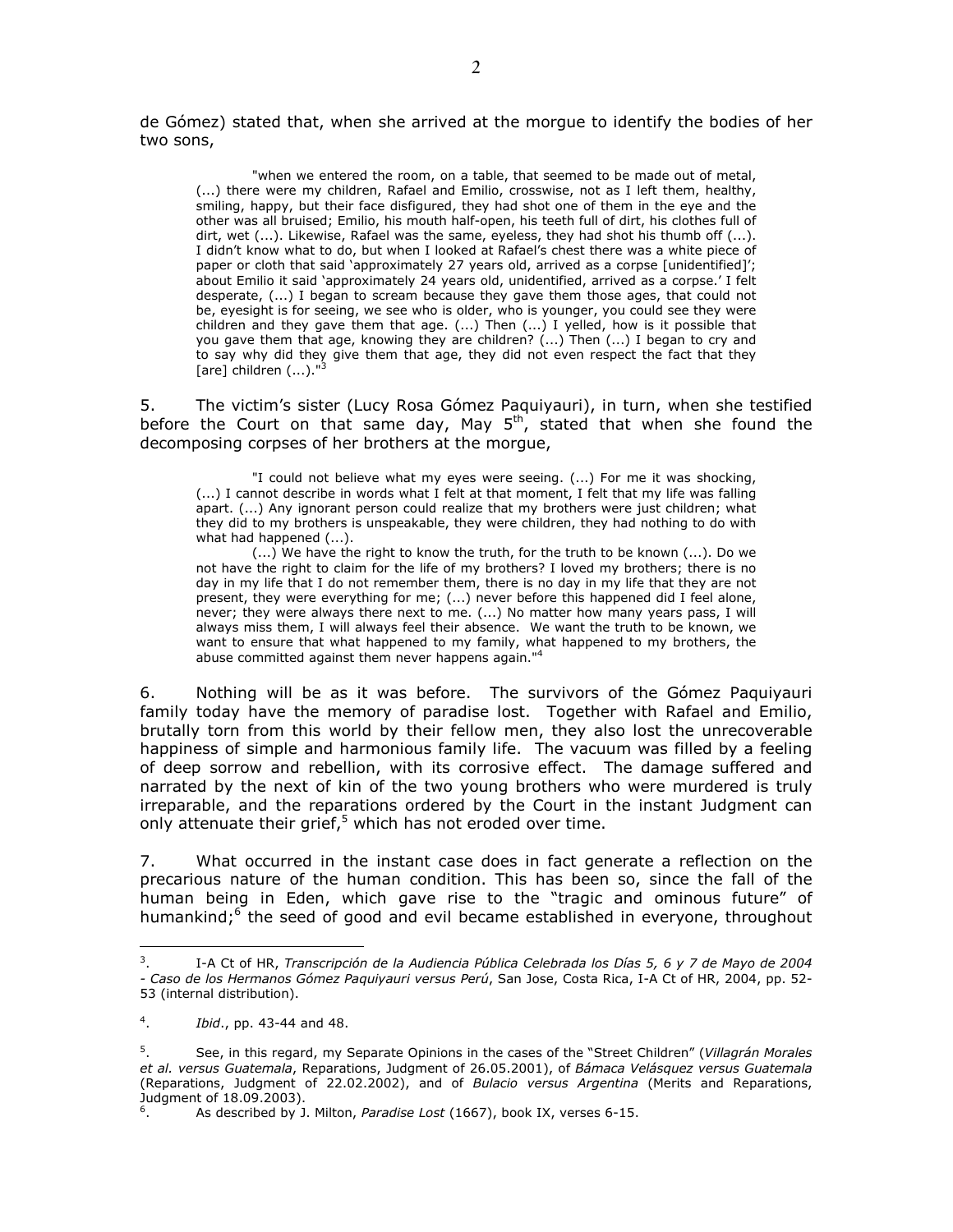human succession, which "was destined to the calamitous events of life."<sup>7</sup> As J. Milton said in his universal work, Paradise Lost (1667),

 "(...) like one of us Man is become To know both Good and Evil, since his taste Of that defended Fruit; but let him boast His knowledge of Good lost, and Evil got, Happier, had it suffic'd him to have known Good by it self, and Evil not at all."<sup>8</sup>.

8. Everyone has experienced or become aware of some expression of the violence that human beings carry within themselves. No one can deny the finite nature of human beings, highlighted by a feeling of powerlessness in face of brutality and injustice, and the suffering they entail, reflected in tragedy over the centuries. $9$ In the age of the modern nation-State, abominable crimes have been committed in the name of alleged "State security", and citizens have been placed in the most pitiless human insecurity. State security (originally conceived for the realization of the common weal) and that of the human person have not gone hand in hand; quite the contrary, the former has often been invoked as a pretext to unduly restrict the latter. The facts in the instant case eloquently show this historical distortion.

9. In the instant Judgment in the case of the *Gómez Paguiyauri Brothers*, the Court has, in short, found that one of the proven facts is that

 "At the morgue the bodies of Rafael Samuel and Emilio Moisés Gómez Paquiyauri were full of blood and dirt, wet, dirty; there was encephalic mass on their hair, and one of Emilio's fingers was missing. In both of them, the eyes were missing" (para. 67(j)).

10. Working for human rights, then, entails sharing the deepest human suffering, being in contact with the evil within each person since the fall of the first two human beings in Eden. Working effectively for human rights, with concrete results, is to once again find the good that is also within each person, and to help attain redemption through the realization of justice. The first step, on the difficult path in search of justice, is to identify the origin of the responsibility of the State, that is, to establish how said responsibility arises.

 II. Establishment of the Emergence of the International Responsibility of the State

11. At the outset, I must point out that inclusion in the instant Judgment of the Inter-American Court, of a chapter (VIII) on the International Responsibility of the State, as it has been addressed in the respective adjudicatory proceeding, evinces the need to take general international law and the general principles of international law into account, together with the provisions of the American Convention on Human Rights, when applying a treaty such as the latter. In point of fact, the general theory of exhaustion of domestic remedies, in international law, has for a long time had to

7 . Ibid., book X, verses 967-991.

8 . Ibid., book X, verses 84-89.

9 See W. Kaufmann, Tragedy and Philosophy, 2d. ed., Princeton/N.J., Princeton University Press, 1992, pp. 131, 133, 309 and 315.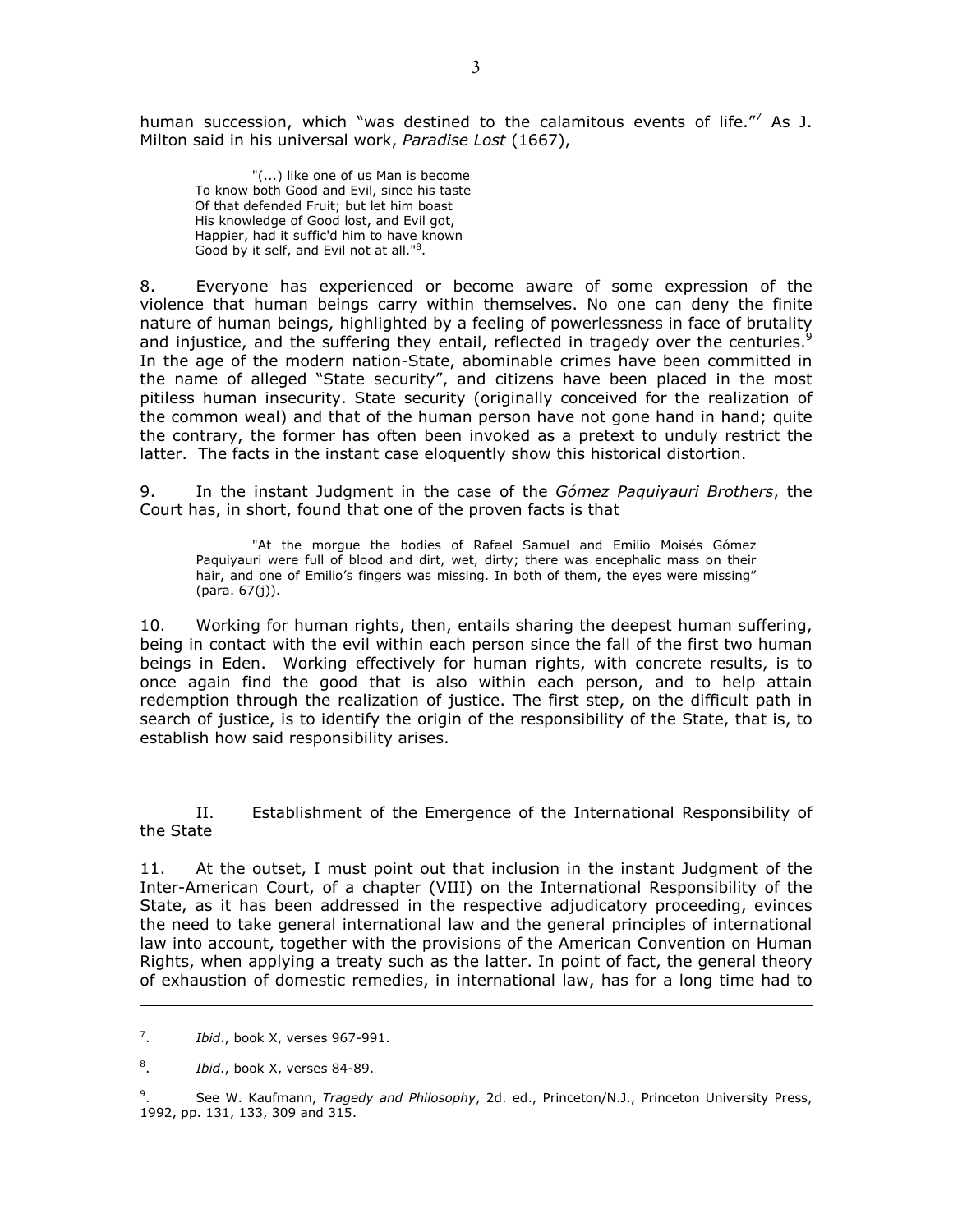address precisely the aforementioned issue of the establishment of the moment of emergence of the international responsibility of the State.

12. As I pointed out in a study on the subject, published in Geneva in 1978, over the last decades attempts to codify the matter, international jurisprudence, international doctrine and international practice have demonstrated a clear division between two theses, the *substantive* and the *procedural* ones (according to which State responsibility is, or is not, respectively, contingent upon reparations in domestic law). Combinations of these two theses, and of other explanatory theories (such as that of complex international wrongdoing, of dédoublement fonctionnel, of the rule of conflict and of the rule of *policy*) ultimately tend to converge toward the basic dichotomy between the substantive and procedural theses.<sup>10</sup>

13. Both in that study and in others I have always insisted on the need to establish a distinction between the emergence and the implementation (enforcement, mise-en-oeuvre) of the international responsibility of the State. In the sphere of responsibility of the State for damages caused to foreigners, the rule of domestic remedies has often been given a substantive nature (especially in the practice of several States), perhaps due to its *preventive* nature vis-à-vis discretional exercise of diplomatic protection; instead, in the sphere of international protection of human rights, the formulation of said rule takes on the form of a procedural condition of  $admissible$  of international claims or petitions<sup>11</sup> (integrating domestic remedies in the international process of reparation of human rights violations).

14. This being so, in my opinion there can be no doubt that, in International Human Rights Law, the international responsibility of the State arises at the very moment of violation of the rights of the human person, that is, as soon as the international wrongful act attributable to the State occurs. In the framework of the Inter-American Convention on Human Rights, the international responsibility of the State may be generated by acts or omissions of any branch or body or agent of the State, whatever its or his hierarchy, that violates the rights protected by the Convention.<sup>12</sup> This has been the clear understanding of the Inter-American Court, which today constitutes its *jurisprudence constante* on the matter.<sup>13</sup>

15. Yet despite the clarity of the matter, unfortunately there has continued to be controversy, as I mentioned in my Separate Opinion (para. 4) in the Myrna Mack versus Guatemala case (2003), about the very moment of emergence of the responsibility of the State (perhaps due to the different contexts in which the rule of domestic remedies has been invoked<sup>14</sup>), - and this can be seen in the various

<sup>&</sup>lt;sup>10</sup>. See A.A. Cançado Trindade, "The Birth of State Responsibility and the Nature of the Local Remedies Rule", 56 Revue de droit international de sciences diplomatiques et politiques - Sottile (1978) pp. 157-188.

<sup>11</sup> . Ibid., p. 176.

<sup>&</sup>lt;sup>12</sup>. See Inter-American Court of Human Rights (I-A Ct of HR), case of "The Last Temptation of Christ" versus Chile, Judgment of 05.02.2001, Series C, n. 73, p. 47, para. 72; and see Concurring Opinion of Judge A.A. Cançado Trindade, p. 76, para. 16, and see pp. 85-87, paras. 31-33.

 $^{13}$ . See I-A Ct of HR, case of the "Street Children" (Villagrán et al. versus Guatemala, Merits), Judgment of 19.11.1999, Series C, n. 63, p. 89, para. 220; I-A Ct of HR, case of the "Five Pensioners" versus Peru, Judgment of 28.02.2003, Series C, n. 98, para. 163; I-A Ct of HR, Case of Juan Humberto Sánchez versus Honduras, Judgment of 07.06.2003, Series C, n. 99, para. 142.

<sup>&</sup>lt;sup>14</sup> Such as the fundamentally different contexts of international protection of human rights and diplomatic protection.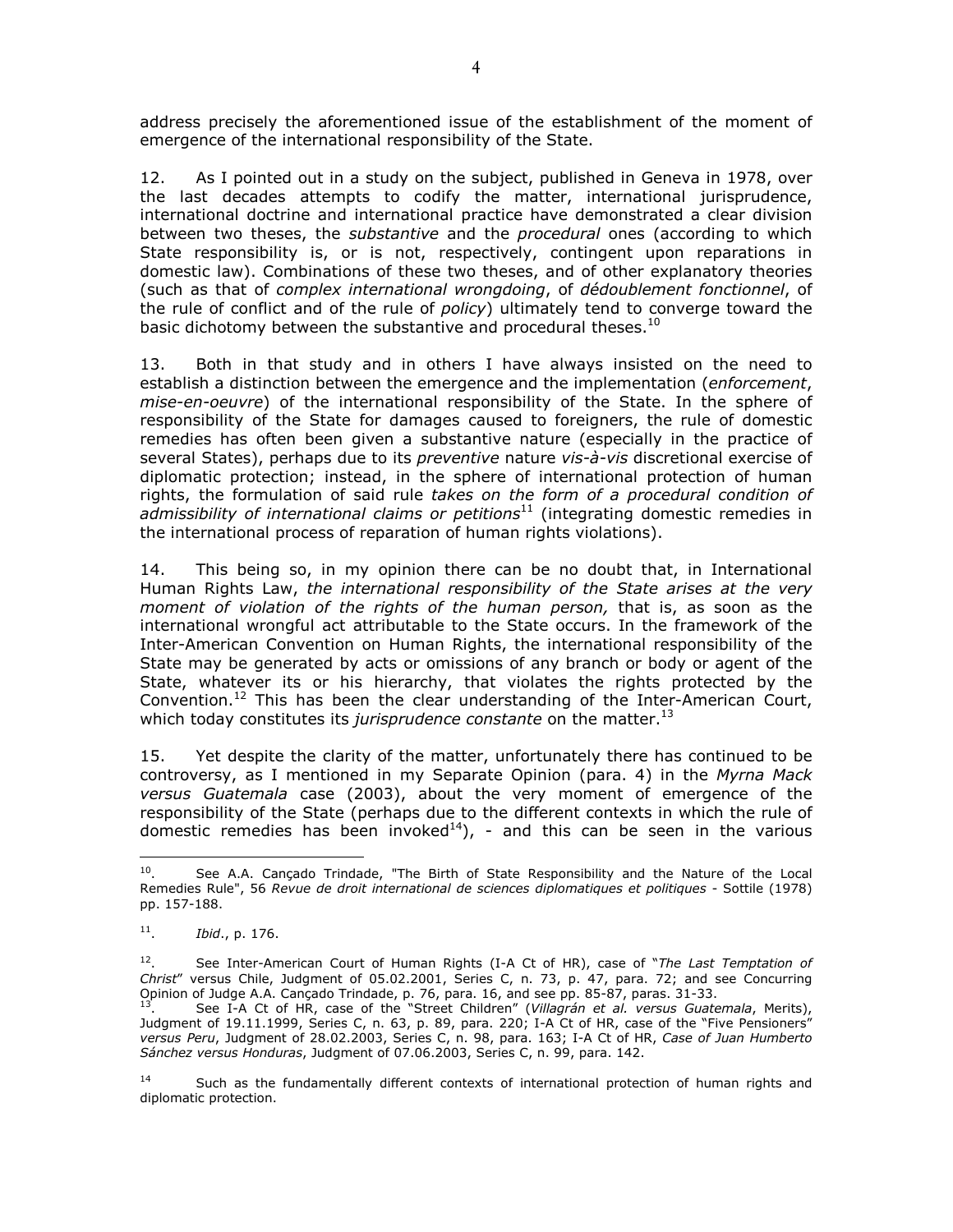positions adopted on the matter by the Inter-American Commission on Human Rights and by the representatives of the victims in the instant case of the Gómez Paquiyauri Brothers versus Peru (2003).

16. It is, therefore, appropriate to insist in the instant case on the specific point made before. As I underlined in my Concurring Opinion in the case of "The Last Temptation of Christ" (2001), with respect to Chile,

 "(…) in the present context of the international protection of human rights, fundamentally distinct from that of discretionary diplomatic protection at inter-State level,<sup>15</sup> - the rule of domestic remedies is endowed with a *procedural* rather than substantive nature. It thus conditions the implementation (mise-en-oeuvre) of the responsibility of the State (as a requisite of admissibility of an international petition or complaint), but not the birth of such responsibility.

This is the thesis which I have been constantly sustaining for more than twenty years  $(...).$ <sup>16</sup>  $(...)$  have always maintained that the *birth* and the *implementation* of the international responsibility of the State correspond to two distinct moments; in the present context of the international protection of human rights, the requisite of prior exhaustion of remedies of domestic law conditions the implementation, but not the birth, of that responsibility, which is conformed as from the occurrence of an internationally wrongful act (or omission)(...)" (paras. 33-34).

17. And, in two of my conclusions<sup>17</sup> in that Concurring Opinion, which I wish to reiterate here, I argued precisely, in brief, that

 - "(...) the international responsibility of a State Party to a human rights treaty arises at the moment of the occurrence of an international wrongful act - or omission - (tempus commisi delicti), imputable to that State, in violation of the treaty at issue; - (...) in the context of the international protection of human rights, the rule of exhaustion of remedies of domestic law is endowed with a procedural rather than substantive nature (as a condition of admissibility of a petition or complaint to be resolved in limine litis), thus conditioning the implementation but not the birth of the international responsibility of a State Party to a human rights treaty" (para 40).

18. The representative of the alleged victims and their next of kin (Mónica Feria Tinta) has argued quite rightly in a similar vein before the Court in the instant case of the Gómez Paquiyauri Brothers, both in her written pleadings on April 17, 2002 (pp. 13-14, para. 25), and in her oral pleadings at the seat of the Court on May 7,

<sup>&</sup>lt;sup>15</sup> The basic differences in the context require that application of the rule of domestic remedies, in the sphere of international protection of human rights, pay special attention to the human person's need for protection. Said rule is far from being an unchangeable or sacred principle of international law, and nothing hinders its application with greater or lesser rigor in different contexts. After all, domestic remedies are a part of the international system for protection of human rights, itself, with an emphasis on the component of reparation (redress) rather than on the mechanical process of exhaustion (of said remedies). The rule of domestic remedies attests to the interaction between international law and domestic law in the current context of protection. We are here before a law of protection, endowed with its own specificity, geared primarily toward the victims, toward the rights of the human beings and not of the States. The generally accepted principles of international law (which the formulation of the rule of domestic remedies refers to in human rights treaties such as the American Convention), in addition to evolving differently in the various contexts where they are applied, necessarily undergo a certain degree of adjustment or adaptation when they are included in human rights treaties, due to the special nature of the object and purpose of said treaties and to the widely acknowledged specificity of the international protection of human rights. A.A. Cançado Trindade, The Application of the Rule of Exhaustion of Local Remedies in International Law, Cambridge, University Press, 1983, pp. 1-443, esp. 6-56. 279-287, 290- 322, and 410-412.

<sup>16</sup> A.A. Cançado Trindade, "The Birth of State Responsibility...", op. cit. supra n. (10), pp. 157-188.<br>17. The first and the seventh. The first and the seventh.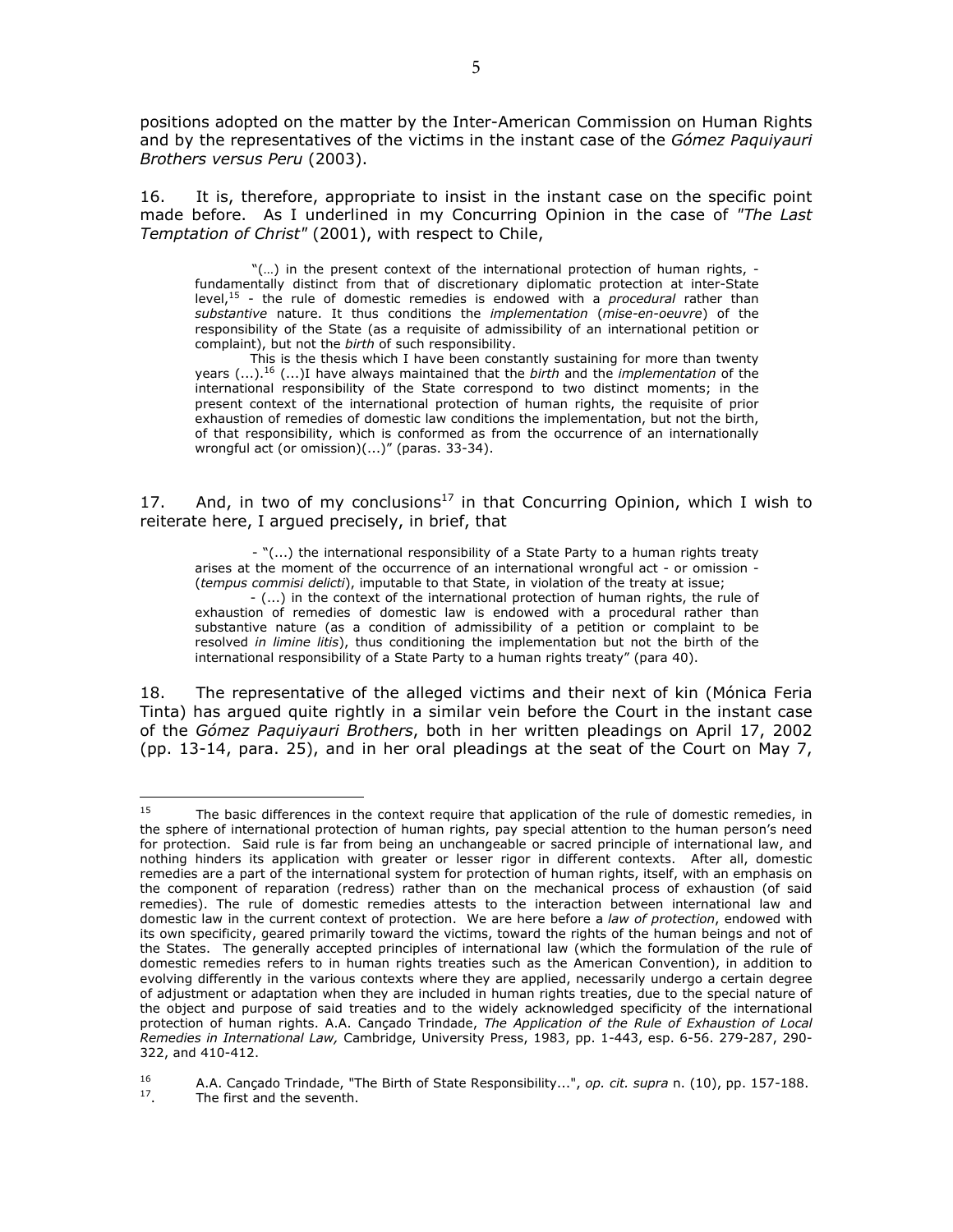2004.<sup>18</sup> The Inter-American Commission on Human Rights, in turn, missed this important specific conceptual point, and that even led the Commission to inappropriately mix the issue of the emergence of the international responsibility of the State with the "principle of subsidiarity," as it is called (see *infra*).

 III. Beyond Subsidiarity: the Interaction between International Law and Domestic Law in the current Sphere of Protection

19. In face of this misunderstanding, I must specify another point, to clarify this conceptual matter and perhaps to provide a better understanding of the issue. In its Report of 11.10.2001 (under Article 50 of the American Convention) on the instant case, the Inter-American Commission argued, somewhat surprisingly, that "not every violation" of human rights committed by the agents of the State entails the international responsibility of the State; according to the Commission's Report, the State does not incur responsibility if it investigates the facts, punishes those responsible, and provides due reparation. According to the Commission, "the above is explained by the subsidiary nature of the inter-American human rights system."<sup>19</sup> Still according to the Commission, in the instant case, the international responsibility of the State remained because it did not conduct a complete and adequate investigation, and it neither tried nor punished those responsible.<sup>20</sup>

20. In its oral pleadings at the aforementioned public hearing before this Court on 07.05.2004 the Commission, $21$  as reported in the instant Judgment of the Court (para. 68), once again inappropriately mixed the origin of the international responsibility of the State with the "subsidiary nature" of international jurisdiction with respect to domestic or national jurisdiction. In my understanding, any violation of a right protected by the American Convention *immediately* entails the responsibility of the State; the tempus commissi delicti is that when the internationally wrongful act occurred. This gives rise –as consequences of the original violation- to the obligations of the State under the Convention to investigate the facts, punish those responsible, and provide reparations to the victims; if it does not fulfill those obligations, the State commits additional violations to the applicable international law.

21. An ongoing international human rights proceeding is not affected by domestic legal measures taken independently of it and in light of a different applicable law (the domestic or national one); said measures, therefore, do not magically "discharge" the international responsibility already incurred by the State or make it "disappear." Implementation of said responsibility (at a moment other than its birth) necessarily occurs in light of the provisions of the human rights treaty involved, which is directly applicable in the domestic law of the State responsible for wrongdoing.

 $18.$  I-A Ct of HR, Transcripción de la Audiencia Pública Celebrada los Días 5, 6 and 7 de Mayo de 2004 – Caso de los hermanos Gómez Paquiyauri versus Perú, San Jose, Costa Rica, I-A Ct of HR, 2004, p. 146 (internal distribution).

<sup>&</sup>lt;sup>19</sup>. Inter-American Commission on Human Rights, *Informe n. 99/01 - Caso n. 11.016 (Perú)*, doc. OAS/Ser/L/V/II.113/doc.36, of 11.10.2001, pp. 9 and 12-13, paras. 48-49, 59 and 63.

<sup>20</sup> . Ibid., pp. 15 and 19, paras. 69 and 87.

 $21.$  See Transcripción de la Audiencia Pública..., op. cit. supra n. (18), pp. 156-157 (internal distribution).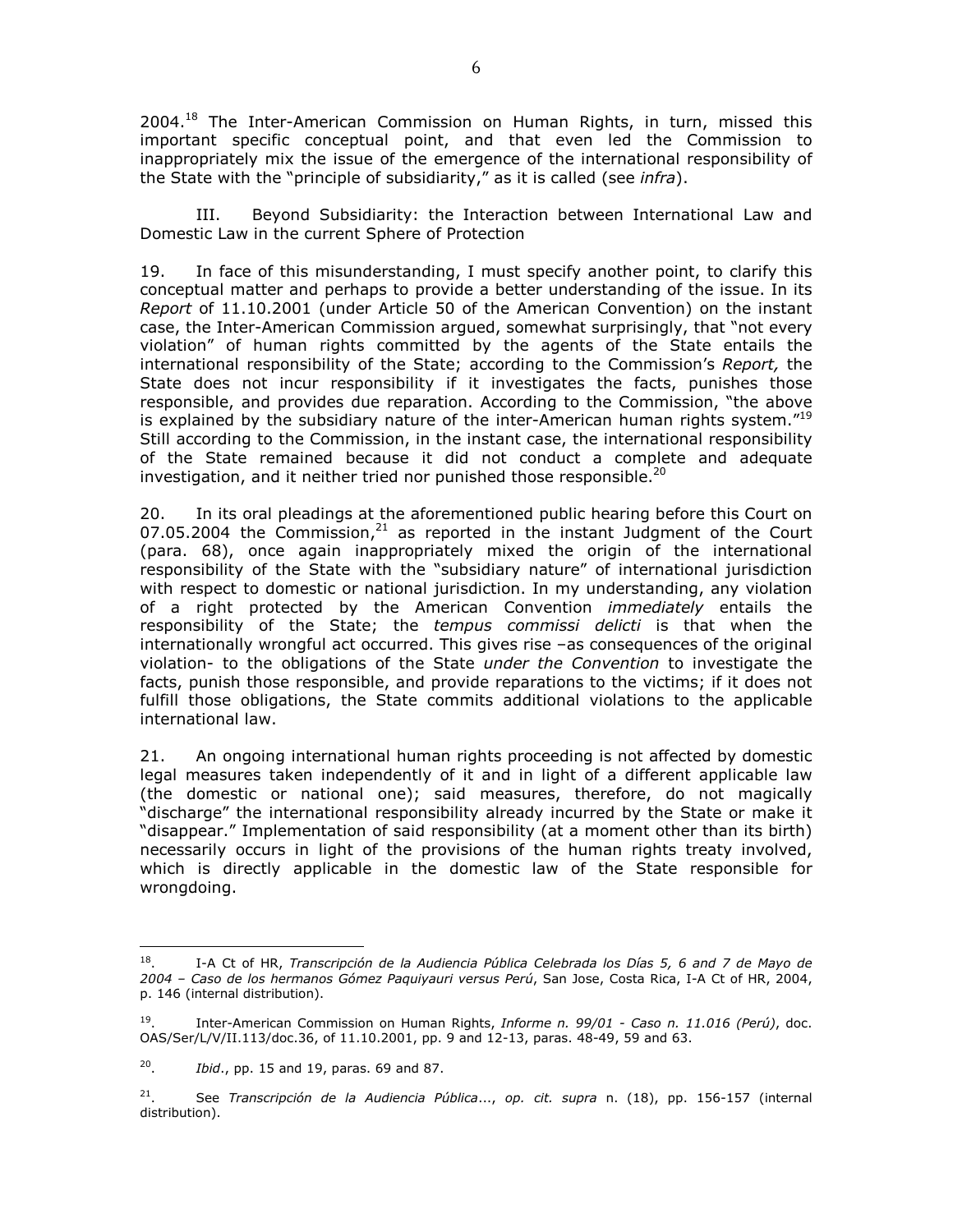22. A tribunal such as the Inter-American Court is empowered to establish the international responsibility of the State in cases brought before it, without considering a *renvoi* of the issue under its competence to domestic courts; this is its own prerogative, and also its duty. And since the responsibility of the State under domestic law is not necessarily identical with its responsibility under international law, and the parties and the issue debated under international jurisdiction are not necessarily the same as those under domestic venue, $^{22}$ 

 "The [Inter-American] Court cannot abdicate from such determination, not even in the hypothesis that the decision of a national tribunal is entirely coincident with its own as to the merits. Otherwise, this would lead to a total juridical relativism, illustrated by the "endorsement" of a decision of a national tribunal when it is considered in accordance with the Convention, or else the determination that it does not generate, or ought not to generate, legal effects (...) when it is considered incompatible with the American Convention."<sup>23</sup>

23. In addition to this, the conditions for admissibility of claims or petitions under the American Convention refer to *implementation* of the responsibility, not to its origin or emergence. The former conditions are procedural in nature, while the establishment of the responsibility of the State is in the sphere of substantive or material law. I do not see how one can relate said establishment with the "principle of subsidiarity," as it is called, which refers directly and specifically to the protection mechanisms, at the national and international levels -the international ones being considered "subsidiary" to the national ones.

24. The subsidiarity mentioned above does not encompass material law, that is, it cannot be invoked with respect to the substantive provisions pertaining to the protected rights, nor regarding the content and scope of the respective obligations. In my opinion, one cannot give said subsidiarity a dimension that it does not effectively have, and never did. Furthermore, viewing relations between the international and national legal systems from the standpoint of the "principle of subsidiarity" is essentially static. Therefore, it does not faithfully reflect the dynamics and current state of evolution of the *interaction* between international law and the domestic law of the States in the current sphere of protection, for the benefit of the human beings protected.

25. As I mentioned, in this regard, in my Concurring Opinion in the case of "The Last Temptation of Christ" (2001), international law will be perfected and strengthened when human conscience attains a degree of evolution such that it no longer accepts the enactment of domestic laws (or administrative acts or court decisions) that obstruct application of international provisions for protection integrated with the provisions of domestic law (para. 10). And, long before my aforementioned Opinion, in an essay published in Germany in 1977-1978, I argued that, since human rights treaties entrust the national courts themselves with protective functions in the application of the rule of domestic remedies, said remedies are part of the international protection procedures; the purpose and effect

<sup>&</sup>lt;sup>22</sup>. See, in this regard, I-A Ct of HR, Case of Las Palmeras versus Colombia, Judgment of 06.12.2001 (Merits), Series C, n. 90, Joint Separate Opinion of Judges A.A. Cançado Trindade and M. Pacheco Gómez, pp. 43-45, paras. 2-3 and 5.

<sup>23</sup> . Ibid., Joint Separate Opinion of Judges A.A. Cançado Trindade and M. Pacheco Gómez, pp. 44- 45, para. 4.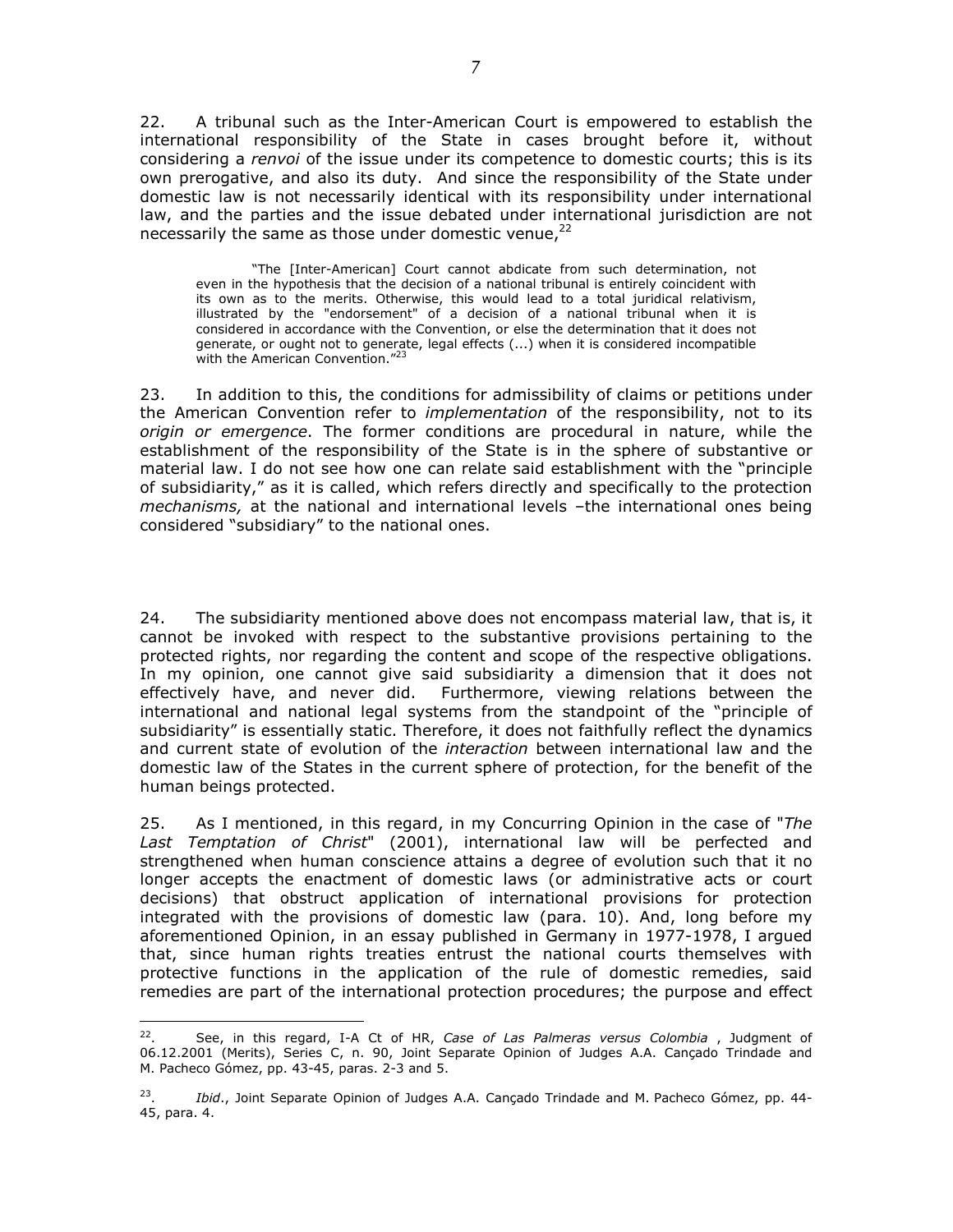of the resulting interaction between the international and national legal systems in the current context of protection is to perfect the national legal protection systems, as required by international instruments to safequard human rights. $^{24}$ 

# III. Emancipation of the Individual vis-à-vis his or her own State.

26. This is not the first time that this happens. Previously, in the case of the "Five" Pensioners" versus Peru (2003), the petitioners and the Commission also followed different lines of reasoning with respect to a certain aspect of their respective pleadings. This is natural, and heartening, as it helps to highlight the different roles of the petitioners (the true substantive applicant party before the Court) and the Commission (as the auxiliary body of the Court in adjudicatory proceedings under the American Convention, and the defender of public interest and guardian of the Convention).

27. In my Concurring Opinion in that case of the "Five Pensioners" (para. 16), I pointed out that this development reflects the necessary prevalence of the entitlement of individuals to all the rights protected by the Convention above all other considerations, as subjects of International Human Rights Law. Said development is also a direct consequence of the step forward taken by the Court since it adopted its current rules of Procedure, the fourth in its history, granting locus standi in judicio to the individual petitioners in all stages of the procedure before the Court. As I argued in my aforementioned Opinion in the case of the "Five Pensioners" (para. 19), and as was corroborated in the adjudicatory proceeding before this Court in the instant case of the Gómez Paquiyauri brothers,

 "The petitioners themselves are those who, better than anyone else, can assess which rights have presumably been violated. To attempt to restrict this faculty would go against the right of access to justice under the American Convention."

28. Furthermore, as I have been arguing in recent years, we are in the midst of a historical process of strengthening of the emancipation of the individual vis-à-vis his or her own State. Six years ago, in my Concurring Opinion in the Castillo Petruzzi et al. versus Peru case (Preliminary Objections, 1998) before this Court, I summarized as follows the "qualitative leap" that would take place under the American Convention:

 "This means to seek to secure, not only the direct representation of the victims or their relatives (locus standi) in the procedure before the Inter-American Court in cases already forwarded to it by the Commission (in all stages of the proceedings and not only in that of reparations<sup>25</sup>),but rather the right of direct access of individuals before the Court itself (jus standi), so as to bring a case directly before it, as the sole future jurisdictional organ for the settlement of concrete cases under the American Convention. To that end, individuals would do without the Inter-American Commission, which would, nevertheless, retain functions other than the contentious one, prerogative of the future permanent Inter-American Court.<sup>27</sup>

<sup>&</sup>lt;sup>24</sup>. A.A. Cançado Trindade, "Exhaustion of Remedies in International Law and the Role of National Courts", 17 Archiv des Volkerrechts - Tübingen (1977-1978) pp. 333-370; and see, in this same regard, twenty years later, A.A. Cançado Trindade, O Esgotamento dos Recursos Internos no Direito Internacional, 2d. updated ed., Brasilia, Edit. Universidad de Brasilia, 1997, pp. 176-177 and 244-245.  $^{25}$ . As occurred under the previous (third) Rules of Procedure of the Court, Article 23.

<sup>&</sup>lt;sup>26</sup>. Like those of the undertaking of missions of *in loco* observation and the preparation of reports.

 $27.$  Enlarged, functioning in chambers, and with considerably greater human and material resources.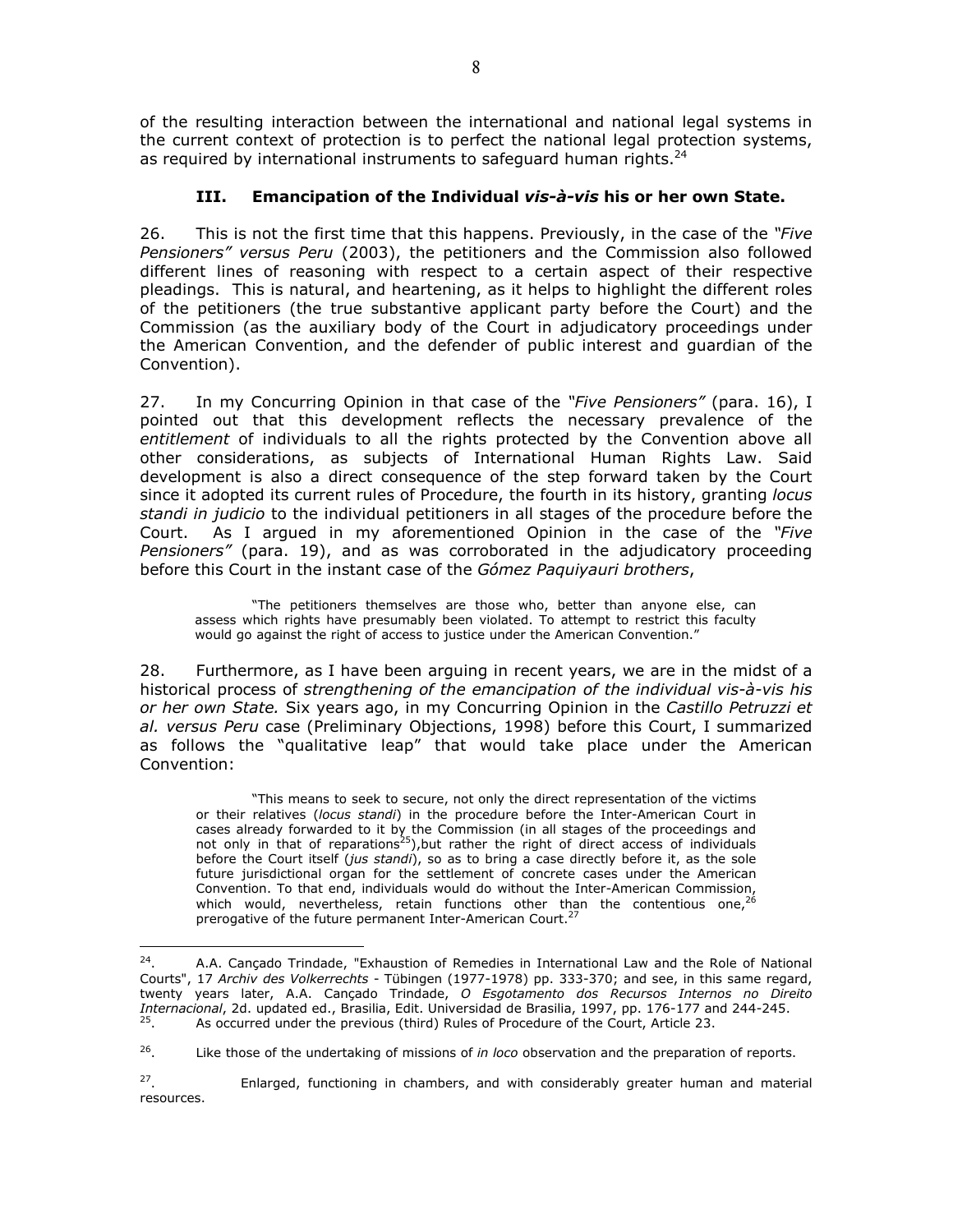(...)Above all, this qualitative advance would fulfill, in my understanding, an imperative of justice. The jus standi - no longer only locus standi in judicio, - without restrictions, of individuals, before the Inter-American Court itself, represents - as I have indicated in my Opinions in other cases before the Court<sup>28</sup> - the logical consequence of the conception and formulation of rights to be protected under the American Convention at the international level, to which the full juridical capacity of the individual petitioners to vindicate them ought to correspond necessarily." (paras. 42-43)

29. More recently, in my Concurring Opinion in the aforementioned case of the "Five Pensioners" (2003), I argued that "Not always the complaint originally presented by the petitioners before the Commission (Article 44 of the Convention) is necessarily the same as the complaint subsequently interposed by the Commission before the Court (Article 61(1) of the Convention). If the States are required, in conformity with the Convention (Article 25), to respect the right of access to justice, preserving the faculty of the individual complainants to substantiate their legal actions before national tribunals, how can they be denied this same faculty in their arguments before an international tribunal like the Inter-American Court? (...) one cannot curtail the right of the petitioners of access to justice at the international level, expressed in their faculty to indicate the rights which they deem violated." (paras. 20-21) The same applies to the arguments of the applicants on birth or emergence of international responsibility of the respondent State.

 IV. Implementation of the International Responsibility of the State through the Initiative of the Individual as a Subject of International Law.

30. This is precisely what happened in the instant case, in which the representative of the victims and their next of kin has submitted her own understanding of the origin of the responsibility of the State, different from that of the Inter-American Commission. Regarding this matter, we must take into account general international law, alongside and together with the American Convention. We must not forget that, of all the methods used in the international human rights protection systems, the only one that is activated by the individuals themselves (rather than activated ex officio by the bodies entrusted with their oversight) is the right to individual petition. It is by exercising this right that individuals, emancipated from their own State, are able to set in motion the process of implementing the international responsibility of the State.

31. To try to impede the *jus standi* of individuals before the international venue in the current sphere of protection is an unconvincing artifice, hostage to past dogma, incapable of understanding that assertion of the international juridical capacity and right to legal recognition of the human person reflects a real necessity of the international juridical order itself.<sup>29</sup> As I noted in my Concurring Opinion in the aforementioned case of the "Five Pensioners", if "before national tribunals the faculty of the individual complainants to substantiate their own allegations of violations of their rights is secured, how to justify the denial or restriction of that faculty to the

l.

 $28.$  See, in this regard, my Separate Opinions in the Castillo Páez versus Peru case (Preliminary Objections, Judgment of 30.01.1996), paras. 14-17, and Loayza Tamayo versus Peru case (Preliminary Objections, Judgment of 31.01.1996), paras. 14-17, respectively.

<sup>29</sup>. A.A. Cançado Trindade, "A Personalidade e Capacidade Jurídicas do Indivíduo como Sujeito do Direito Internacional", in Jornadas de Derecho Internacional (Mexico City, December 2001), Washington D.C., OAS Subsecretariat of Legal Affairs, 2002, pp. 311-347.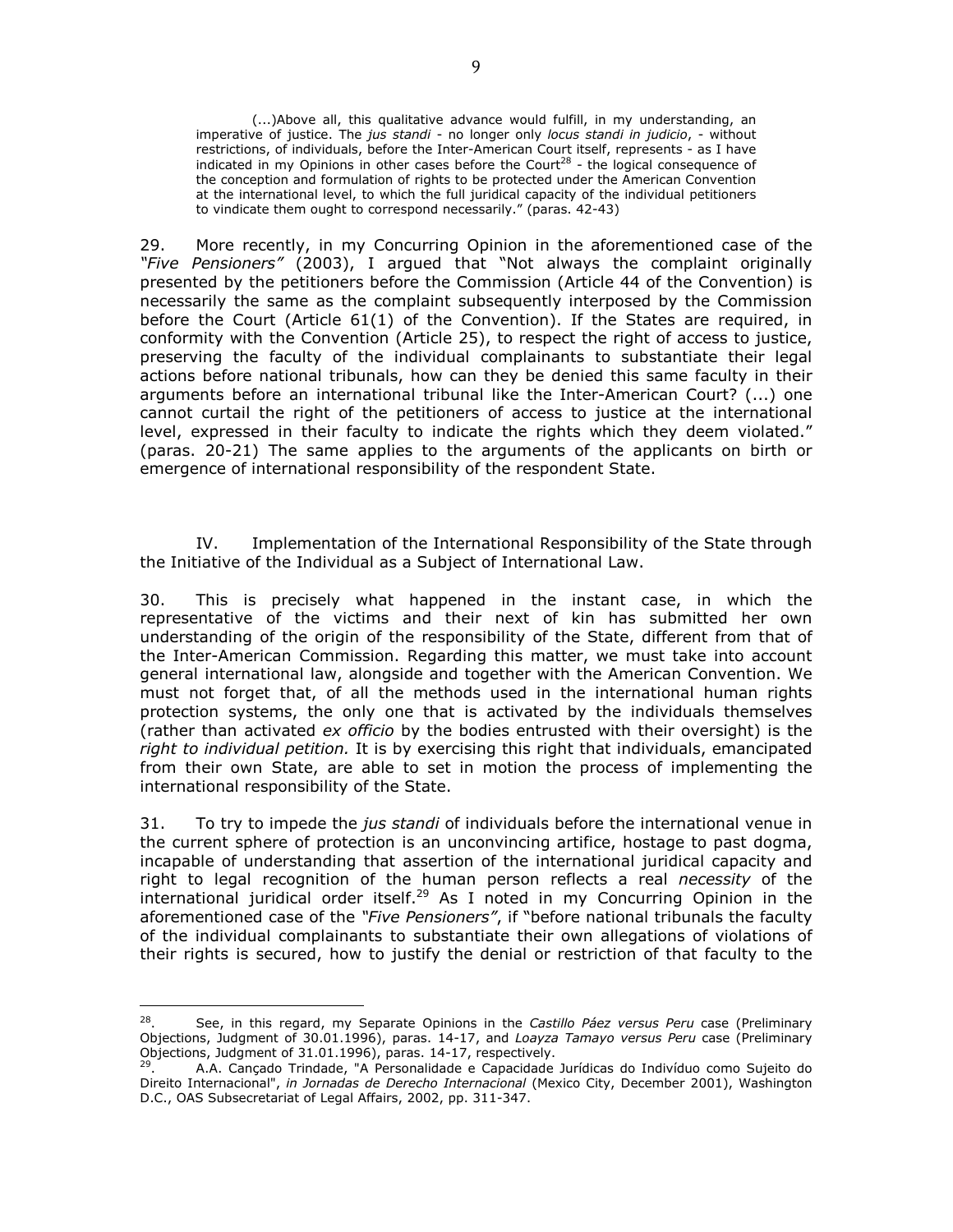individual petitioners before the international tribunals of human rights?" (para 23). And I concluded:

"In fact, the assertion of those juridical personality and capacity constitutes the truly revolutionary legacy of the evolution of the international legal doctrine in the second half of the 20th century. (...) An important role is here being exercised by the impact of the proclamation of human rights in the international legal order, in the sense of humanizing the latter: those rights were proclaimed as *inherent* to every human being, irrespectively of any circumstances.<sup>30</sup> The individual is subject *jure suo* of International Law, and to the recognition of the rights that are inherent to him corresponds ineluctably the procedural capacity to vindicate them, at national as well as international levels." (para. 24).

32. By exercising this procedural capacity, the individual today activates the mechanism for implementation of the international responsibility of the State for human rights violations. The individual petitioner today is able, as shown en the instant case of the Gómez Paquiyauri brothers, of -correctly- stating his or her understanding of the origin of State responsibility, for its subsequent international implementation. The instant adjudicatory proceeding has clearly demonstrated that full participation of the individuals –the victim or the victim's next of kin and their legal representatives- in said proceeding before the Court contributes effectively to better conduct the proceeding,  $31$  both regarding factual and legal aspects.  $32$ 

33. The individuals not only take the initiative of triggering implementation of the international responsibility of the State that committed the violation, but also express their understanding of the very basis for said international responsibility. Individuals thus contribute to evolution and humanization of international law, both with respect to conventions and general law. They are not only subjects of  $interhational$  law, $33$  but also participants in the process of its constitution and evolution. This is a feature of the new *jus gentium*, at the start of the  $21^{st}$  century.

34. Consideration of the case of the Gómez Paquiyauri Brothers should not disregard a final, equally significant aspect that I must record in this Separate Opinion. Even though they happened 13 years ago, in mid-1991, the facts in the instant case are still indelibly engraved, with the branding mark of human brutality, in the memory of the next of kin of the victims. In her testimony before this Court, the sister of the two murdered boys said that she "loved [her] brothers," that "not a day passes in [her] life that [she] does not remember them, not a day in [her] life that they are not present" in her memory (see supra).

35. The image of the cruelty that surrounded the murder of the brothers Rafael and Emilio Gómez Paquiyauri, of their mangled remains and their decomposing

<sup>&</sup>lt;sup>30</sup>. I-A Ct of HR, Advisory Opinion OC-17/02, on the Juridical Condition and Human Rights of the Child, of 28.08.2002, operative paragraph n. 1, and Concurring Opinion of Judge A.A. Cançado Trindade, paras.  $1-71$ .<br> $\frac{31}{2}$  In a

In addition to ensuring their right to freedom of expression in the course of the international proceeding.

<sup>&</sup>lt;sup>32</sup>. See, in this regard, A.A. Cançado Trindade, "Vers la consolidation de la capacité juridique internationale des pétitionnaires dans le système interaméricain des droits de la personne", 14 Revue québécoise de droit international (2001) pp. 207-239, esp. pp. 223-224; and see A.A. Cançado Trindade, "Le système inter-américain de protection des droits de l'homme: état actuel et perspectives d'évolution à l'aube du XXIème siècle", 46 Annuaire français de Droit international - Paris (2000) pp. 570-577.

 $33.$  Even for purposes of directly receiving reimbursement for the legal costs of the international proceeding, as in the instant case.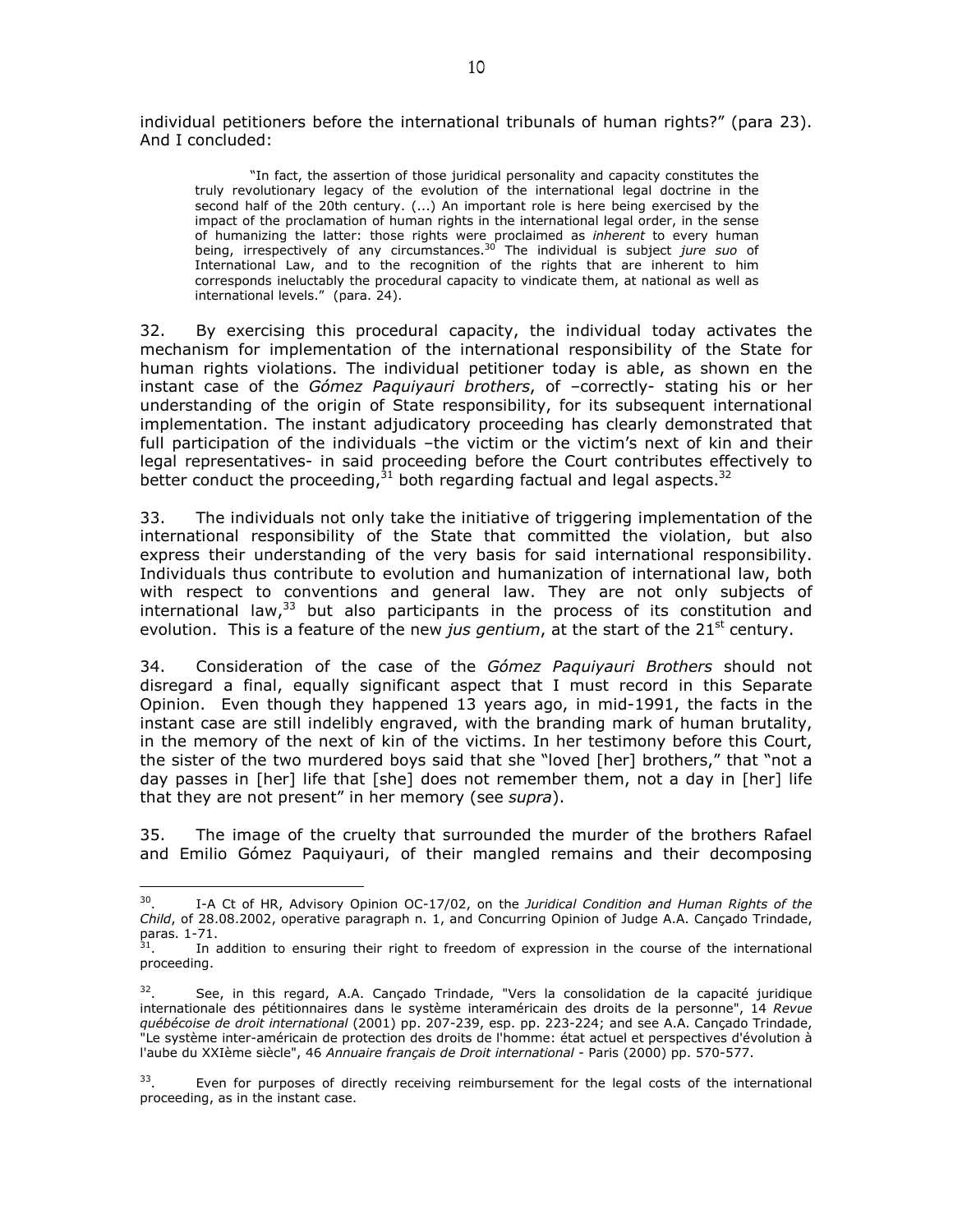bodies, was indelibly recorded in the memory of their beloved next of kin, and will remain there for the rest of their lives. There is no forgetting. As Cicero argued, in the year 45, in his treatise On Supreme Good and Evil (better known as De Finibus),

 "(...) is it in our power to choose our memories? Themistocles, in any case, when Simonides or any other promised to teach him the art of memory, answered: 'I prefer oblivion, as I remember even what I do not want to, and I cannot forget what I want to forget.' (...) It seems characteristic of an overly authoritarian philosopher to forbid that we remember."<sup>34</sup>

In the midst of the tragic vulnerability of the human condition, the grief of remembering brutality and impunity is often mitigated by the lenitive of justice, though delayed, the strict observance of which –as Cicero added in his daytranslates into the welfare of human societv.<sup>35</sup>

36. The next of kin of the murdered brothers, Rafael and Emilio Gómez Paquiyauri, today finally found human justice, by means of the Judgment that the Inter-American Court has just rendered. Enforcement of the international responsibility of the respondent State was asserted and established at the end of an adjudicatory proceeding activated by individuals as the subjects of International Human Rights Law, endowed with legal/procedural capacity. Facts such as those in the instant case have, therefore, generated a reaction in human conscience, which has led to concrete results. And the degree of evolution that we have attained today in the current sphere of protection reveals that, despite the tragic inevitability of human suffering, human conscience has driven the Law (as its ultimate material source) toward the identification and application of means to alleviate that suffering, inherent to the tragically vulnerable human condition.

## V. Compulsory Law (Jus Cogens) and the Establishment of the Aggravated International Responsibility of the State

37. It is highly significant that, in establishing the international responsibility of the State in the instant case of the Gómez Paquiyauri brothers, the Inter-American Court, when it found that Articles 5 and 4 of the American Convention were breached, explicitly recognized that an international juridical system of absolute prohibition of all forms of torture and extra-legal executions has been constituted in our day, and it is now part of the sphere of international *jus cogens* (paras. 111-112 and 128, respectively). Therefore, there is an aggravated international responsibility<sup>36</sup> (for the wrongful acts committed and the persons murdered, two children), with direct consequences regarding reparations.

38. Said responsibility entails, for the respondent State, among others, the obligation to render justice in its domestic law, investigating the facts and punishing those responsible.<sup>37</sup> As stated in the instant Judgment of the Inter-American Court, the "extreme gravity" of the instant case was underlined, in the Peruvian domestic legal system, by the Third Criminal Chamber of El Callao itself (para. 142). In the

<sup>34</sup>. Book II, lines 101-108.

 $35.$  See *De Finibus*, book II, lines 93-95 and 118-120.<br> $36$  See in this regard my Separate Opinion in

See, in this regard, my Separate Opinion in the Case of Myrna Mack Chang versus Guatemala(Judgment of 25.11.2003), paras. 41-55.

 $37.$  See my Separate Opinion in the Plan de Sánchez Massacre case (Judgment of 29.04.2004), para. 25.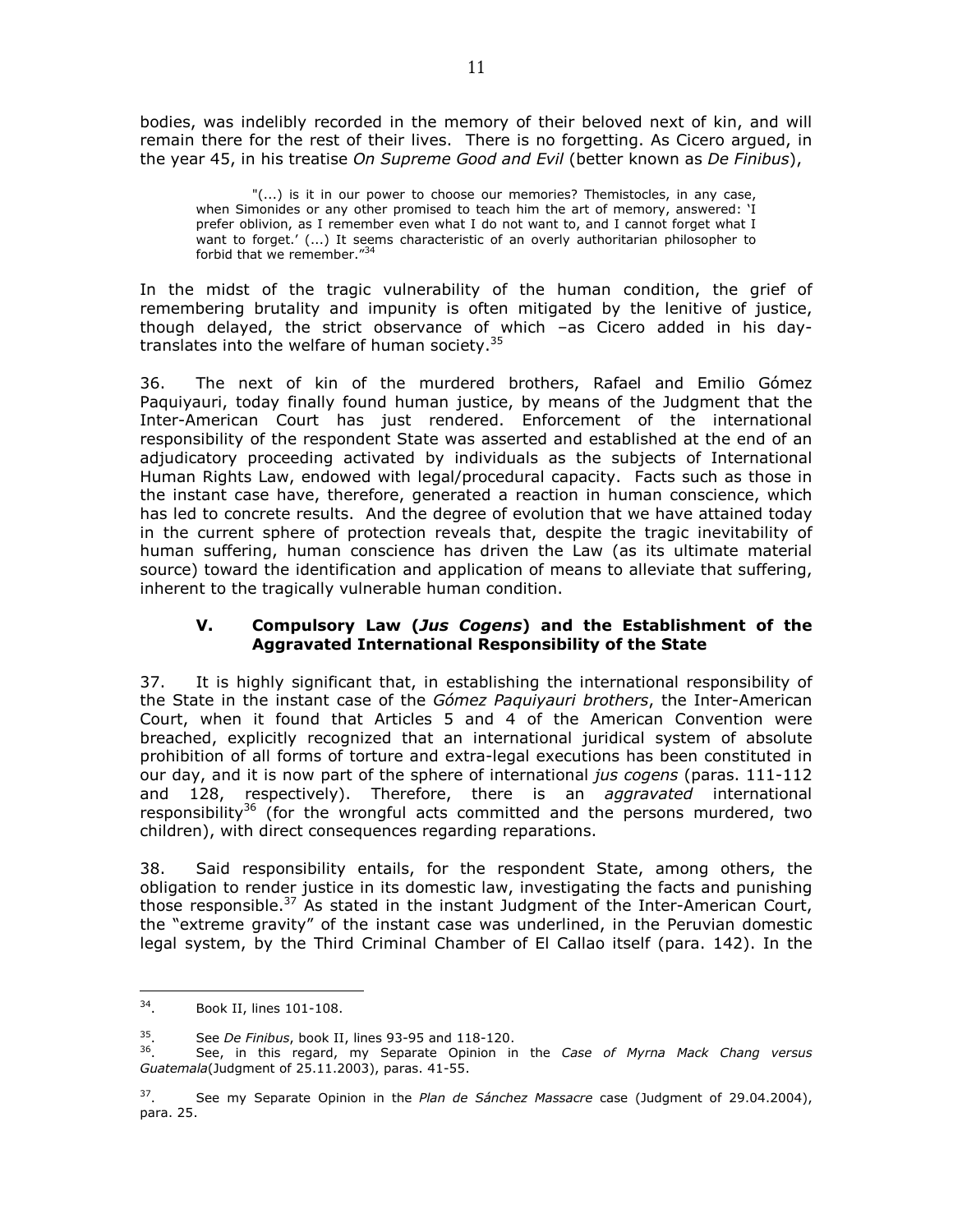international legal system, the special *gravity* of certain violations of the rights of the human person is set forth in some international instruments.

39. Let us recall, for example, that the four Geneva Conventions of 1949 specify the "grave breaches", $38$  and the two Additional Protocols of 1977 to those Conventions enshrine "fundamental guarantees",<sup>39</sup> which contain the absolute prohibition, *inter alia*, of murder and any form of torture (both physical and mental).<sup>40</sup> The search for a hierarchy at both the compulsory level (*jus cogens*) and the operative level (*erga omnes* obligations of protection), as well as the definition of internationally wrongful acts (*grave* violations of human rights) has, precisely, led to the current establishment of the *aggravated* international responsibility of the State.

40. In the instant Judgment, in the chapter on the international responsibility of the State, the Inter-American Court brings to mind that said responsibility "is immediately generated by the internationally wrongful act" ascribed to the State, and any actions under domestic venue do not inhibit it from continuing to hear the case, in a proceeding that has begun before it, since its role is to ensure due protection of the rights enshrined in the American Convention and the reparations for the violations committed (paras. 75-76). And it added that, in the instant case,

 "the responsibility of the State is aggravated by the existence in Peru, at the time of the facts, of a systematic practice of human rights violations, including extralegal executions, of persons suspected of belonging to armed groups, carried out by State agents under orders by military and police commanders. Said grave violations breach international jus cogens. Likewise, in establishing aggravated responsibility, it is necessary to take into account that the victims in this case were children" (para. 76).

41. The Court also expressed its concern regarding the existence of a "situation of grave impunity" in the instant case (para. 148), and it added the statement –which today is part of its jurisprudence constante - that "in accordance with the obligations undertaken by the States under the convention, no domestic legal provision or precept, including that of extinguishment, can obstruct compliance with decisions of the Court regarding investigation and punishment of those responsible for human rights violations" (para.151).

42. In other cases before this Court, in addition to highlighting the development of a "true international system to oppose grave human rights violations," to which the peremptory provisions of international law (the *jus cogens*) and the erga omnes obligations of protection have contributed decisively,  $41$  I have argued that

 "one cannot deny the close link between reparations and combating impunity, as well as ensuring non-recidivism of the injurious acts, always and necessarily from the perspective of the victims. True reparatio, linked to realization of justice, requires overcoming obstructions of the duty to investigate and to punish those responsible, and putting an end to impunity."<sup>42</sup>

<sup>38</sup>. Article 50/51/130/147.

<sup>39</sup>. Protocol I, Article 75; Protocol II, Articles 4-6.

<sup>&</sup>lt;sup>40</sup>. Protocol I, Article 75(2)(a); Protocol II, Articles 4(2)(a).<br><sup>41</sup>. I-A Ct of HR. Case of Blake versus Guatemala. Juc

I-A Ct of HR, Case of Blake versus Guatemala, Judgment on Reparations of 22.01.1999, Separate Opinion of Judge A.A. Cançado Trindade, para. 39.

 $^{42}$ . I-A Ct of HR, Case of Myrna Mack Chang versus Guatemala, Judgment of 25.11.2003, Separate Opinion of Judge A.A. Cançado Trindade, para. 46.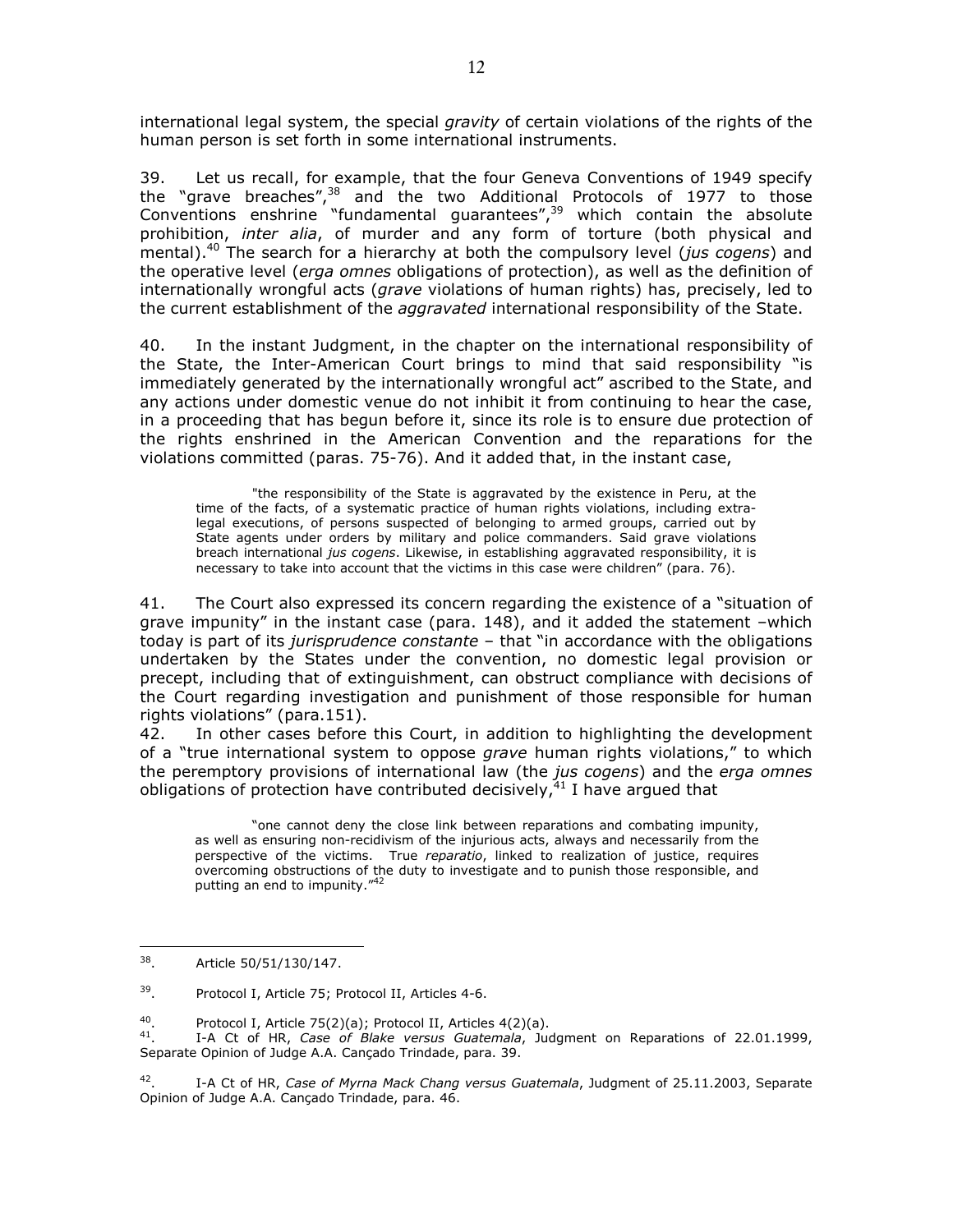43. The search for the truth –I have added- "constitutes the starting-point for the liberation as well as the protection of the human person; without truth (however unbearable it might come to be) one cannot be freed from the torment of uncertainty, nor is possible to exercise the protected rights. $143$  Achievement of the right to the truth –to whose legal construction this Court has been contributing systematically- is essential to preserve "the bonds and links of solidarity between the dead and the living, forming the unity of the human kind, with the respect due to ones and the others".<sup>44</sup>

44. I cannot conclude this Separate Opinion in the instant case of the Gómez Paquiyauri brothers without referring to a point that I feel is equally significant and worthy of noticing. I do not see how we can deny that the *aggravated* international responsibility of the State affects the basic values of the contemporary international community. Enshrinement of *jus cogens*, constantly expanding,  $45$  in turn reveals precisely the heartening openness of contemporary international law to higher and fundamental values, while also envisioning, on a horizon that is becoming closer, the dawn of a truly *universal* international law.

> Antônio Augusto Cançado Trindade Judge

Pablo Saavedra-Alessandri **Secretary** 

<sup>&</sup>lt;sup>43</sup>. I-A Ct of HR, Case of Bámaca Velásquez versus Guatemala, Judgment of 25.11.2000, Separate Opinion of Judge A.A. Cançado Trindade, para. 29.

<sup>44</sup> . Ibid., Separate Opinion of Judge A.A. Cançado Trindade, para. 39.

<sup>&</sup>lt;sup>45</sup>. See my Concurring Opinion in Advisory Opinion n. 18 on The Legal Status and Rights of Migrants without Documents (of 17.09.2003), paras. 65-73.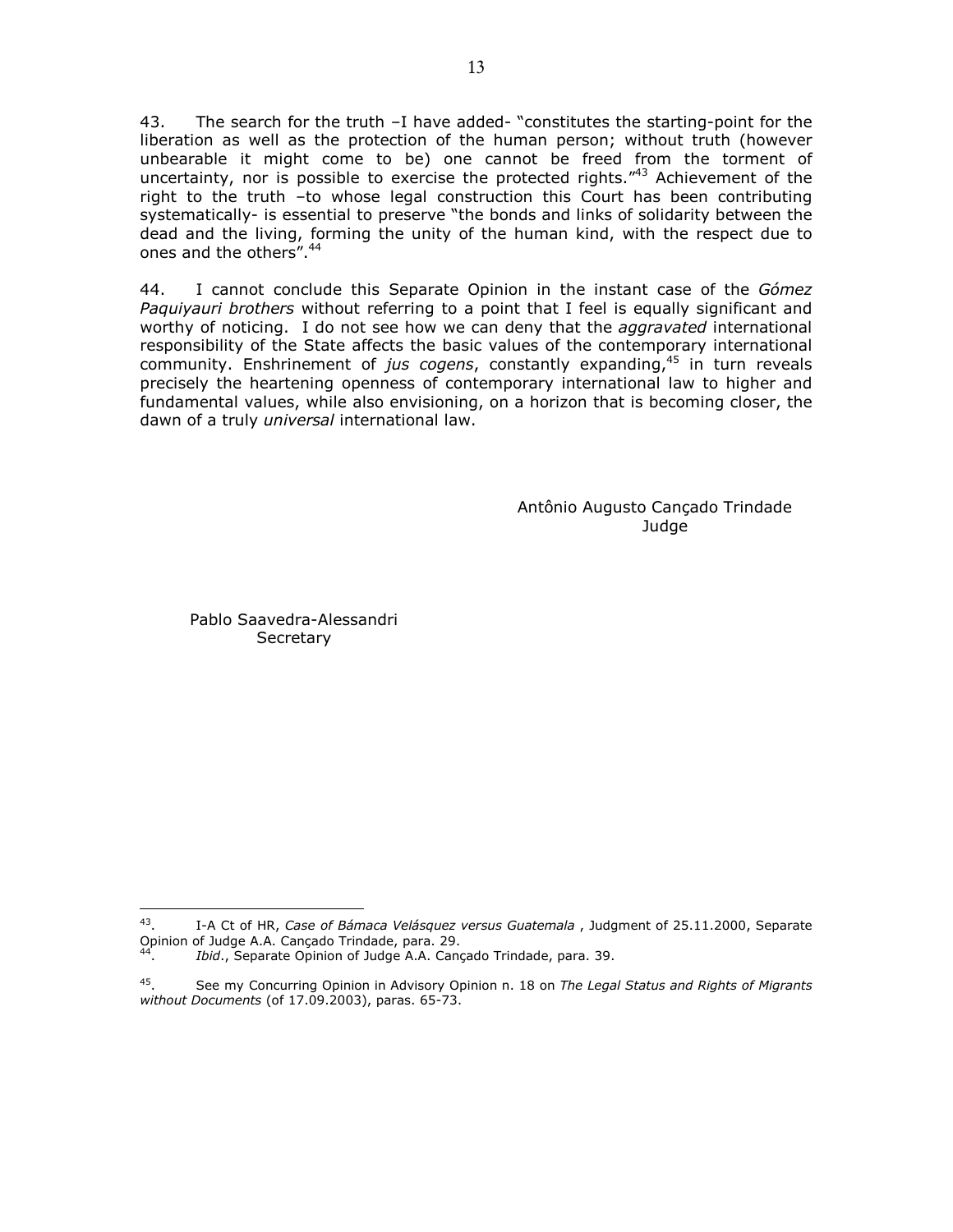### PARTIALLY DISSENTING OPINION OF JUDGE C. MEDINA QUIROGA

 I concur with the judgment of this Court, except in regards to the decision to find that Article 25 of the Convention was abridged. I repeat here my dissent in the 19 Merchants case, recently adjudged by the Court:

1. Article 25 sets forth the right of the individual to simple, rapid and effective protection of his or her human rights in the national sphere, what is known in our hemisphere as the right to the amparo remedy.<sup>1</sup> This is so clearly the case that the first version of this provision enshrined the right only for those rights set forth in the constitution and the laws of the respective country.<sup>2</sup> Its subsequent amendment, including the wording of Article 2, paragraph 3 of the International Covenant on Civil and Political Rights, added the idea that this amparo remedy should also protect the human rights set forth in the American Convention. $3$ 

In the American Convention, Article 25 is entitled "Right to judicial protection," which might lead to argue that it is a provision that enshrines "the right to access to justice." We should say, in this regard, that said title suggests that, unlike the International Covenant on Civil and Political Rights (Article 2(3)), the remedies that it refers to must be judicial. The possible access to justice granted by Article 25 would only encompass rapid, simple and effective remedies, that is, only the amparo remedy.

2. Article 8, in turn, on the "right to fair trial," does not establish the right to a remedy, but rather due process, that is, the set of requirements that must be met in the procedural instances with the aim of protecting the right of the individuals for them to decide with the utmost justice possible, on the one hand, the controversies between two parties –whether they are private parties or bodies of the State, and whether they refer to subject matters that are or that are not in the sphere of human rights- and, on the other hand, a person's guilt or innocence.

Article 8 therefore establishes a broad right of access to justice for all these purposes and regulates the way this justice must be rendered.

3. This being so, both rights are different in nature, and their relationship is one of substance to form, as this Court has stated, because Article 25 enshrines the right to a judicial remedy while Article 8 establishes how it is processed.<sup>4</sup>

I deem it of the utmost importance to maintain the distinction between these two articles. If Article 25 is analyzed under the parameters of Article 8 –for example,

<sup>1</sup> Habeas corpus in Emergency Situations (Arts. 27(2), 25(1) and 7(6) American Convention on Human Rights) Advisory Opinion OC-8/87 of January 30, 1987. Series A No. 8, para. 32.

<sup>2</sup> Specialized Inter-American Conference on Human Rights, Proceedings and Documents, p.22.

<sup>3</sup> Ibídem, p. 41.

<sup>4</sup> Judicial Guarantees in States of Emergency (Arts. 27(2), 25 and (8) American Convention on Human Rights), Advisory Opinion OC-9/87 of October 6, 1987. Series A No. 9, para. 24; Case of Hilaire. Judgment of June 21, 2002. Series C No. 94, para. 148.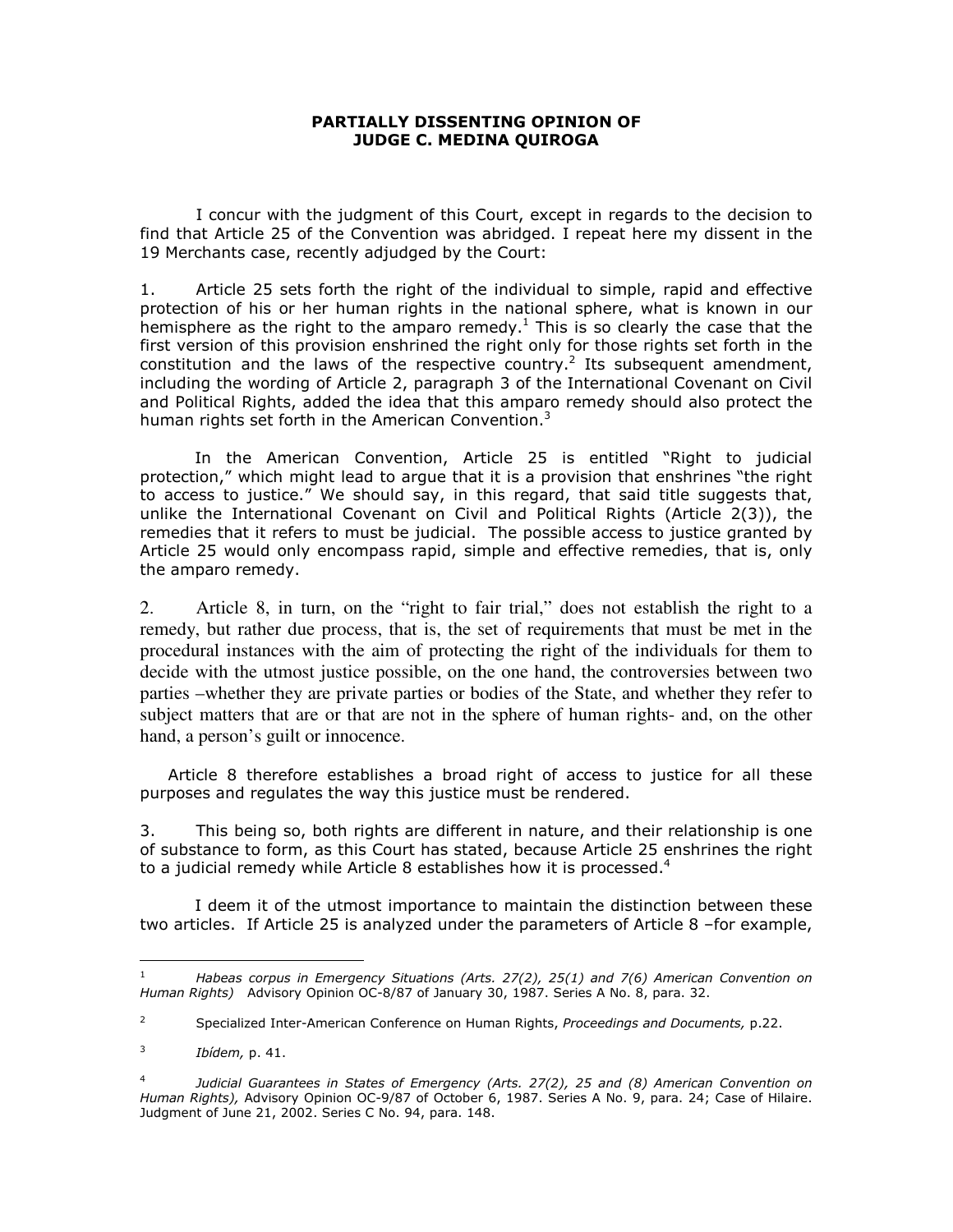reasonable time- the meaning of the former is altered, as it requires not a reasonable time that might easily be more than a year under the terms of Article 8, but rather rapidity, that is, probably its determination in a matter of days.

> Cecilia Medina Quiroga Jueza

Pablo Saavedra Alessandri Secretario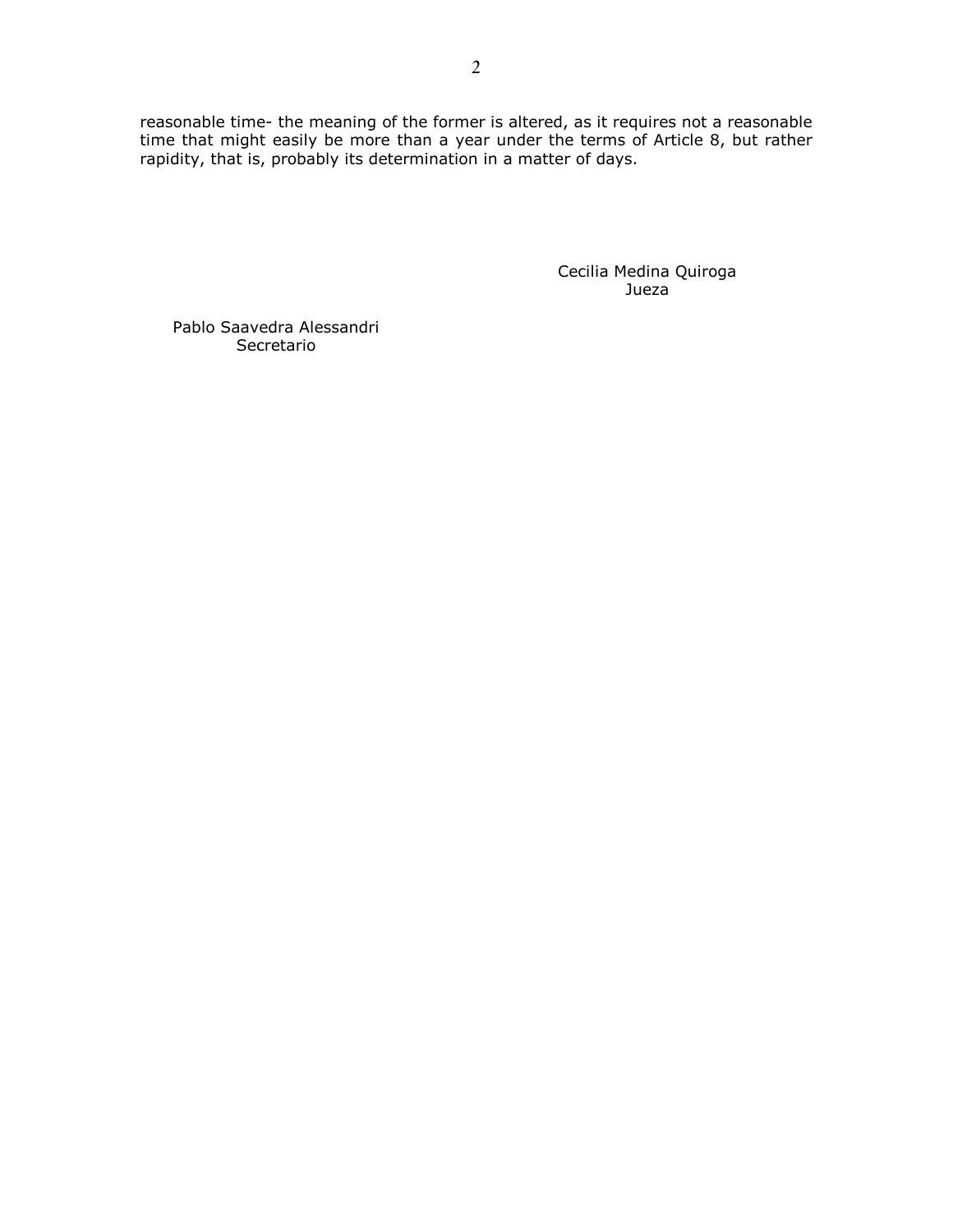## CONCURRING OPINION OF AD HOC JUDGE FRANCISCO EGUIGUREN PRAELI

I have concurred in my vote with the judgment of the Court that finds the State of Peru responsible for the violation of the rights of brothers Rafael and Emilio Gómez Paquiyauri to life, to personal liberty, to fair trial, and others. However, I deem it necessary to state certain personal reflections regarding the specific circumstances and nature of this case, as well as on the way in which, I believe, the issue of reparations to the victims should be addressed, especially in the case of the murder of a boy and an adolescent.

1.- Brothers Rafael and Emilio Gómez Paquiyauri were 14 and 17 years old, respectively. They were, therefore, two minors, who were unduly and arbitrarily deprived of their liberty by members of the National Police, without their being subject to an arrest warrant issued by a court or having been detected in the act of committing a crime. They were not even carrying out any activity that might have justified their detention, even under a state of emergency. At the time they were arrested, they were mistreated by the members of the police force; they were not taken to a detention center, but rather to a remote place where they were subjected to cruel treatment and torture shortly before being executed in a vile and perfidious manner.

Said facts have been fully proven in this proceeding under international venue, but were also duly proven in the criminal proceeding before the domestic Judiciary that sentenced the direct perpetrators of these grave violations. They have also been recognized and acknowledged by the State itself. There is, therefore, no doubt regarding the international liability of the State of Peru, as a consequence of the human rights violations committed by members of the police. For this reason, the Court finds it liable and under the obligation to redress the victims.

2.- While the two direct perpetrators of these crimes were trialed and punished under domestic jurisdiction, and were sentenced respectively to 18 and 6 years in prison, various aspects of the case are seriously debatable.

First of all, the convicts recovered their liberty soon after the conviction, without having served even one third of the sentence with effective incarceration, availing themselves of penitentiary benefits. While the existence and application of those benefits cannot be denied, when there is a social rehabilitation of the criminal, granting of said benefits by the State –as the Court has pointed out in this judgmentmust be duly weighed and analyzed. Especially in cases of grave human rights violations, committed against an innocent child and an innocent adolescent, said benefits must not become a covert form of impunity.

Secondly, the compensations ordered as reparation to be paid by the convicts in the criminal proceeding have not been paid to the next of kin of the Gómez Paquiyauri brothers, given the limited income and financial resources of these former policemen. And since neither the Police nor the State were accused nor found liable in the proceeding under domestic venue, they were not ordered to severally pay any compensation to the victims, for which reason the latter have been unable to collect it.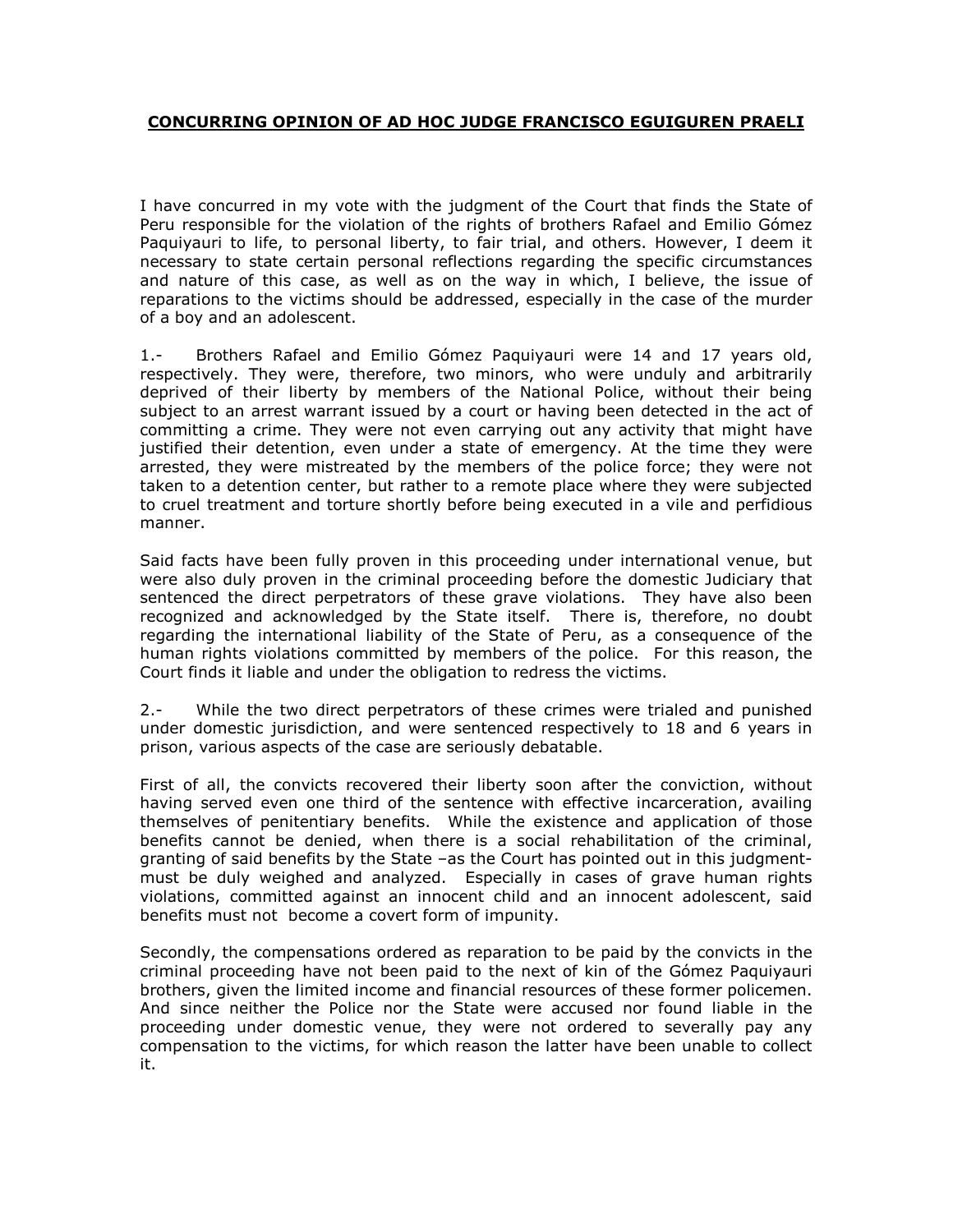Third, the Police captain who was accused by the direct perpetrators of being a mastermind and the person responsible for ordering the execution of the Gómez Paquiyauri brothers, has neither been trialed nor convicted to date, as he is at large, and the proceeding has been suspended and the criminal action is at risk of being barred by the statute of limitations. It is grave that, 13 years after the crimes were committed, this fugitive has not been captured, and this questions the actual willingness of the national authorities to search for and arrest him. All the more so, as this fugitive has filed remedies in the proceeding, through his attorney.

This not only constitutes an obvious situation of impunity, but also raises legitimate questions, pending investigation, regarding the possible involvement of other masterminds or persons responsible for the order to execute the Gómez Paquiyauri brothers, among the higher Police authorities or the political authorities. As the Court has ordered in its judgment, the State must capture this fugitive, without allowing the crimes to be barred by the statute of limitations, and it must conduct a full investigation of the facts and convict and punish all those responsible.

3.- Regarding the issue of reparations. I believe it would have been preferable to establish as the prevailing criterion that of reparation for **detriment to life aspirations,** caused by the execution of the two boys. I believe this is preferable to and more appropriate than having considered lost earnings under pecuniary damages, as this and other judgments of the Court have done. Detriment to life aspirations, as pointed out by judges Cançado Trindade and Abreu Burelli in the joint opinion in the Loayza Tamayo case, is a more appropriate concept in cases of reparations for grave violations of human rights. It makes it possible to establish a distance with respect to the criteria of Civil Law on Property, such as lost earnings, damnum emergens, detriment to family assets, or *lucrum cessans*.

Detriment to life aspirations involves both pecuniary and non-pecuniary aspects of the violation of this fundamental right of the person; it therefore requires not only a compensatory reparation for the arbitrary deprivation of life, but also for abridgment and cutting short of the free development of the personality, interruption of the actions that both children might have carried out not only in terms of work (lost earnings) but also regarding spiritual aspect, personal and family realization, attainment of plans and goals. Assessing the pecuniary damage by estimating it as lost earnings is unsatisfactory especially with respect to children or adolescents who have not yet effectively entered the job market. Recognizing detriment to life aspirations is therefore more comprehensive and consistent from the perspective of protection of human rights, distancing itself from trends that focus essentially on property rights. It also includes the non-pecuniary dimension, which makes it unnecessary to separately consider moral damages to the direct victims even if they have died. I therefore believe that this Court might review the criteria to establish reparations in future reparations, especially with respect to children or adolescents deprived of the right to life.

4.- While I do not fully share the use of the criterion of **damnum emergens**, either, I find it positive that the Court has finally grouped under this item a set of expenses incurred by the Gómez Paquiyauri family as a consequence of the death of their children Rafael and Emilia, as well as the funerary expenses and medical treatment for some next of kin. I also find it appropriate that the Court opted to include under this item the funds for psychological treatment that the members of this family required or may require in the future, as a consequence of their suffering and of the acts of harassment and segregation to which they were unfairly subjected. This avoids listing the expenses for psychological treatment as a specific item under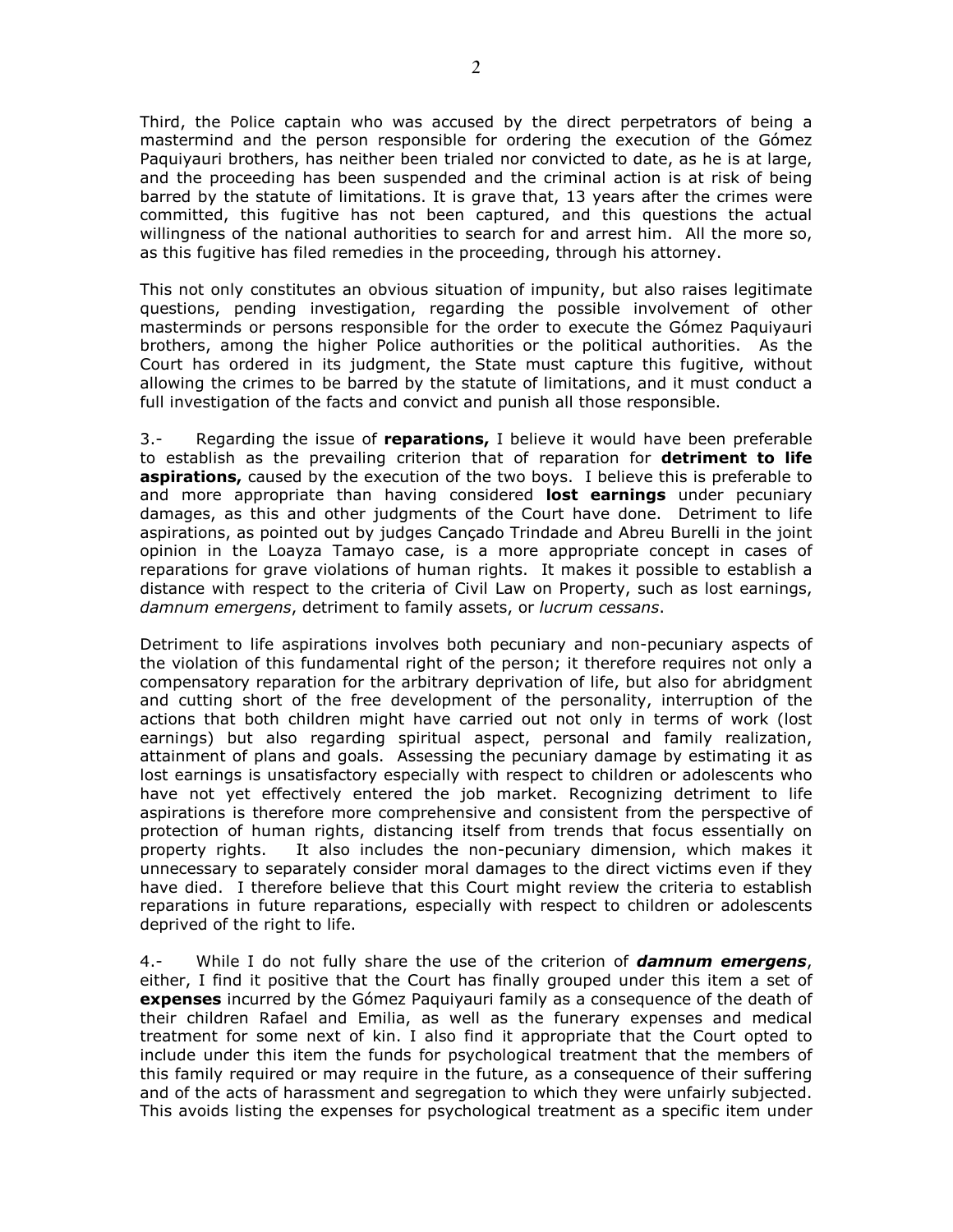the reparations for non-pecuniary damages, as in other cases, recognizing instead that it is actually an expense that results from the violation of rights, that is, a type of "consequential damage." Given that most of these expenses were incurred by the parents, it is reasonable for this reparation to be given to them, and not individually to each member of the family.

5.- It is important to highlight the decision of the Court that, in addition to considering the brothers Rafael and Emilio Gómez Paquiyauri as direct victims, it decided to include the members of their family (parents and siblings) as indirect victims (paragraphs 118 and 119), due to their subsequent suffering of detriment to their dignity and right to humane treatment. In this regard, they are justifiably entitled to reparations for non-pecuniary or moral damages.

I agree with the statement of the Court, in paragraphs 218 and 219 of the judgment, regarding the need to admit, without requiring further demonstration, the suffering and distress caused by the death of a next of kin to the members of the family who had close emotional ties or physical contact with the deceased. All the more so in the case of the murder of a child. I also share the statement that, nevertheless, in this case it is difficult to establish or differentiate the degree of suffering or distress of each member of the household. Therefore, since throughout the proceeding under international venue it has been clear that the Gómez Paquiyauri family as a whole has suffered not only the death of their children Rafael and Emilia, but also the subsequent harassment and infringements, it seems reasonable that reparations for the moral damages to be given to the parents of the direct victims, for them to decide on the use or distribution of this amount in favor of the household as a whole.

It is also fully justifiable to have included as victims, entitled to reparation for moral damages, the child Nora Emely Gómez Peralta, daughter of Rafael Gómez Paquiyauri, born after his demise, and her mother Jacinta Peralta. Both have undergone special suffering and distress due to the abrupt loss of Rafael during Jacinta's pregnancy, depriving the girl of the presence of her father.

6.- Since reparations must not be limited exclusively to aspects pertaining to property or compensation, it is crucial that the Court included public acts of satisfaction, redress, and amends to the Gómez Paquiyauri brothers and their family as part of the reparations. In this regard, we should mention the orders of the Court for a public act of acknowledgment of responsibility by the State in this case, publication of the pertinent parts of the judgment that demonstrate the truth of what happened, naming a secondary school in el Callao after the brothers Rafael and Emilio Gómez Paquiyauri, or granting a scholarship to the child Nora Emely.

7.- I believe that the case of the Gómez Paquiyauri brothers is emblematic because it exemplifies the grave human rights violations that occurred in Peru as a consequence of a repressive policy against subversion that disregarded the fundamental rights and respect for the dignity of the person. The liability of the State is therefore clear and evident. Thus, in addition to reparations to the victims, the judgment is significant in its contribution to elucidation of the truth and carrying out acts and measures that enhance social awareness of the magnitude of the damage caused, as well as of the need to avoid recurrence of these situations.

The State and Peruvian society must realize and understand that the cruel and absurd murder of a child and of an adolescent cannot remain in a situation of impunity, unpunished and without redress. But it is not merely a matter of approving or questioning the amount of the property-related reparation imposed by